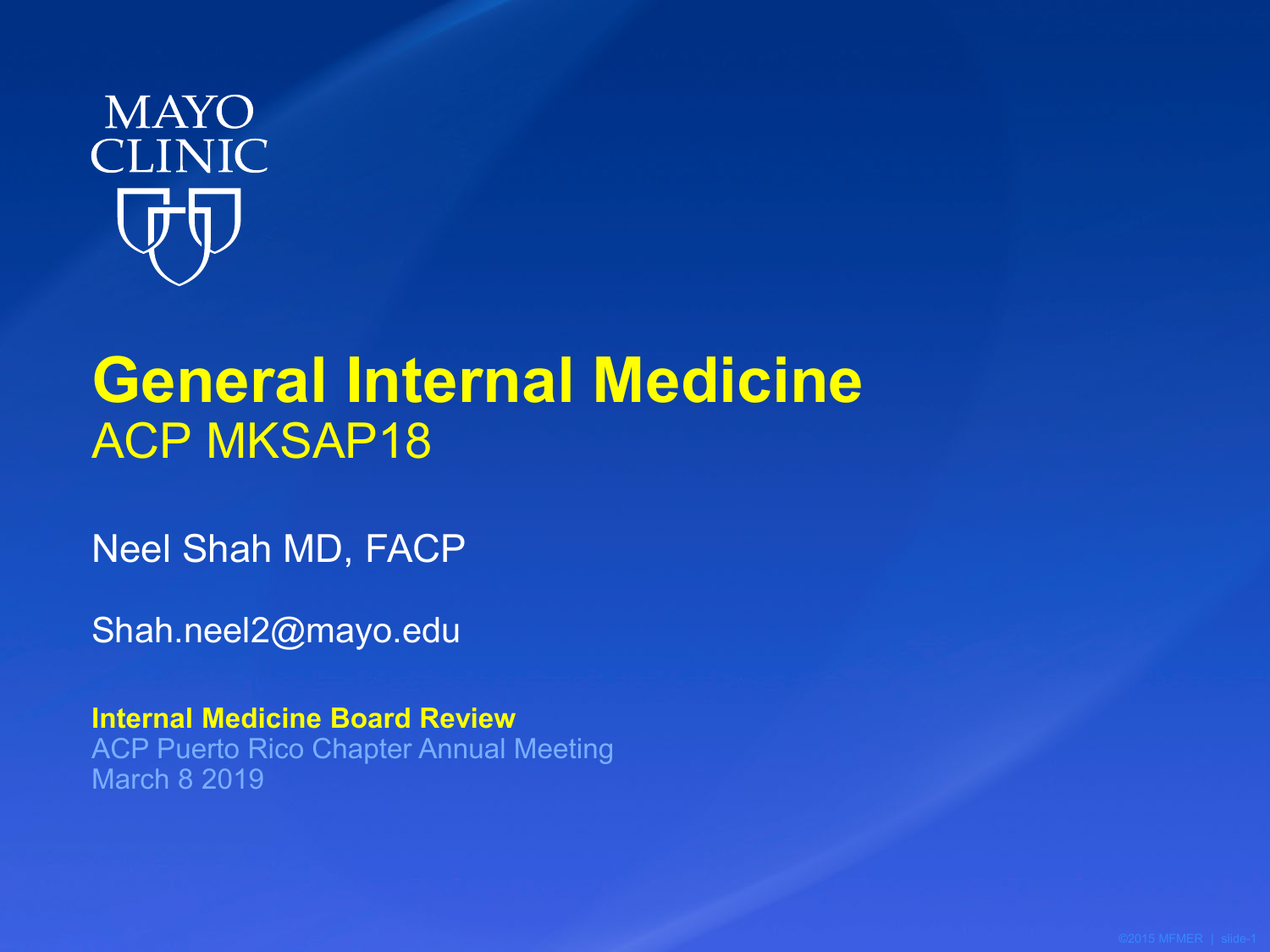| <b>Medical Content Category</b>                | % of Exam |
|------------------------------------------------|-----------|
| Allergy and Immunology                         | 2%        |
| <b>Cardiovascular Disease</b>                  | 14%       |
| Dermatology                                    | 3%        |
| <b>Endocrinology, Diabetes, and Metabolism</b> | 9%        |
| Gastroenterology                               | 9%        |
| <b>Geriatric Syndromes</b>                     | 3%        |
| Hematology                                     | 6%        |
| <b>Infectious Disease</b>                      | 9%        |
| <b>Nephrology and Urology</b>                  | 6%        |
| Neurology                                      | 4%        |
| <b>Obstetrics and Gynecology</b>               | 3%        |
| <b>Medical Oncology</b>                        | 6%        |
| Ophthalmology                                  | 1%        |
| <b>Otolaryngology and Dental Medicine</b>      | 1%        |
| Psychiatry                                     | 4%        |
| <b>Pulmonary Disease</b>                       | 9%        |
| <b>Rheumatology and Orthopedics</b>            | 9%        |
| Miscellaneous                                  | 2%        |
| Total                                          | 100%      |

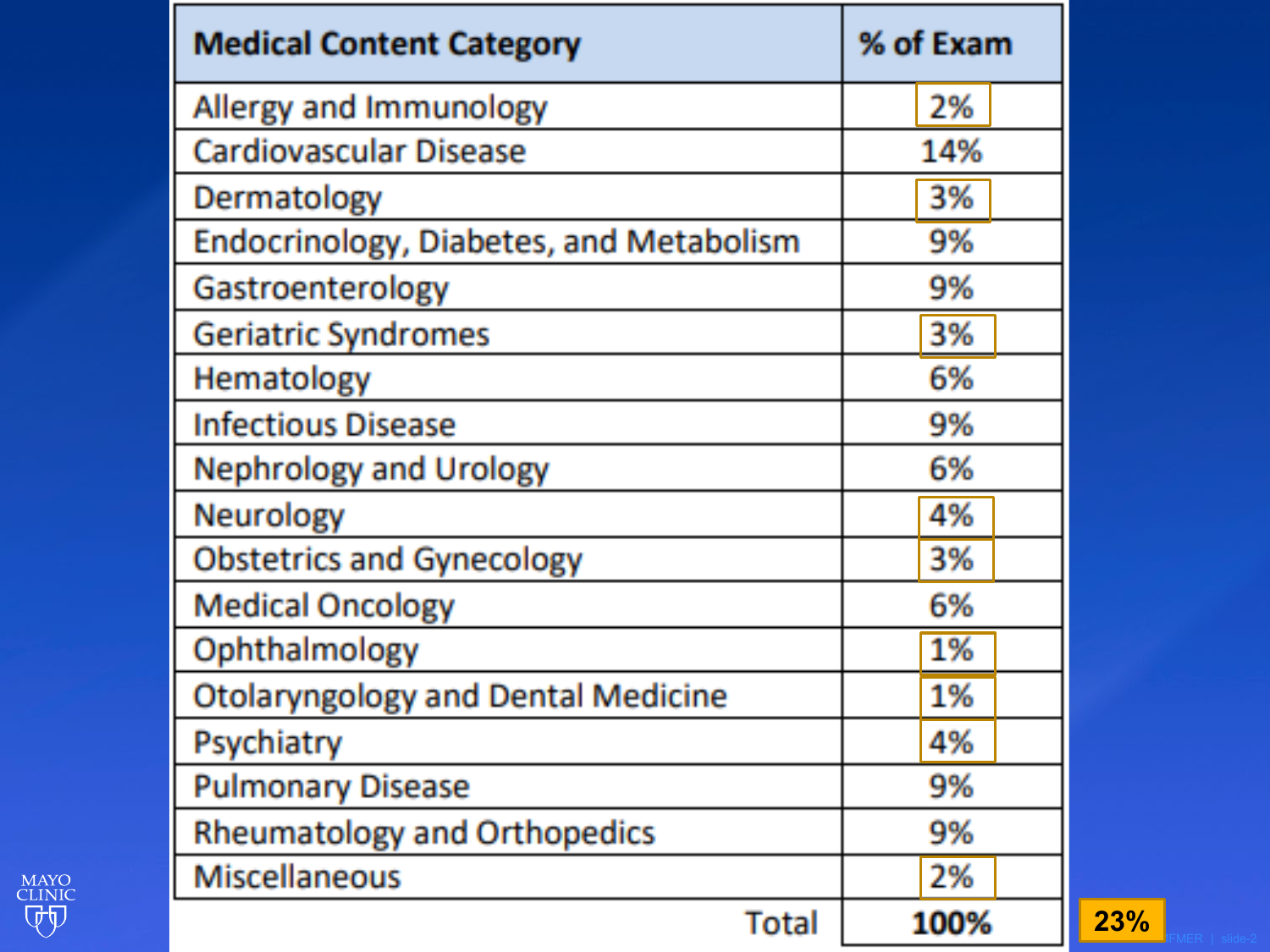# Dermatology 1

A 71 yo man is evaluated for erythema and tenderness of the left lower leg for 1 week. He had a prior episode on the left lower leg 2 months ago and was previously treated successfully with antibiotics.

On exam T 38.1 C, 125/75, RR 16, P 85. There is a well demarcated, warm and tender erythematous patch on the anterior lower left leg extending from dorsal foot to mid shin. There is tissue maceration and fissuring between 2<sup>nd</sup>/3<sup>rd</sup> toe spaces bilaterally. The remainder is normal.

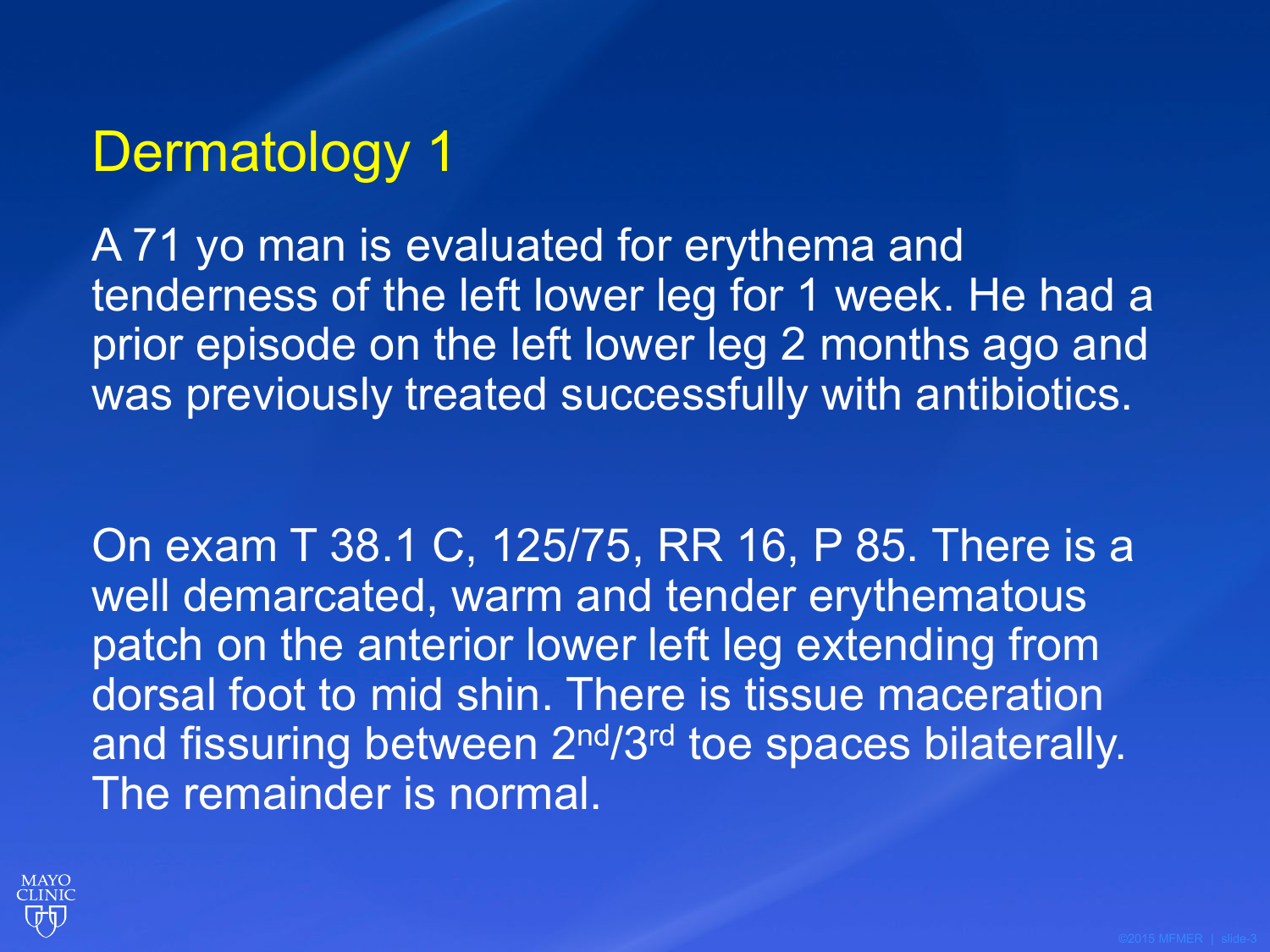# Dermatology 1 continued

In addition to antibiotics, which is the most appropriate management?

- A Following acute therapy, start prophylactic antibiotics
- B Obtain blood cultures
- C Obtain skin punch biopsy
- D Staphylococcal decolonization with intranasal mupirocin
- E **Treat the interdigital intertrigo**

#### • **E Treat the interdigital intertrigo**

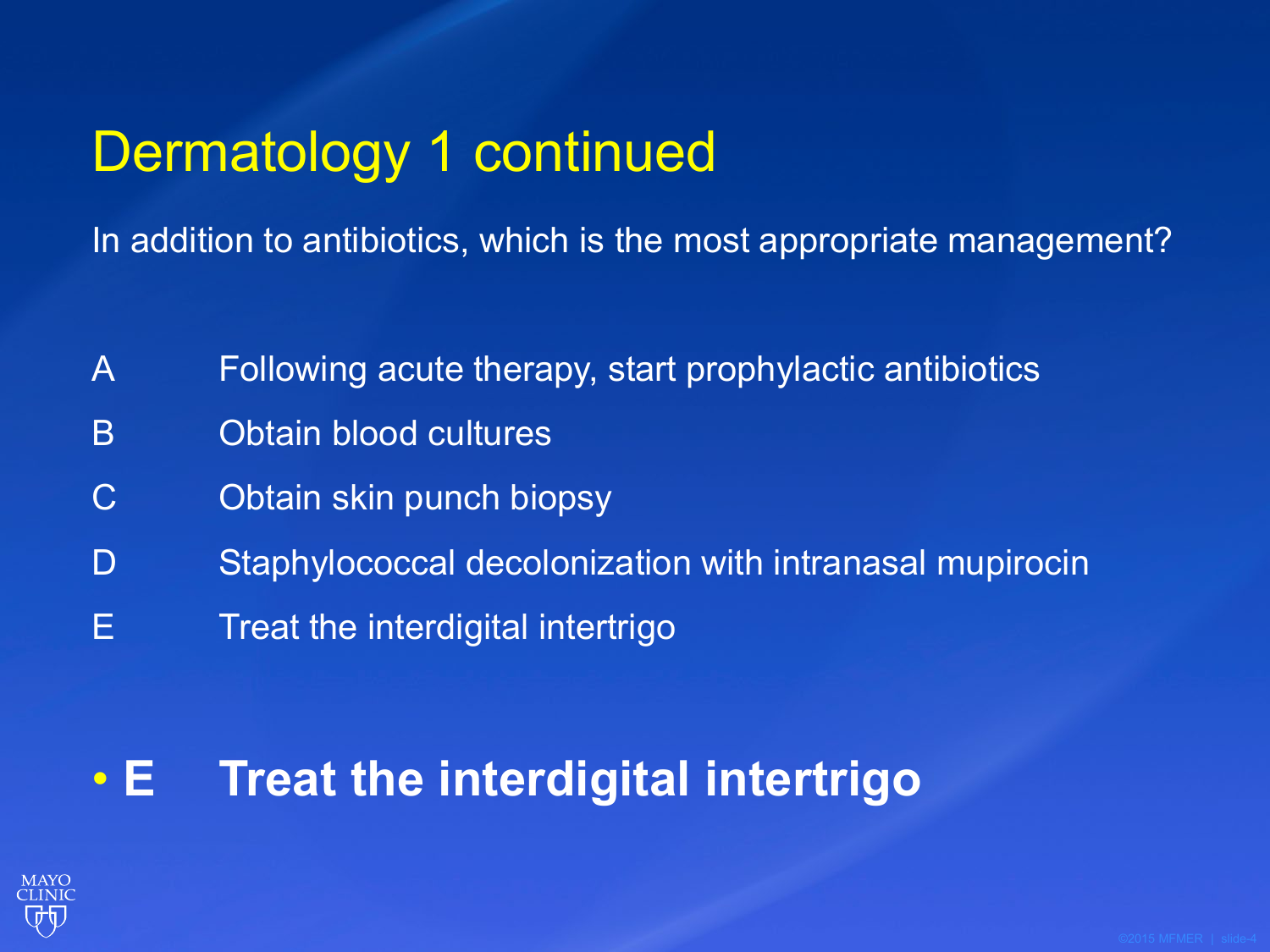## Dermatology 1 continued

The diagnosis of cellulitis is often made based on the presentation of a well demarcated warm and tender erythematous plaque. Bacteria enter through superficial breaks in the skin or gain access by hematogenous spread. Treatment of the maceration and fissuring in the toe web spaces can decrease the recurrence of cellulitis. This fissuring, maceration and scaling are often due to tinea pedis, which allows entry for Strep and Staph. In addition, attempts should be made to identify other predisposing conditions such as eczema, edema, obesity, and venous insufficiency.

As this is only the 2<sup>nd</sup> episode, prophylactic antibiotics are inappropriate. This can be considered when there are 3-4 episodes per year and is usually oral pencillin or erythromycin but predisposing factors should be addressed first.

Blood culture is not recommended for cellulitis unless a patient is on chemotherapy or has neutropenia, severe immunodeficiency, an immersion injury, or animal bite.

With classic cellulitis, skin biopsy is not necessary.



Staph decolonization can be considered for recurrent skin abscesses, but is MAYO not effective for cellulitis.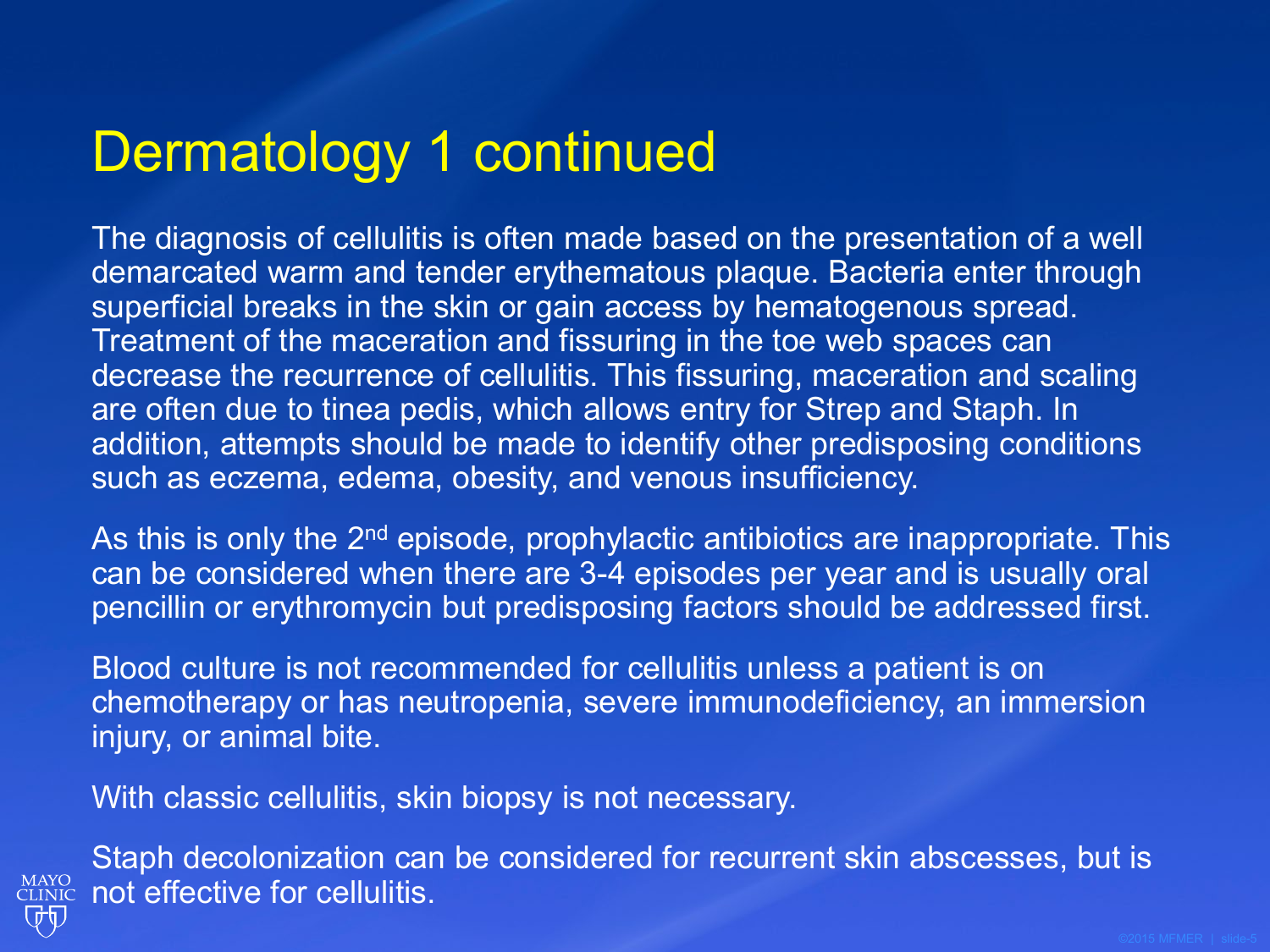# Dermatology 2

A 43 yo woman is evaluated for painful wheals on the upper legs and back that have been present for 2 weeks. Individual lesions resolve with bruising in 3-4 days. She reports some associated joint pain, particularly of the small joints in her hands. Medical history is unremarkable and she takes no medications.

On exam, vitals are normal. There are polycyclic edematous plaques on the back and upper legs. The remainder, including joint exam, is normal.

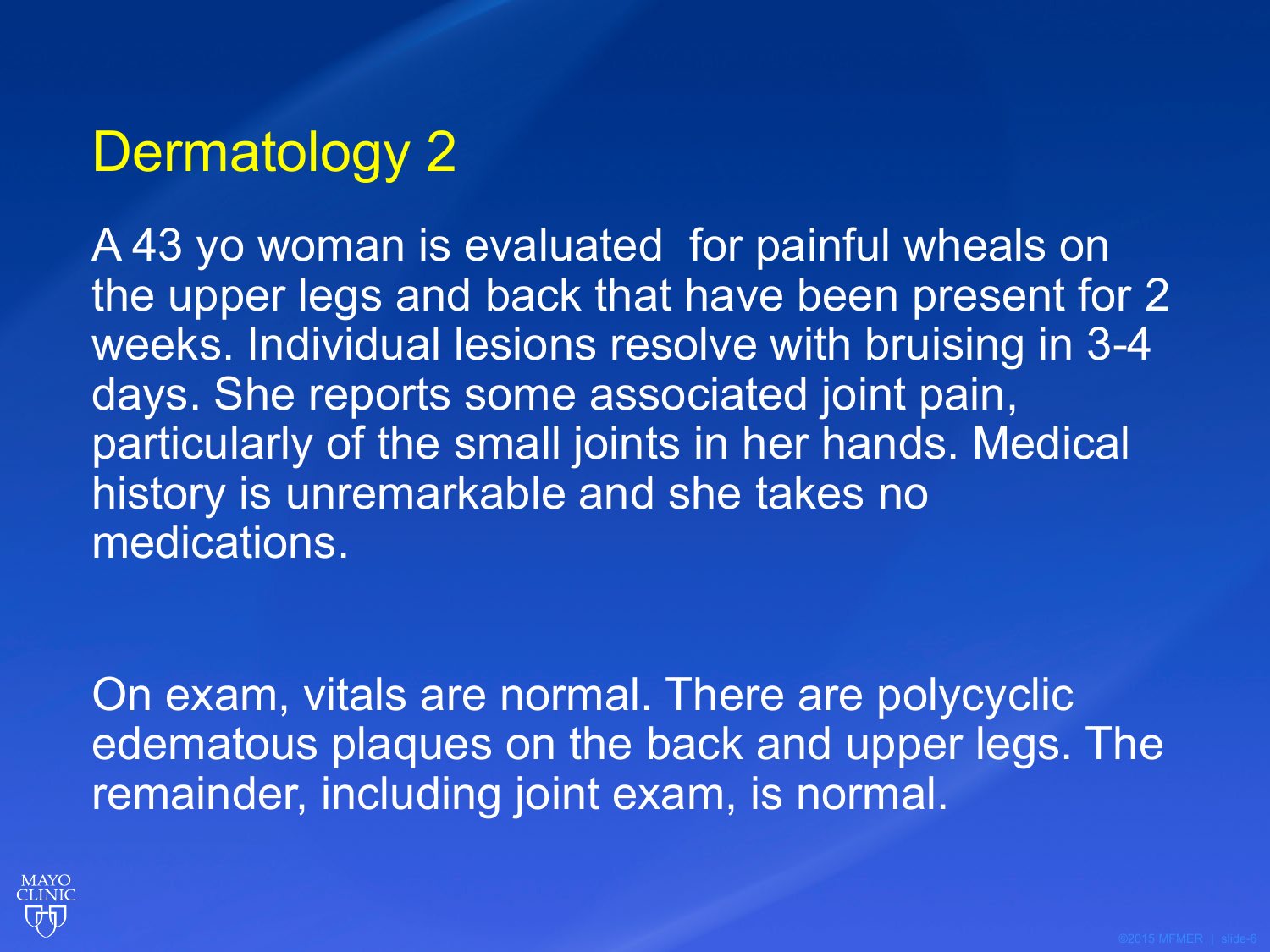# Dermatology 2 continued

Which of the following is the most appropriate management?

- A Epicutaneous patch testing
- B Ice cube provocation test
- C Oral prednisone
- D Skin biopsies
- E Topical triamcinolone

#### • **D Skin biopsies**

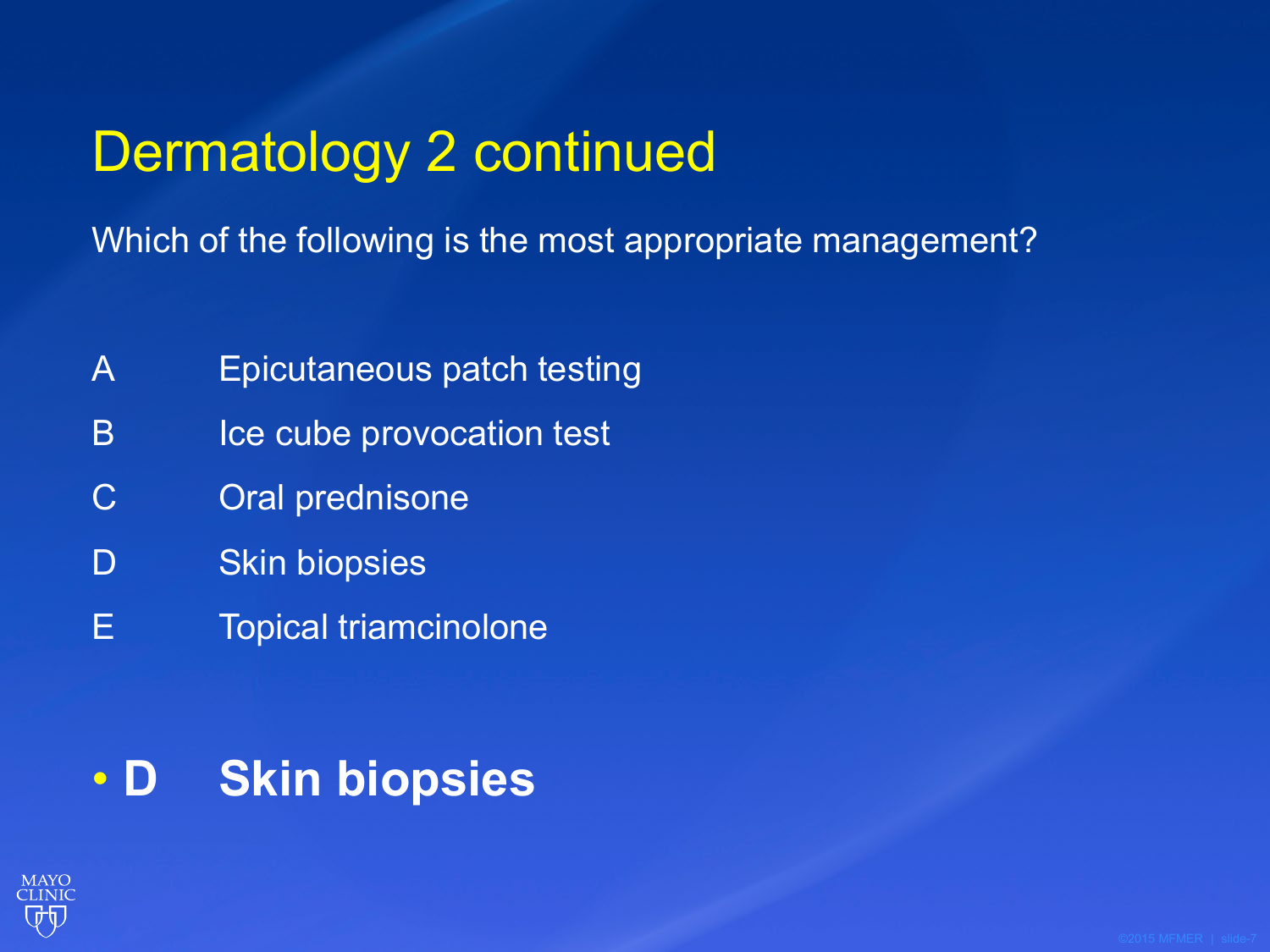# Dermatology 2 continued

She has **urticarial vasculitis** and skin biopsies for histology and direct immunofluorescence (for Ig and complement deposits) should be obtained for diagnosis and to guide further work up and treatment.

Typical urticarial wheals last <24h with individual lesions lasting only a few hours, resolve without cutaneous sequelae, and are pruritic and not painful. Urticarial vasculitis differs from urticaria in that individual lesions persist >24h, more commonly present with painful or burning lesions instead of pruritus, and leave bruise-like changes when they resolve. Patients often have an underlying autoimmune disease, most often lupus, but even without an autoimmune disease, patients are at risk of multisystem disease, including nephritis. The joint pain suggests an underlying disorder.

Epicutaneous patch testing is performed to diagnose allergic contact dermatitis. This is can occasionally present as typical urticarial, but this history suggests urticarial vasculitis.

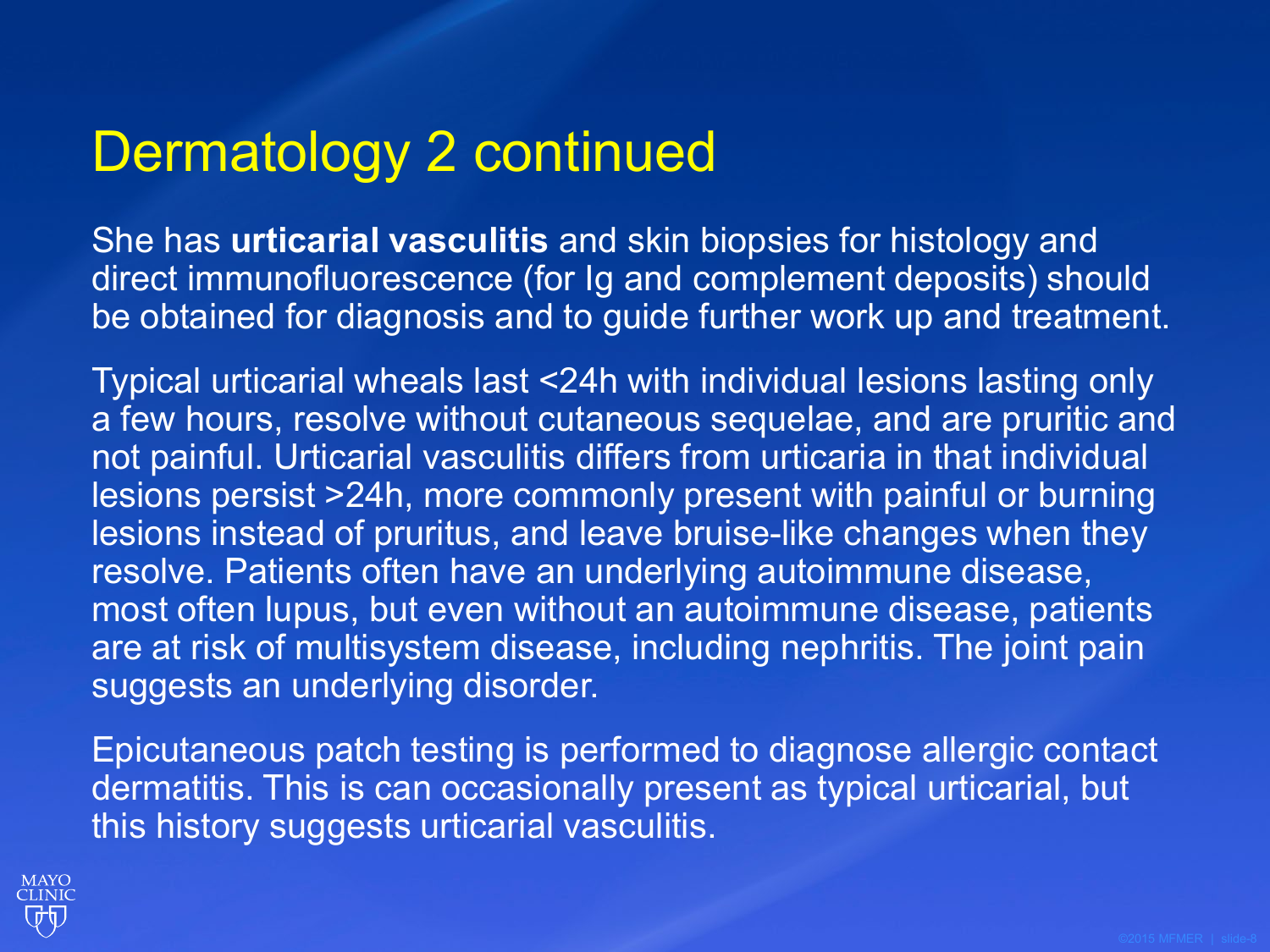# Dermatology 2 continued

Physical urticarial is induced by a physical stimulus such as the sun, sweating, pressure, or cold temperature. An ice cube provocation test helps diagnose cold urticarial but would not be helpful here. Neither allergic contact dermatitis nor physical urticarial explain the joint symptoms.

Treatment of urticaria is most effective with long-acting antihistamines, since they help treat active disease and prevent new flares. Systemic glucocorticoids and immunosuppressive agents have been used for urticarial, but in most patients, maximizing the dose of long-acting antihistamines is equally effective and safer. Glucocorticoids are often the mainstay treatment for urticarial vasculitis, but it is inappropriate to commit her to this without confirming the diagnosis.

Topical glucocorticoids, such as triamcinolone, have limited efficacy in typical and urticarial vasculitis and are not best for either.

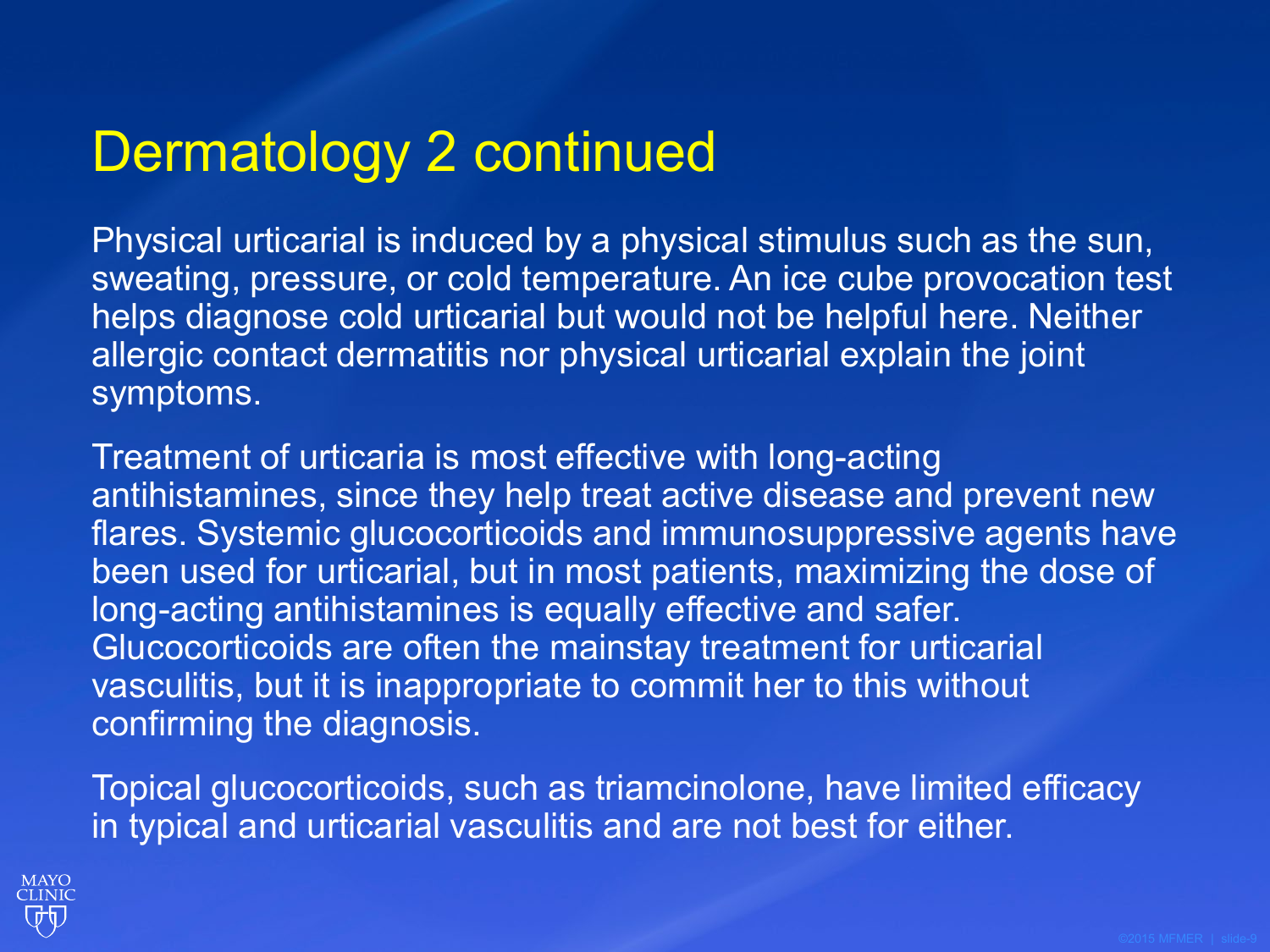# Dermatology 3

A 42 yo man reported to the ED yesterday with a painful blistering rash, mouth sores, and eye pain. He started allopurinol 10 days ago for gout and developed flu-like symptoms and skin pain 2 days ago. He was admitted last night with a diagnosis of toxic epidermal necrolysis. Allopurinol was discontinued, fluid and electrolyte resuscitation was initiated, and he was started on IV glucocorticoids.

On exam, HR 95, SpO2 98% on RA, and remaining vitals are normal. He appears to be in pain. Excessive oral ulcerations are present but do not extend across the vermillion border. Large sheets of skin are denuding, affecting >35 % of his body surface area. Conjunctivae are injected and red and he has generalized lymphadenopathy.

AST 92 HCO3 22 Plasma glucose 210 ALT 87 BUN 27

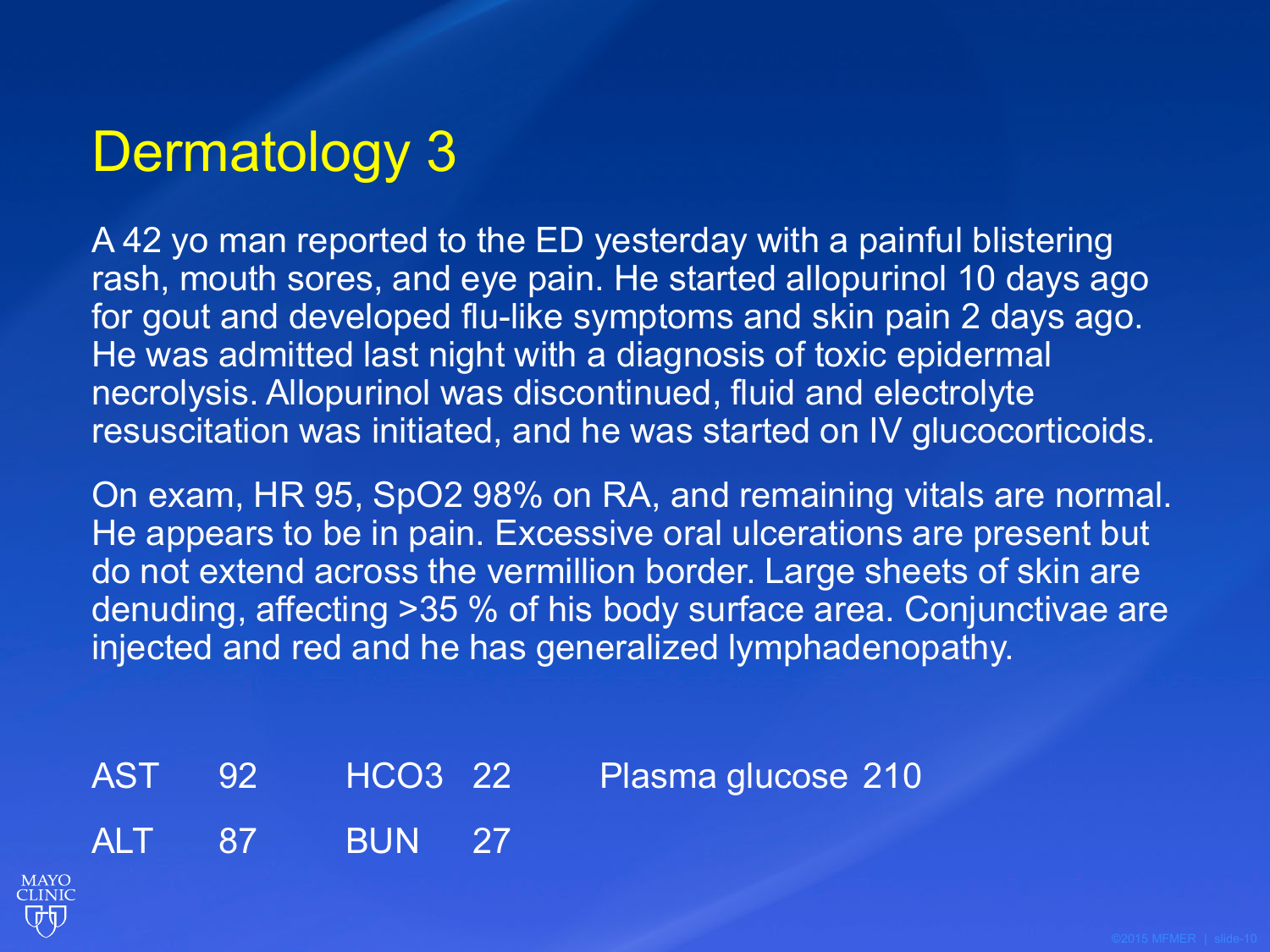# Dermatology 3 continued

Which of the following has the greatest impact on prognosis?

- A Age
- B Heart rate
- C Affected body surface area
- D Plasma glucose
- E Serum bicarbonate

#### • **C Affected body surface area**

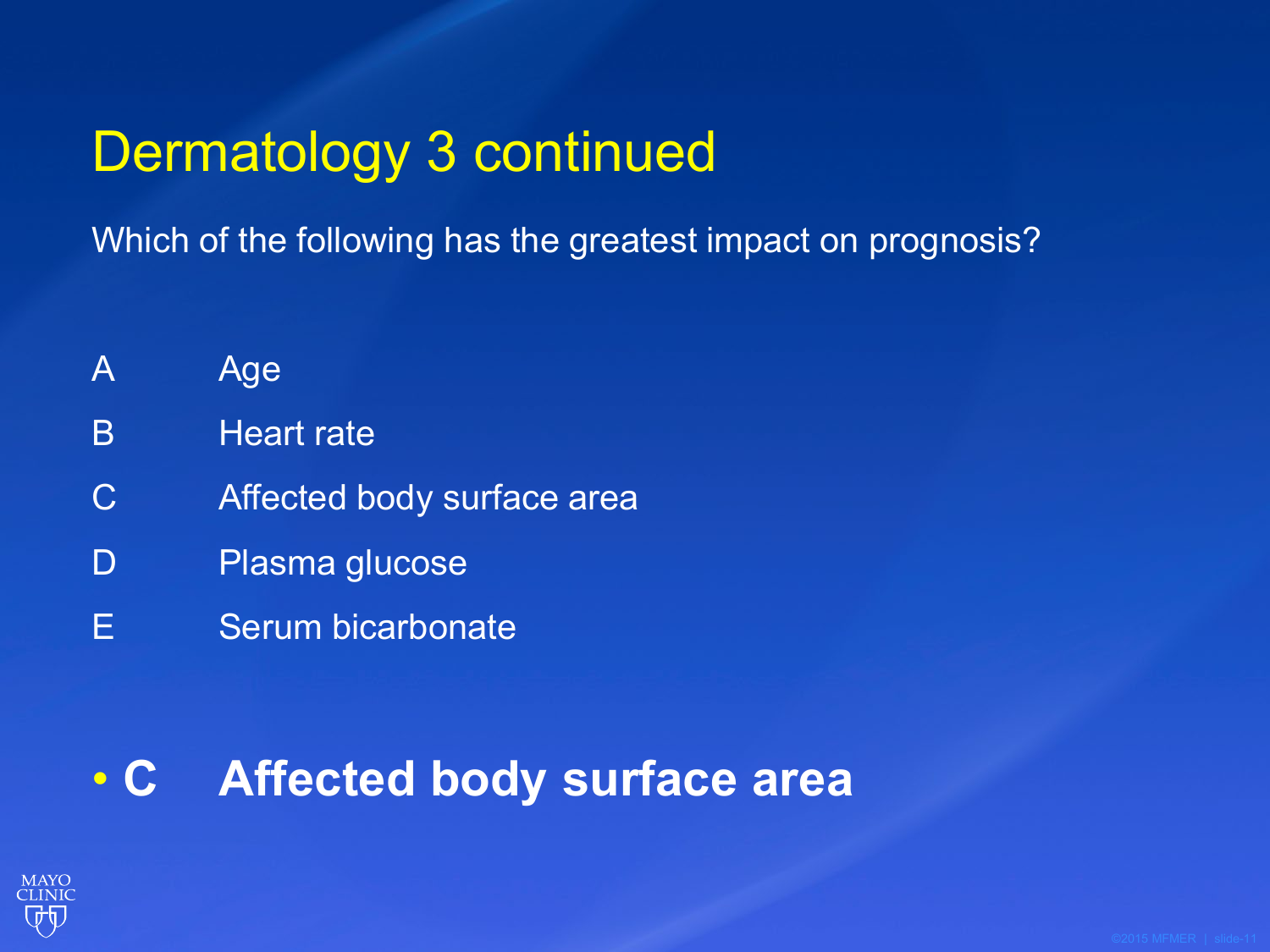# Dermatology 3 continued

Body surface area (BSA) is the strongest prognosticator in Stevens-Johnson syndrome/toxic epidermal necrolsis (SJS/TEN). SJS and TEN are related clinical syndromes characterized by acute epidermal necrosis and the classification is determined by % BSA with epidermal detachment: SJS <10%, SJS-TEN overlap 10-30%, TEN > 30%.

TEN is almost exclusively caused by medications, whereas SJS can also be triggered uncommonly by vaccines or infection. Patients may have flu-like symptoms for 1-3 days prior to the skin eruption. Initially, painful red-purple macules or patches develop on the trunk and extremities, which enlarge and coalesce. Two or more mucosal surfaces, such as the eyes, nasopharynx, mouth, and genitals are involved in >80% of patients. Systemic inflammation can result in pneumonia, hepatitis, nephritis, arthralgia, and myocarditis. Loss of the skin barrier function can led to infection, hypovolemia, electrolyte disturbances, and death.

Prognosis for SJS/TEN can be estimated by the SCORTEN tool 24h after presentation. SCORTEN is a severity score directly correlated for with mortality and validated for TEN. All the listed answers are features of SCORTEN but BSA has the greatest impact.

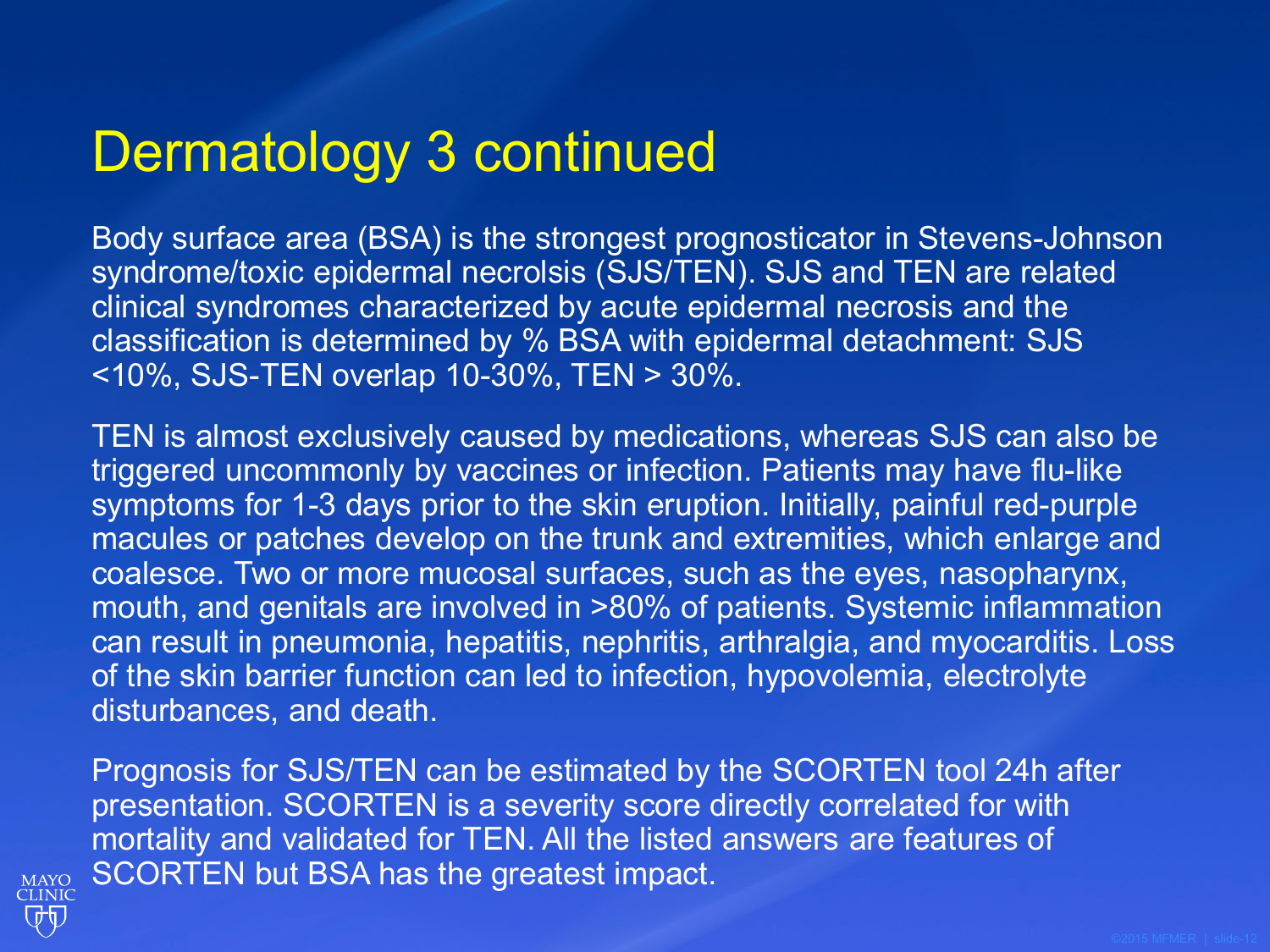# Geriatric Syndromes 1

An 84 yo woman in hospice is evaluated for 'death rattle' that is disturbing to family members. She is in the active phases of dying, and her family is distressed by her noisy respiratory secretions; they are worried that she is choking. Medications are haloperidol, hydromorphone, lactulose, and acetaminophen.

On exam, RR 12. She is not responsive but does not appear uncomfortable. Extremities are cool. There are oropharyngeal secretions that produce a rattling and gurgling sound with inspiration.

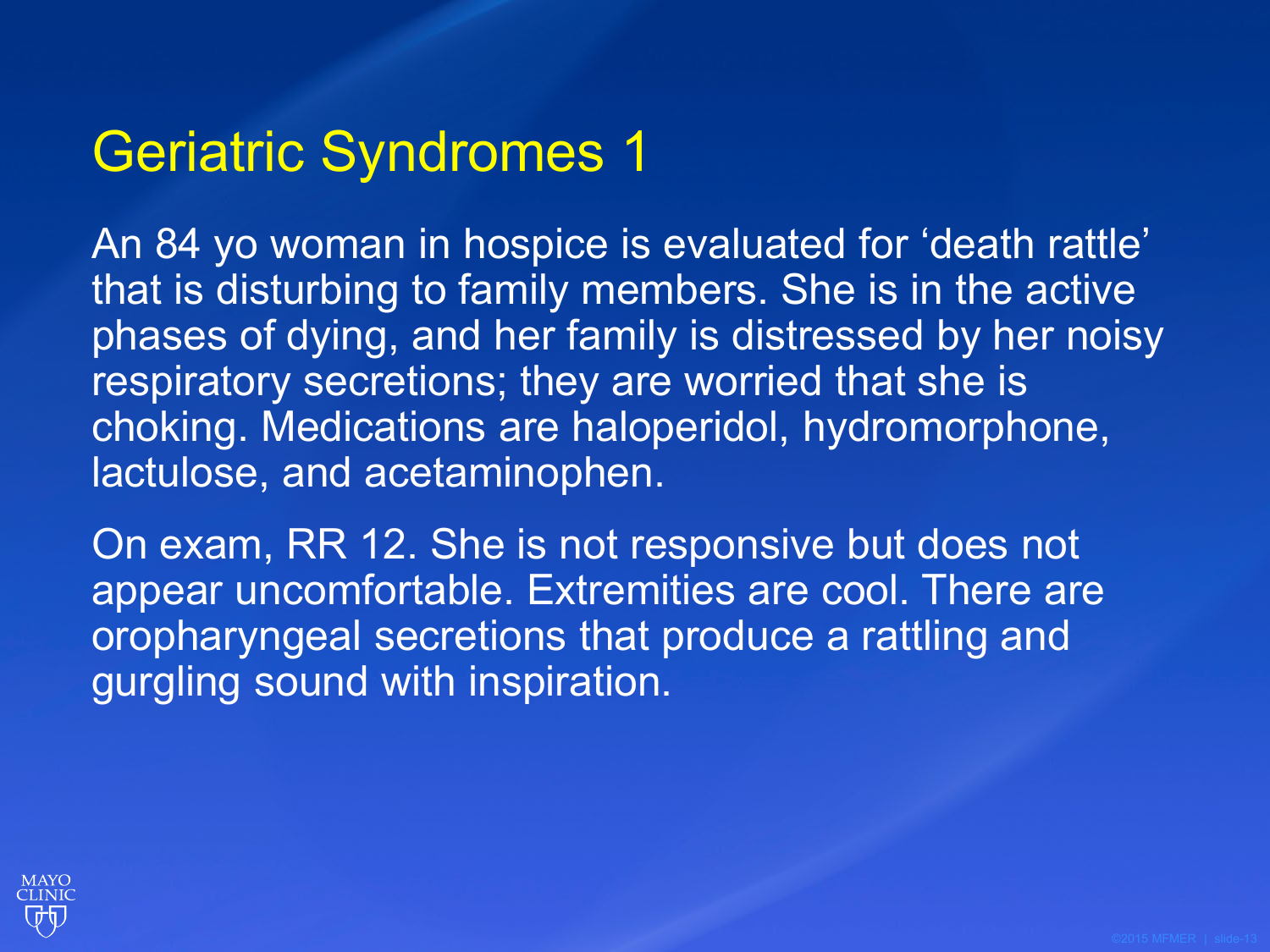# Geriatric Syndromes 1 continued Which is the most appropriate initial management?

- A Atropine ophthalmic drops given sublingually
- B Glycopyrronium
- C Scopolamine patch
- D Suctioning by catheter
- E Symptom explanation and reassurance

• **E Symptom explanation and reassurance**

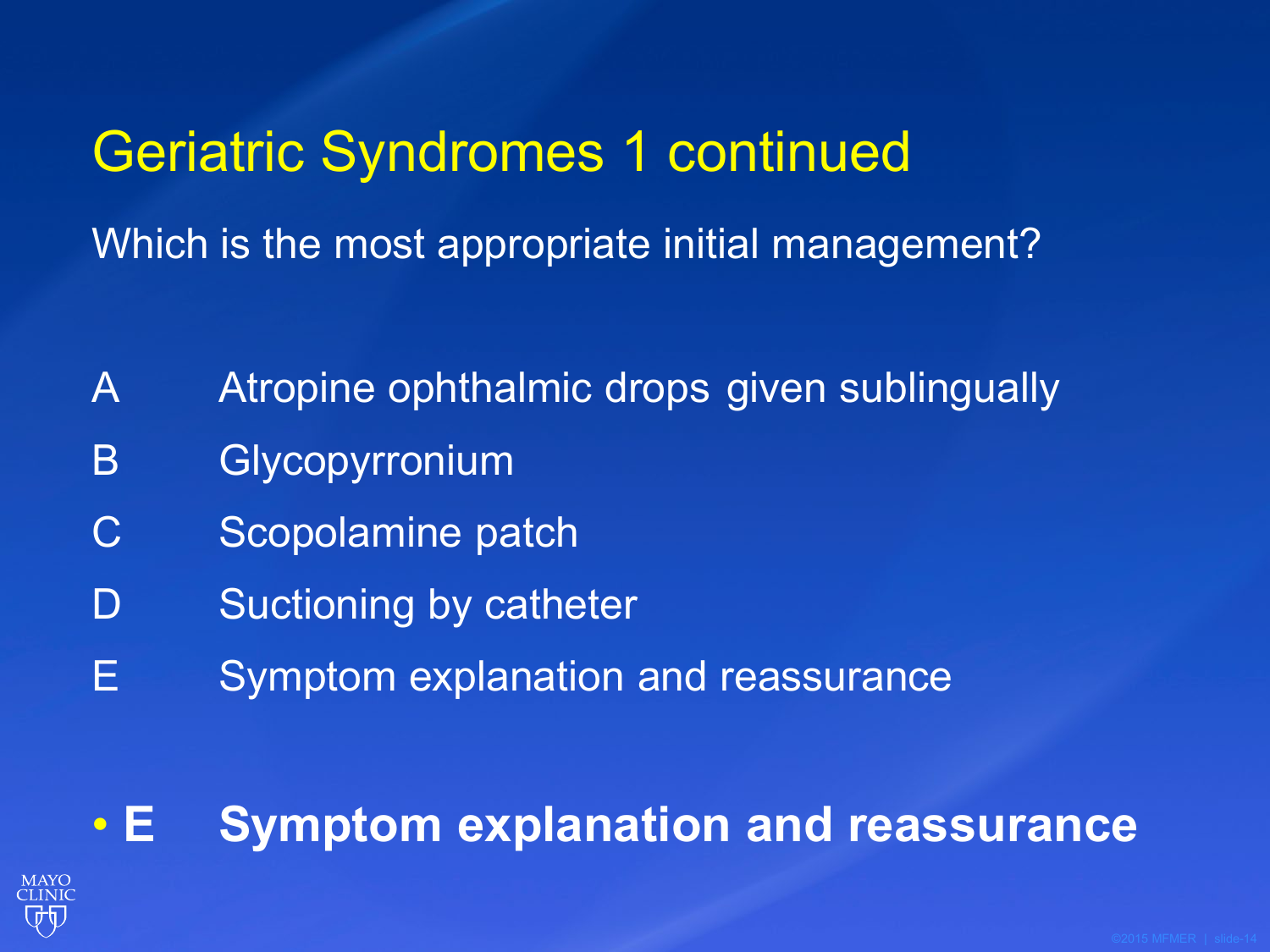## Geriatric Syndromes 1 continued

Although several studies suggest respiratory distress is not typically associated with these secretions, caregivers are often concerned by the 'death rattle'.

Posterior oropharyngeal secretions are most appropriately managed with family reassurance and anticipatory guidance. Additionally, repositioning often allows secretions to drain without pharmacologic interevention. Mouth hygiene with a sponge may also be helpful.

A 2014 review of studies of atropine, glycopyrronium, scopolamine, hyoscine, and/or octreotide acknowledged the distress in both relatives and professional caregivers; however, its impact on patients is unclear. There is no evidence that any antimuscarinic is superior to no treatment and anticholinergics in patients who are awake can lead to dry mouth and urinary retention.

Suctioning by catheter can cause local trauma and should be avoided in managing end-of-life secretions unless they are causing obvious **CLINIC** distress or cough.

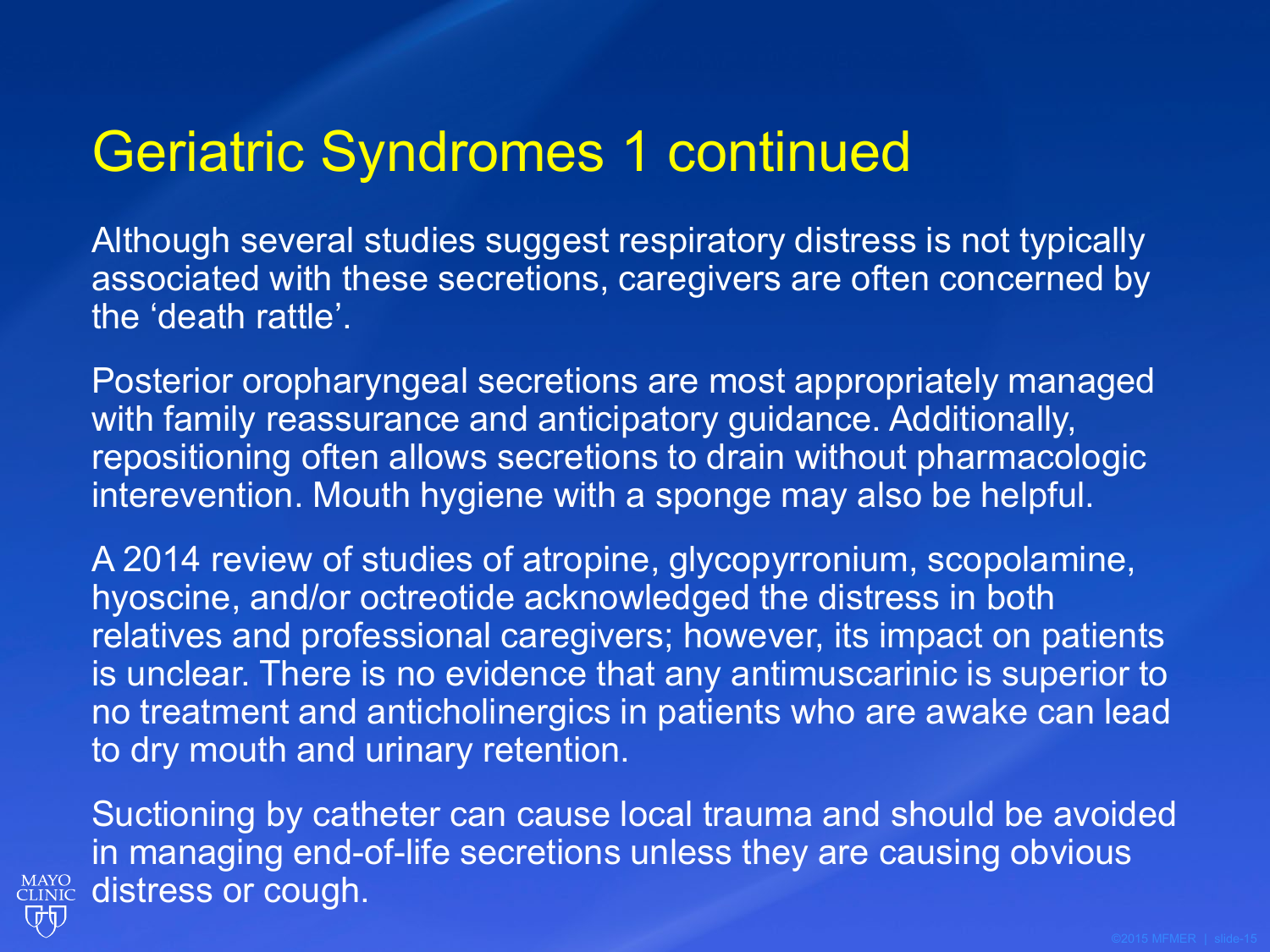### Geriatric Syndromes 2

An 87 yo woman is evaluated following a recent diagnosis of breast cancer. In the 18 months before diagnosis, she noted a generalized decline in her energy and appetite. She is no longer able to keep up with others when walking any distance, and she now requires assistance with dressing because of generalized weakness. She has unintentionally lost 3.6 Kg in the last 6 months.

History is significant for breast cancer, CABG at 74, COPD and HTN. Medications are albuterol, tiotropium, salmeterol, atorvastatin, aspirin, lisinopril, and metoprolol.

On exam, vitals are normal. BMI is 19 and the remainder is normal.

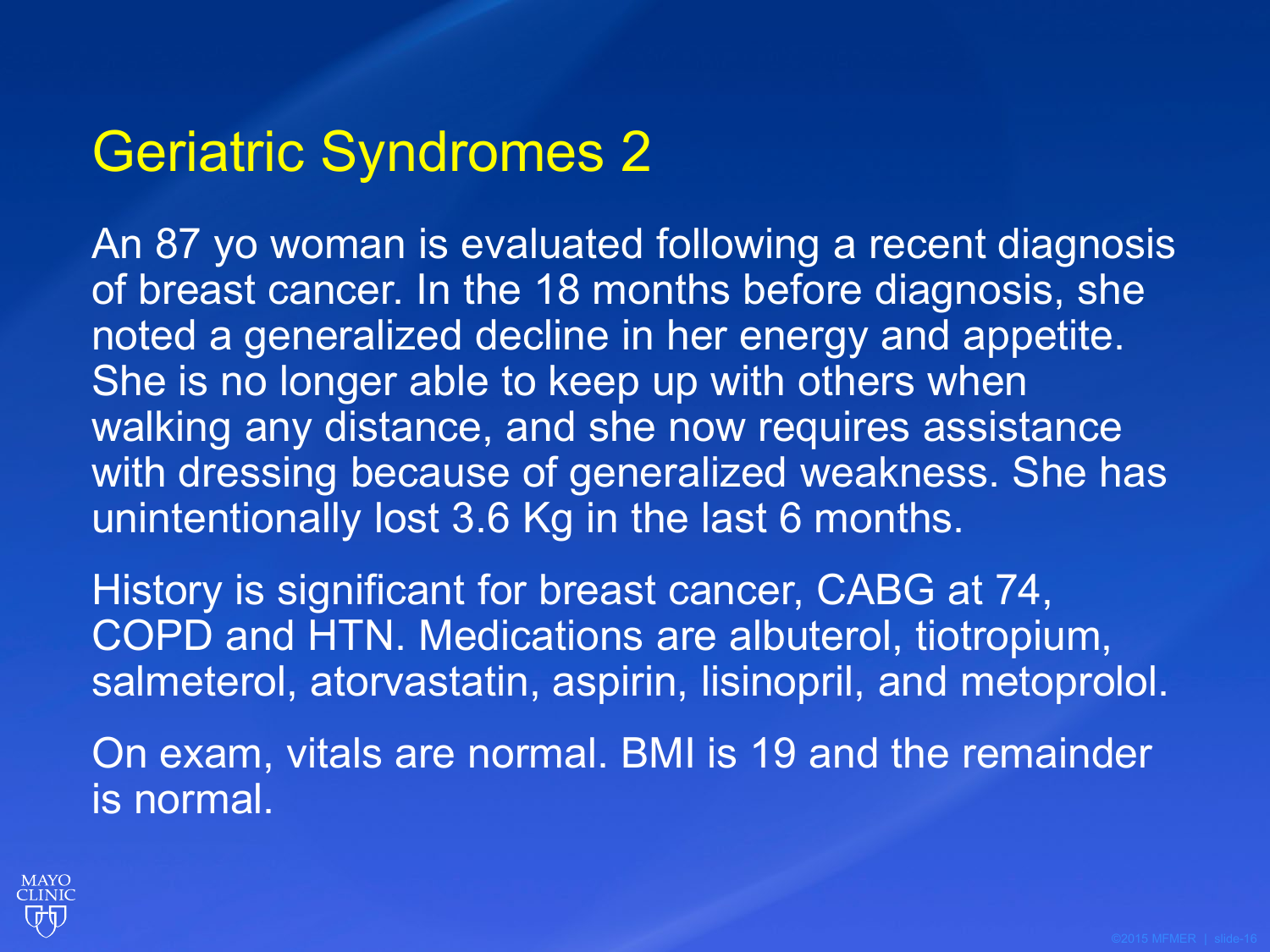# Geriatric Syndromes 2 continued

Which of the following is most likely to predict morbidity, mortality, and response to cancer treatment?

- A **FRAIL** scale score
- B Pharmacologic cardiac stress test
- C Six-minute walk test
- D Timed Up and Go test

#### • **A FRAIL scale score**

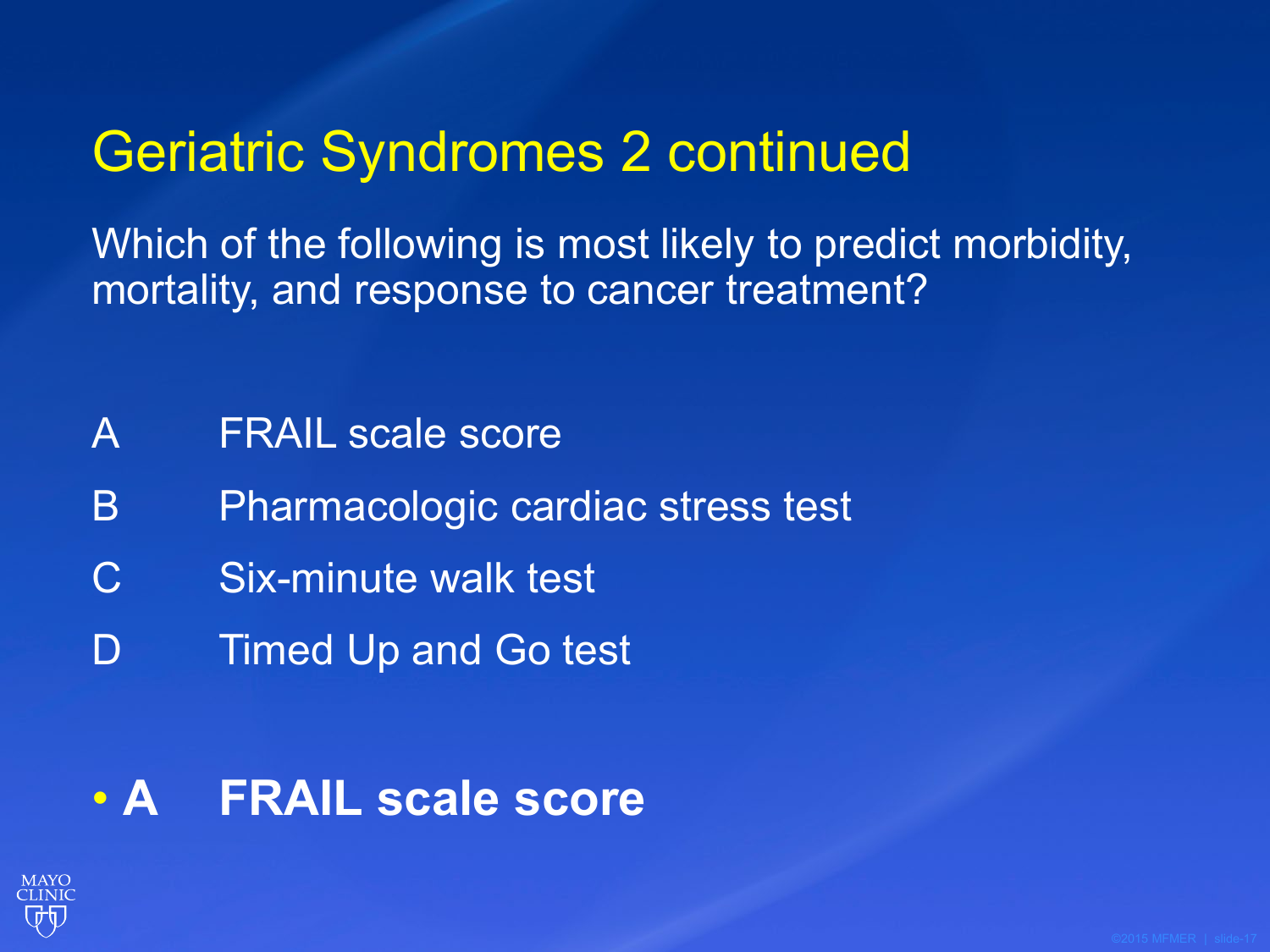## Geriatric Syndromes 2 continued

Frailty is a multifactorial geriatric syndrome that may predict response to certain treatments as well as morbidity/mortality in light of chronic illness. This patient has unintentional weight loss, low energy and activity levels, slow walking speed, and weakness, all of which are associated with frailty.

Indices such as the Frailty Index, the FRAIL (fatigue, resistance, ambulation, illness, and loss of weight) scale, and the Osteoporotic Fractures Frailty Scale have been validated for primary care use.

The Frailty Index has been in use longer than the others; however, its length and complexity limit its usefulness for primary care. The FRAIL scale consisting of 5 self-reported measures is easy to score in an office setting.

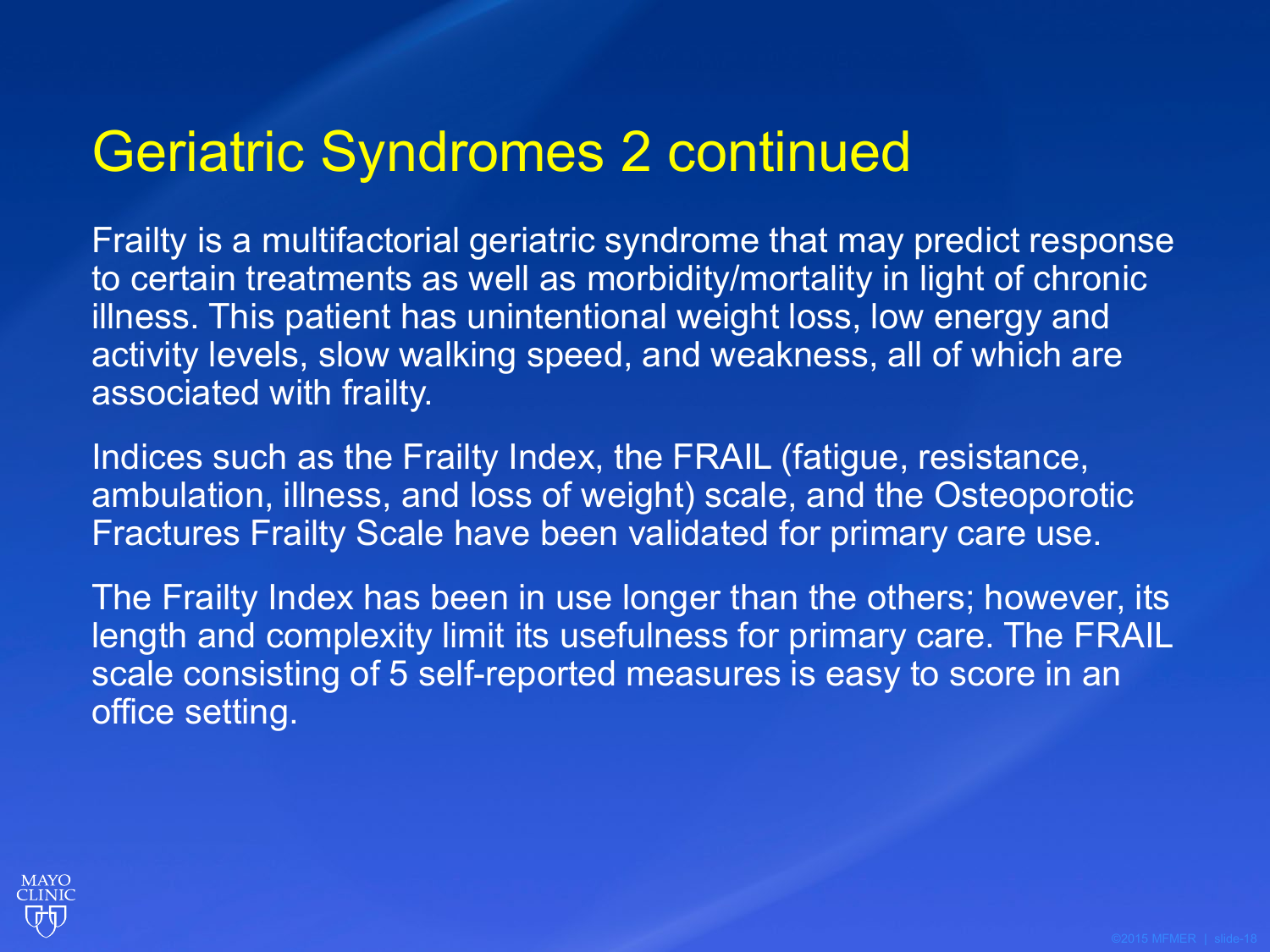### Geriatric Syndromes 2 continued

Pharmacologic cardiac stress testing is recommended for those with symptoms of cardiac ischemia who cannot exercise.

Lung function during exertion during the 6-minute walk test is helpful to assess disability and prognosis in chronic lung conditions. Simple pulse oximetry and desaturation studies performed at rest and with exertion assess the need for oxygen supplementation. During a 6 minute walk test, O2 sat, HR, dyspnea and fatigue levels, and distance walked are recorded.

The Timed Up and Go test identifies risk for falls. The components (rising from the chair, gait, walking speed, balance while turning, and sitting) offer insight into the mechanics of mobility and guide more focused evaluation.

There is no established role for any of these as predictors of response to cancer treatment.

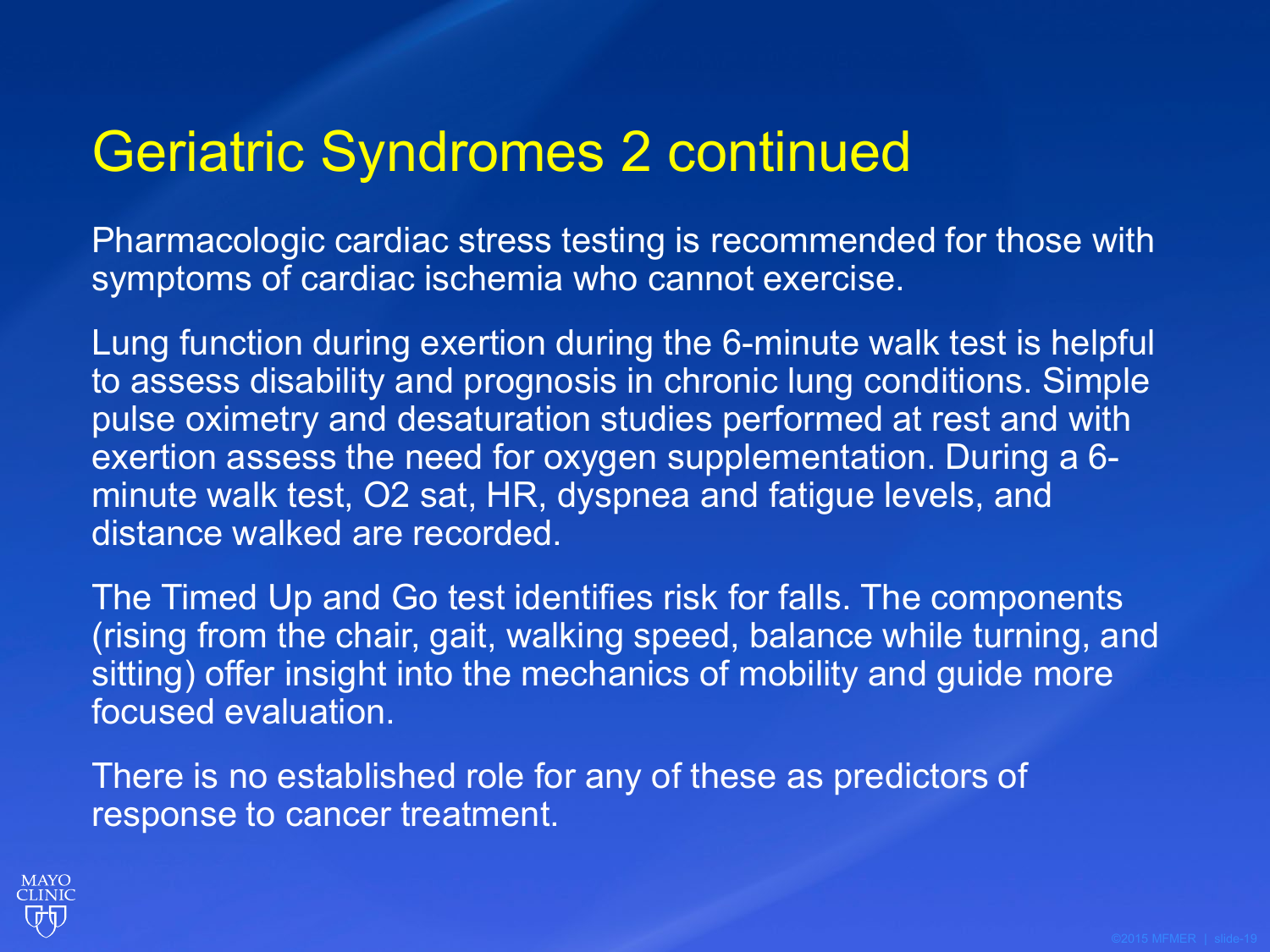### Geriatric Syndromes 3

A 92 yo woman is evaluated for urinary incontinence. 6 months ago she occasionally lost control of small amounts of urine, which was managed with an adult diaper. Now, she seems to have lost the ability to recognize that she needs to urinate until it is too late to reach the bathroom. There have been no noticeable changes in cognition but history is significant for dementia treated with donepezil.

On exam, vitals are normal. She appears frail and is not oriented to place or time. Gait is stable and narrow based. She is slow to rise from a chair, and requires the arm rests to get up.

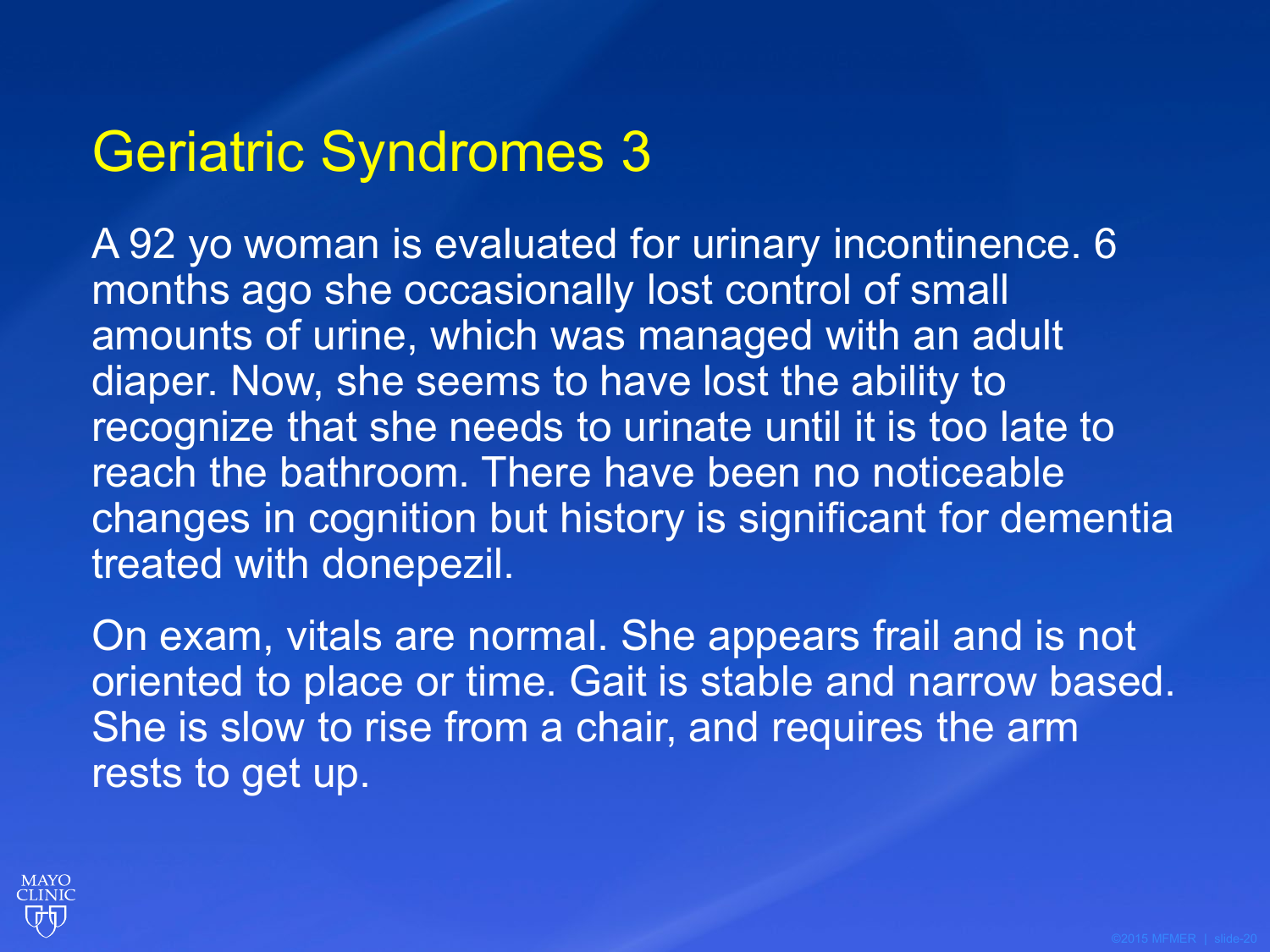Geriatric Syndromes 3 continued Which is the most appropriate treatment?

- A Oxybutynin
- B Pelvic floor muscle training (Kegel exercises)
- C Prompted voiding
- D Sling cytourethropexy

#### • **C Prompted voiding**

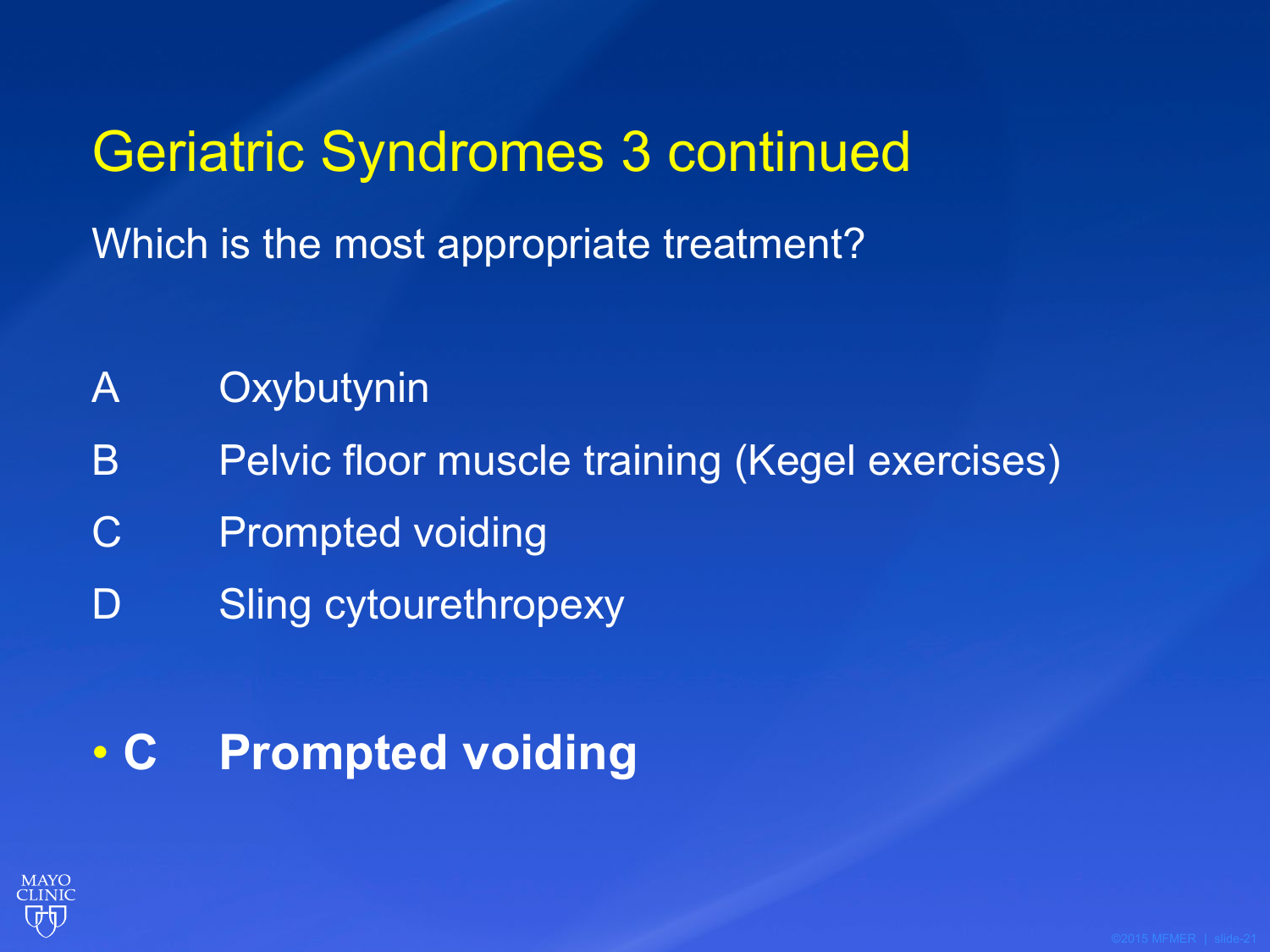#### Geriatric Syndromes 3 continued

There are 4 main classifications of urinary incontienence: urgency, stress, mixed, and overflow. Functional incontinence where people cannot reach and use the toilet in time, may occur in patients with significant cognitive or mobility impairments. This patient's decreased cognition limits her ability to recognize early signs of the need to void, and impaired mobility limits her ability to reach the bathroom when she does recognize the need. Providing assistance and scheduled toileting through prompting every 2-3h should be effective.

Oxybutynin is appropriate for urgency, but only after behavioral therapy has failed. Additionally, in this elderly woman, anticholinergic therapy risks increased confusion.

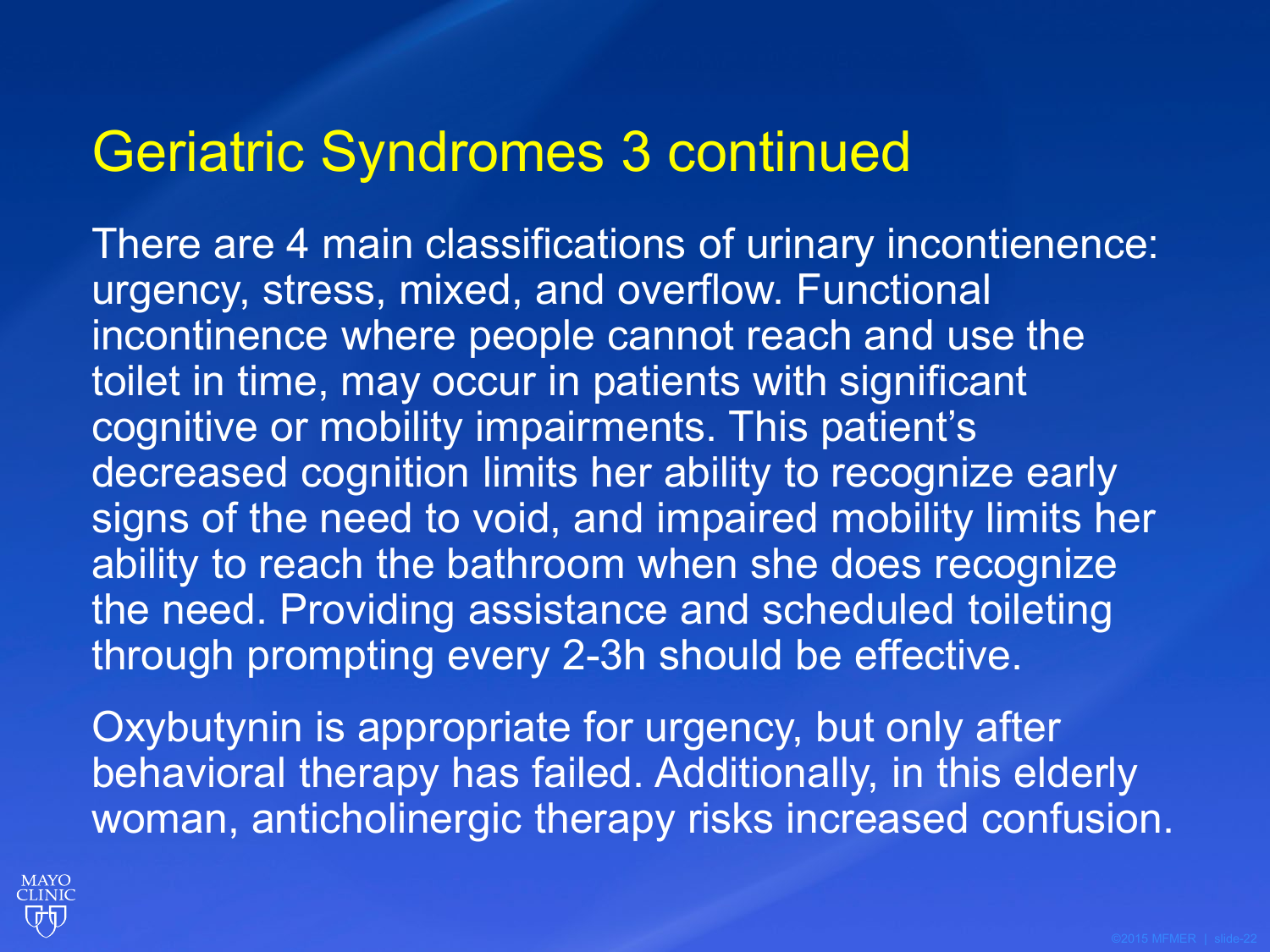#### Geriatric Syndromes 3 continued

Stress incontinence occurs with increased intraabdominal pressure (coughing, laughing, sneezing) and is best treated with pelvic muscle floor training. However, she does not report symptoms and the ability of a cognitively impaired patient to comprehend the training instructions and remember to perform the maneuvers is likely limited.

Sling cystourethropexy is used for stress incontinence when pelvic floor training has failed after balancing surgical risk against benefit.

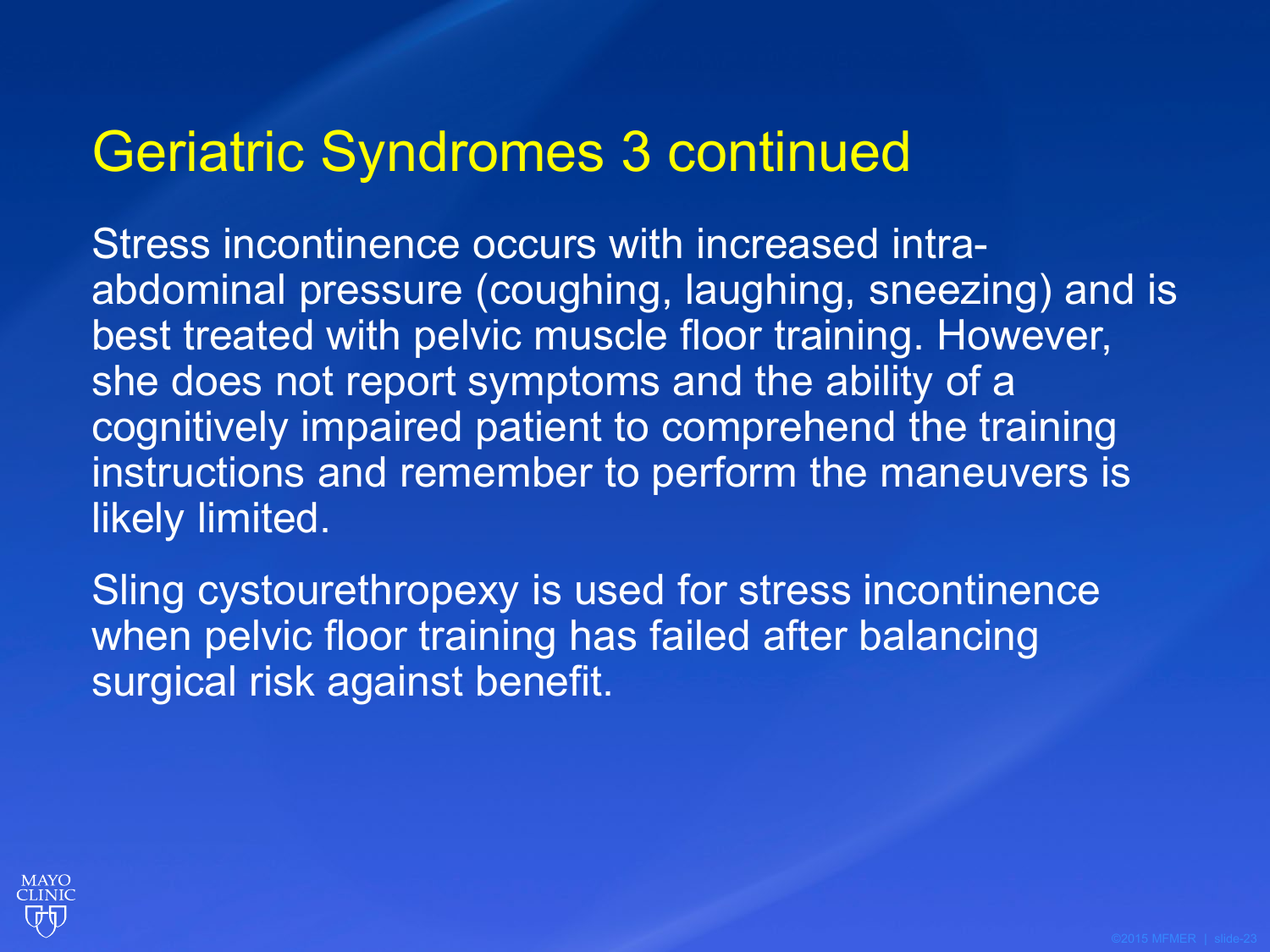## Geriatric Syndromes 4

A 91 yo woman is establishing care following discharge from a hospital to SNF. She had been living in her home until 2 weeks ago when she fell and sustained a left intertrochanteric femur fracture. Her fracture was surgically stabilized, but her post-op course was complicated by delirium and UTI. Since discharge, she has had no major problems. Left hip pain is controlled with acetaminophen PRN.

History is otherwise significant for HTN and T2D. Medications before admission were amlodipine, lisinopril, and metformin. In hospital, acetaminophen was added for pain and quetiapine for agitated post-op delirium.

On exam, BP 148/78 without orthostatic changes; other vitals are normal. She has mildly antalgic gait. Cardiac, neurologic, and pulmonary exams are normal.

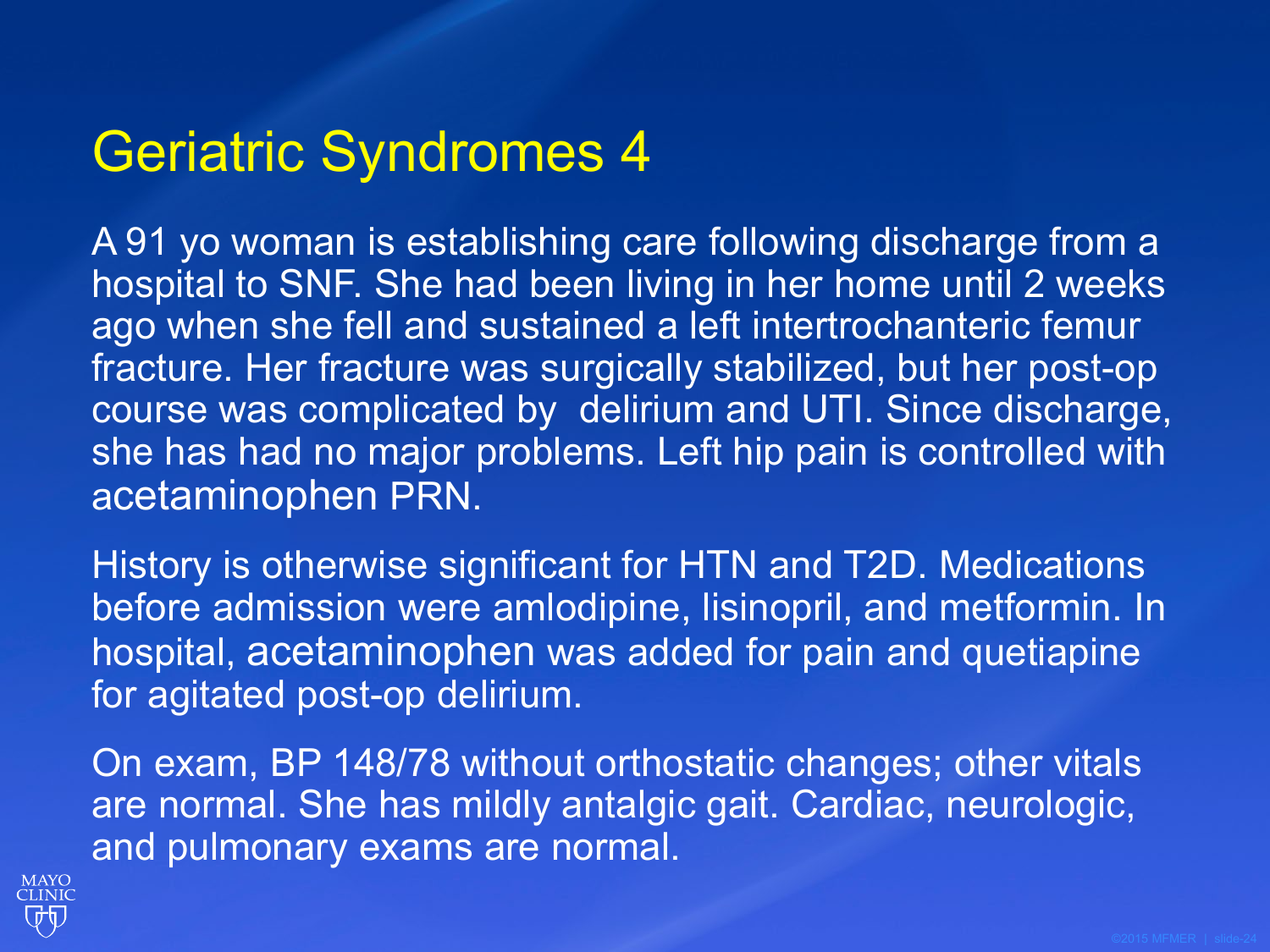# Geriatric Syndromes 4 continued

Which medication should be discontinued to prevent adverse effects?

- A Acetaminophen
- B Amlodipine
- C Lisinopril
- D Quetiapine

#### • **D Quetiapine**

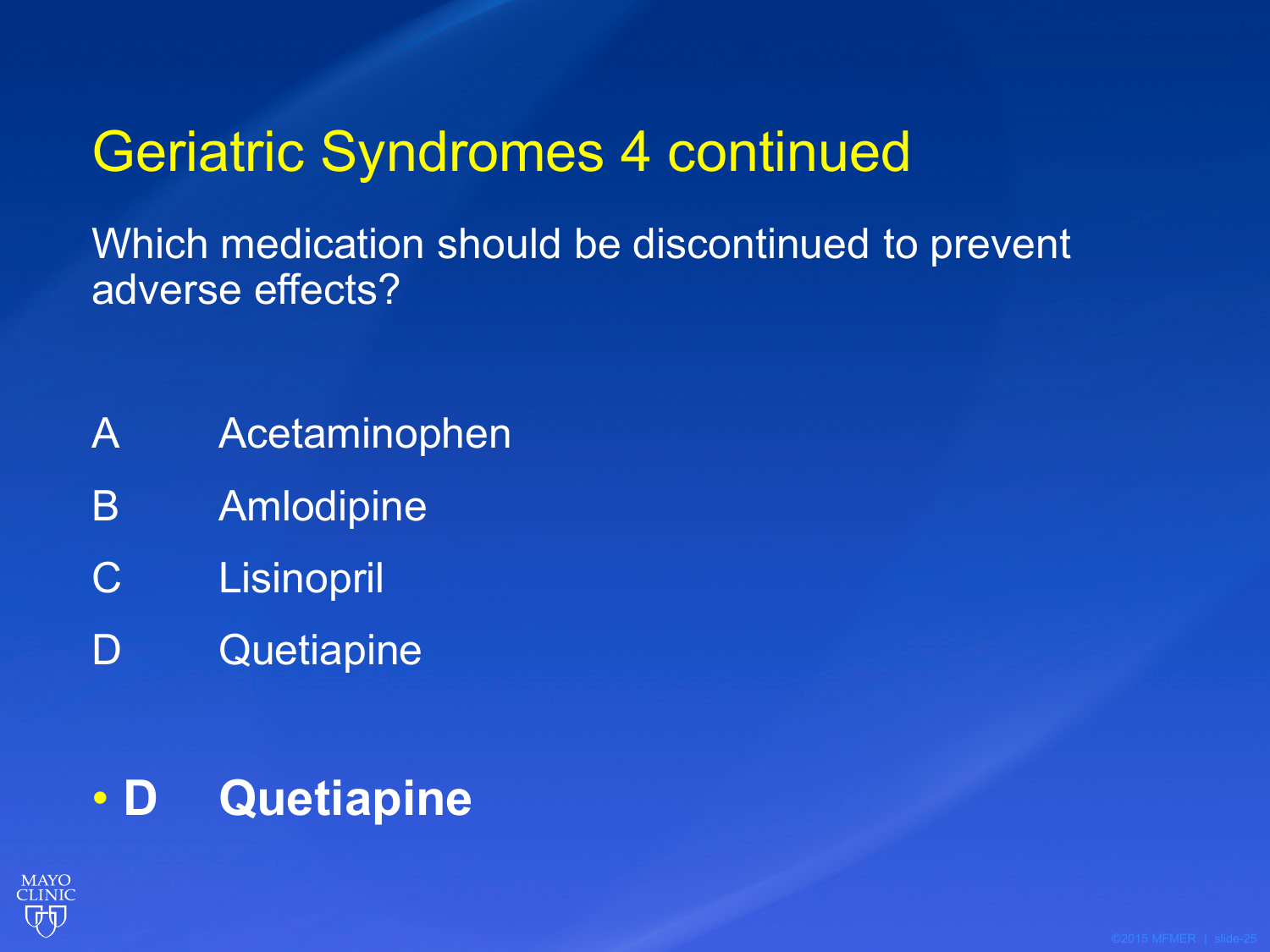#### Geriatric Syndromes 4 continued

Quetiapine has the greatest potential for adverse effects in this older patient with polypharmacy. Although treatment of comorbid conditions often requires multiple medications, evidence shows half of older adults take 1 or more unnecessary medications (i.e. not indicated, not effective, or therapeutically duplicative). Frequent review to verify necessity and proper dosing is essential for optimal geriatric care.

Certain medications carry a particularly high risk for geriatric patients and the American Geriatrics Society has compiled a list of high-risk drugs that must be carefully considered for risk/benefit in the elderly **(Beers criteria 2015)**.

All antipsychotics, both 1<sup>st</sup> and 2<sup>nd</sup> generation, have significant adverse effects, including anticholinergic, extrapyramidal, and sedation, and older patients are particularly susceptible.

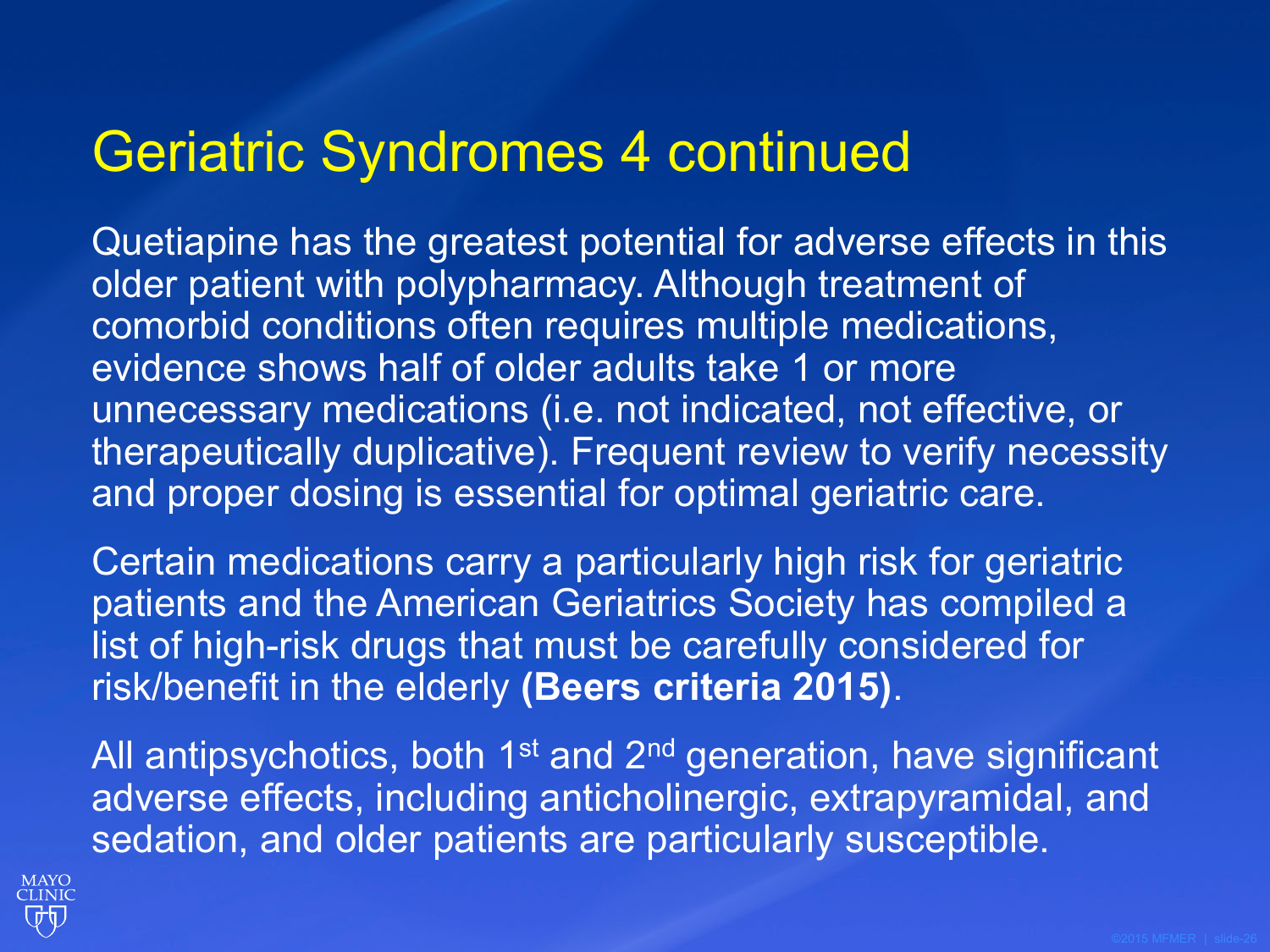#### Geriatric Syndromes 4 continued

Acetaminophen is relatively safe if not used at maximal doses for extended periods and side effects are far less likely and less severe than for other common systemic analgesics, including opioids and NSAIDs.

Amlodipine is not listed in the Beers Criteria. Although it could potentially cause low BP, her BP is acceptable and without orthostatic changes.

Lisinopril is also not in the Beers Criteria. Though it can cause electrolyte abnormalities, orthostatic hypotension, and kidney insufficiency, she has no evidence of these problems.

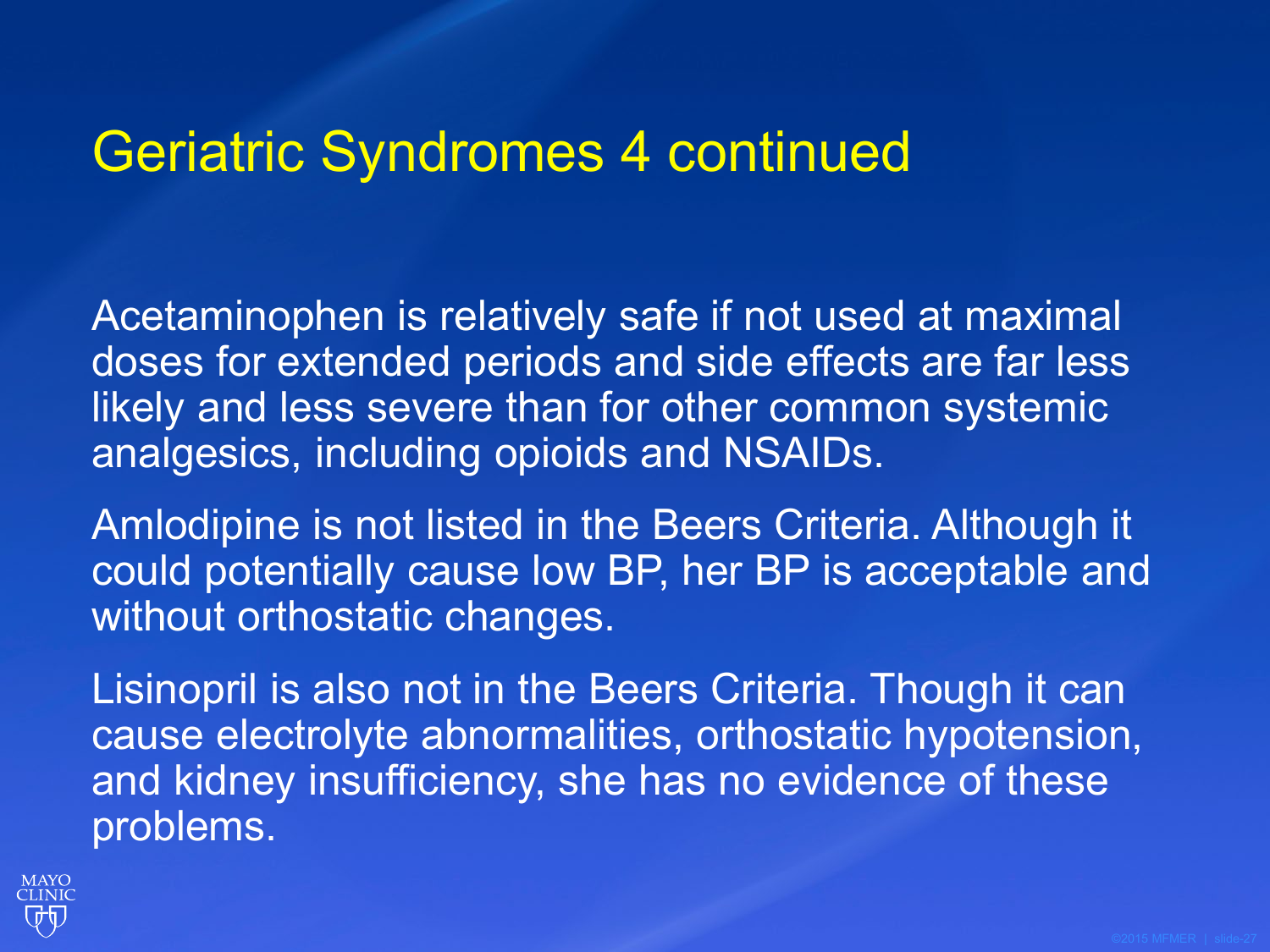## Geriatric Syndromes 5

An 81 yo woman was admitted to the ICU 8 days ago for multisystem organ failure associated with severe multilobar pneumonia. She has required mechanical ventilation since admission. Efforts to wean her have not succeeded and she remains somnolent and unresponsive to verbal stimuli. History is significant for dementia, diabetes, COPD, CKD, and CHF.

The care team shares with the family that she will not have a meaningful recovery; however, the patient's children request continued ICU-level care. She does not have an advance directive, and her wishes are unknown. After a family meeting to discuss prognosis, the children continue to request all treatment.

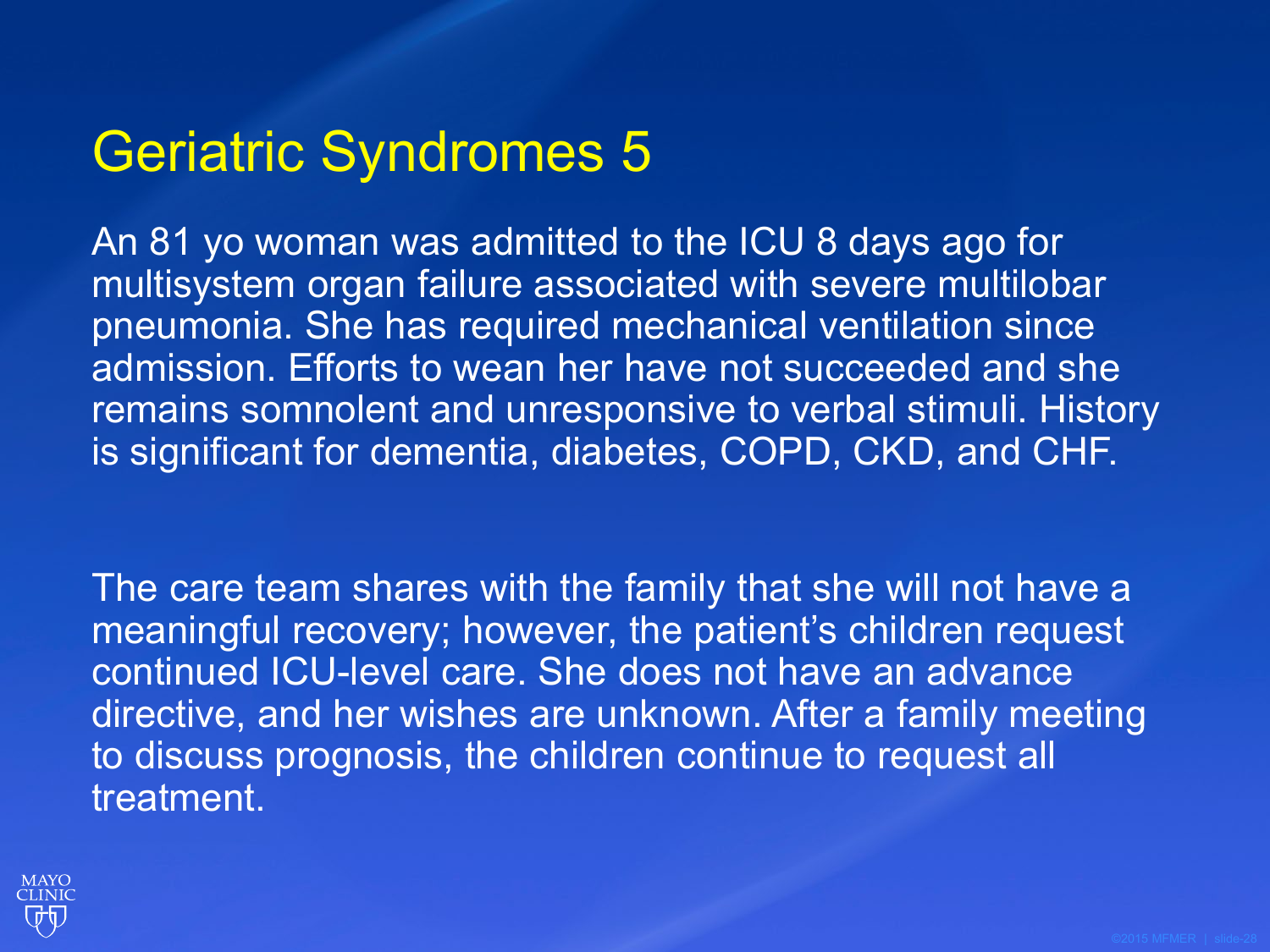# Geriatric Syndromes 5 continued Which is the most appropriate management?

- A Consult with the hospital ethics committee
- B Discontinue ICU care in 48h if no improvement
- C Transfer the patient to another institution
- D Continue current level of care
- **A Consult with the hospital ethics committee**

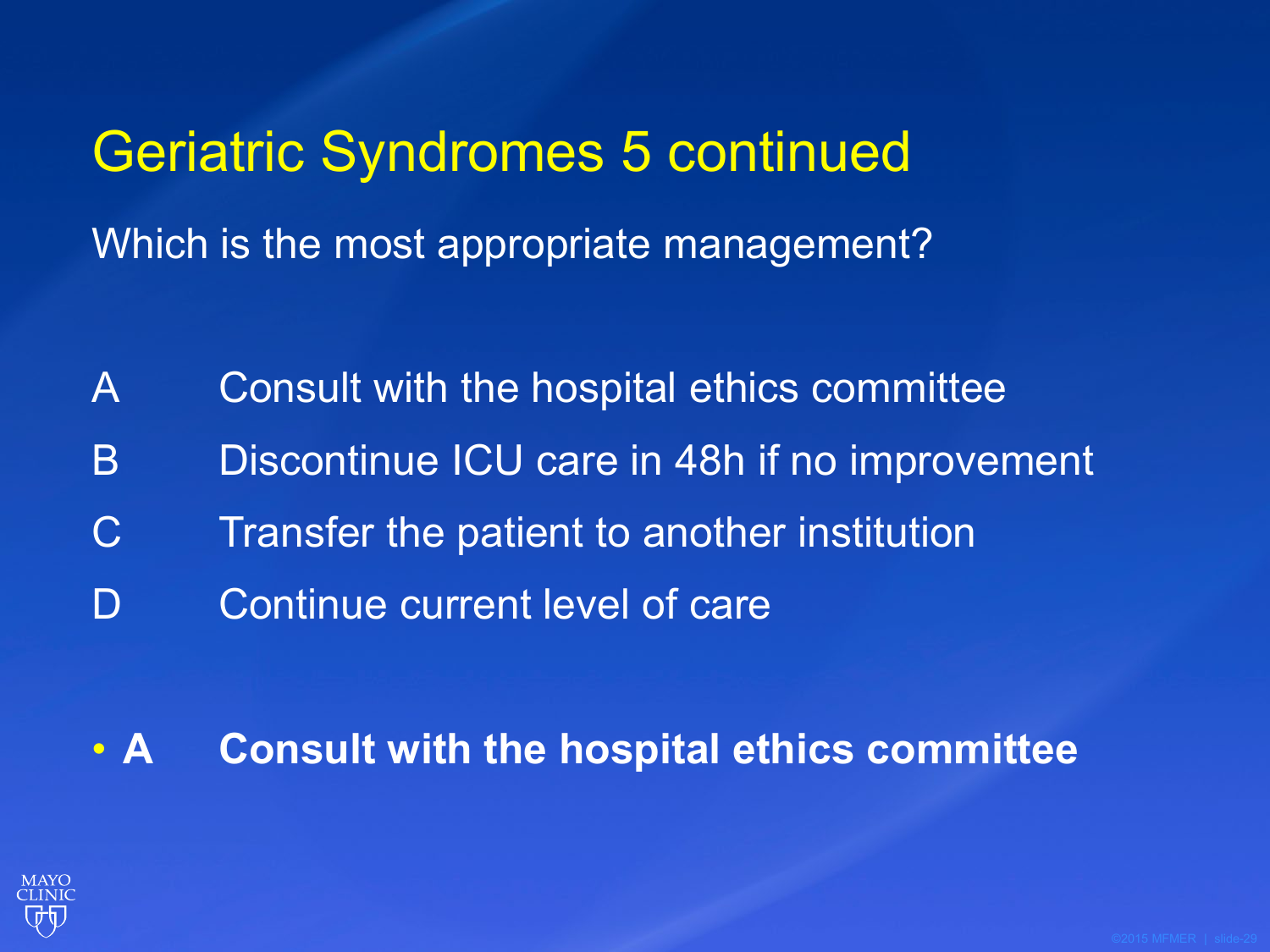#### Geriatric Syndromes 5 continued

A recent statement from the Society of Critical Care Medicine recommends appropriate treatment goals of ICU care include treatment that provides a reasonable expectation of survival outside the acute care setting with sufficient cognitive ability to perceive benefits of treatment, or palliative care through the dying process in the ICU. Because conflicts between the desire to provide benefit to the patient and desire to minimize the burden of treatment can be very difficult, one of the most important skills of the physician is the ability to communicate and negotiate a reasonable treatment plan with families.

If these situations become intractable, many organizations recommend initiating a process to resolve disagreements, including notifying surrogates of the process, seeking a 2<sup>nd</sup> medical opinion, obtaining review by an interdisciplinary ethics committee, offering the surrogate the opportunity to seek care elsewhere, and implementing the decision of the resolution process. This family is requesting treatment that the care team does not think will achieve reasonable goals, and an ethics consultation may resolve the conflict.

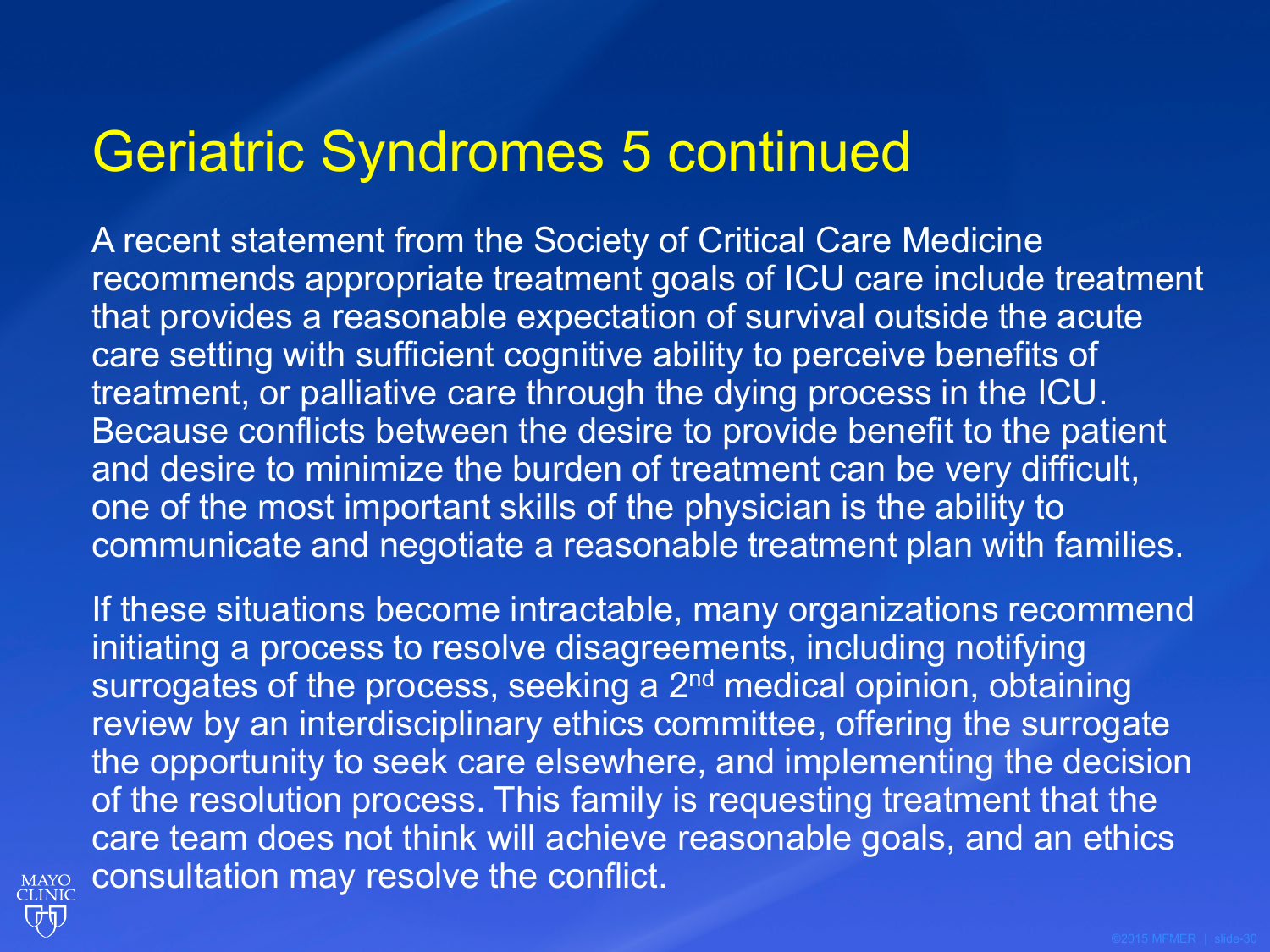#### Geriatric Syndromes 5 continued

In some situations, the physician and family may mutually establish a time frame in which care will be withdrawn if there is no improvement; however, these decisions should not be made unilaterally by the care team.

A physician should not provide treatment that conflicts with professional obligations and will not meet goals of care. However, often by communicating the concerns, a physician is able to help a family understand the burden of continued, ineffective treatment. If resolution is not possible, family may seek transfer to another institution; however, the physician is not obliged to initiate such arrangements.

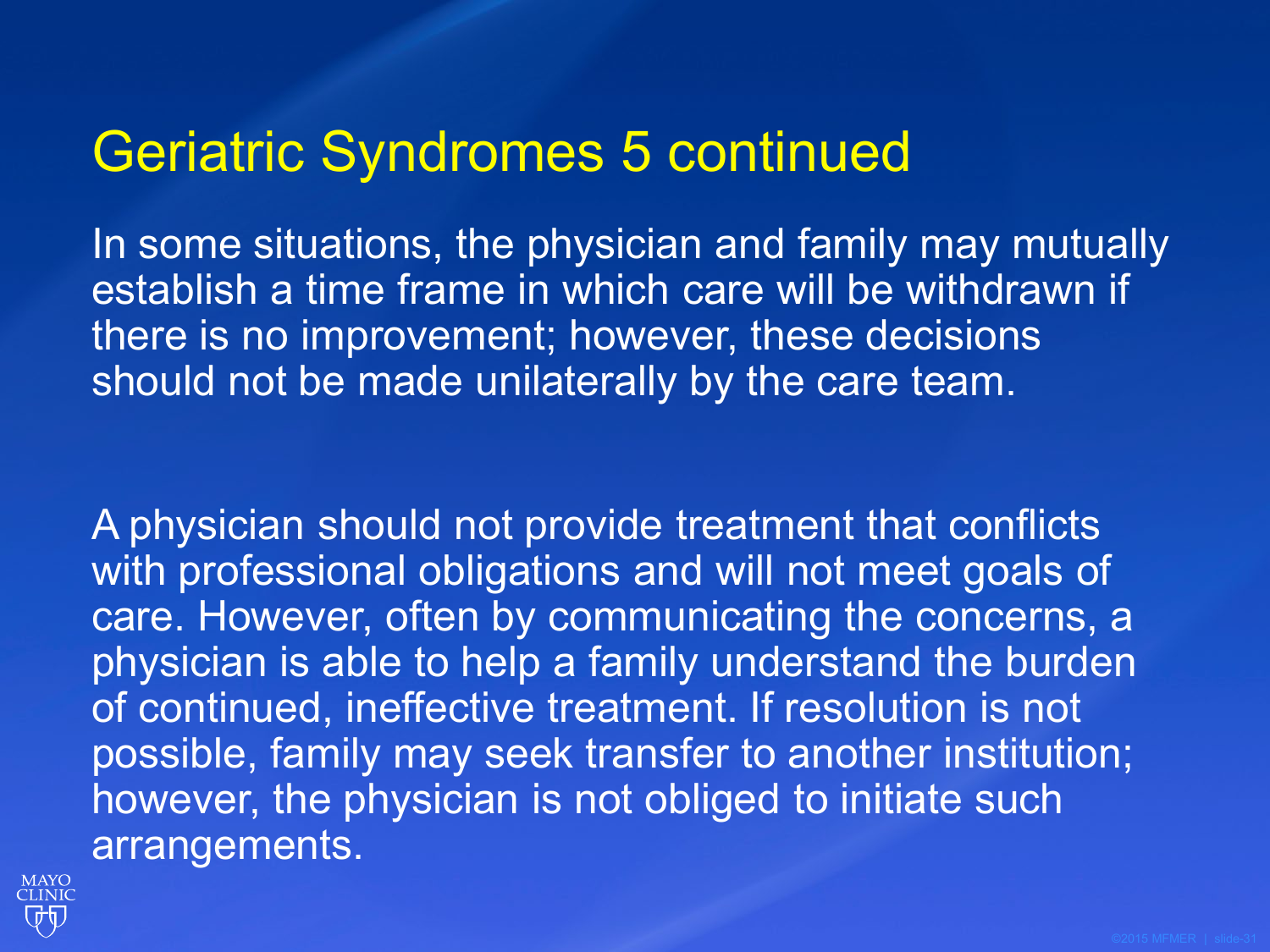# Neurology 1

A 78 yo man is evaluated in the ED with 1 day of worsening dizziness. He describes a room-spinning sensation and notes some nausea and imbalance. He reports no other symptoms. History is notable for HTN, HL, and T2D. Medications are aspirin, lisinopril, atorvastatin, and metformin.

On exam, BP 172/88; other vitals are normal. He has difficulty with tandem walking and vertical nystagmus. The neurologic exam is otherwise non-focal and without mental status changes.

Which is the most appropriate test to perform next?

- A CT head
- B MRI brain
- C Vestibular lab testing
- D No further testing

#### • **B MRI brain**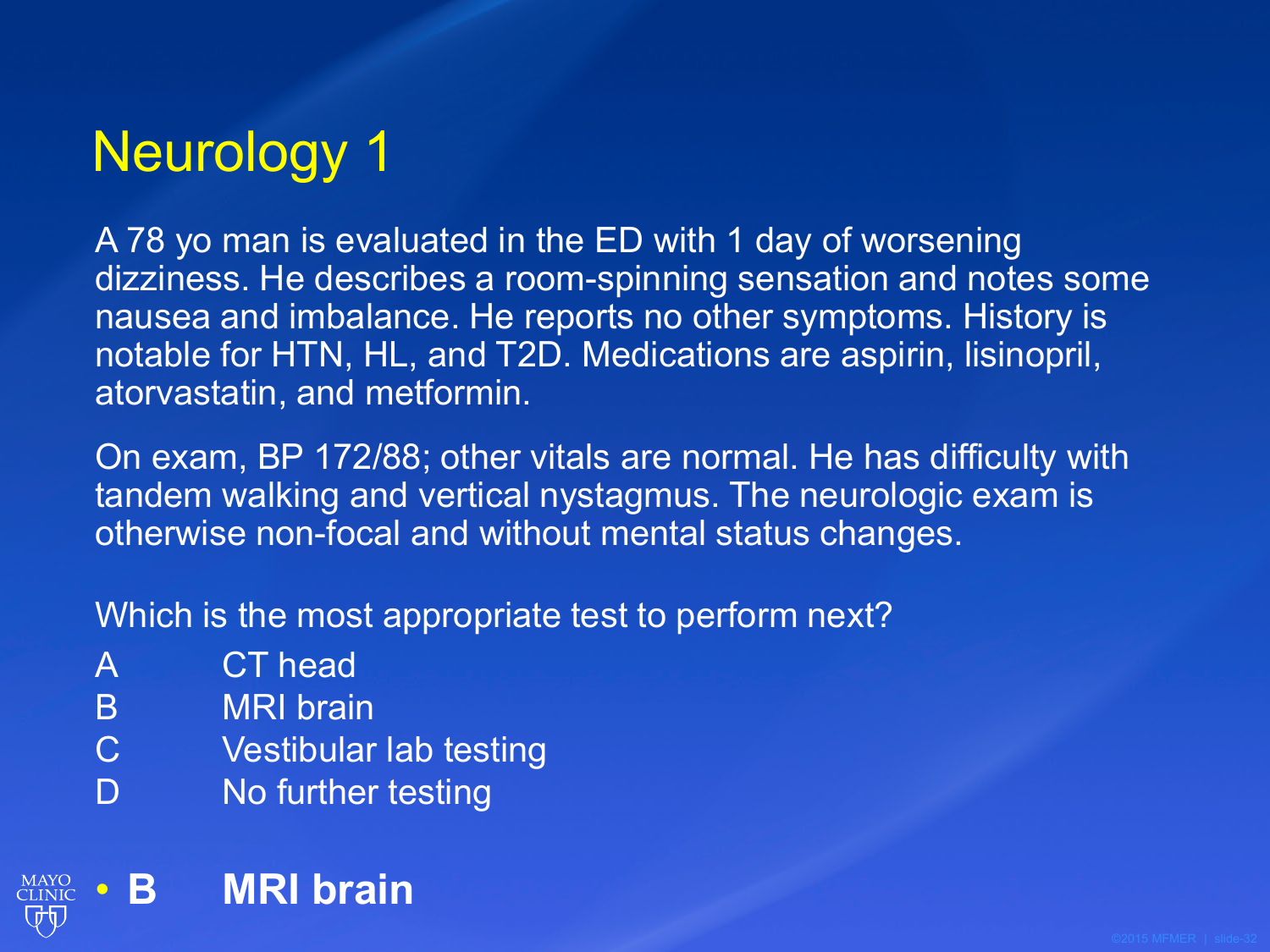## Neurology 1 continued

The most important test in the patient with risk factors for stroke is MRI brain. Patients with central vertigo secondary to vertebrobasilar stroke (posterior circulation ischemic or hemorrhagic events) frequently display concomitant neurologic findings in addition to vertigo. However, 20 % of vertebrobasilar strokes present with isolated vertigo, and studies have shown <1/3rd of vertebrobasilar strokes that manifest as isolated vertigo are misclassified as peripheral vertigo, leading to considerable morbidity/mortality.

With findings concerning for central vertigo (nystagmus, dysphagia, dysarthria, diplopia, ataxia, postural instability, hemiparesis, mental status changes), or with acute sustained vertigo and risk factors for vertebrobasilar stroke (age, HTN, HL, DM, PVD, Afib), urgent MRI is strongly recommended. MRI can detect infarction in the posterior fossa on day 1 and is typically performed with MRA which is both sensitive and specific in identifying stenosis or occlusion of the posterior circulation.

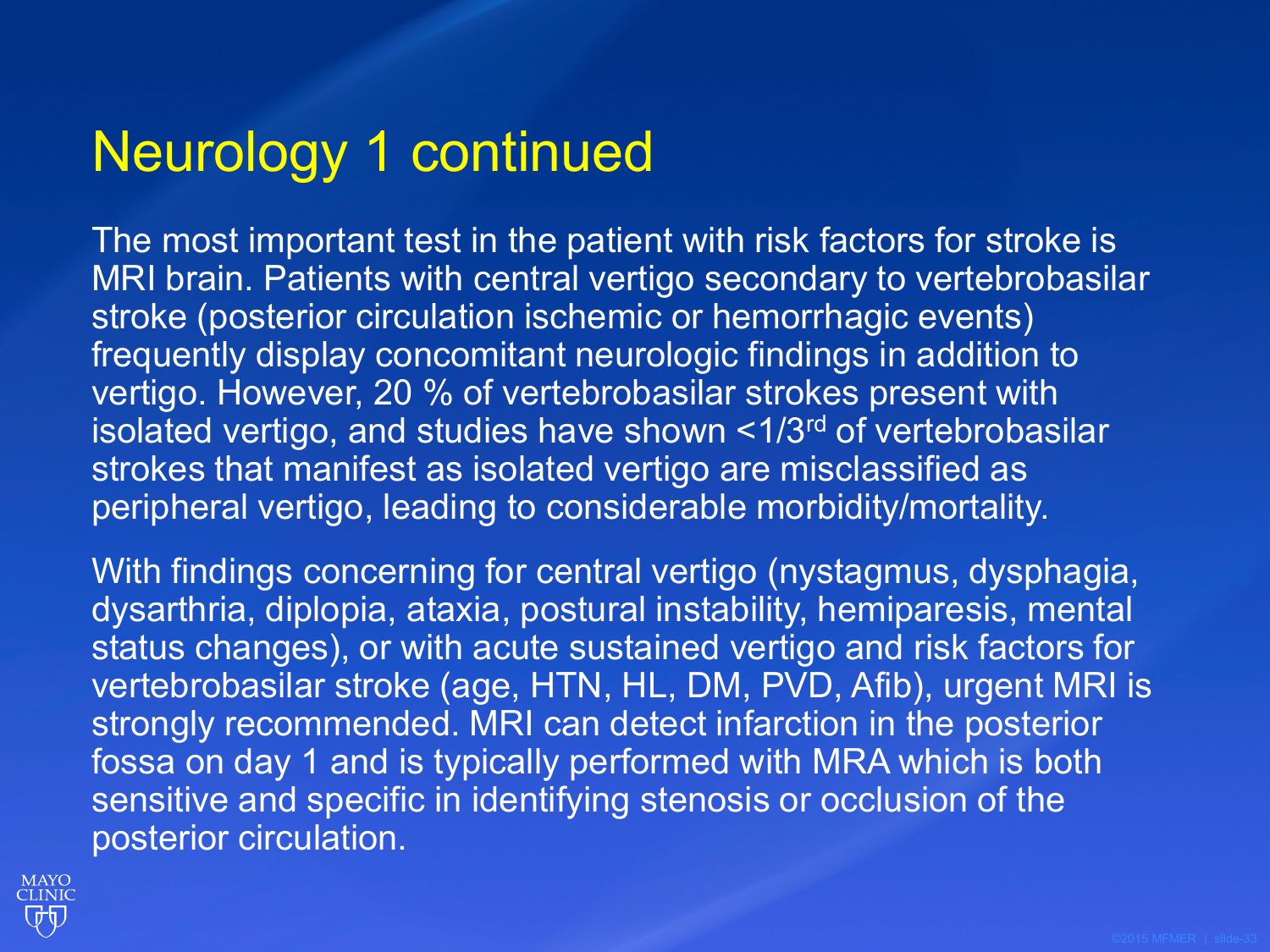# Neurology 1 continued

CT provides effective and expedited evaluation of hemorrhagic stroke, although hemorrhagic vertebrobasilar stroke accounts for a very small minority of central vertigo. MRI is far more sensitive for early detection of ischemic posterior stroke.

Vestibular lab testing (electronystagmography and videonystagmography using electrodes and video to record eye movements) can distinguish between peripheral and central vertigo. They record and quantify spontaneous and induced nystagmus. However, it should not take precedence over urgent brain imaging for a potentially life-threatening cerebellar stroke.

Imaging is generally unnecessary in the diagnosis of peripheral vertigo. However, because of CV risk factors; acute and sustained vertigo; and gait ataxia, he is at high risk for posterior stroke and further evaluation is urgently required.

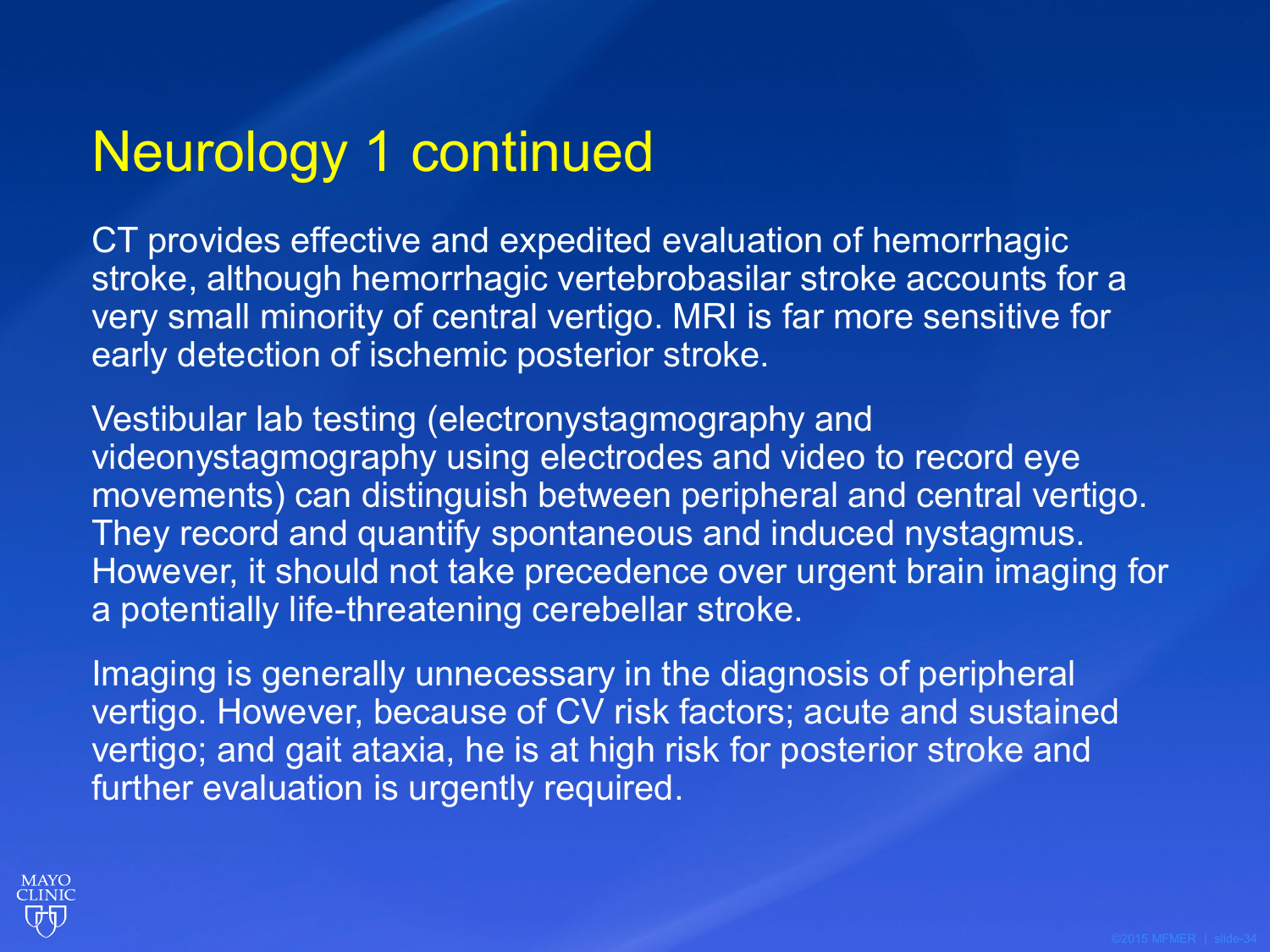# Neurology 2

A 49 yo man is evaluated for 2 days of posterior neck stiffness and pain that radiates down his left arm and into the 4<sup>th</sup>/5<sup>th</sup> fingers of his left hand. He is left-handed and works as a roofer. The pain worsens when he turns his head to the left and improves when he lies down, although he sometimes has pain when rising from a prone position. He has not had any arm or hand weakness or problems writing. He has no systemic symptoms.

On exam, vitals are normal. On palpation, the pain is reproduced when the examiner applies downward pressure with the patient's head bent to the left and extended (Spurling test). Pain is relieved when the patient holds his left arm above the plane of his shoulder. Neck range of motion is limited with both left and right lateral rotation. There is no cervical spine tenderness to palpation and the neurologic exam is normal.

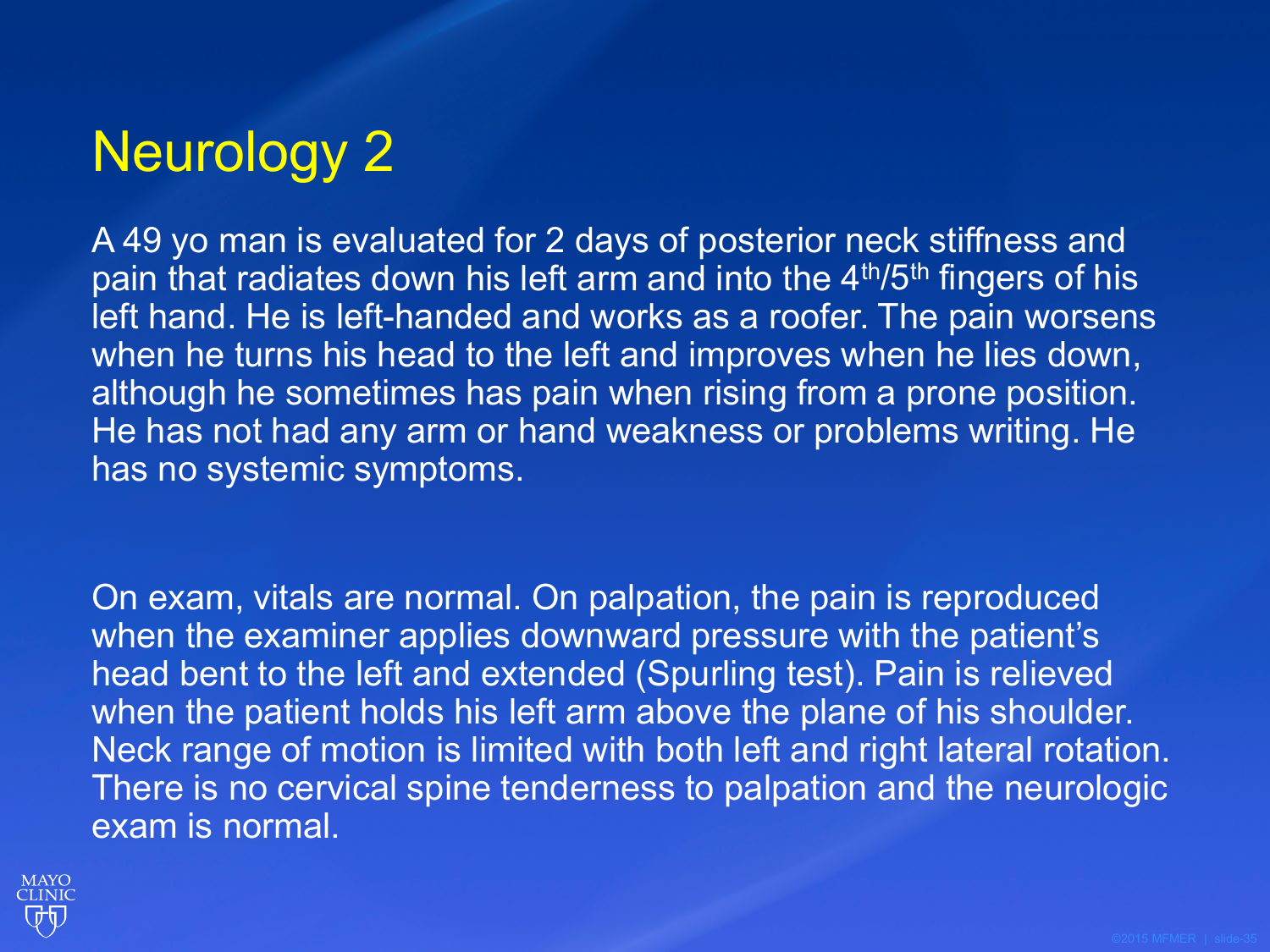Neurology 2 continued Which is the most appropriate management?

- A Cervical collar
- B Cervical MRI
- C Electrodiagnostic testing
- D Gabapentin
- E Neck exercises

#### • **E Neck exercises**

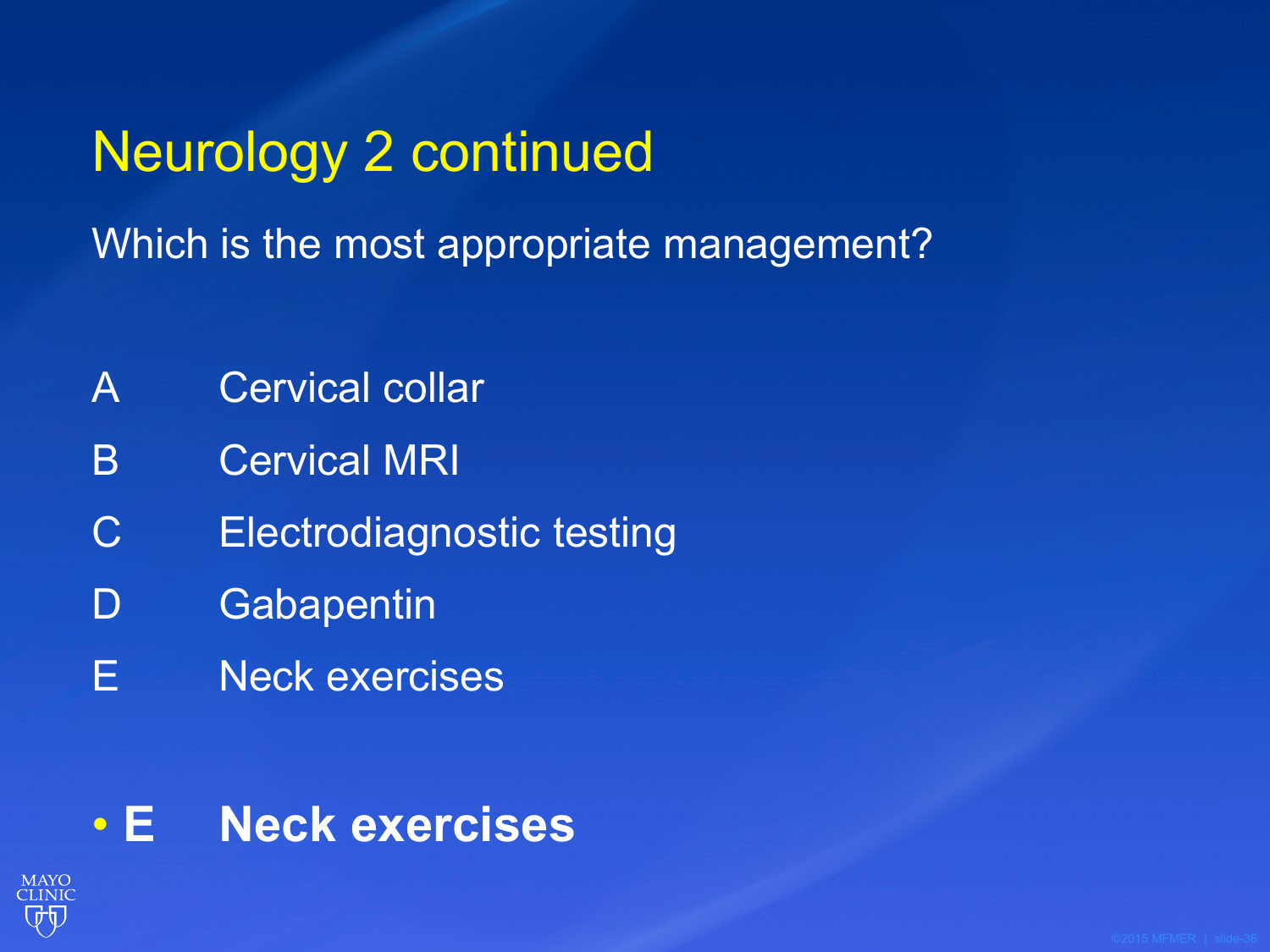### Neurology 2 continued

Neck exercises are the best treatment for cervical radiculopathy. Stretching and strengthening exercises provide medium-term relief and should be part of a multimodal approach. Other nonpharmacologic options include acupuncture, early mobilization, and spinal manipulation. Cervical traction is of limited benefit. Patients should be informed that most pain resolves within 2-3 months using conservative measures.

A cervical collar should be avoided because it leads to neck muscle atrophy, especially when used for >1-2 weeks. Shorter-term use appears to be no more effective than sham interventions.

There are no red flags to warrant imaging, whether plain XR or MRI. However, these would include constitutional symptoms; personal history of or concern for malignancy; progressive neurologic symptoms; or myelopathic findings (dysgraphia, ataxia, hypertonia, hyperreflexia, or fine motor difficulty).

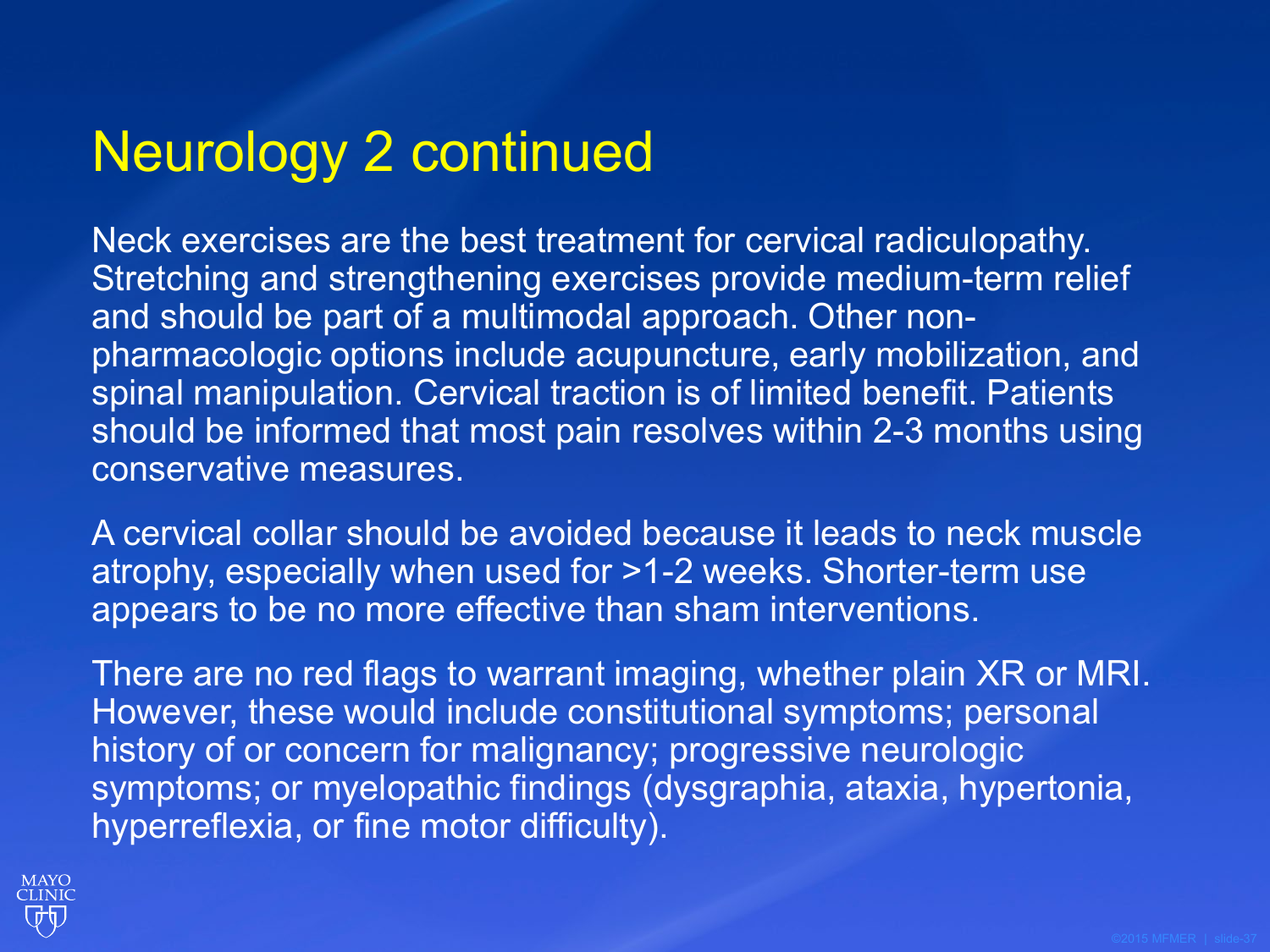### Neurology 2 continued

Electrodiagnostic testing is most helpful to diagnose peripheral nerve entrapment or neuropathy as the cause of arm symptoms. Both should be considered when arm symptoms are more prominent than neck symptoms. Electrodiagnostic testing can also identify cervical radiculopathy as the cause of neck pain when axonal injury is present, but cervical radicular pain can exist in the absence of axonal injury.

NSAIDs are 1<sup>st</sup> line therapy for acute neck pain, including acute cervical radiculopathy. Cyclobenzaprine at doses >15 mg/day has been shown to be effective when muscle spasm is present, although it should be used with caution in older patients. Gabapentin, a neuromodulator, can treat chronic radicular pain; however, it does not have a role with acute symptoms.

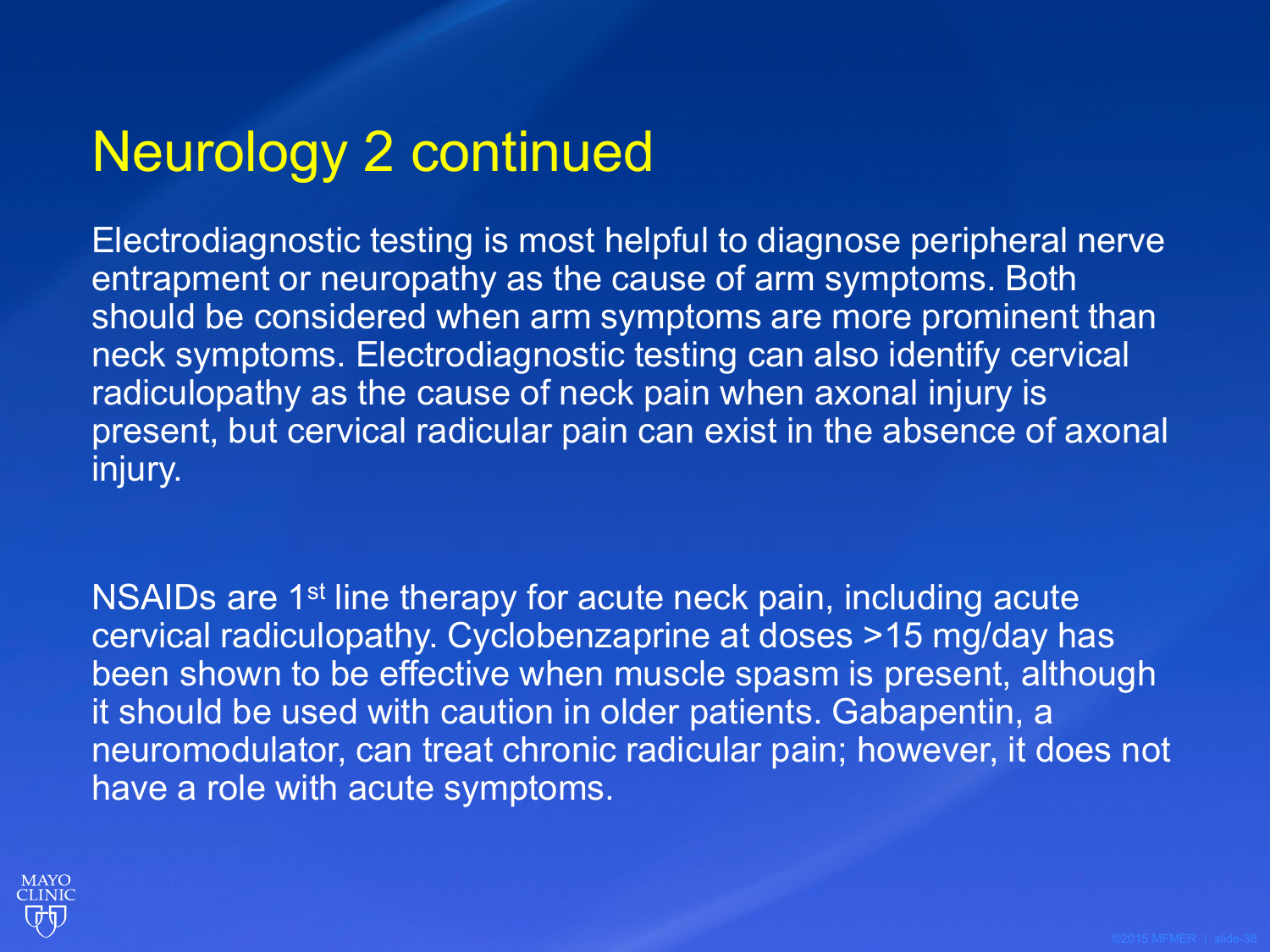# Neurology 3

A 53 yo woman is seen during follow up for several chronic medical problems without a medical explanation despite extensive evaluation. Symptoms include nonpositional lightheadedness, difficulty concentrating, and total body numbness. Her symptoms have been stable for the past 2 years. She has a history of anxiety and depression, and her mood is well controlled with medical therapy. Medications are sertraline and acetaminophen PRN.

Exam, including vitals, is normal. MRI brain 2 years ago was normal.

Which is the most appropriate management?

- A Anti-Hu Ab assay
- B Anti-*N*-methyl-D-aspartate (Anti-NMDA) receptor Ab assay<br>C Cognitive behavioral therapy (CBT)
- Cognitive behavioral therapy (CBT)
- D No further management

• **C Cognitive behavioral therapy**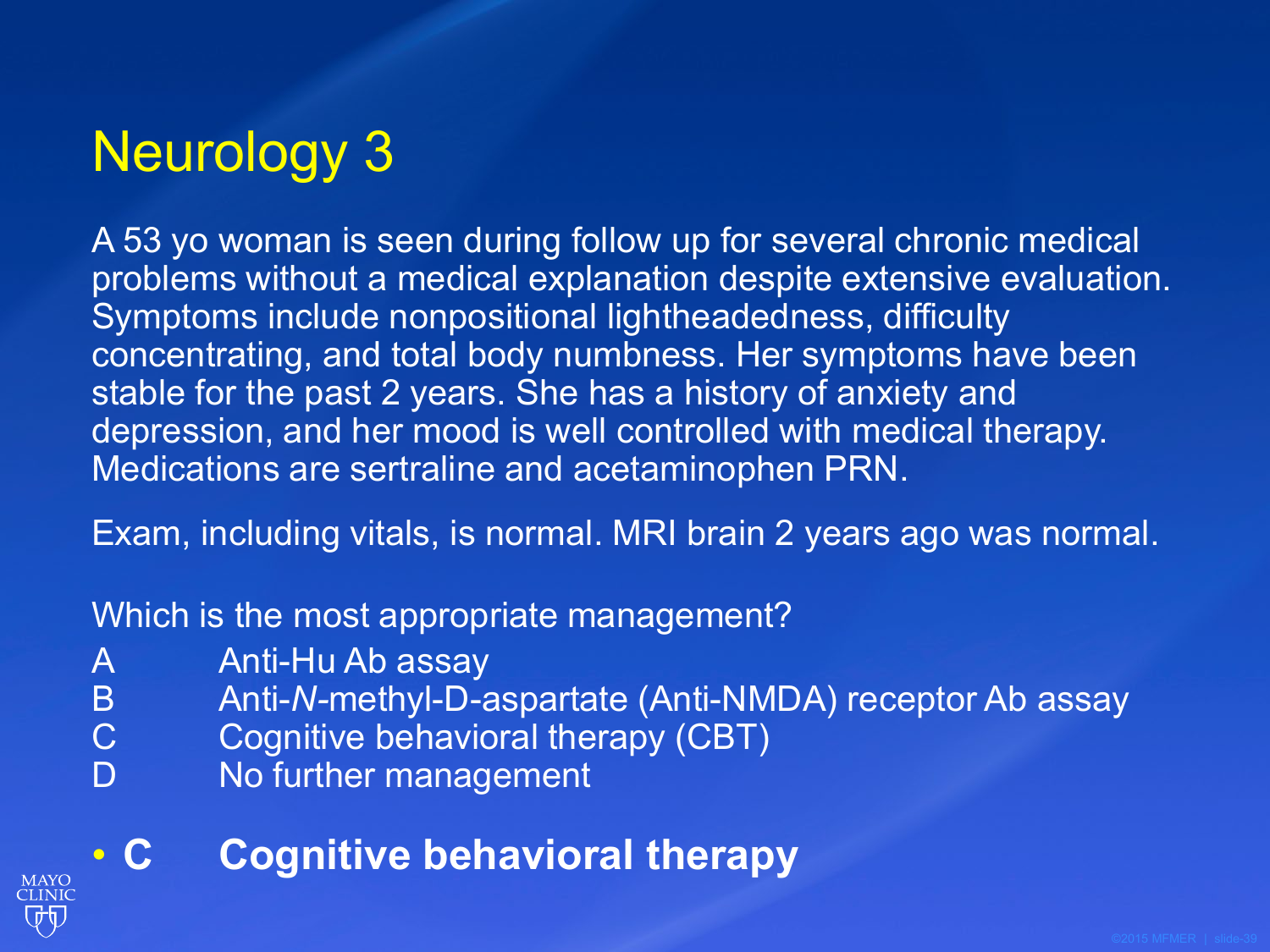### Neurology 3 continued

The best strategy in this patient with medically unexplained symptoms (MUS) is CBT. The foundation of management with MUS is an open, honest, and effective therapeutic relationship. Patients must be treated respectfully and cared for in a nonjudgmental manner, accepting their frustration. Acknowledging these feelings early can build the therapeutic alliance. The goals of management are functional restoration, decreased symptom focus, and acquisition of coping skills, rather than abatement of symptoms, and requires a holistic and multimodal approach.

Visits should be scheduled at regular intervals, allowing for additional discussion, educational opportunities, and longitudinal reassessment. It should be made clear that treatment of MUS will not be curative and symptoms may persist. Other interventions that may help include PT, OT, psychotherapy, social support, biofeedback, graded exercise therapy, and training in stress management and coping mechanisms.

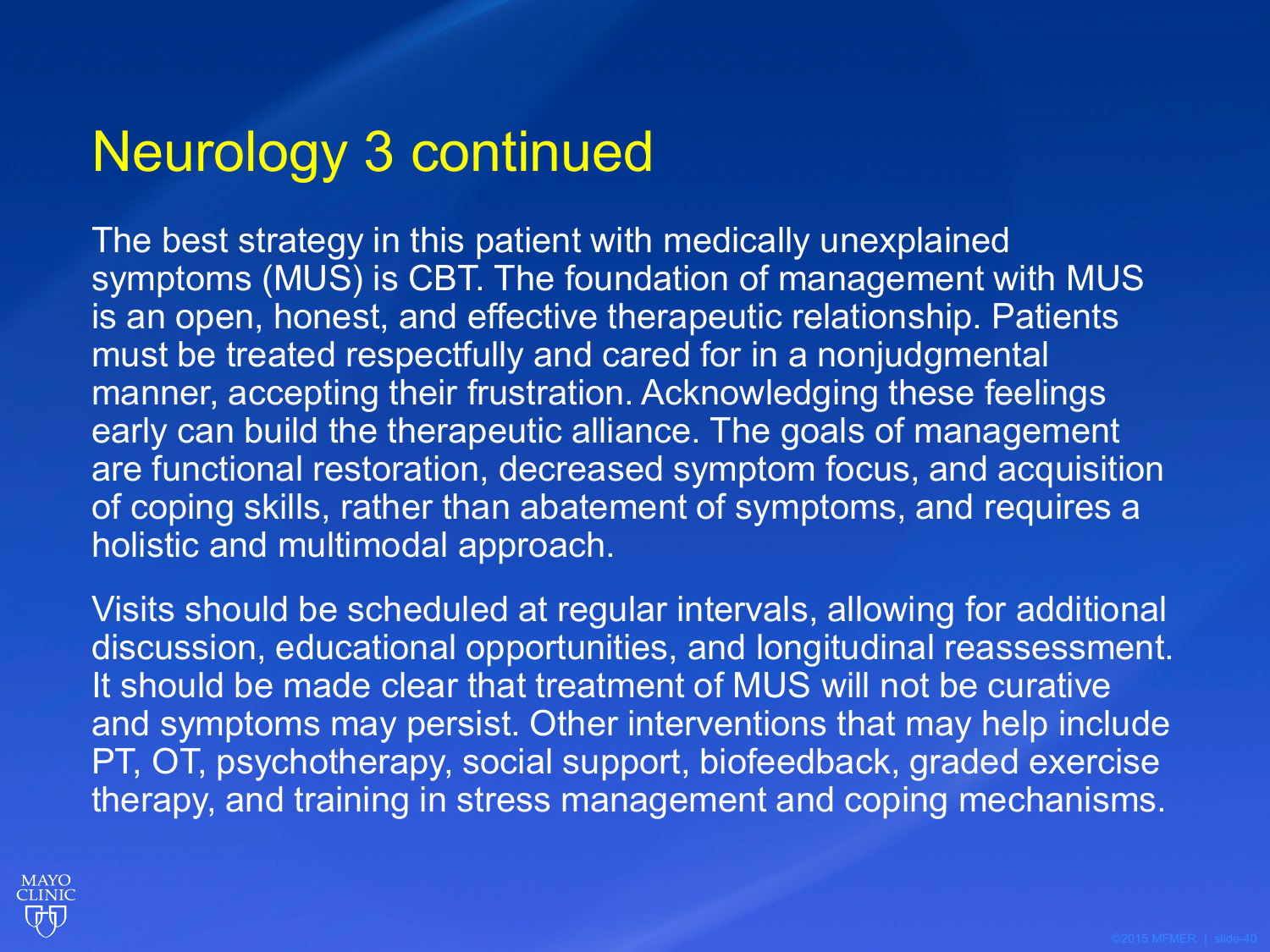### Neurology 3 continued

A systematic review of 29 RCTs comparing CBT with various control treatments found CBT was effective for somatization syndromes, and physical symptoms were more responsive than were psychological. At least 1 trial found CBT decreased clinic visits.

Anti-Hu paraneoplastic syndrome, commonly associated with small cell lung cancer, can cause temporal lobe, brainstem, and cerebellar dysfunction and may also involve the dorsal roots and autonomic nervous system. The long duration and nature of this patient's symptoms make this unlikely and Ab testing is not indicated.

Anti-NMDA receptor Ab encephalitis has emerged as an increasingly common cause of encephalitis. It is suggested by the presence of choreoathetosis, psychiatric symptoms, seizures, and autonomic instability, and is confirmed by detection of antibodies in serum. However, she has no compatible symptoms.



Given the ongoing symptoms and numerous available, providing no **MAYO** further treatment is inappropriate.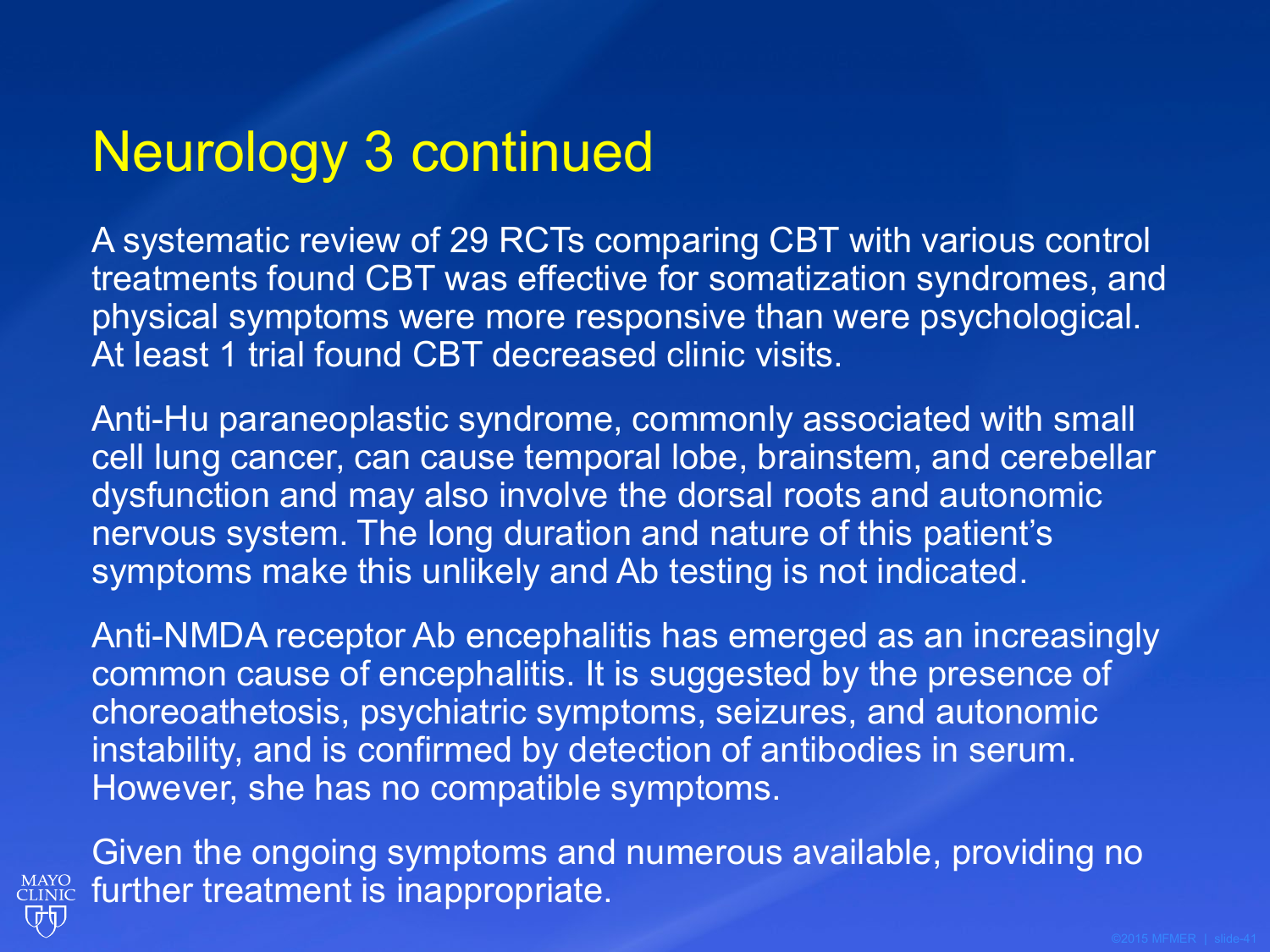### Neurology 4

A 55 yo woman is evaluated for left-sided tinnitus that has gradually emerged over the last 6 months. It is a high-pitched continuous (nonpulsatile) buzzing. She reports no hearing loss, balance difficulty, dizziness, or headache, and her history is otherwise unremarkable.

On exam, vitals are normal. Direct visualization of the external ear canals and TMs is unremarkable. Weber and Rinne tests suggest left sensorineural hearing loss, and the whispered voice test suggests hearing loss on the left. Romberg, cerebellar, and CN tests are all normal. Audiologic tests confirm mild-moderate left sensorineural hearing loss.

#### Which is the most appropriate management?

- A CT angiography of the posterior fossa<br>B MRI internal auditory canal
- B MRI internal auditory canal<br>C Referral for hearing aids
- Referral for hearing aids
- D Urgent ENT referral
- **MAYO** • **B MRI internal auditory canal**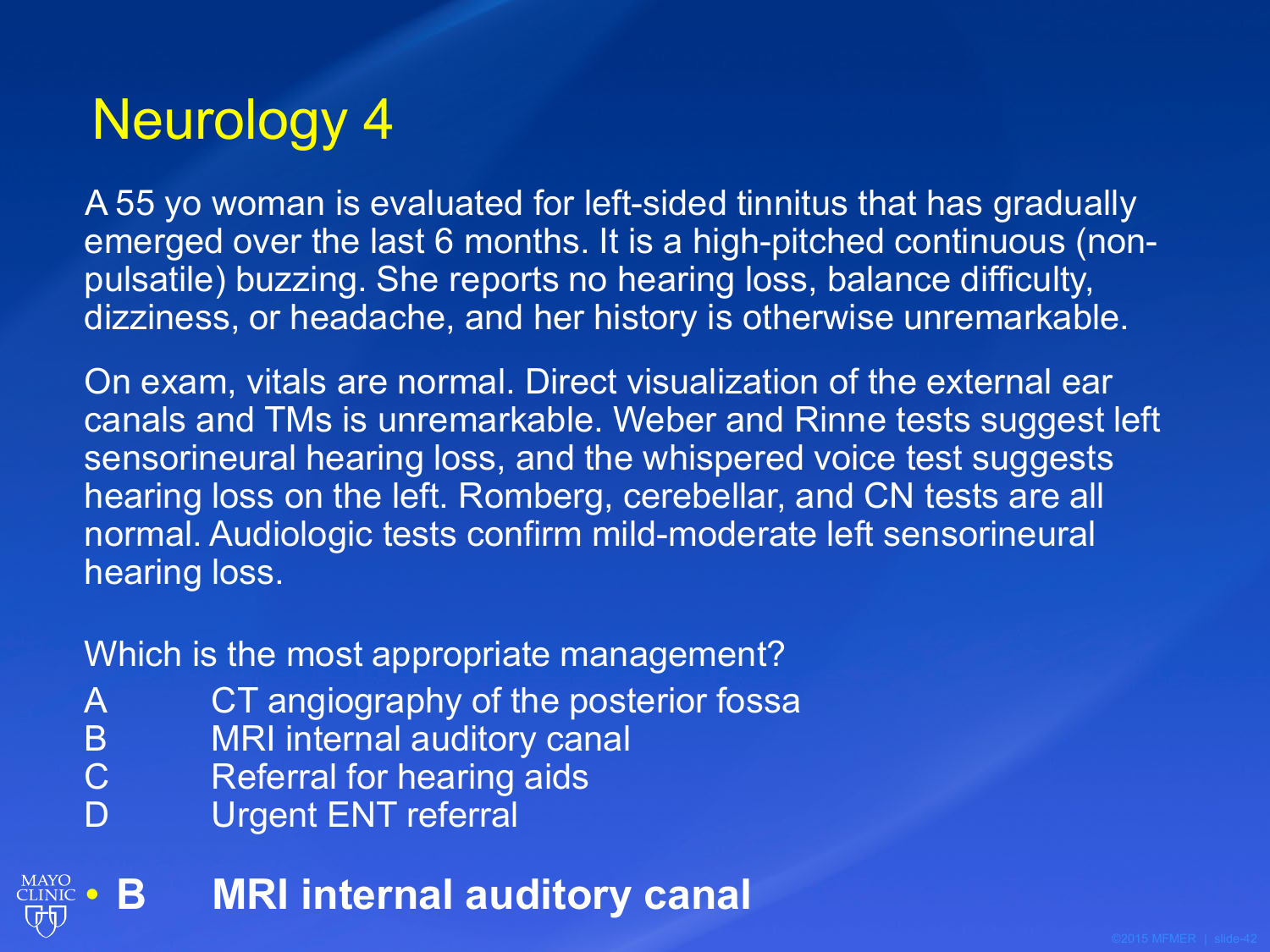### Neurology 4 continued

MAYO<br>CLINIC QD

The assessment of tinnitus must differentiate dangerous causes (neoplasm, stroke/TIA) from benign causes (infections, drugs). Most commonly, tinnitus is bilateral; unilateral may indicate serious pathology. Patients with unilateral tinnitus should undergo prompt hearing testing; if hearing loss is found, MRI of the internal auditory canal is necessary to exclude acoustic neuroma. It is important to note that **patients may not recognize hearing loss** that is only revealed on audiologic testing.

The type of tinnitus is an important factor in evaluation. Pulsatile tinnitus, when synchronous with the heartbeat, may suggest a vascular anomaly, including atherosclerotic disease, A-V fistulas, or paraganglioma (commonly in the jugular bulb or tympanic arteries of middle ear). A patient with pulsatile tinnitus should be examined for bruits over the neck, periauricular area, temple, orbit, and mastoid areas. If exam findings do not explain it, CT or MR angiography should be performed. This patient does not have pulsatile tinnitus, but rather, unilateral hearing loss, so internal auditory canal imaging will have higher yield than vascular imaging.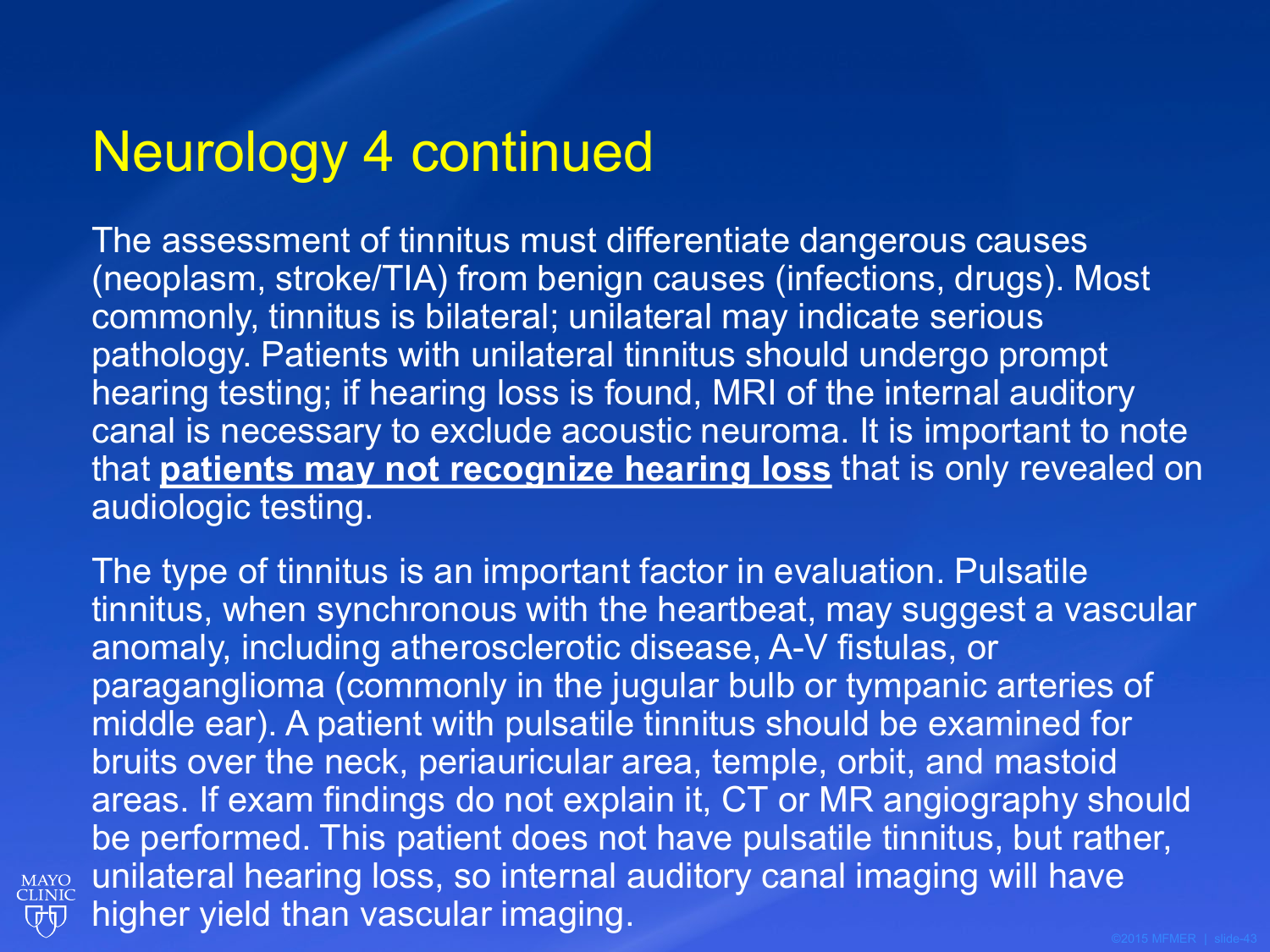### Neurology 4 continued

The primary symptom is tinnitus with asymptomatic hearing loss. A hearing aid will be of more use with symptomatic deafness. The priority is to exclude acoustic neuroma.

Gradual onset tinnitus requires further evaluation but does not require urgent ENT evaluation. Urgent referral is indicated for tinnitus associated with serious, reversible underlying pathology, including sudden sensorineural hearing loss, pulsatile tinnitus, vestibular symptoms, ear pain, or drainage/malodor that fails to resolve.

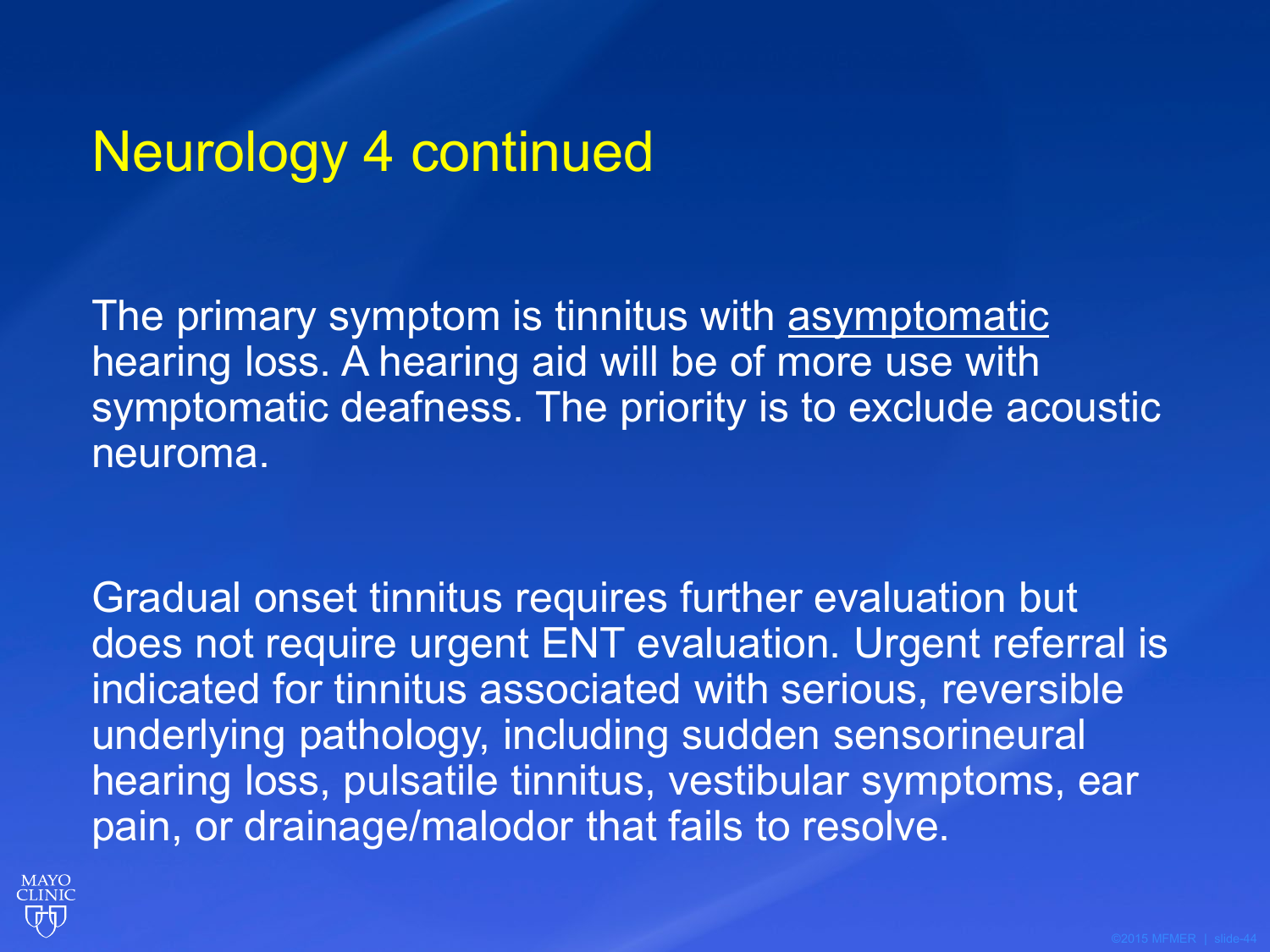# Ob/Gyn 1

A 29 yo woman is here for routine examination. She is asymptomatic. Her last Pap smear 3 years ago was normal. She completed the HPV vaccine series at age 26. Medical and family histories are unremarkable. She takes no medications.

Which is the most appropriate cervical cancer screening strategy at this time?

- A Cervical cytology (Pap)
- B **Cervical cytology (Pap) and HPV testing**
- C High-risk HPV testing
- D No further testing

**MAYO** 

### • **A Cervical cytology**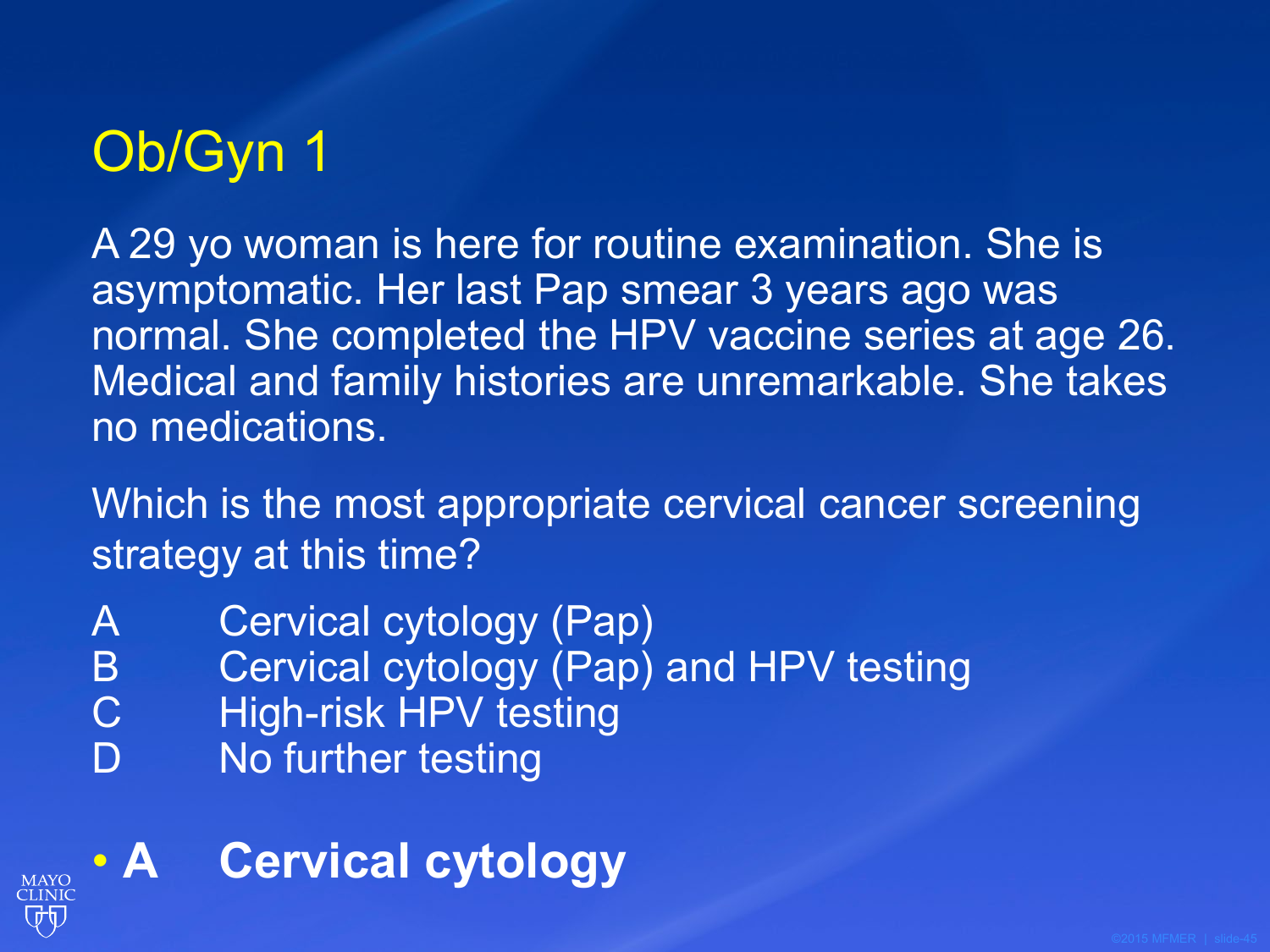## Ob/Gyn 1 continued

She should be screened with cytology (Pap) alone. Nearly all cases of cervical cancer are precipitated by persistent HPV infection, and HPV is detected in most patients with cervical cancer (most commonly subtypes 16 and 18 'high-risk HPV'). Immunization against HPV protects against 70-90 % of cervical cancers depending on the type of vaccine received. However, in patients who have completed the vaccine series, routine cervical screening is still strongly recommended.

Vaccine recipients may have been infected prior to immunization and vaccination is not effective in clearing HPV infection, and does not protect against all HPV types. USPSTF concluded the benefits of screening women ages 21-29 every 3 years with cytology alone substantially outweighs the harms.

HPV testing is not indicated <30 years because of the higher prevalence of transient HPV. Therefore, she should receive Pap alone without any kind of HPV detection.

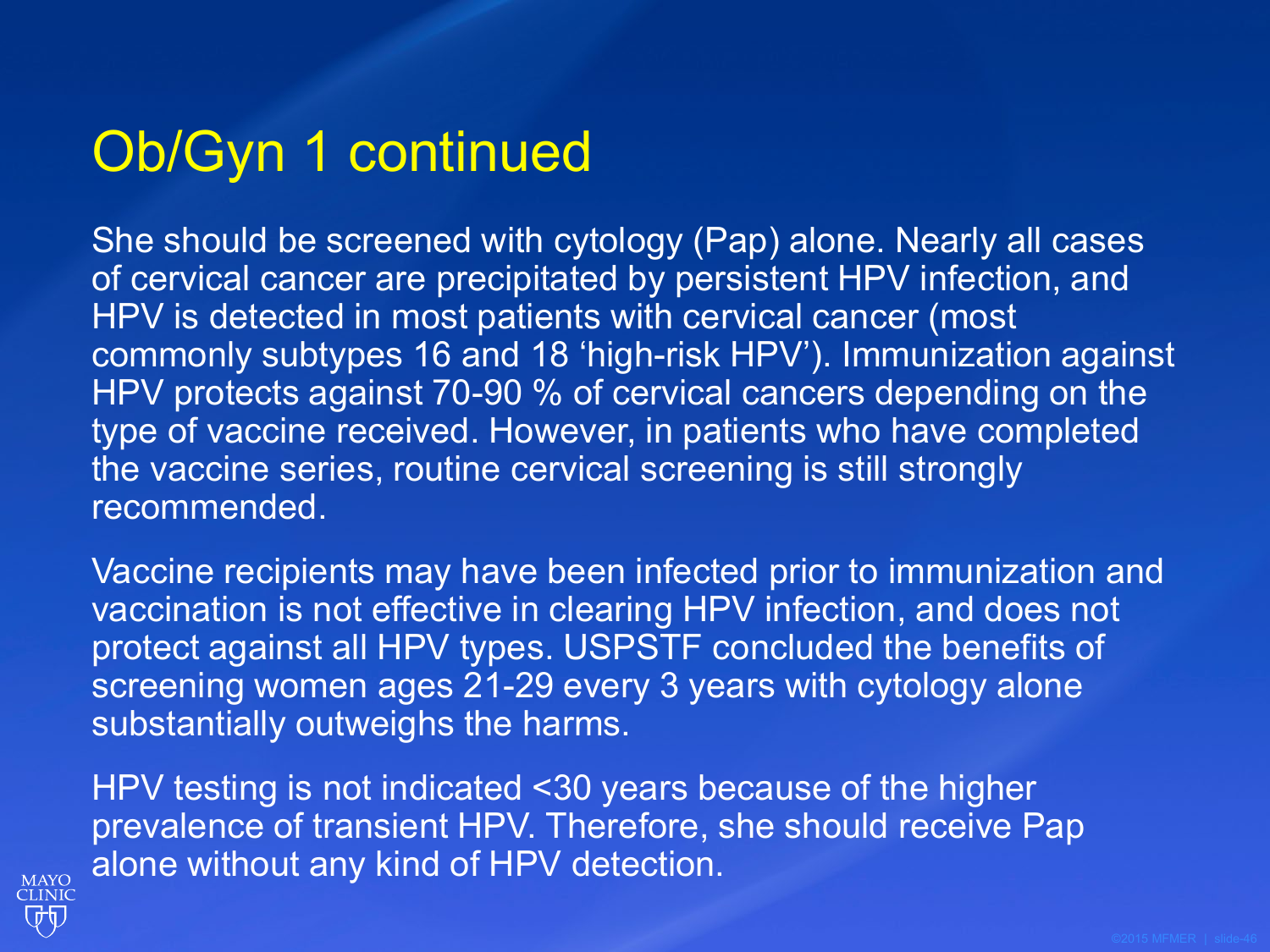## Ob/Gyn 1 continued

In 2018, USPSTF concluded that in women ages 30-65, the benefits of screening every 3 years with cytology alone, or every 5 years with high-risk HPV testing alone outweigh the harms.

Modeling suggests that screening every 5 years with high-risk HPV alone in this group results in a slightly lower mortality rate than screening every 3 years with cytology alone, but incurs much higher rates of follow-up testing and colposcopy.

4 HPV screening tests are FDA-approved that screen for <14 types, but only 1 test specifically identifies high-risk HPV (types 16 and 18); the others report a positive result if any type is present.

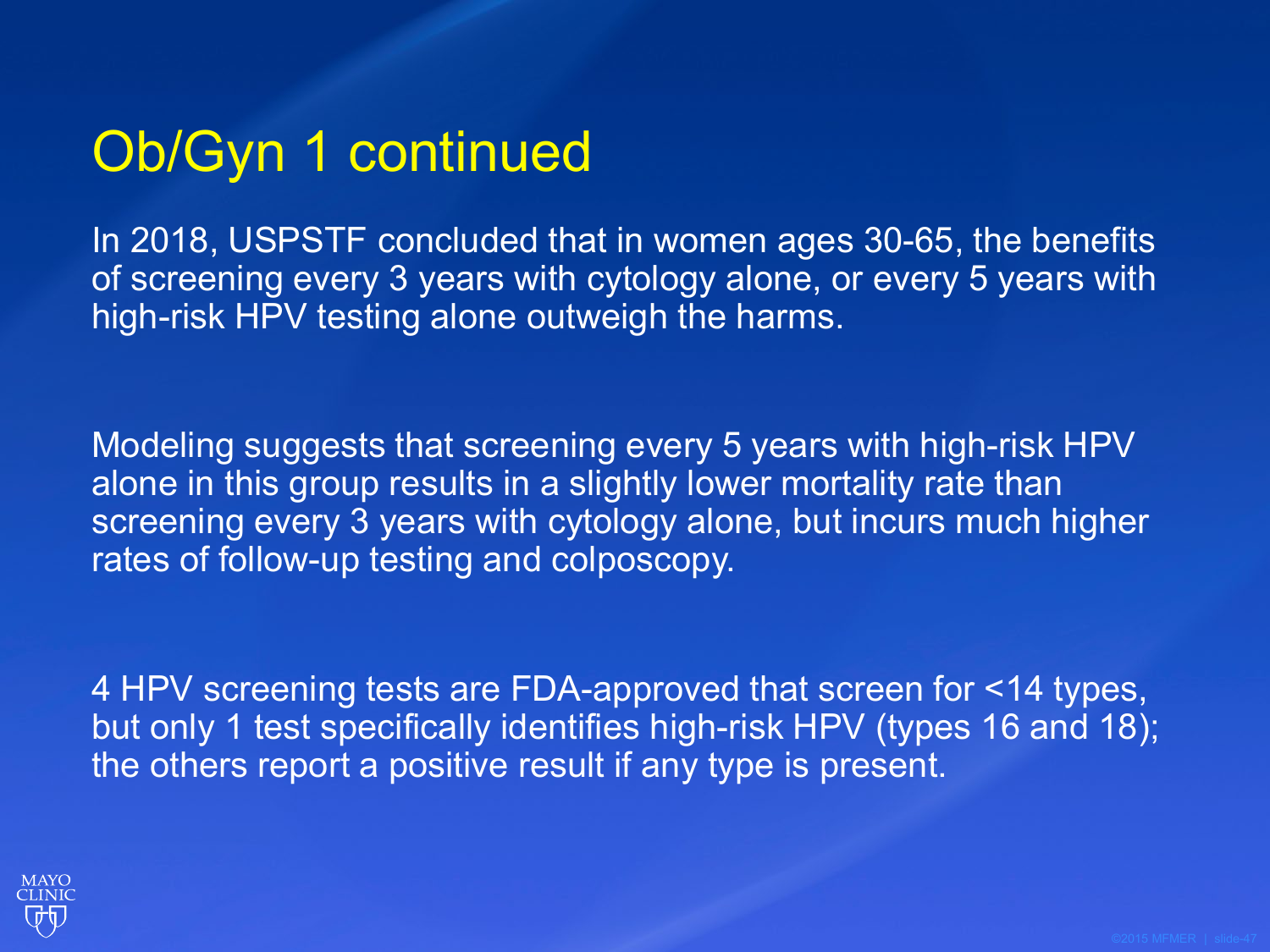# Ob/Gyn 2

A 45 yo woman is evaluated for heavy menstrual bleeding. She reports heavy unpredictable bleeding of variable flow and duration for the past year. Her last period was 12 days ago. She has a history of provoked DVT 3 years ago following a long flight. She is a current smoker with a 10-pack-year history and does not wish to quit at this time. She has never been pregnant and does not wish to become pregnant.

On exam, vitals are normal. BMI is 24. Breast and pelvic exams are normal. Labs reveal Hb 10.2 g/dL and MCV 68 fL. Pregancy test is negative.

Subsequent evaluation for secondary causes of abnormal uterine bleeding, including endometrial cancer, was negative.

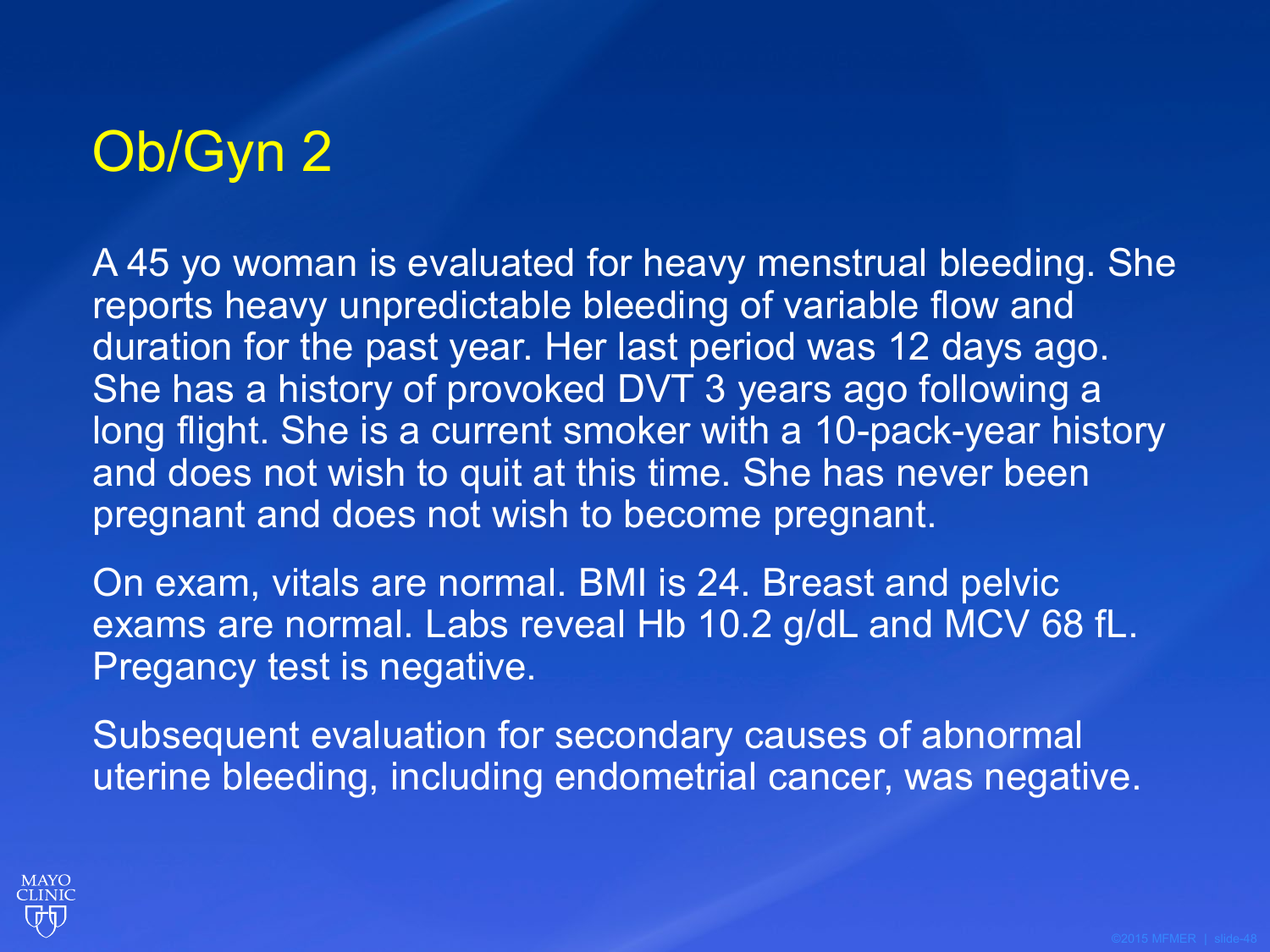### Ob/Gyn 2 continued

In addition to oral iron supplements, which is the most appropriate management?

- A Combination oral contraceptive pill
- B Endometrial ablation
- C Levonorgestrol-containing IUD
- D Medroxyprogresterone acetate for the 2<sup>nd</sup> half of the menstrual cycle

### • **C Levonorgestrol-containing IUD**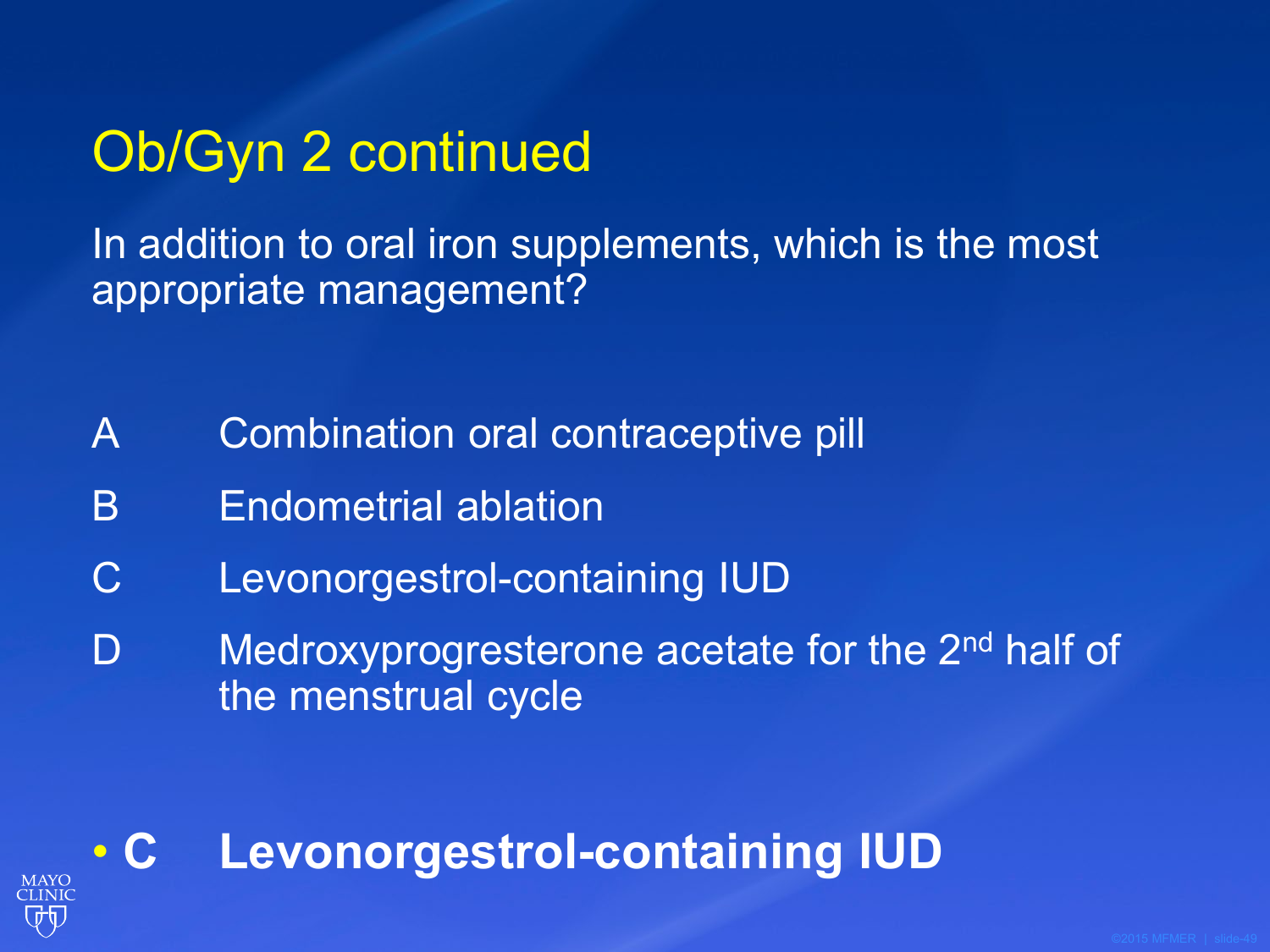### Ob/Gyn 2 continued

Abnormal uterine bleeding can be categorized into ovulatory and anovulatory patterns.

Ovulatory menorrhagia occurs at normal regular intervals but is excessive in volume or duration. Women with ovulatory bleeding have estrogen-mediated endometrial proliferation, produce progesterone, slough the endometrium regularly following progesterone withdrawal, and have minimal risk for uterine cancer.

Anovulatory cycles are characterized by unpredictable bleeding of variable flow and duration caused by the absence of normal cyclic hormonal flux. Without cyclic progesterone, the estrogen-mediated endometrium proliferates excessively, resulting in instability, erratic bleeding, and increased risk for uterine cancer.

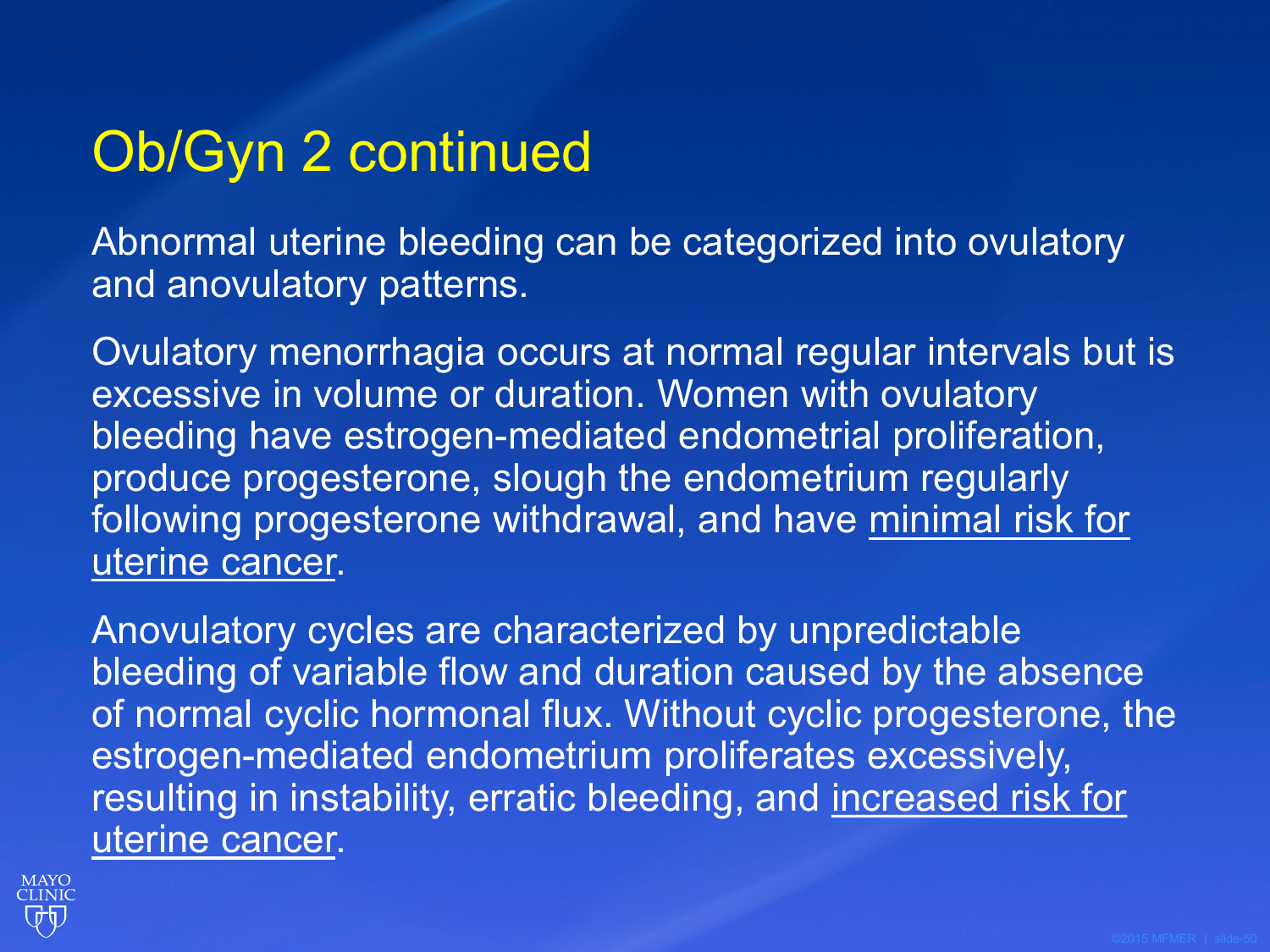### Ob/Gyn 2 continued

For this perimenopausal woman who is anemic secondary to excessive menstrual blood loss and has contraindications to combination OCP (prior DVT and current smoking), using a progestin-containing IUD would likely result in amenorrhea and prevent further blood loss. Managing anovulatory cycles involves the use of progestin to maintain endometrial stability to reduce the risk for cancer, which a levonorgestrel IUD would do.

An estrogen-progestin OCP protects against unplanned pregnancy and regulates the menstrual cycle to prevent bleeding between cycles. However, this patient has contraindications to combination hormone therapy, leaving a progestin-containing IUD as the best choice.

Endometrial ablation or hysterectomy may be considered for patients who do not respond to medical treatment or in whom anatomic causes are identified as the cause of bleeding so are not indicated at this time.

Treatment of anovulatory bleeding is directed toward restoring hormonal balance and stabilizing the endometrium. A progestin such as medroxyprogesterone can promote withdrawal bleeding for women who wish to become pregnant. However, she does not, and this treatment is unlikely to prevent future abnormal bleeding with continued anovulatory cycles.

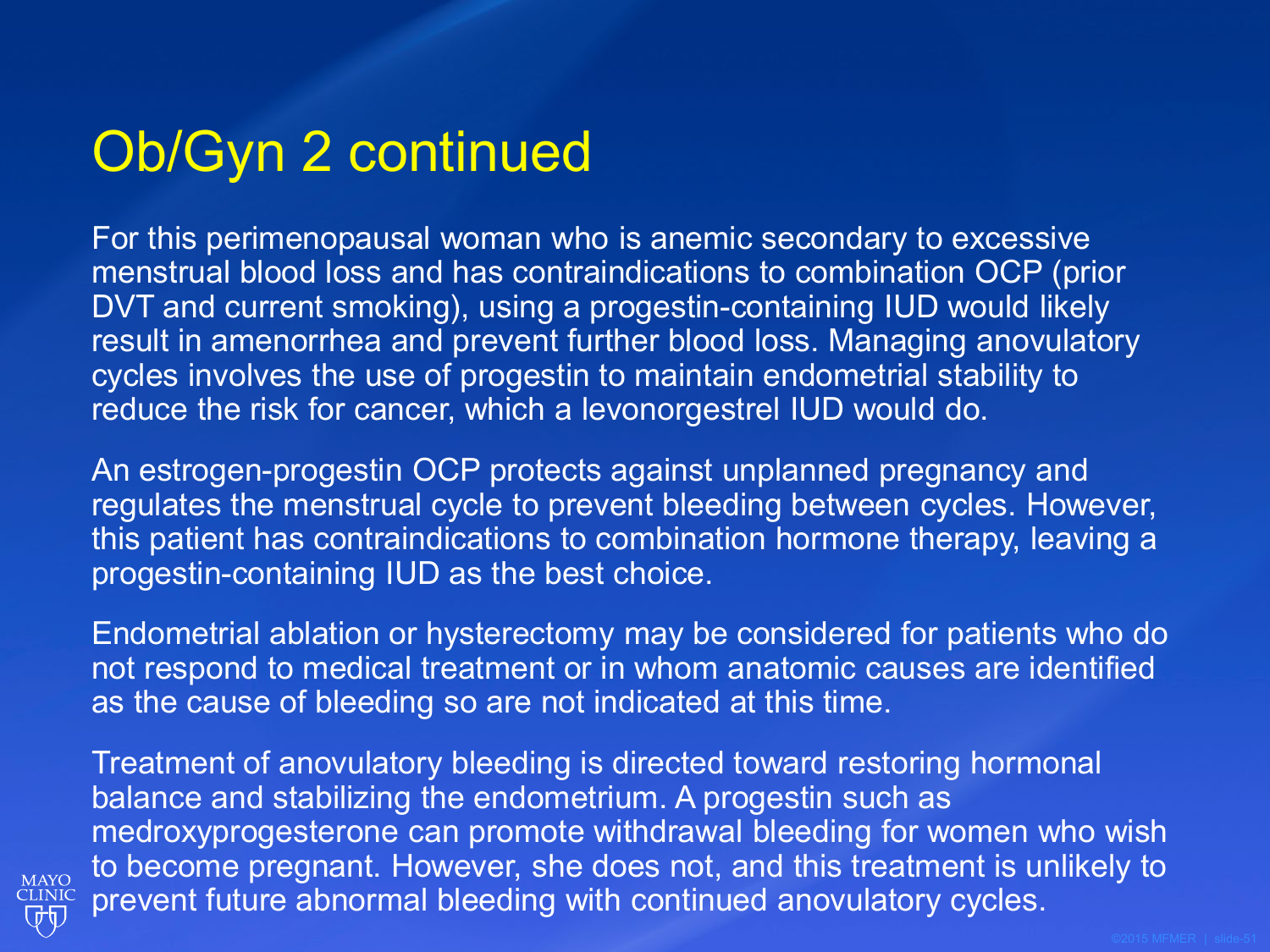# Ob/Gyn 3

A 34 yo woman is evaluated at follow-up for BP control. She hopes to become pregnant and would like to stop her OCP. She does not smoke, drink alcohol, or use illicit drugs. She is in a monogamous sexual relationship and has had no STI. History is significant for HTN, T2D, and depression since childhood. Medications are an OCP, lisinopril, metformin, citalopram, and acetaminophen PRN.

On exam, vitals are normal and the remainder is unremarkable.

In addition to starting folic acid, which medication should be stopped at this time?

- A Acetaminophen
- B Citalopram<br>C Lisinopril
- Lisinopril
- D Metformin

### • **C Lisinopril**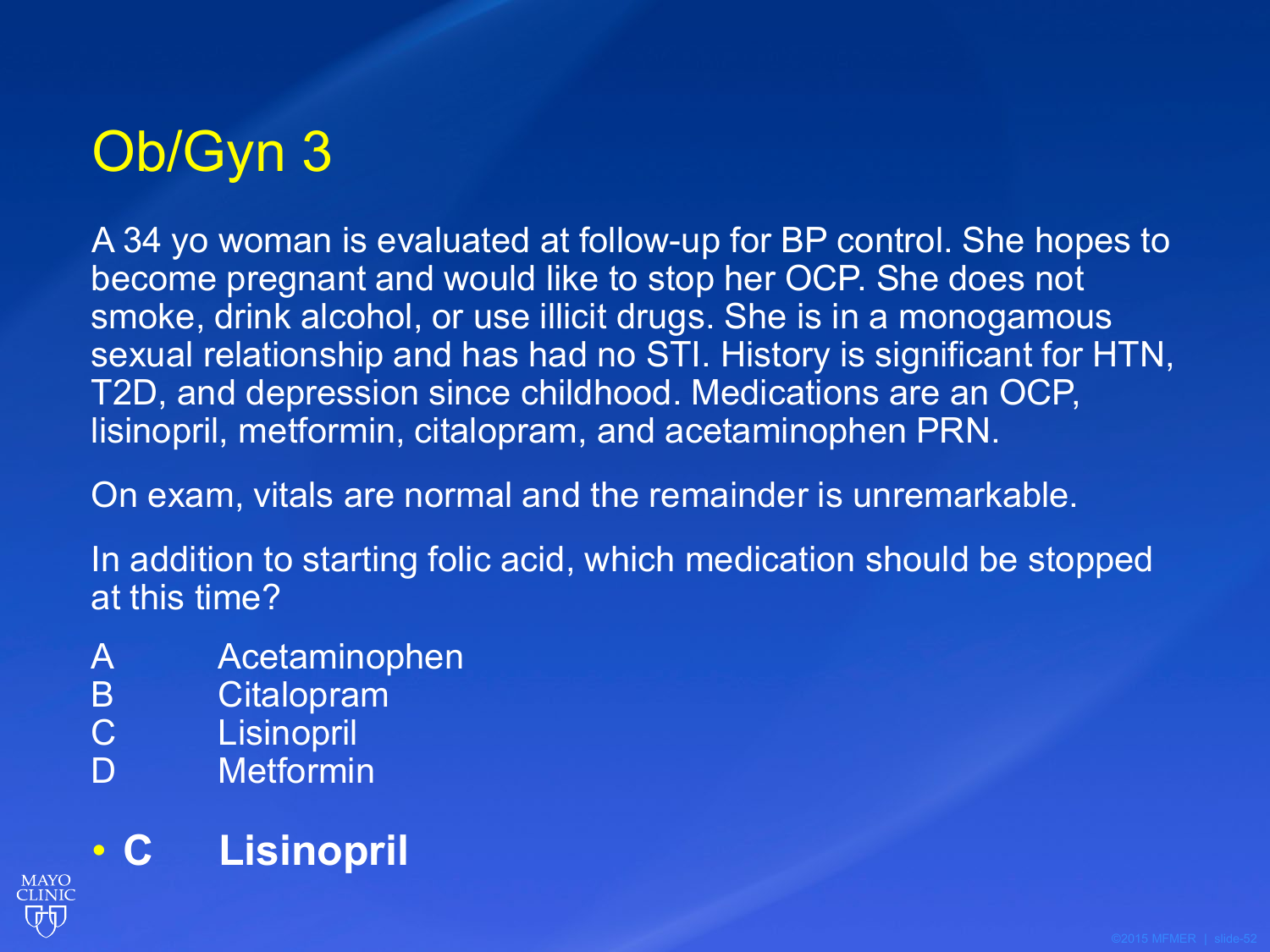### Ob/Gyn 3 continued

Medication adjustments are important in preconception counselling. All anti-hypertensives cross the placenta. Some are absolutely contraindicated during pregnancy, including ACE inhibitors, ARBs, and, likely, renin inhibitors. Women taking these should be counseled about the associated teratogenicity during all trimesters, and they should be stopped if pregnancy is anticipated or possible.

BP goals for chronic HTN during pregnancy are 120-160 / 80-105 mmHg. However, the treatment of HTN during pregnancy is controversial. If BP control is not adequate after stopping lisinopril, methyldopa and labetalol have been used safely. Calcium channel blockers (e.g. long-acting nifedipine) can also be used. Diuretics may induce oligohydramnios if initiated during pregnancy but generally can be continued if the patient was taking one preconception. Spironolactone and eplerenone should be avoided because their safety has never been proven.

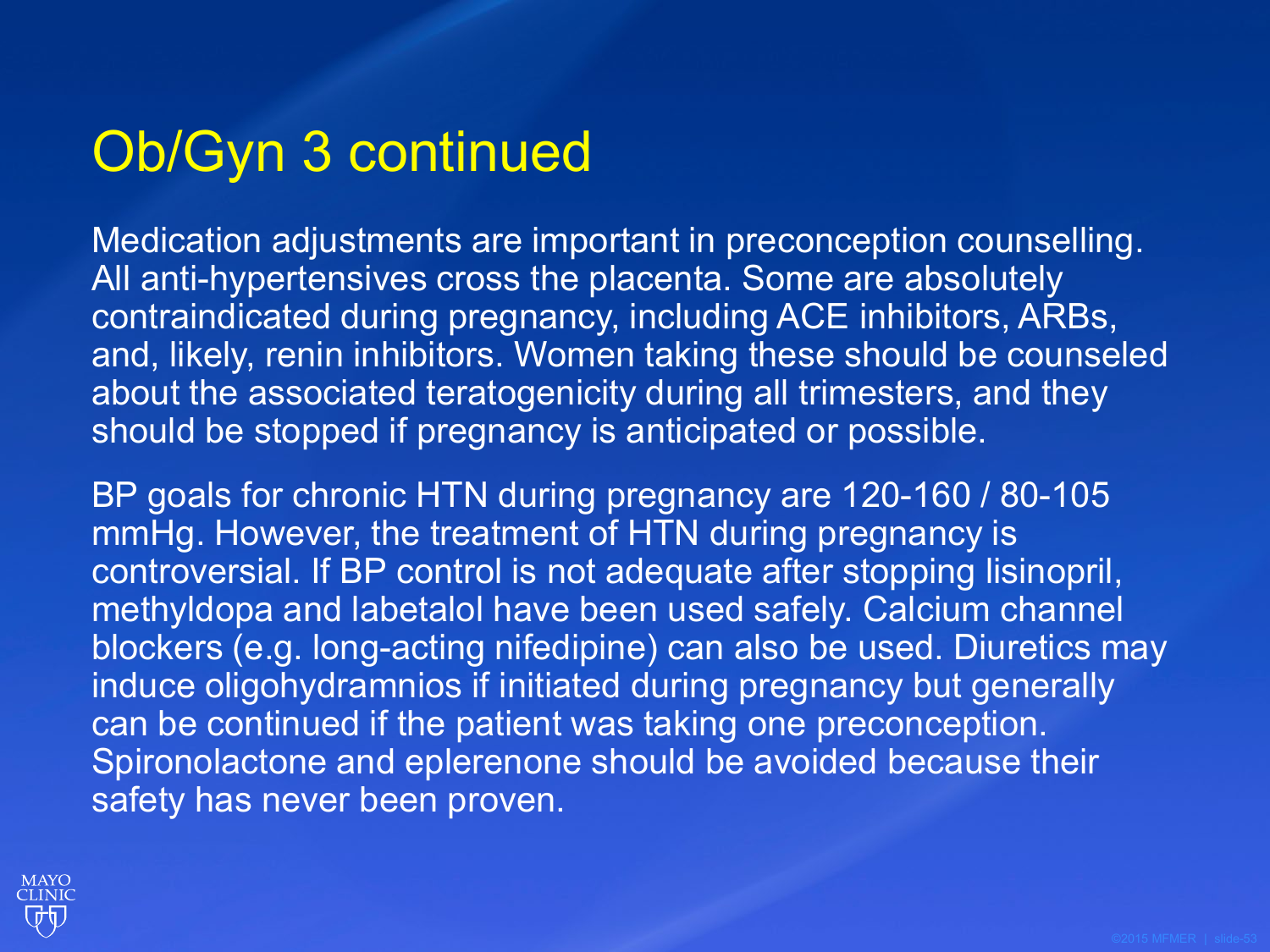### Ob/Gyn 3 continued

Although acetaminophen is generally considered safe during pregnancy, caution is needed with NSAIDs due to their effect on organogenesis.

A goal for preconception wellness is the absence of uncontrolled depression. Evidence shows that women who are depressed during pregnancy have worse birth outcomes. SSRI, including citalopram, fluvoxamine, and sertraline, and pregnancy category C agents that can be continued. An alternative to antidepressant therapy is psychotherapy, specifically CBT, which is as effective as drug therapy. As she is already taking an antidepressant, it is more important to continue than to stop treatment.

Optimal glycemic control with goal HbA1c < 6.5 % is recommended for those planning pregnancy. Metformin is FDA category B (safe during pregnancy) meaning animal reproduction studies have not shown a fetal risk and no controlled studies in pregnant women have shown adverse effects.

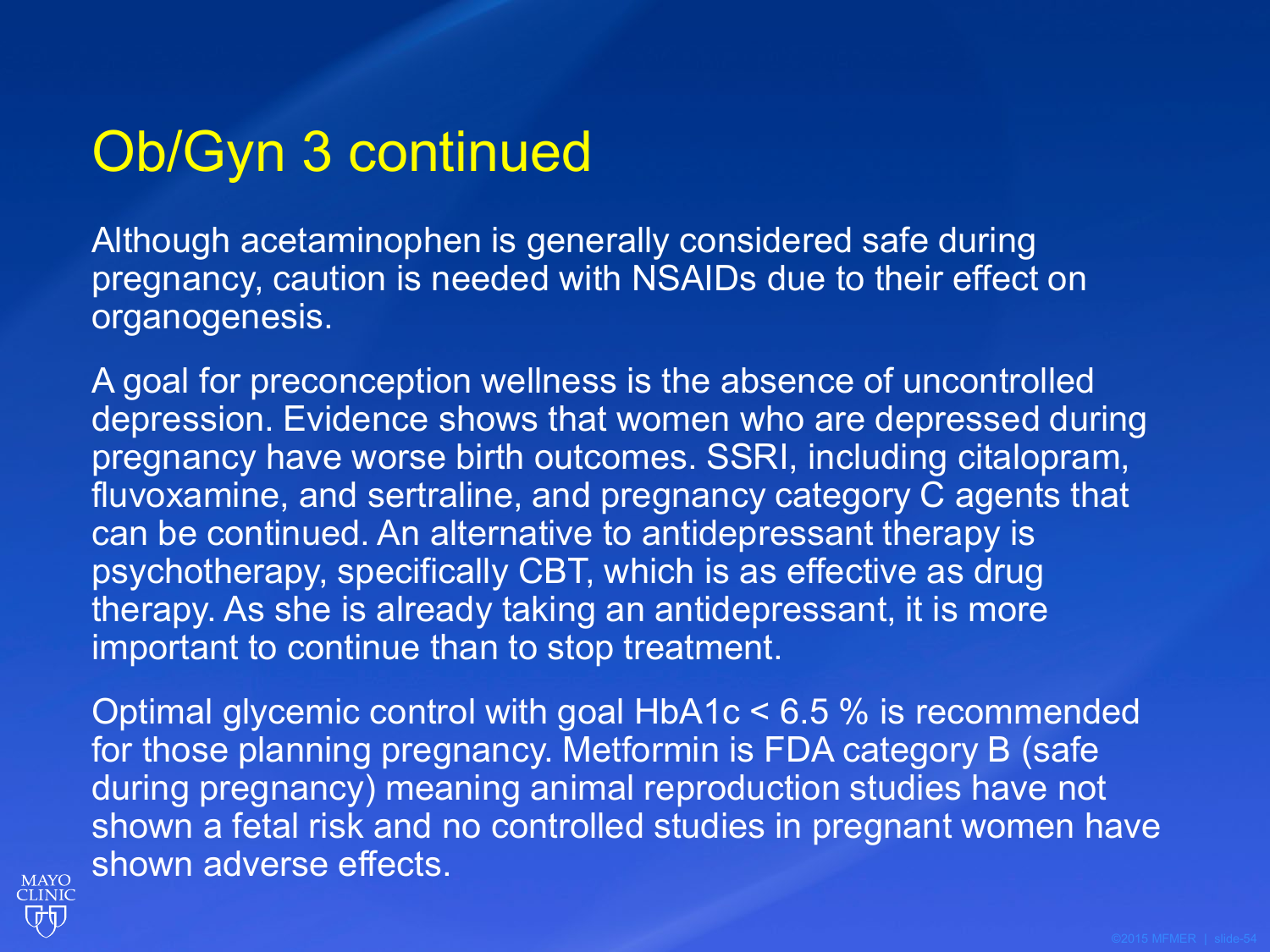# Ob/Gyn 4

A 32 yo woman is evaluated during a commercial flight for an episode of weakness and lightheadedness. She is at 35 weeks gestation and has had several contractions since take-off but without regularity. She reports no abdominal pain. She has no medical problems and her only medication is a prenatal vitamin.

On exam, she appears weak and clammy. Temp is normal. BP 105/60, P 99, RR 14. CV exam is unremarkable and lungs are clear. On abdominal exam, she has a gravid uterus.

O2 2 L/min by NC is started. IV access is obtained and fluids are initiated.

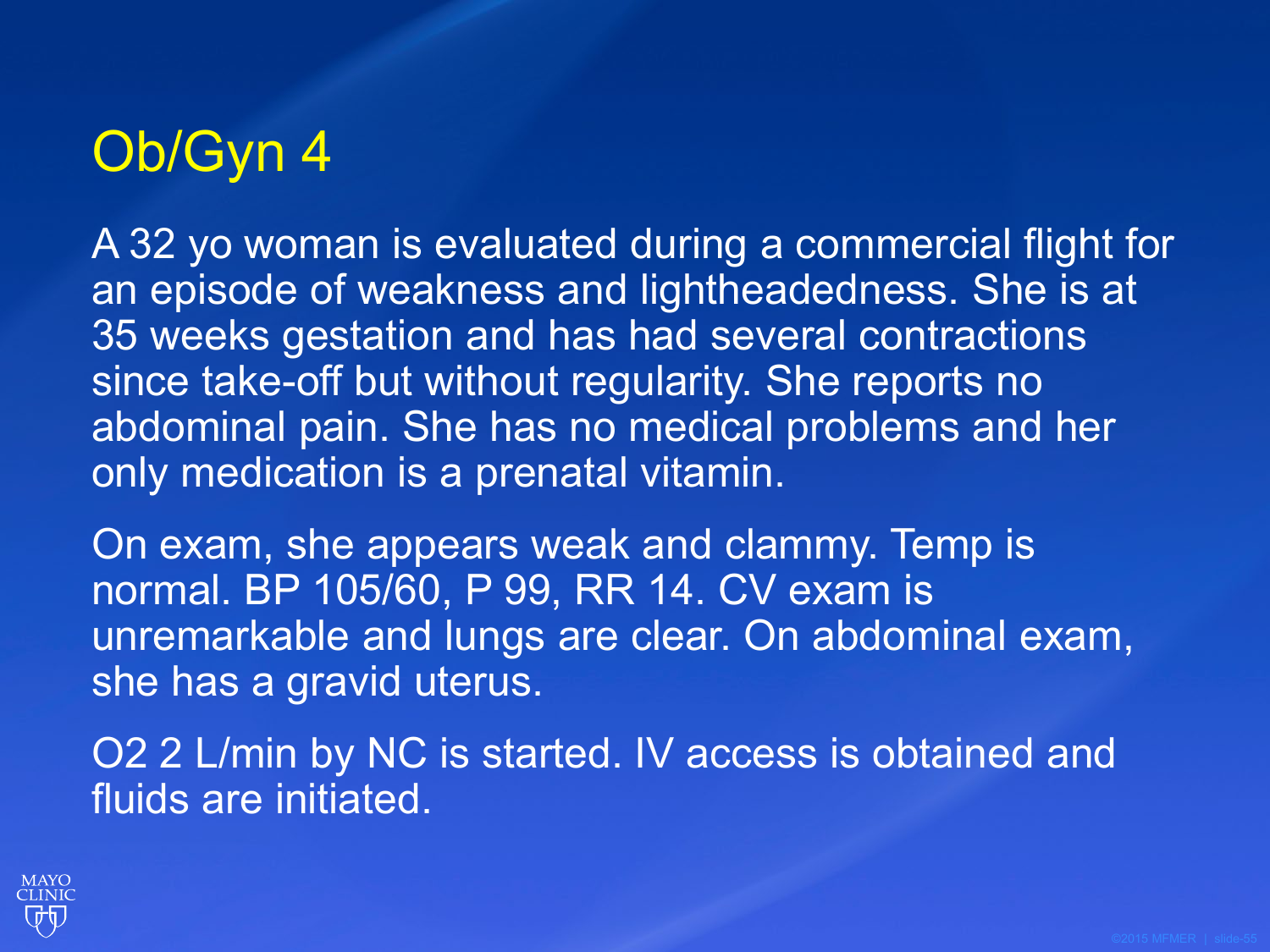# Ob/Gyn 4 continued Which is the most appropriate next step?

- A Ask the pilot to descend to a lower altitude
- B Connect with the ground-based physician
- C Recommend flight diversion
- D No further management

# • **B Connect with the ground-based physician**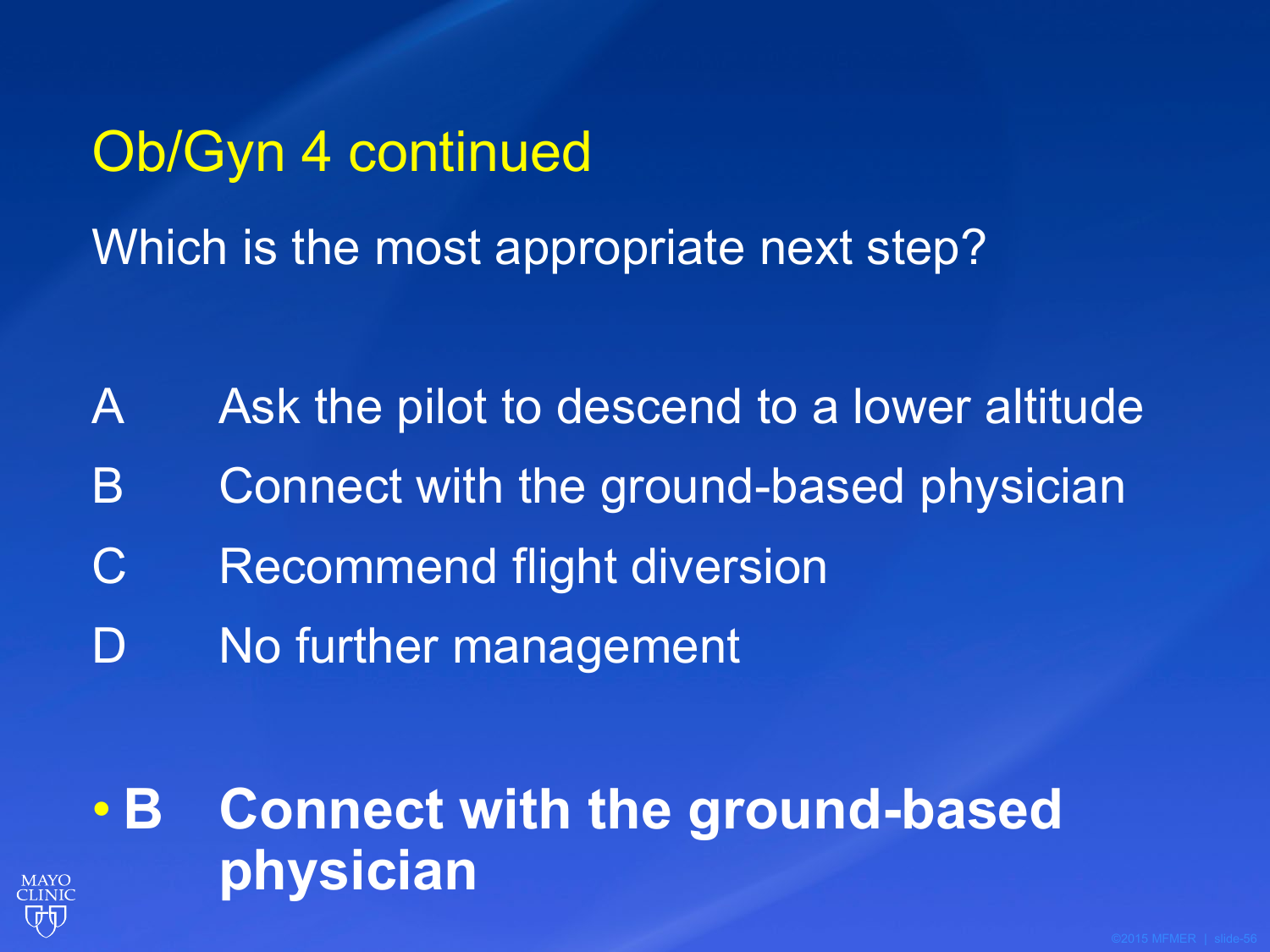### Ob/Gyn 4 continued

In-flight medical emergencies are relatively common occurring in 1/600 flights. Airlines based in the US are mandated by FAA to carry at least one AED; supplemental O2; and a medical kit that contains a stethoscope, sphygmomanometer, gloves, airway and IV access supplies, and some basic medications. In case of an emergency, the physician's role generally involves assessing the patient, establishing a diagnosis when possible, administering basic treatments, providing reassurance as appropriate, and recommending flight diversion if necessary. Physicians should practice within their scope of training, be mindful of privacy, and document the encounter.

Although not an FAA requirement, most airlines have contracts with 24h call centers with a ground-based physician, often trained in emergency or aerospace medicine, who can assist remotely and help direct care. This can be particularly helpful when the problem is outside the physician's scope of practice.

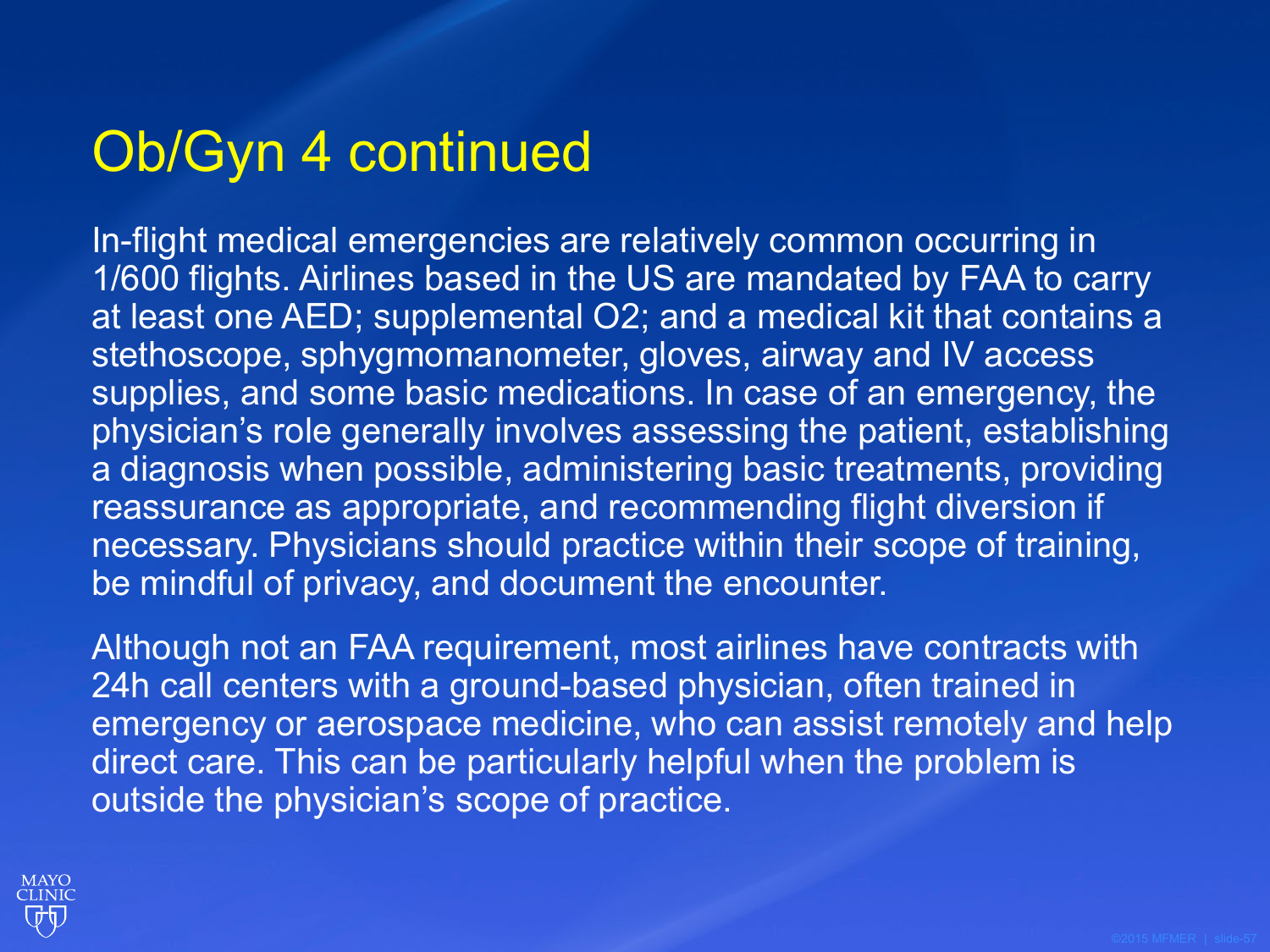### Ob/Gyn 4 continued

The principles of hypobaric hypoxia apply to commercial airplane cabins which as pressurized to 1500-2500 m altitude, resulting in inspired O2 tension 110-120 mmHg (70 % that at sea level). Although this correlates with arterial PO2 of ~60 mmHg in healthy individuals, those with underlying pulmonary disease are at risk for significant hypoxemia during a flight. This patient has no difficulty maintaining O2 saturation > 90 % and descending to a lower altitude will serve no purpose.

Although dizzy and weak, her clinical status and vitals appear stable. She needs further evaluation and management; however diversion is not indicated at this time. Furthermore, the ground-based medical team can also help determine whether diversion is needed.

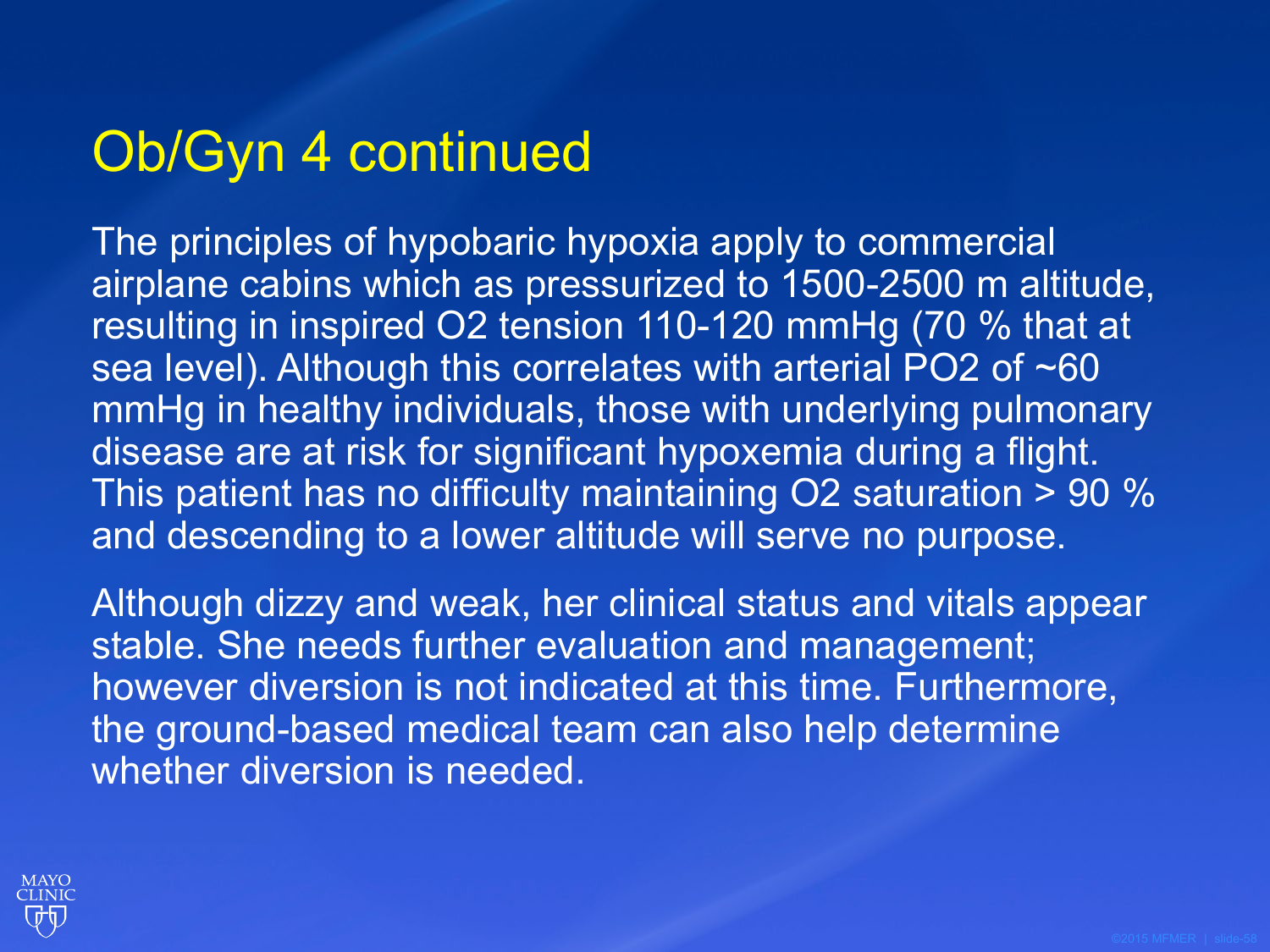# **Ophthalmology**

A 45 yo woman is evaluated for 2 days of deep boring pain in her right eye. She also describes eye redness and photophobia but no recent trauma to the eye. She has a 10-year history of RA, treated with etanercept.

On exam, vitals are normal. Diffuse right eye redness is noted, and there is pain on extraocular movement testing. Gentle pressure over the eye with the lid closed results in pain. There is no scleromalacia in either eye. There is diminished acuity of the right eye.

Which is the most likely diagnosis?

- A Episcleritis
- B Scleritis<br>C Subconj
- Subconjunctival hemorrhage
- D Viral conjunctivitis

### • **B Scleritis**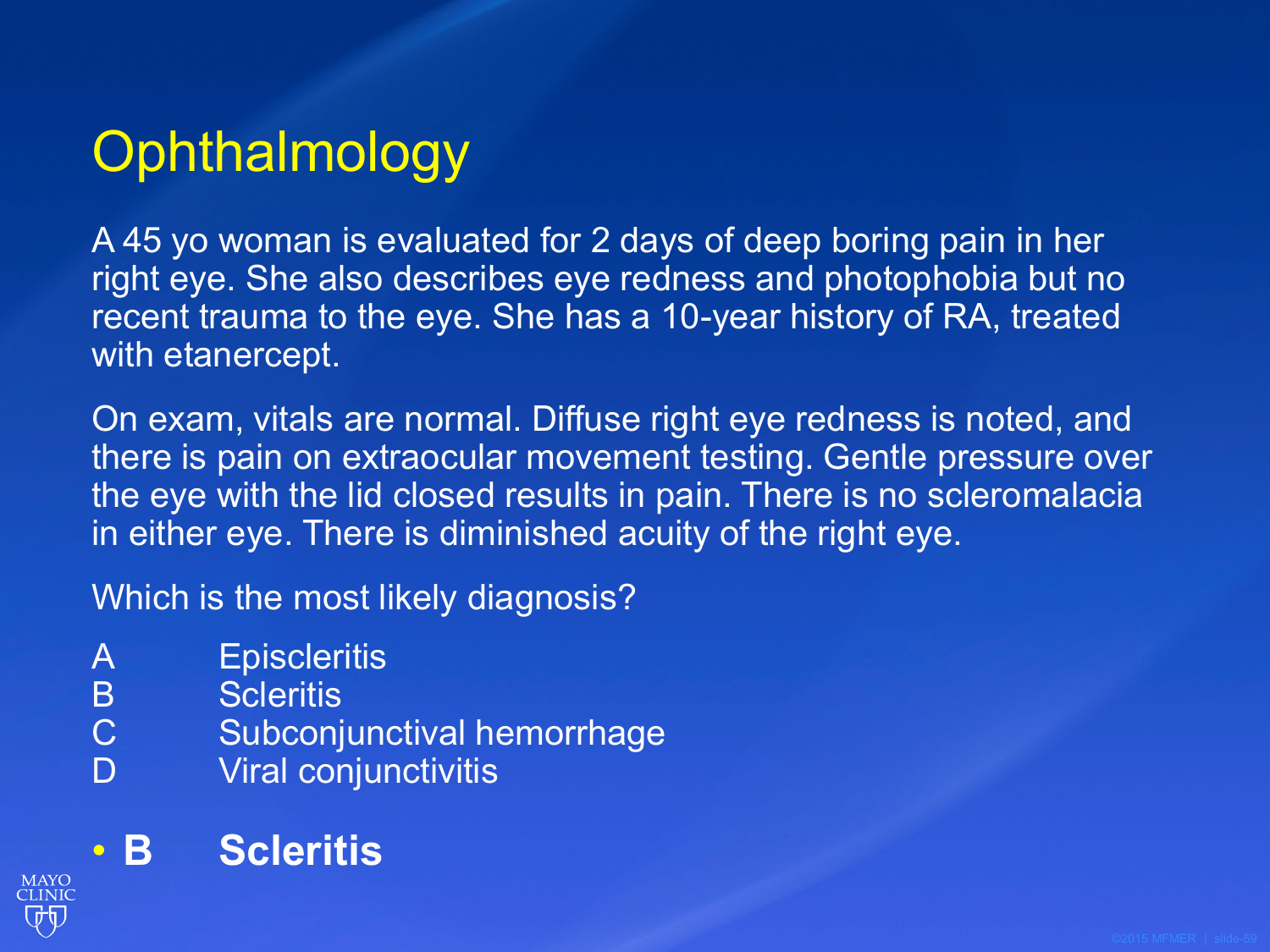### Ophthalmology continued

RA is one of the most common diseases associated with scleritis. Typical features include eye pain, pain with gentle globe palpation, and photophobia. The deep scleral vessels are involved and may lead to scleromalacia, which is characterized by thinning of the sclera and is seen as a dark area in the white sclera. Scleromalacia may lead to perforation of the sclera, called scleromalacia perforans. Scleritis can be vision-threatening and lead to blindness; it is therefore important to urgently refer to ophthalmology.

Episcleritis is an abrupt inflammation of the superficial vessels of the episclera, a thin membrane that lies just beneath the conjunctiva. The cause is often unclear; rarely, it is associated with systemic rheumatologic disease. Episcleritis frequently presents without pain or decreased acuity. On exam, the inflammation appears localized. White sclera can be seen between superficial dilated blood vessels. Episcleritis typically resolves spontaneously. The presence of severe pain, diffuse redness, and decreased acuity make episcleritis unlikely.

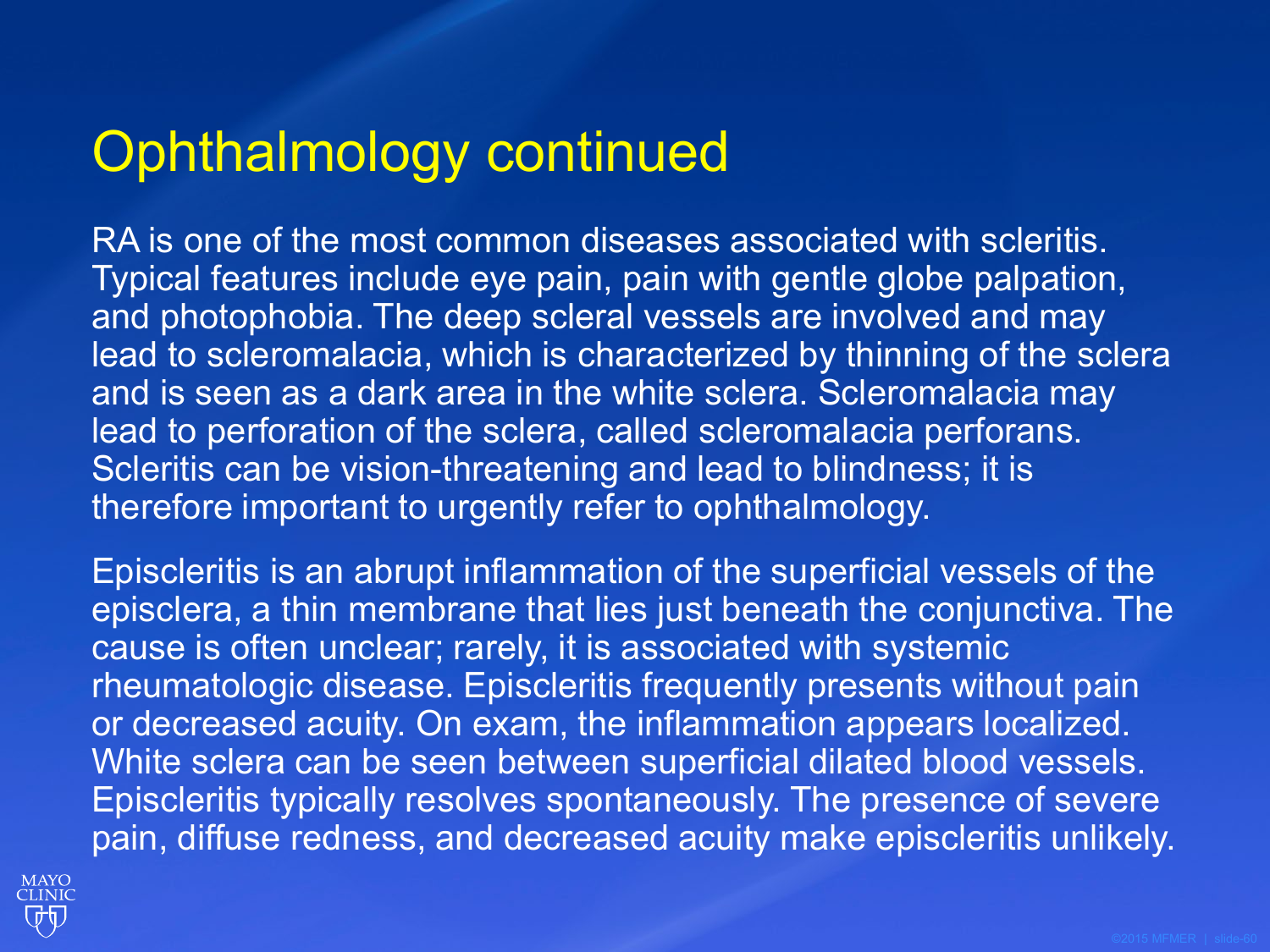### Ophthalmology continued

Subconjunctival hemorrhage is common and typically benign. It is caused by painless bleeding into the superficial portion of the eye. Exam reveals a blotchy redness (extravascular blood) that is typically confined to one area of the conjunctiva. Subconjunctival hemorrhage is painless and not associated with vision loss. Most cases resolve within several weeks without intervention. These findings are not compatible.

Viral conjunctivitis also causes a red eye. Typically, the underlying vessels are visible, a watery discharge my be seen, and the eyelids are matted in the morning. The eye may feel irritated, but there is no pain or loss of acuity. Conjunctivitis is generally a diagnosis of exclusion but the pain and decreased acuity exclude it here.

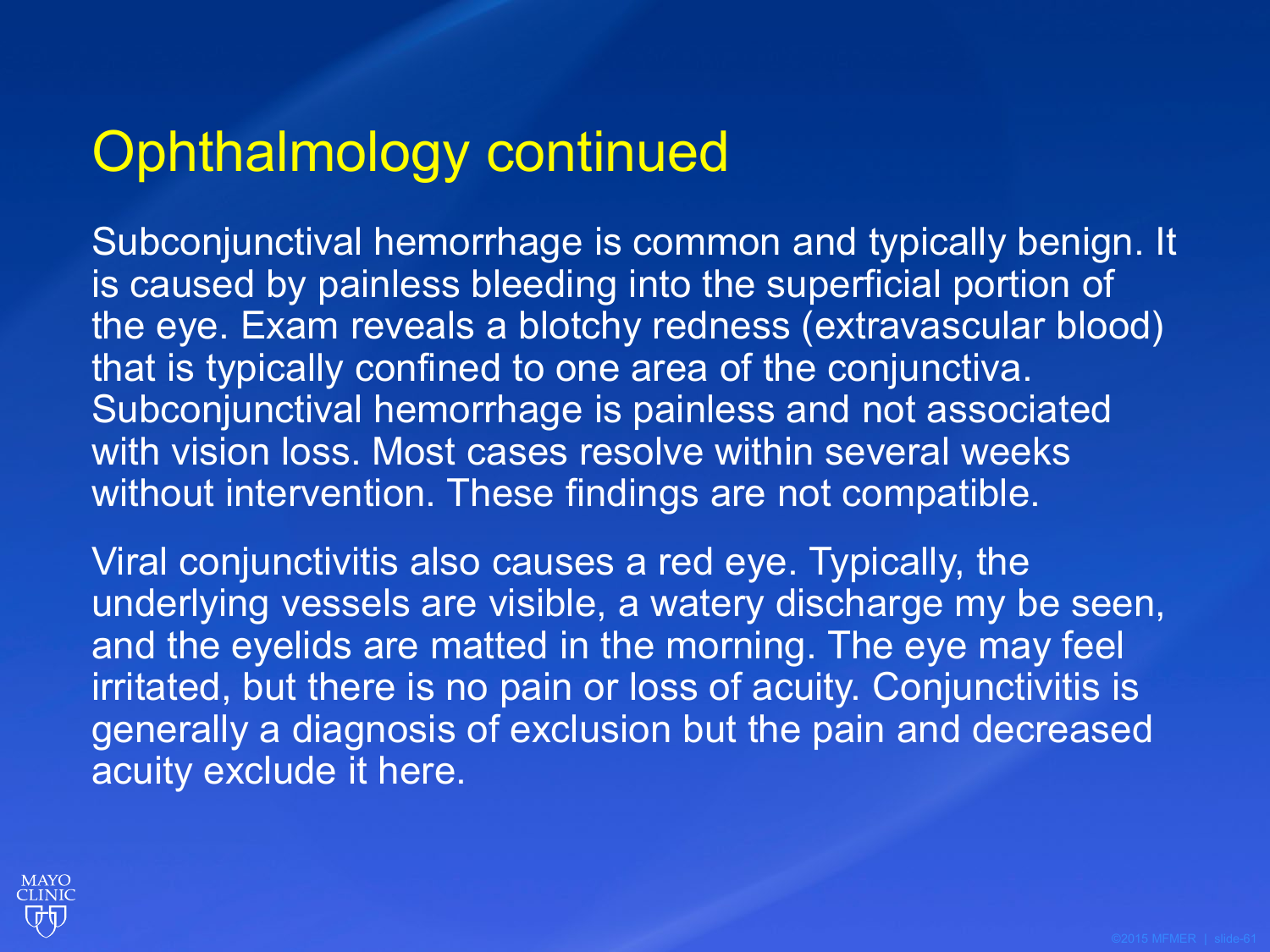# ENT

A 28 yo man is evaluated for 10 months of dizziness. He describes asense of nonvertiginous imbalance and notes that it worsens with personal motion, movement of objects around him, and sitting or standing upright. The dizziness has persisted since her experienced a concussion without LOC while playing soccer 10 months ago. He reports no focal neurologic symptoms and takes no medications.

On exam, vitals are normal. Cranial nerve findings are normal, motor strength is intact, and DTRs are normal. Romberg is negative and gait is normal.

Brain MRI is normal.

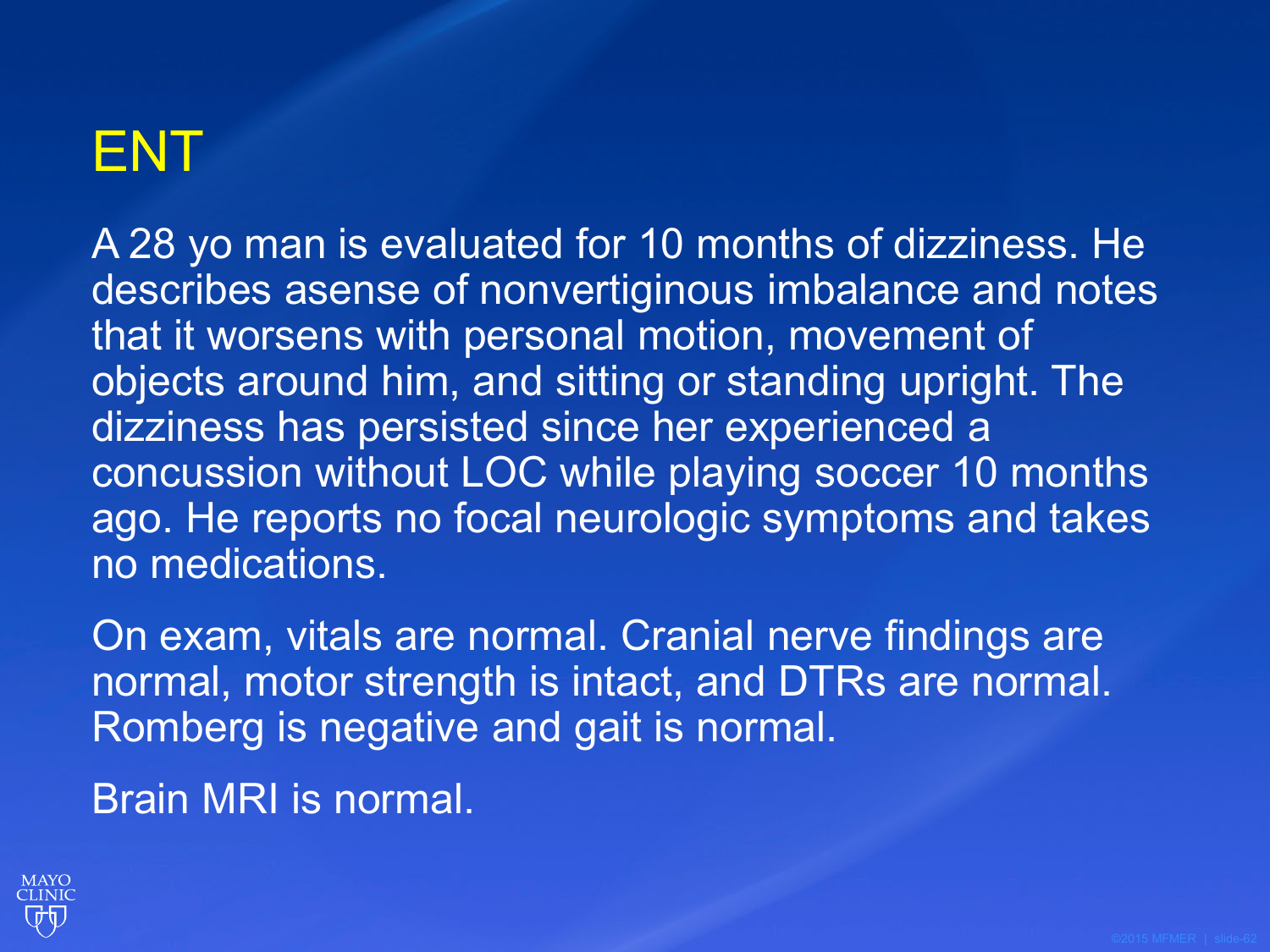### ENT continued

In addition to vestibular and balance rehabilitation therapy (VBRT), which is the most appropriate treatment?

- A Amitriptyline
- B Canalith repositioning maneuver (Epley)
- C Lorazepam
- D Sertraline

### • **D Sertraline**

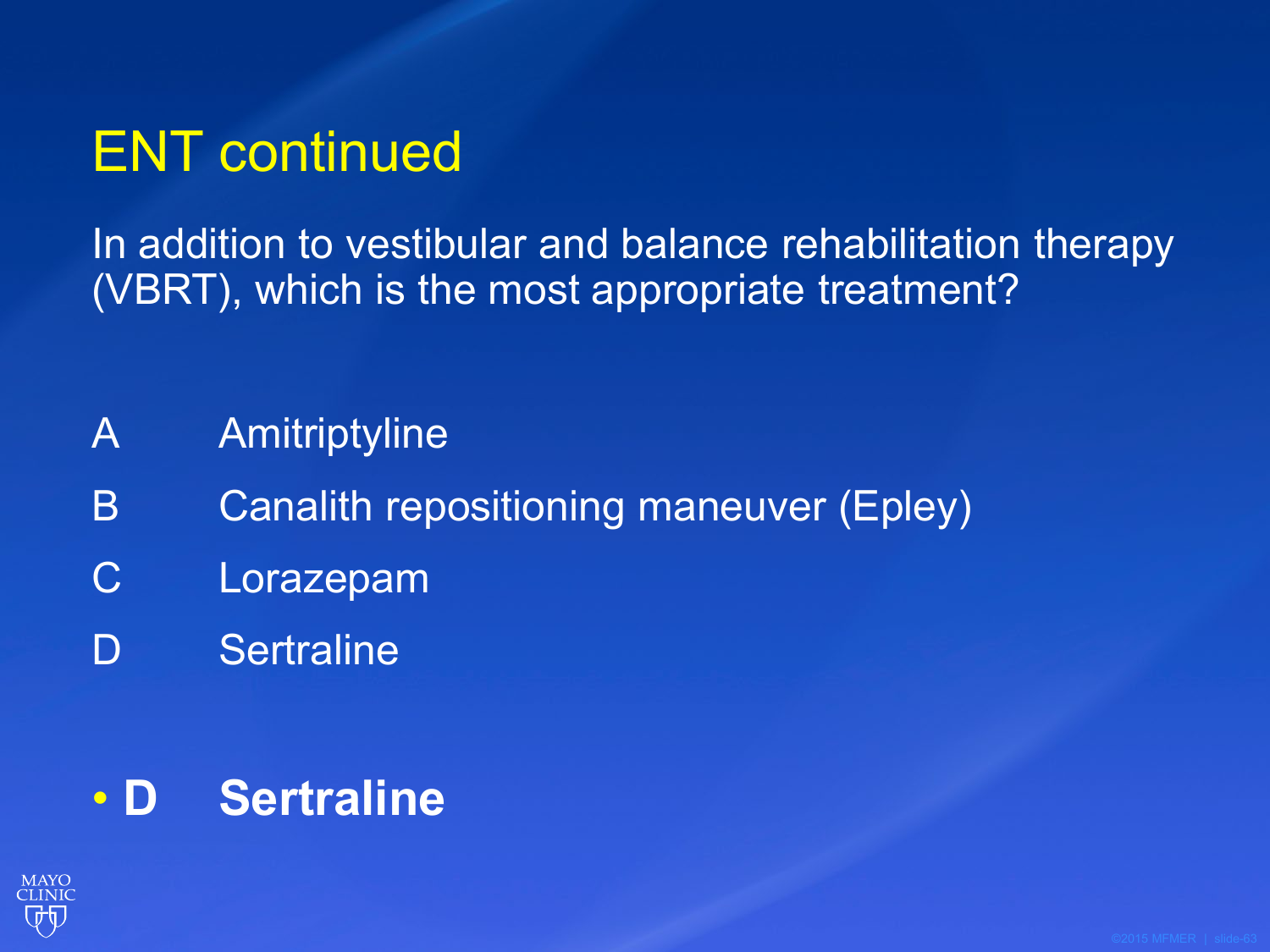### ENT continued

Dizziness that remains nonspecific despite a thorough history, exam, and evaluation is referred to as persistent postural-perceptual dizziness (PPPD; formerly known as chronic subjective dizziness). PPPD is a persistent, nonvertiginous dizziness or imbalance that worsens with personal motion, upright positioning, and movement of objects in the surrounding environment.

Symptoms must be present on most days for > 3 months. PPPD is most often preceded by another vestibular process (BPPV, vestibular neuronitis, vestibular migraine, stroke), concussion/TBI, infection, or certain psychiatric conditions (anxiety, panic disorder, MDD). 75 % have concomitant anxiety or depressive symptoms.

The treatments of choice are vestibular and balance rehabilitation therapy (VBRT) and medical therapy, including SSRIs or SNRIs. VBRT focuses on balance training, core stabilization, and desensitization exercises; it is often performed by PT/OT.

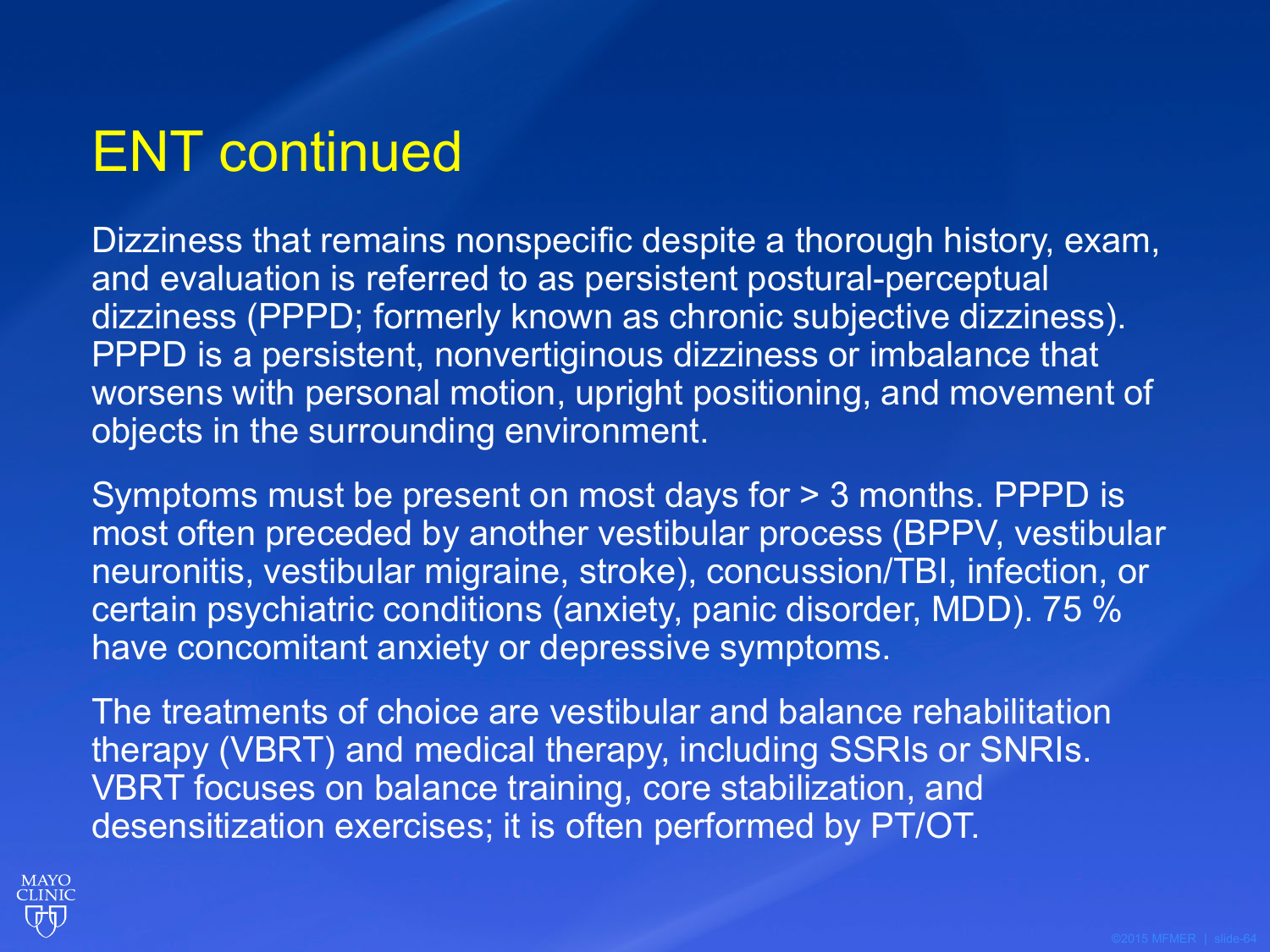### ENT continued

SSRIs and SNRIs take 8-12 weeks to produce a response; if effective, treatment for at least 1 year is recommended. A positive response to these medications does not depend on the presence of psychiatric symptoms.

Treatment with other classes of antidepressants has been disappointing, and amitriptyline is not effective for PPPD.

The Epley is used for BPPV. These symptoms are not compatible with BPPV, where patients have brief episodes of vertigo (10-30s) precipitated by abrupt head movement.

Lorazepam and other BDZ have been used for acute vertigo. This patient does not have vertigo, which is characterized by a spinning, swaying, or tilting sensation often accompanied by nausea/vomiting. In addition, long-term treatment with lorazepam can lead to dependence and may suppress vestibular feedback and central compensation mechanisms, resulting in worsening PPPD symptoms.

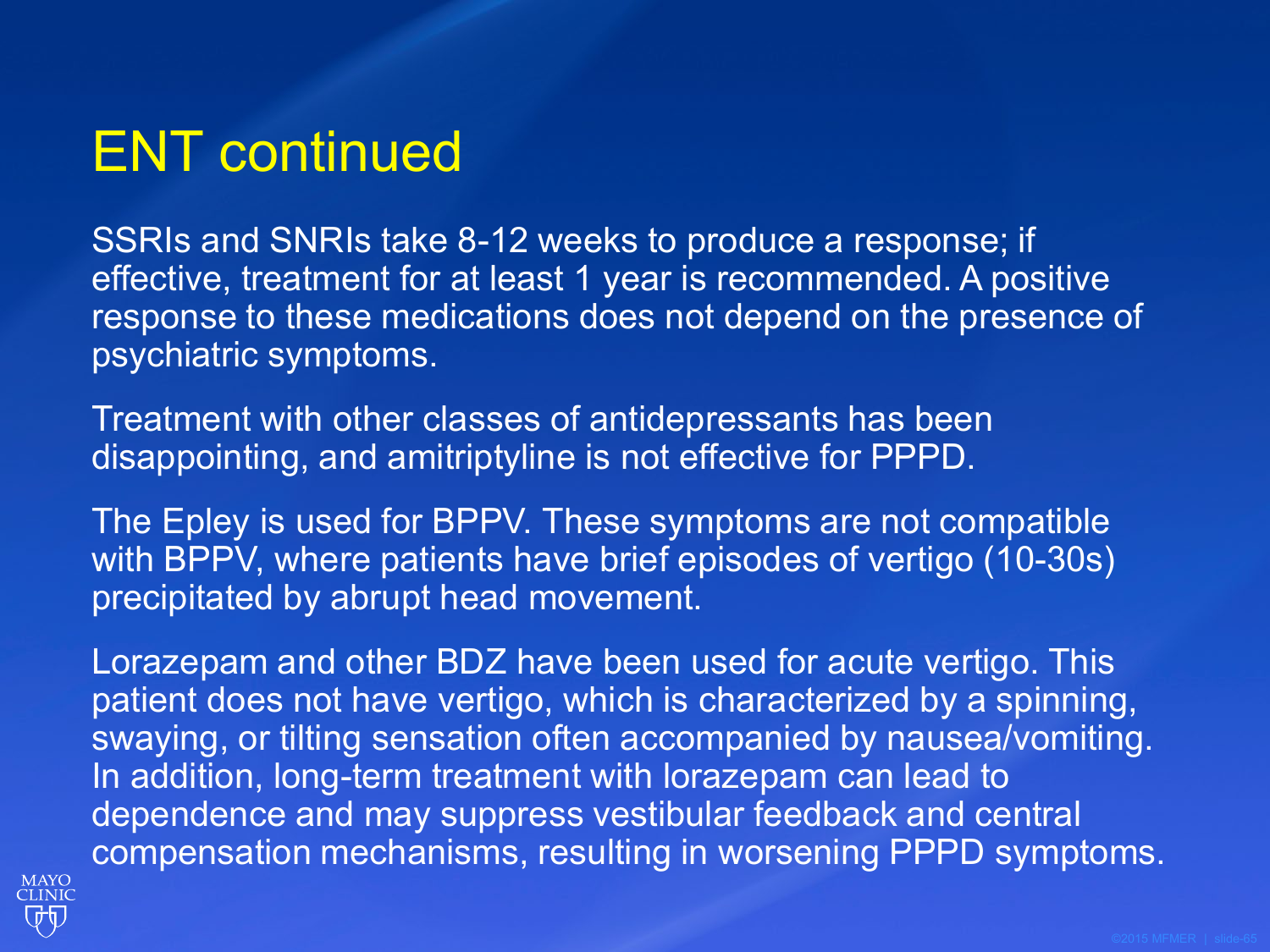# Psychiatry 1

A 31 yo man is here for follow-up for depression. He previously experienced 2 episodes of MDD that were effectively treated with fluoxetine. 3 months ago, he presented with recurrent symptoms of depression. His PHQ-9 score was 14, indicating moderate depression. Fluoxetine was initiated and uptitrated to an effective dosage. The patient now reports significant improvement and PHQ-9 score is 6, indicating mild depression; he reports no adverse effects from the medication.

Which is the most appropriate next step?

- A Complete 8 months of fluoxetine
- B Complete 8 months of fluoxetine, then switch to bupropion for long-term maintenance
- C Continue fluoxetine as long-term maintenance
- D Discontinue fluoxetine

• **C Continue fluoxetine as long-term maintenance**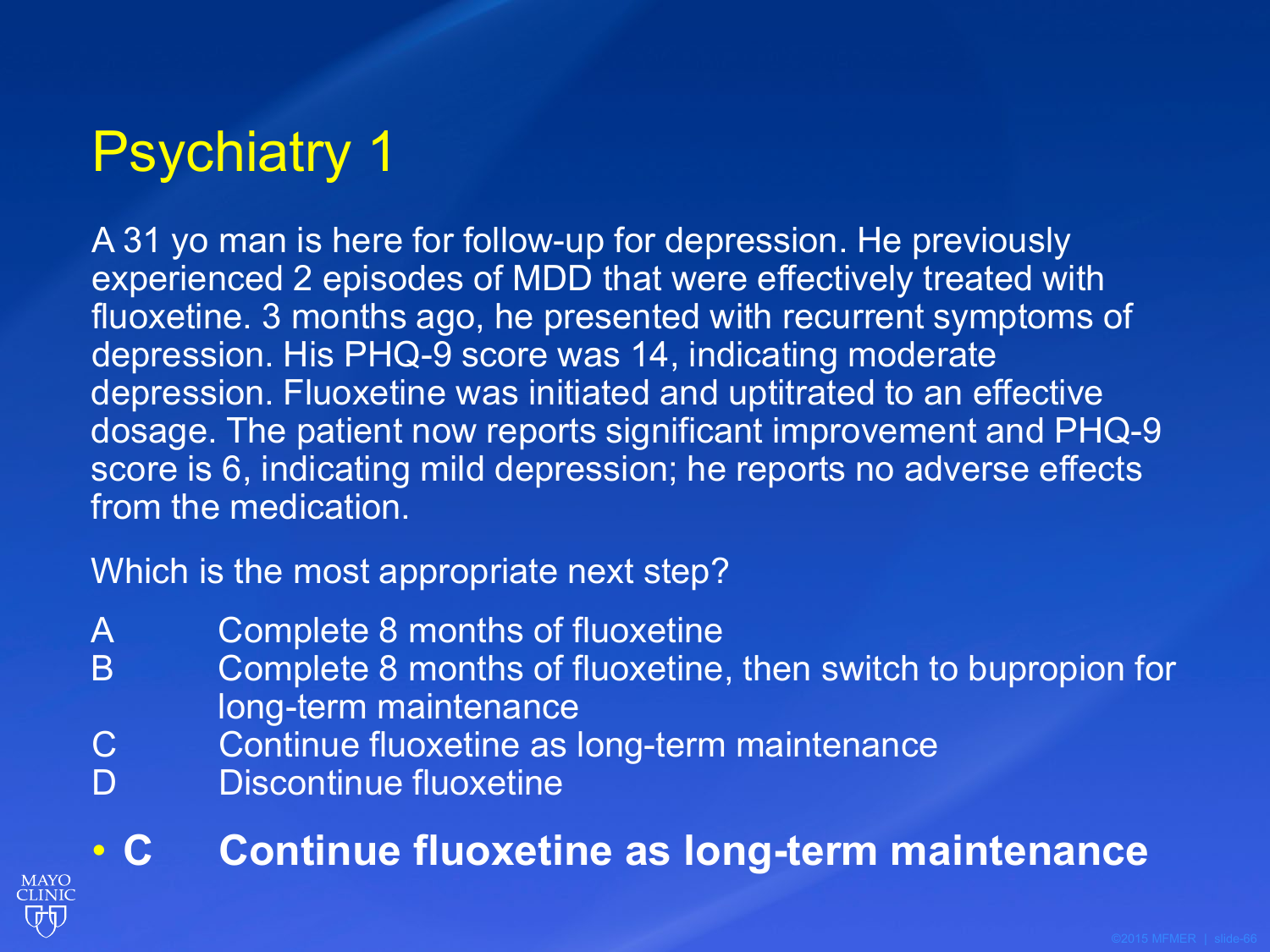### Psychiatry 1 continued

Long-term continuation of fluoxetine at the current dosage is appropriate for recurrent depression. APA guidelines recommend long-term maintenance for patients with 3 or more episodes of major depressive disorder, persistent depressive disorder, or residual depressive symptoms. The same antidepressant and dosage that were effective for the acute depression should be continued.

Fluoxetine for 8 months should be sufficient for the major depressive disorder, but, because he has had 2 other episodes, he should be maintained on current therapy to prevent recurrence. Switching to another antidepressant (bupropion) is not indicated unless he develops intolerable adverse effects from the initial medication.

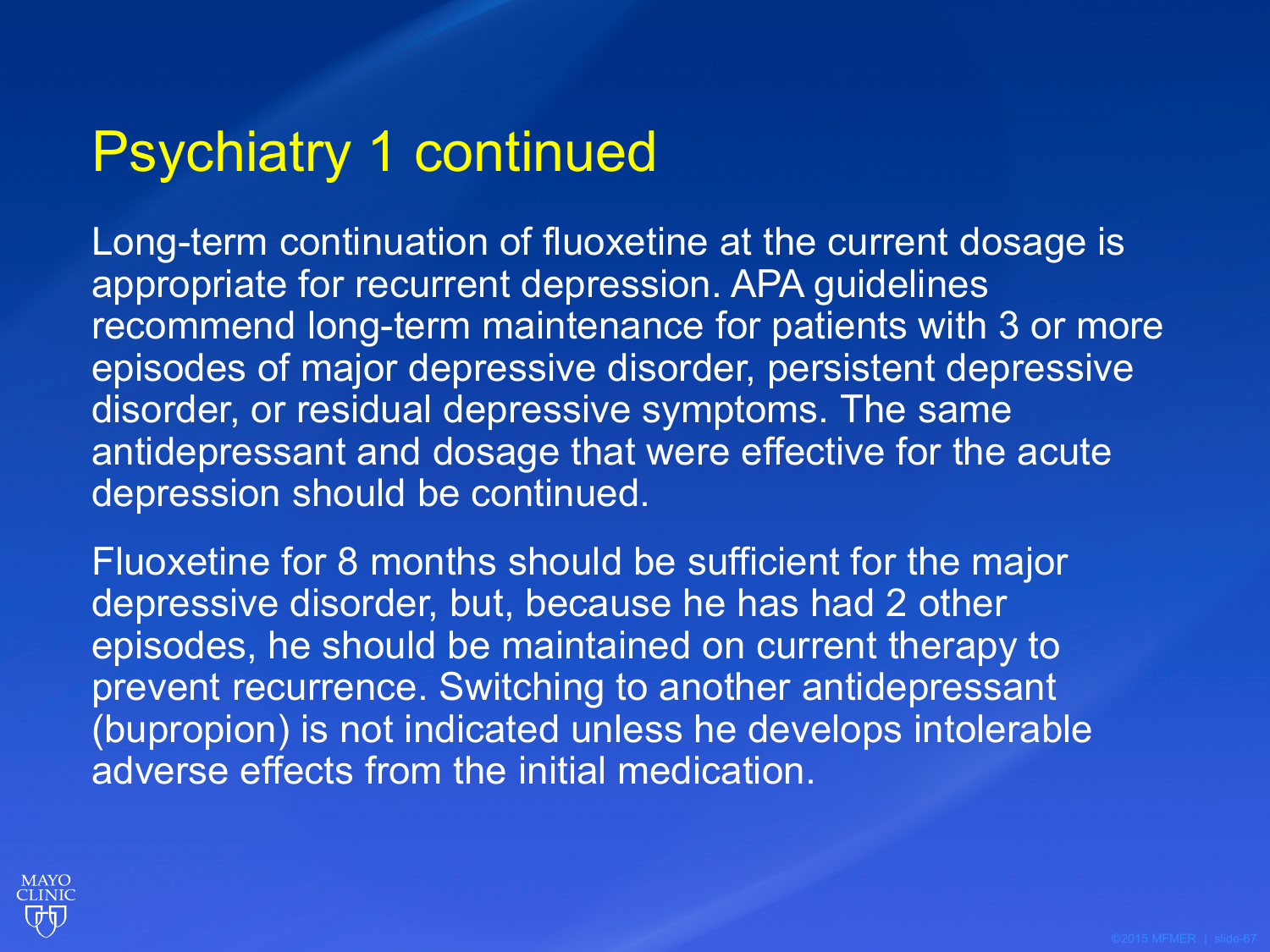### Psychiatry 1 continued

Discontinuing treatment after 3 months is not recommended, even if he were not a candidate for long-term therapy. APA guidelines recommend continuing treatment for at least 4-9 months after resolution of major depressive disorder, followed by gradual tapering of the dosage.

Antidepressant drugs should not be stopped abruptly because of the risk for discontinuation syndrome, which is most frequently seen in patients who abruptly stop SSRIs. The most common discontinuation symptoms include dizziness, fatigue, headache, and nausea. Others include agitation, anxiety, dysphoria, and irritability. Onset is within 1- 4 days of abruptly stopping antidepressant therapy or a rapid taper.

Although fluoxetine has the lowest incidence of discontinuation syndrome, therapy should always be tapered rather than abruptly stopped.

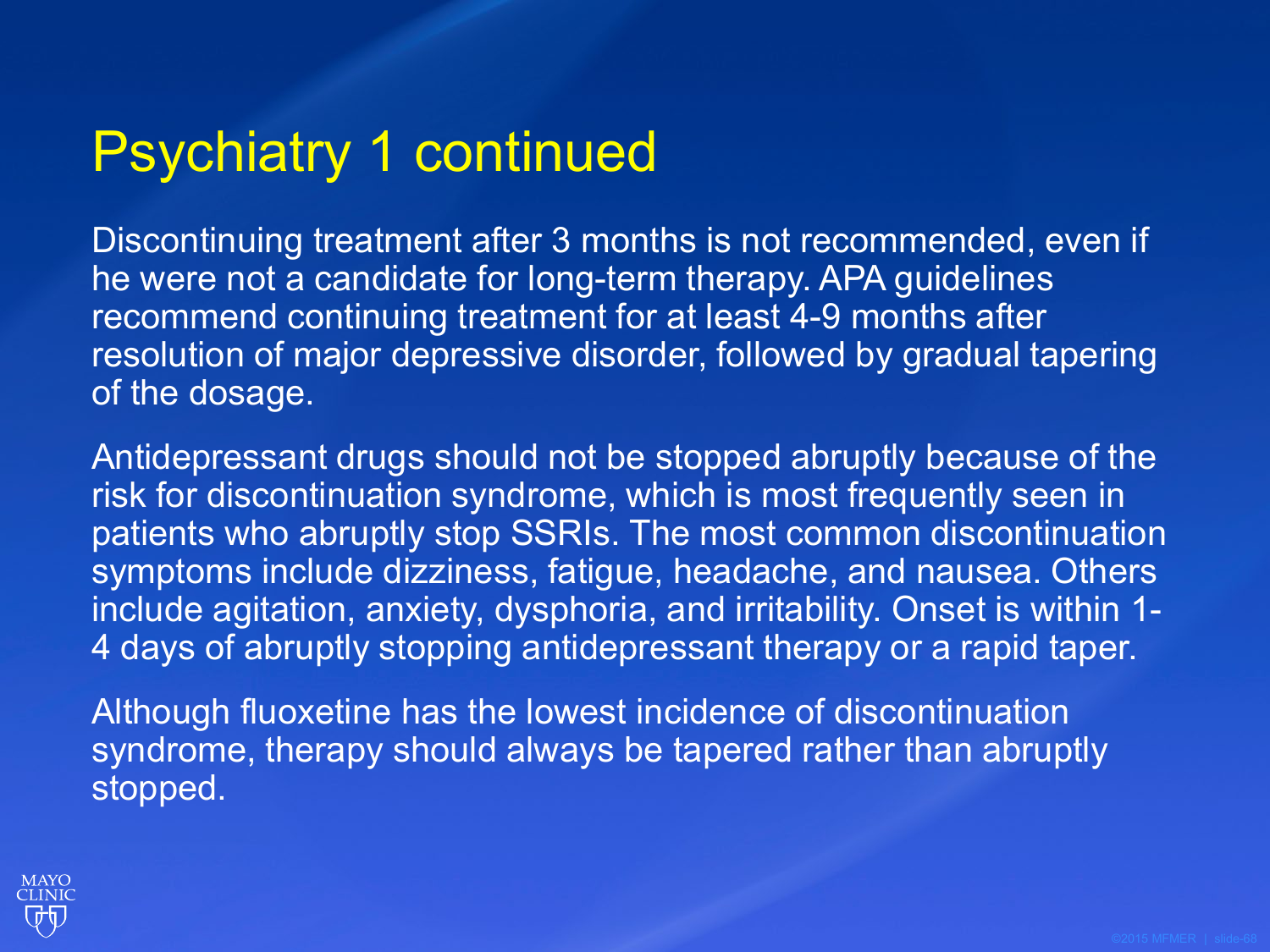# Psychiatry 2

A 52 yo man fails to attend a scheduled appointment. He was initially evaluated for bilateral knee OA 1 year ago, and treatment with weight loss, NSAIDs, and physical therapy was recommended. Over the past year, he missed 3 scheduled appointments, did not attend PT, arrived for urgent care assessment twice requesting stronger pain medication, and did not complete sufficient trials of oral nonopioid pharmacologic agents. Attempts to reach him by phone to discuss adherence to his plan have not been successful.

The visit today was scheduled to discuss the difficulties in his treatment and assess his barriers to care. History is significant for bipolar disorder, but in past visits, he has not appeared manic or suicidal.

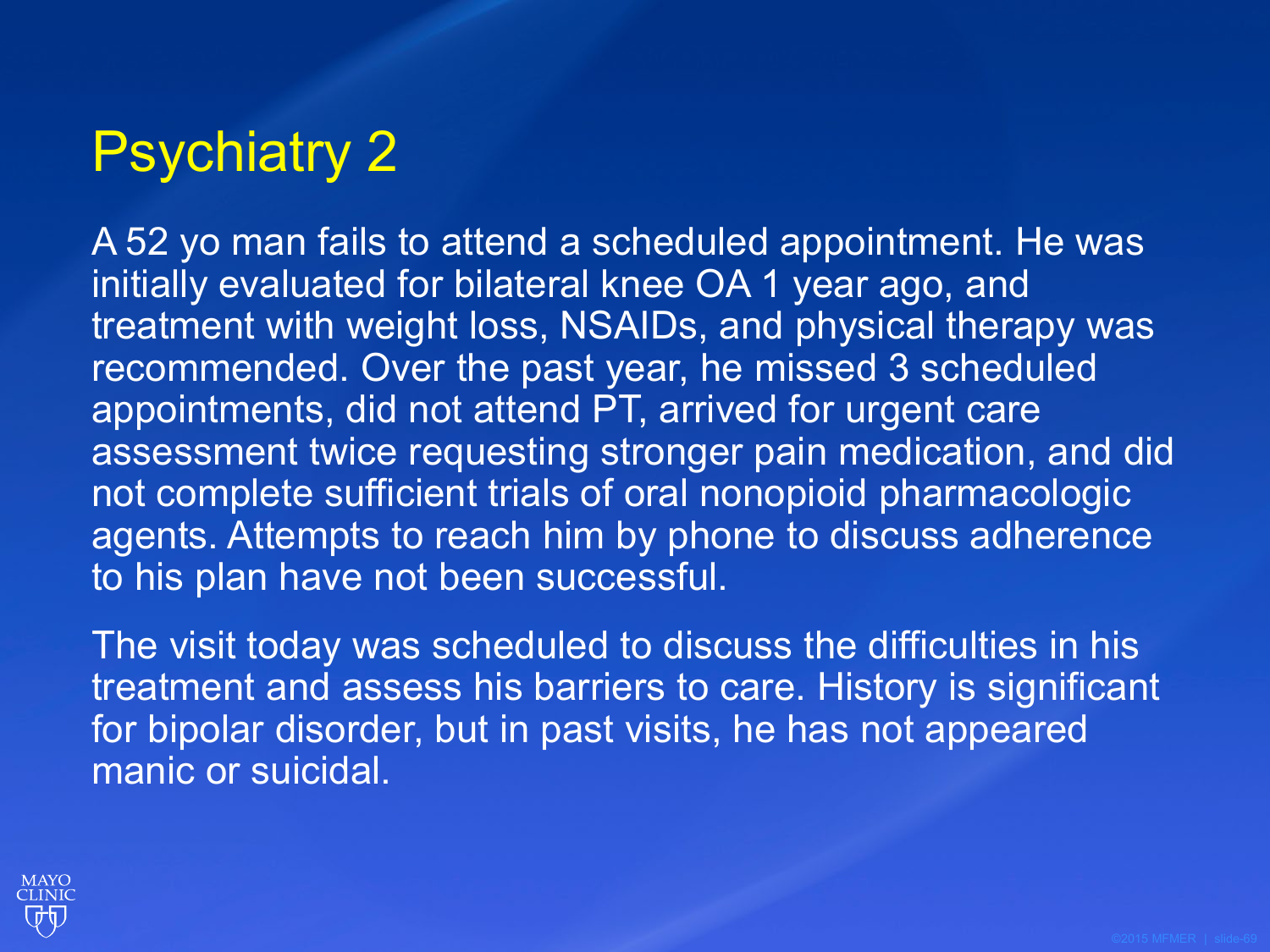Psychiatry 2 continued Which is the most appropriate management?

- A Refer him to a psychiatrist
- B Report him to the local mental health crisis team
- C Send him a letter warning the relationship may be terminated
- D Terminate the relationship immediately

• **C Send him a letter warning the relationship may be terminated**

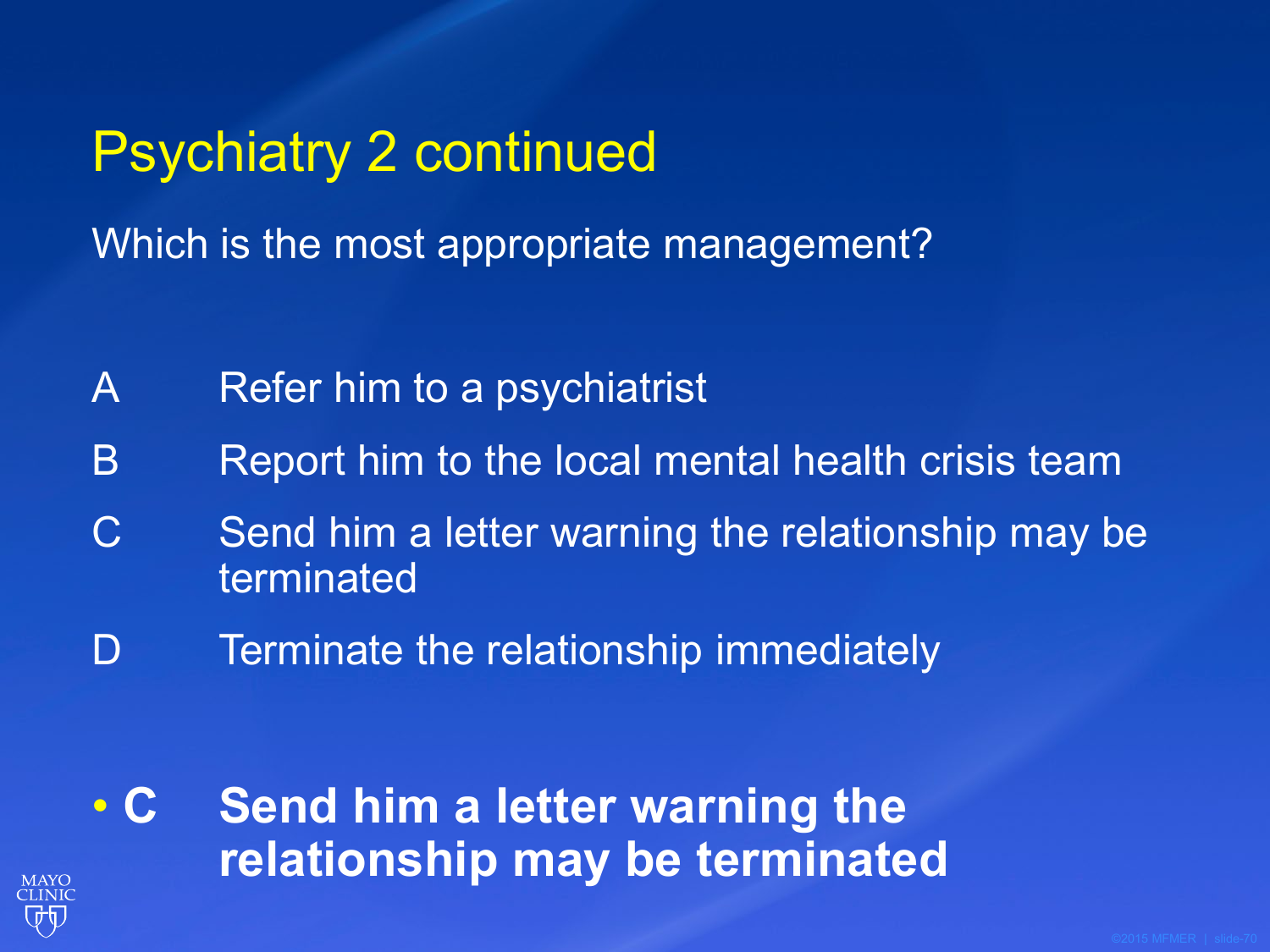### Psychiatry 2 continued

The best option is to send a formal, written warning informing him that the patient-physician relationship may be terminated unless he is able to meaningfully participate in the plan of care. Patient-physician relationships are formed on the basis of mutual agreement. Rarely, the relationship fails to reach mutual goals and becomes unproductive. In some cases, the patient may not adhere to recommended therapies or may demonstrate inappropriate behavior with the physician or staff, and it may be appropriate to terminate the relationship.

After reasonable attempts to resolve differences have failed, he should be notified in writing that the relationship has been terminated and that care should be obtained from a different source, usually with a several-week time frame for the patient to continue receiving urgent care.

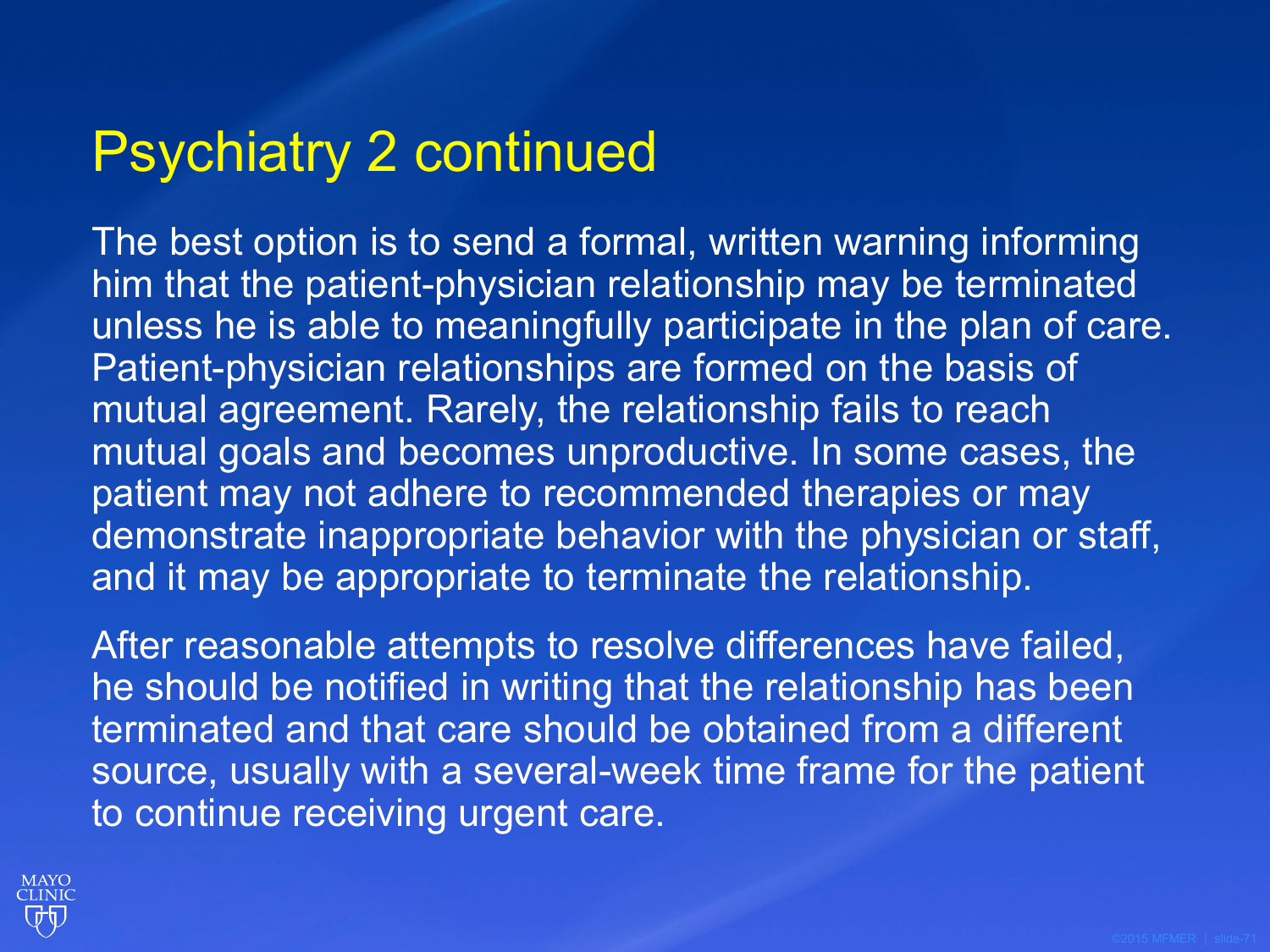### Psychiatry 2 continued

Terminations should occur only if the patient is medically stable and when alternative care is available, but if a patient threatens staff, termination may be immediate.

Although a psychiatrist might provide interventions to help him better adhere to recommendations, such a referral is unnecessary in making a decision to terminate an ineffective patient-physician relationship.

This patient has not shown signs of an unstable mental health condition that warrants intervention by a crisis team.

Patient abandonment is unethical and may be a cause for legal action. In this case, he has not yet received a formal warning that his failure to adhere to treatment goals may result in termination, therefore, he should not be released from the practice immediately.

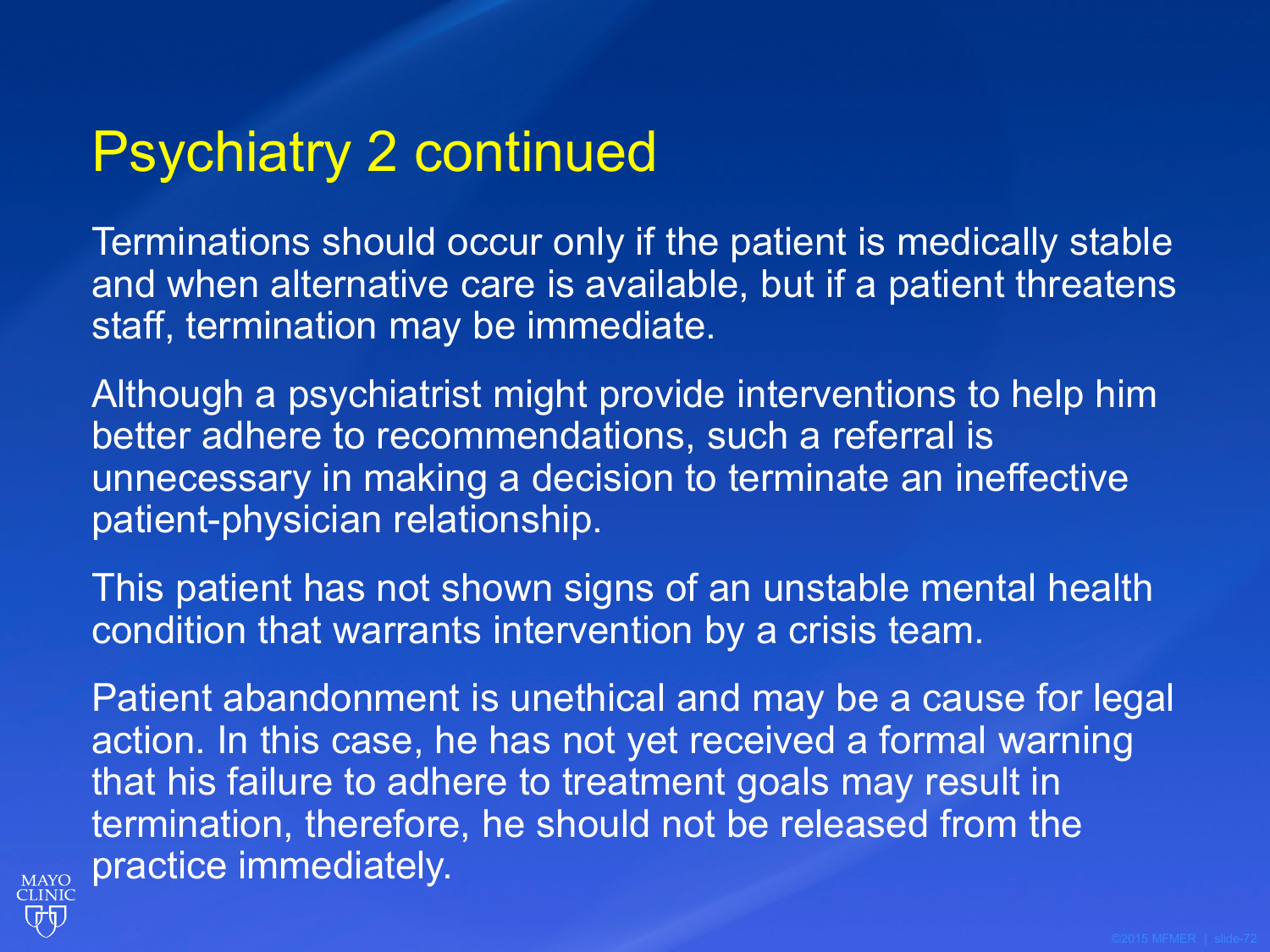# Psychiatry 3

A 47 yo woman is here for follow-up for major depressive disorder that was diagnosed 2 months ago. At the time, she reported a 4 month history of anhedonia, depressed mood, decreased energy, insomnia, and weight loss. Her PHQ-9 score was 14, indicating moderate depression. She was prescribed sertraline, and her symptoms improved; her PHQ-9 is now 9 (mild). However, she is distressed because she has had anorgasmia since starting sertraline.

Which is the most appropriate next step?

- A Continue sertraline and initiate CBT
- B Discontinue sertraline and initiate bupropion<br>C Discontinue sertraline and initiate paroxetine
	- Discontinue sertraline and initiate paroxetine
- D Discontinue sertraline and refer for ECT

#### • **B Discontinue sertraline and initiate bupropion**

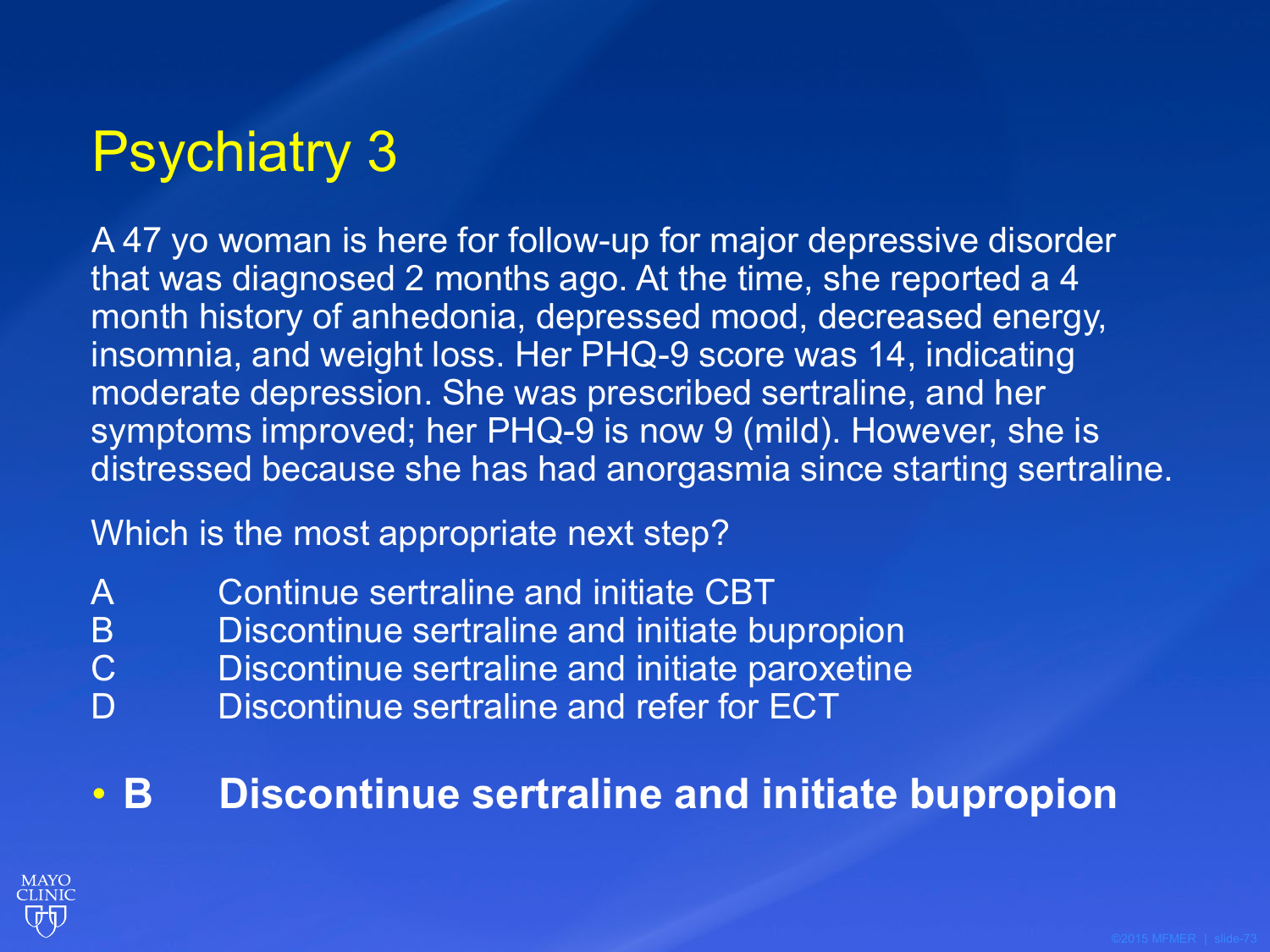## Psychiatry 3 continued

CBT or a 2<sup>nd</sup>-generation antidepressant are both appropriate first choices for major depressive disorder. Side effects, comorbid conditions, and cost are important considerations in the selection of therapy for a patient with depression. The most widely prescribed antidepressants are SSRIs which have excellent safety profiles compared with TCAs, but adverse sexual side effects (reduced libido, anorgasmia, or delayed orgasm) are common.

Bupropion is an appropriate substitute for those experiencing sexual side effects with a SSRI because it is effective and has a low rate of sexual side effects. Bupropion can also be added SSRI therapy to reduce SSRI-induced sexual side effects, but note bupropion is contraindicated in patients with seizure disorders. Substituting CBT for SSRI in a patient experiencing sexual side effects is also acceptable.

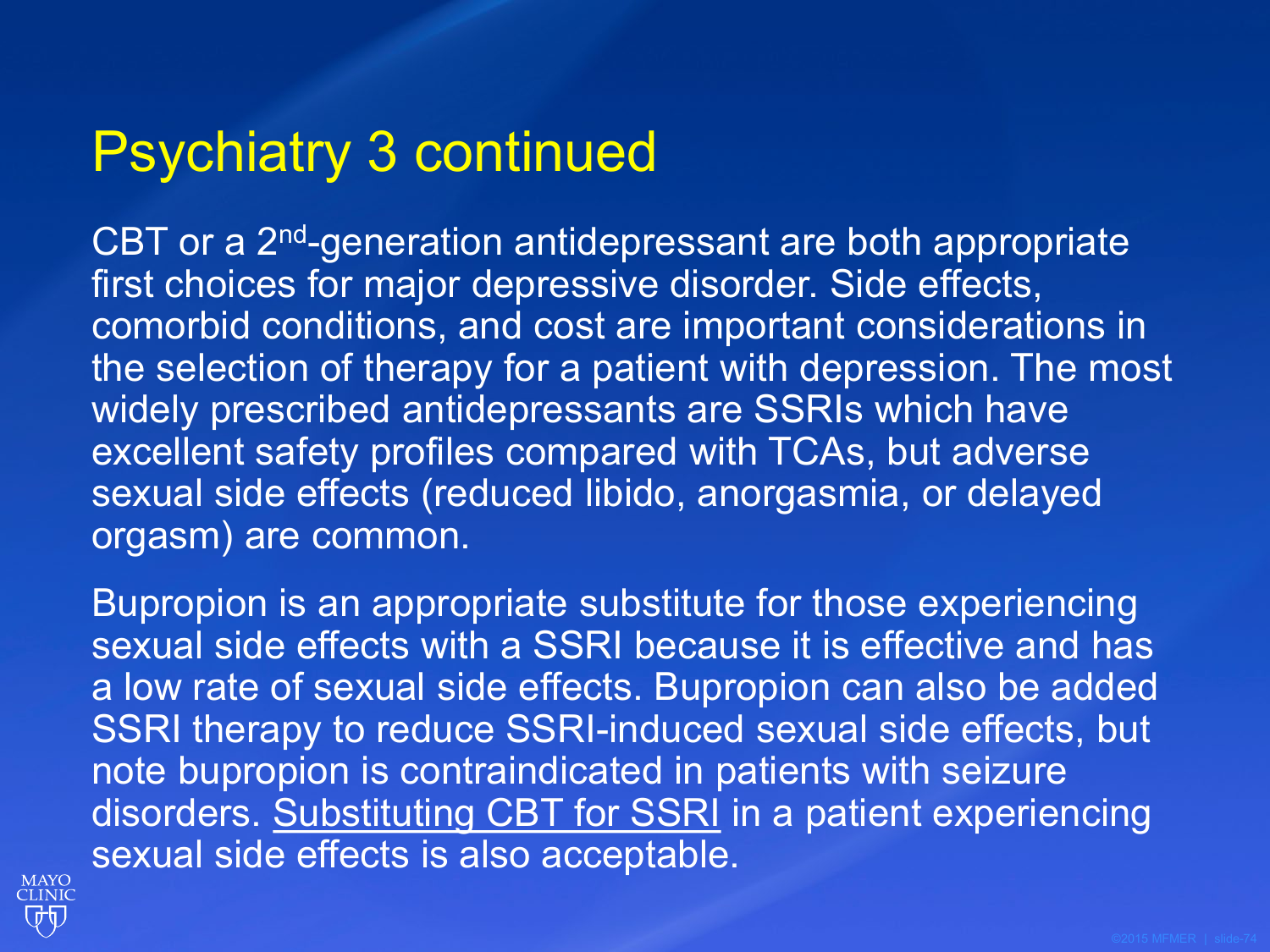## Psychiatry 3 continued

The addition of CBT to antidepressant is reasonable for depression that does not respond to 1<sup>st-line</sup> therapy, but this patient has responded to treatment, and the addition of CBT without stopping sertraline will not affect the sexual side effects.

In patients who develop sexual side effects with one SSRI, there is substantial risk for similar problems with all SSRIs. In fact, paroxetine has the highest rate of of all SSRIs making this a poor choice.

Electroconvulsive therapy (ECT) is appropriate for treatmentresistant depression, but she is responding to 1<sup>st-line</sup> therapy; therefore ECT Is not appropriate.

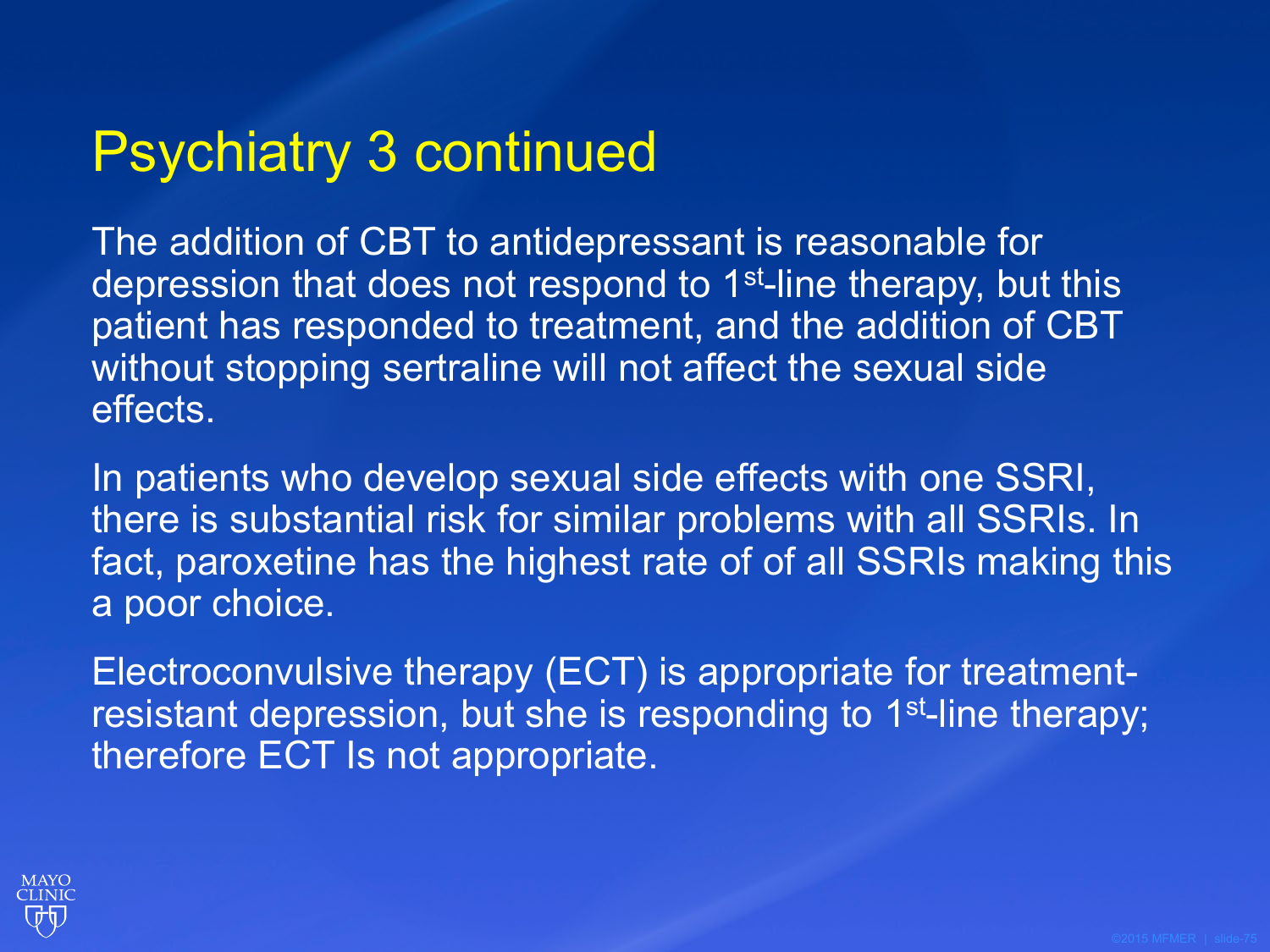# Psychiatry 4

A 42 yo woman is approaching discharge from hospital for alcohol withdrawal. She has had severe alcohol use disorder for several years but says she is willing to do whatever it takes to quit. History is also significant for HTN and CKD. Medications are amlodipine and chlorthalidone.

Exam, including vitals, is normal. CBC and CMP are normal. eGFR is 50 mL/min/1.73 m2.

Which is the most appropriate treatment?

- A Acamprosate
- B Chlordiazepoxide<br>C Disulfiram
- **Disulfiram**
- D Naltrexone

#### • **D Naltrexone**

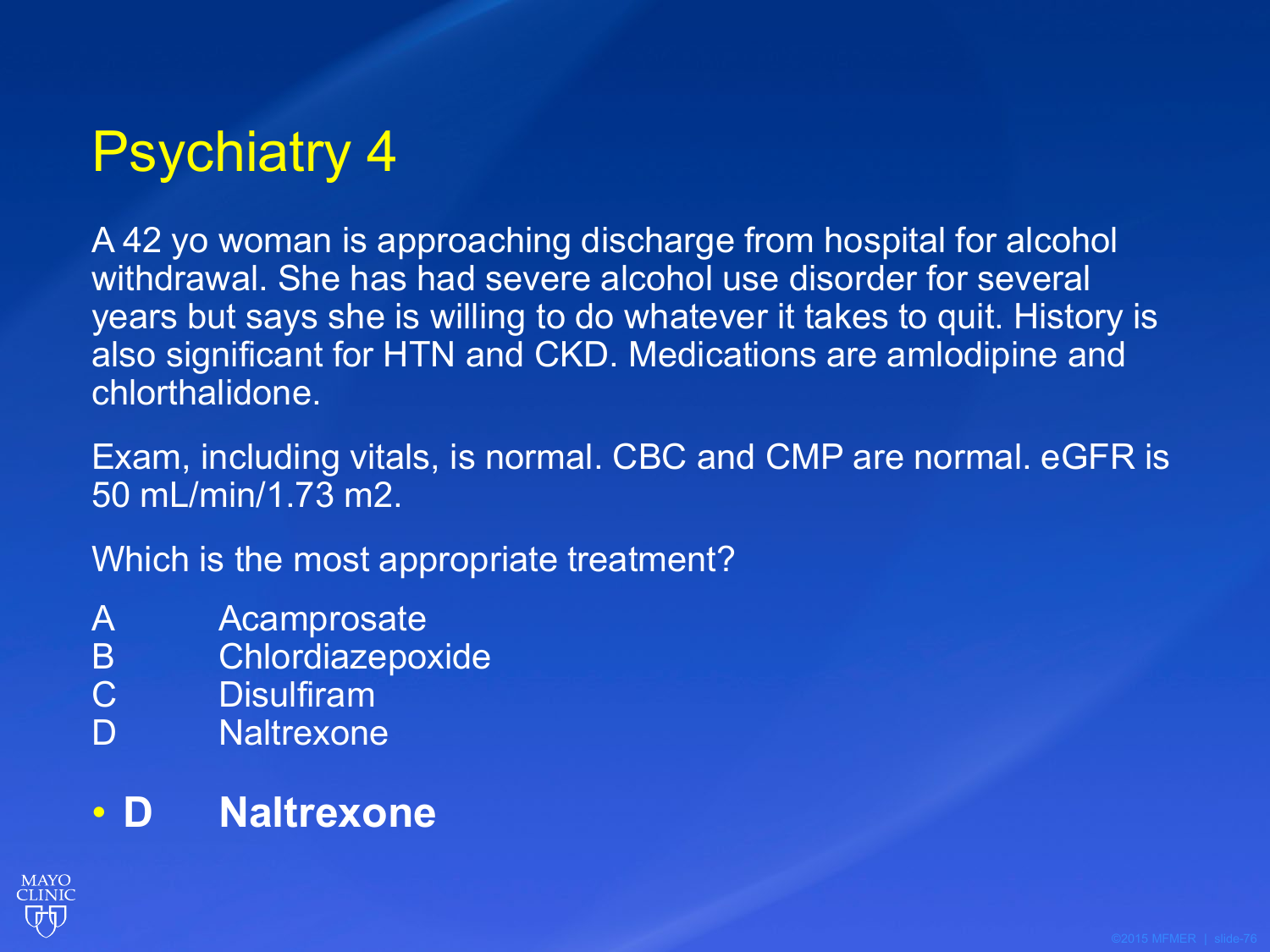## Psychiatry 4 continued

Recent developments in treatment of alcohol use disorder focus on modifying the reinforcing effects of alcohol use. Physicians underprescribe medications to treat alcohol use disorder and prevent relapse, despite demonstrated efficacy. This patient, with HTN and stage 3 CKD, would likely benefit most from naltrexone. Available in both oral and long-acting injectable forms, naltrexone has been associated with a substantial decrease in 30-day readmission and ED visits when prescribed at the time of hospital discharge. Multiple systematic reviews and meta-analyses of clinical trials have found naltrexone to reduce alcohol consumption vs placebo.

Naltrexone carries risk for hepatotoxicity, for which patients should be monitored; however, this is rare with the dosages use for alcohol use disorder. Because naltrexone is an opioid receptor antagonist, opioids are contraindicated while taking naltrexone. Caution should also be used in patients with depression due to increased suicidal ideation.

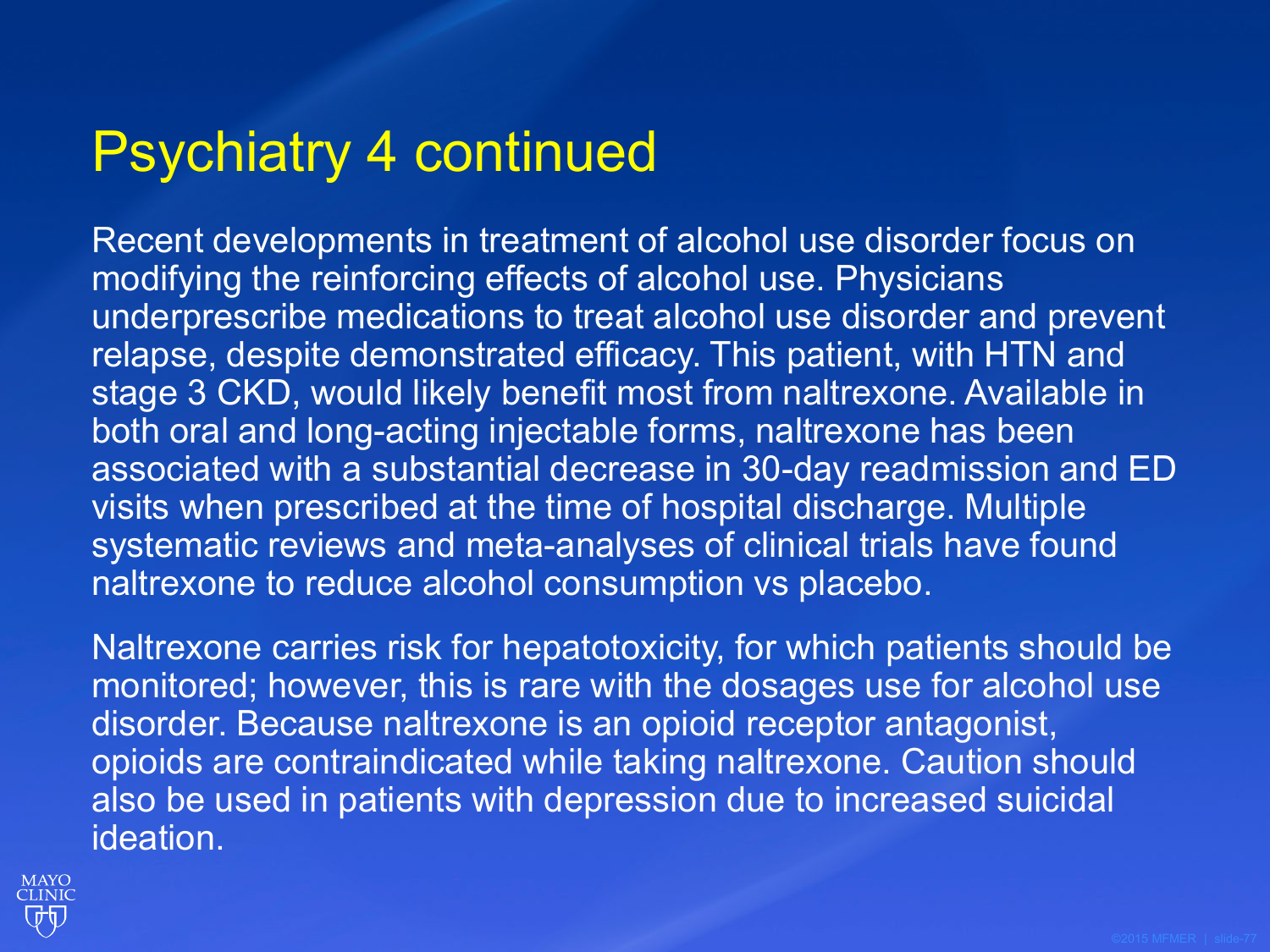## Psychiatry 4 continued

Acamprosate is FDA approved for the maintenance of abstinence in alcohol use disorder. It likely works through the NMDA receptor to modulate GABA and glutamate levels. In moderate kidney disease, dosage should be adjusted; acamprosate is contraindicated with severe kidney disease (eGFR < 30). Recently, conflicting evidence regarding its effectiveness has been published, with some studies finding it is no more effective than placebo. Although methodology may explain these discrepant results, many experts now prefer naltrexone in those without contraindications. Additionally, the t.i.d. regimen can hinder adherence to acamprosate.

Although chlordiazepoxide can be used to treat alcohol withdrawal, it is not indicated for relapse prevention because of its addition potential and ineffectiveness.

Disulfiram inhibits acetaldehyde dehydrogenase, causing buildup of aldehyde after alcohol consumption; the associated flushing, nausea, and vomiting act as a deterrent to further use. Unlike naltrexone and acamprosate, disulfiram does not directly diminish the urge to drink, but is an aversion therapy and is now considered 2nd-line treatment.

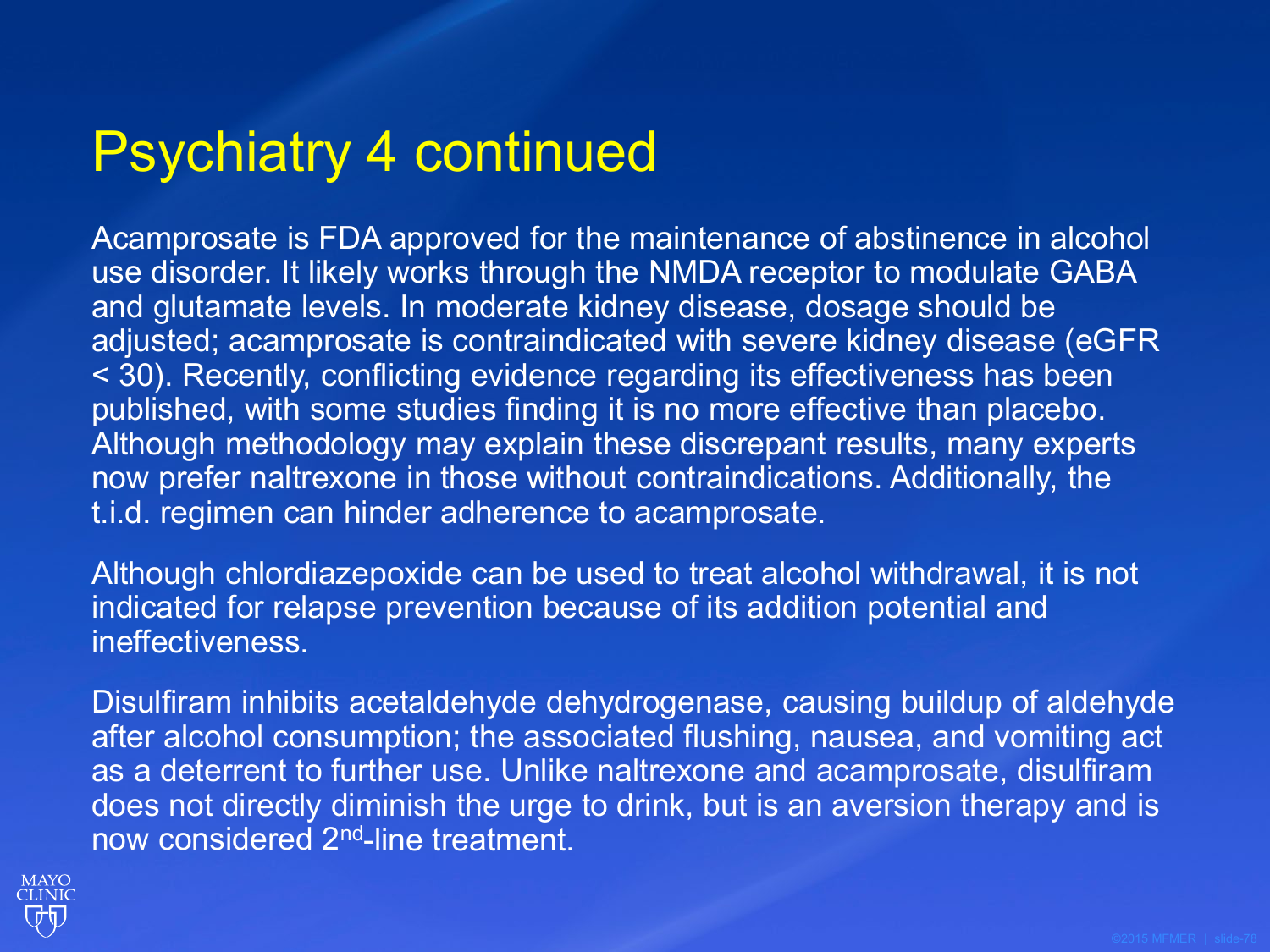A 46 yo woman is evaluated for knee pain. Seven months ago, she underwent sleeve gastrectomy for obesity. Before the procedure, her BMI was 36. She recently initiated a running program to enhance her weight loss and is now experiencing knee pain, which she treats with ibuprofen PRN. History is significant for HTN, obesity, and T2D. Medications are atorvastatin, ibuprofen, lisinopril, and metformin.

On exam, BP 118/64, other vitals are normal. The knee is tender with compression of the patella. There is not joint instability or tenderness along the medial or lateral joint lines.

Which of the following medications should be discontinued?

- A Atorvastatin
- B Ibuprofen<br>C Lisinopril
- Lisinopril
- D Metformin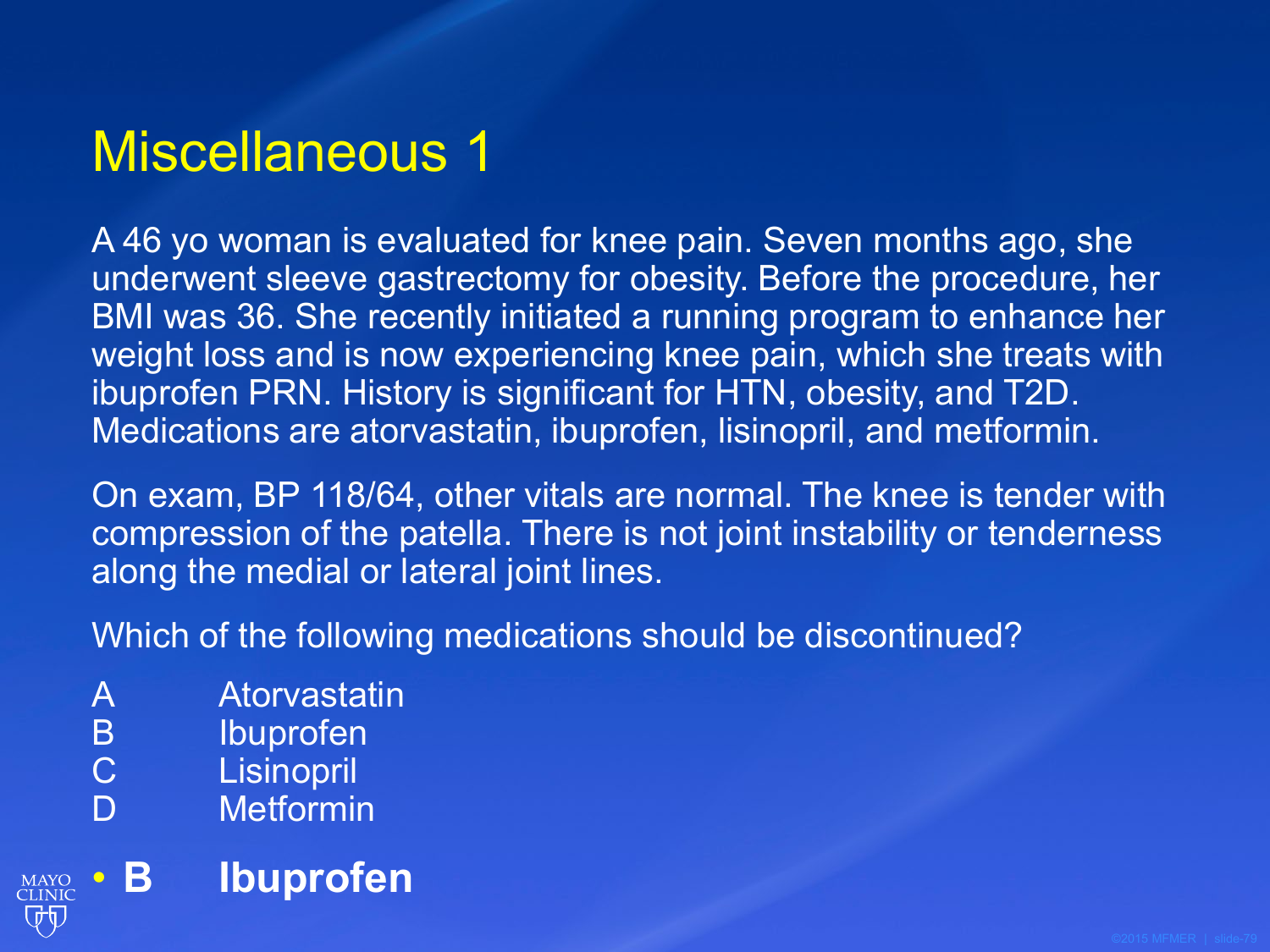#### Miscellaneous 1 continued

She likely has patellofemoral pain syndrome, which is characterized by anterior knee pain that is usually gradual in onset and worsens with running, prolonged sitting, and climbing stairs. Applying direct pressure to the patella with the knee extended reproduces the pain. Treatment generally includes activity modification and physical therapy. NSAIDs, acetaminophen, bracing, and patellar taping all have limited efficacy.

Additionally, the use of NSAIDs post-bariatric surgery is associated with increased risk for internal bleeding; bleeding risk is increased at anastomotic sites and staple/suture lines in the early postop period, with increased risk of marginal or gastric ulceration in the later postop period.

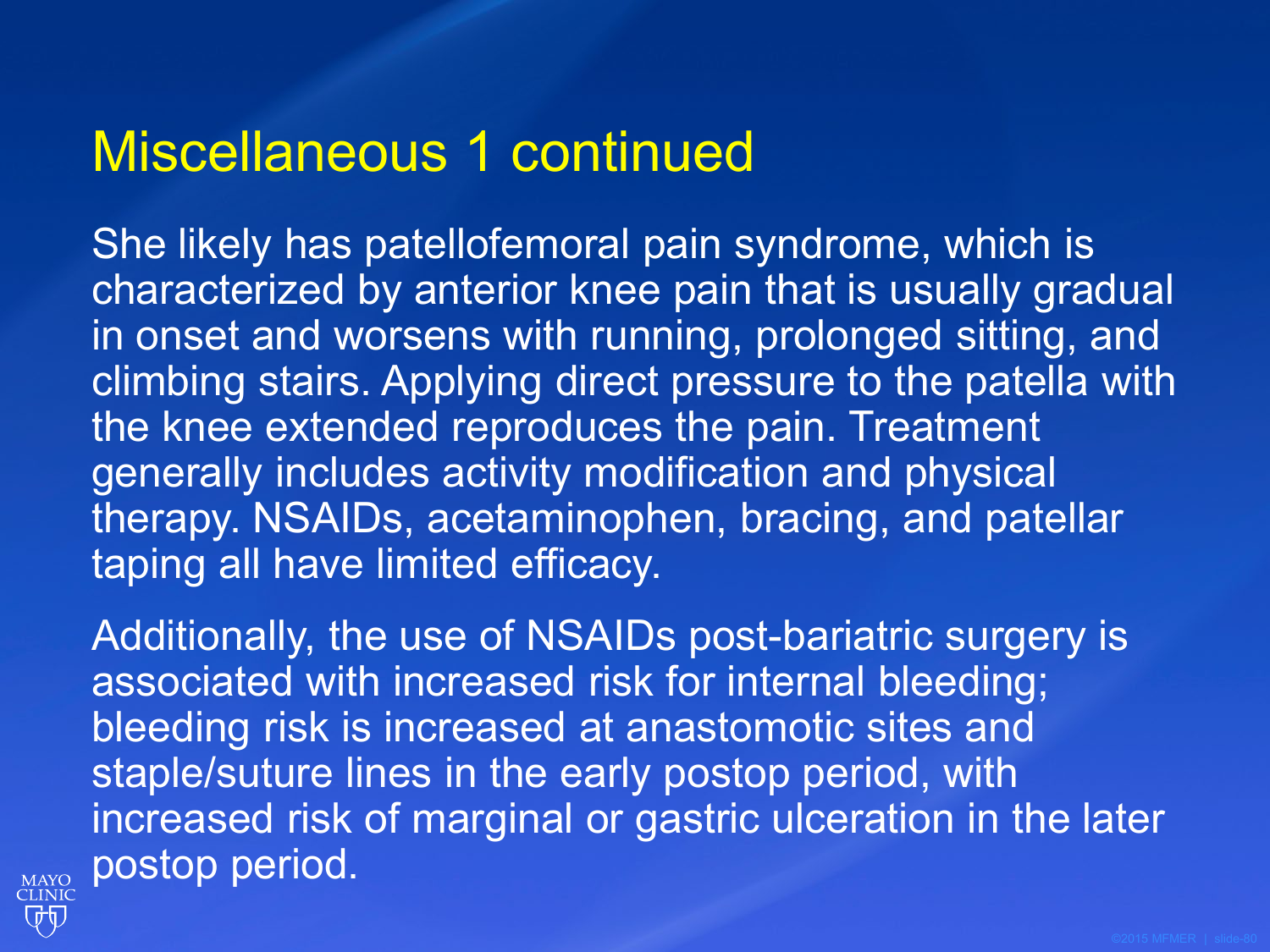#### Miscellaneous 1 continued

This patient with CV risk factors meets the criteria for moderate-high intensity statin therapy and should continue atorvastatin. There is no association between statins and adverse events post-bariatric surgery.

BP and glucose intolerance may decline post-bariatric surgery such that antihypertensive and antidiabetic agents need to be reduced/stopped. Close post-op BP and glucose monitoring is recommended. The BP here is appropriate on the current dose of lisinopril and hypoglycemia is unlikely with metformin so these do not need to be discontinued.

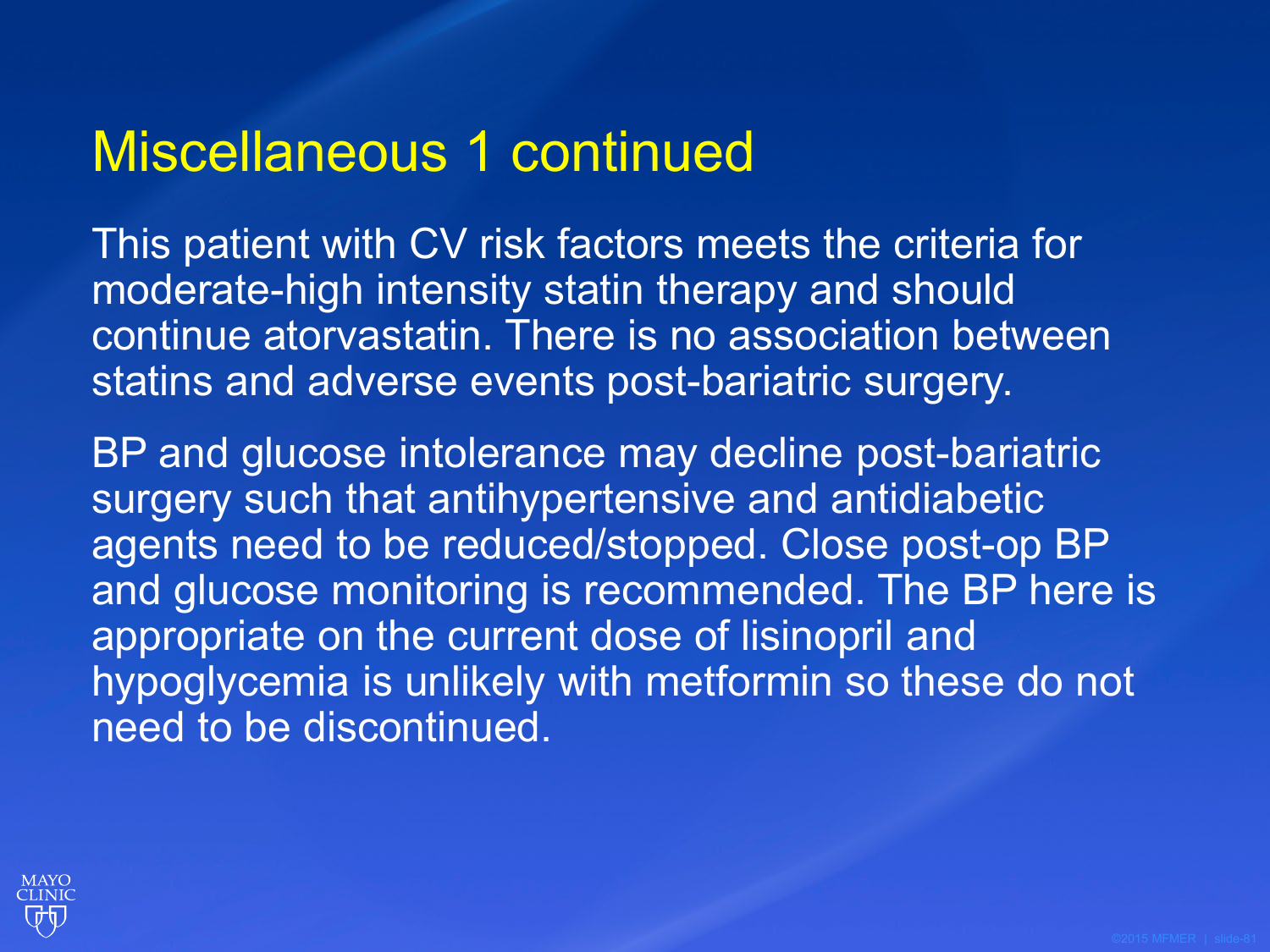A 47 yo man is evaluated for 2 days of cough productive of small amounts of yellow sputum, as well as sinus congestion, frontal headache, rhinorrhea, and malaise. He has had no fever, chest pain, or dyspnea. History is otherwise unremarkable.

On exam, vitals are normal. There is tenderness over the maxillary sinuses bilaterally. The nasal mucosa is diffusely edematous with moderate amounts of clear discharge. Pharyngeal exam reveals erythema without tonsillar exudate. The TMs appear normal and there is no cervical LAD. The remainder of the exam is normal.

Which is the most appropriate treatment?

- A Amoxicillin
- B Codeine<br>C Inhaled a
- Inhaled albuterol
- D Intranasal fluticasone

• **D Intranasal fluticasone**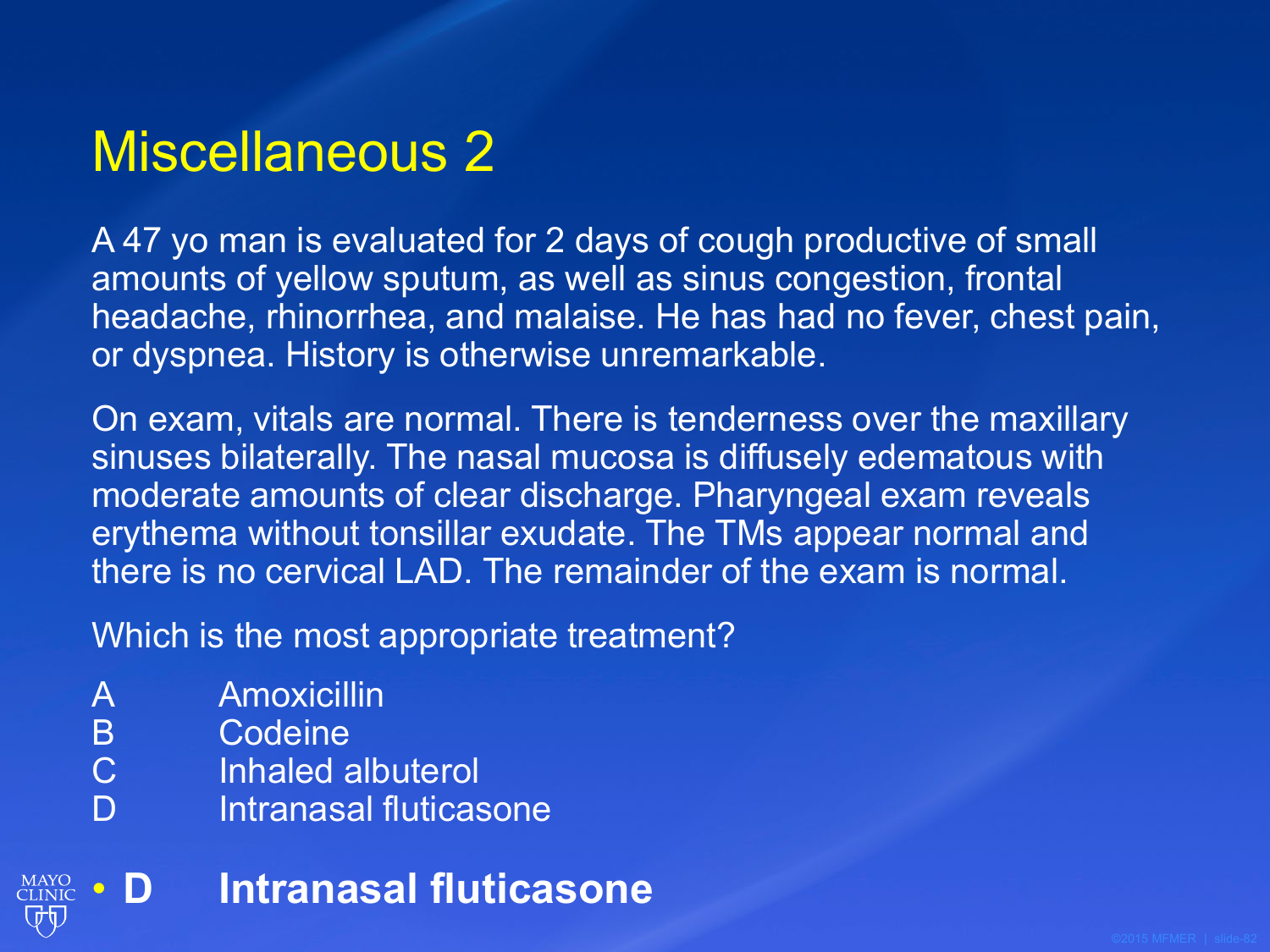### Miscellaneous 2 continued

Acute cough due to acute rhinosinusitis should be treated with an intranasal glucocorticoid, such as fluticasone. Most URIs are caused by viruses and resolve spontaneously within a few days. Patients without clear evidence of bacterial infection should be treated symptomatically. A meta-analysis found that intranasal glucocorticoids increased the rate of symptom response vs placebo, with higher doses offering greater relief.

Analgesics may relieve pain. Only limited evidence supports saline irrigation in the relief of nasal symptoms; careful attention should be paid to the use of sterile or bottled water. 1<sup>st-</sup>generation antihistamines may help dry nasal secretions; however, evidence supporting their efficacy is lacking, and sedation is common. Decongestants are of possible benefit with Eustachian tube dysfunction but should be used with caution in elderly patients and those with CV disease, HTN, angle-closure glaucoma, or bladder neck obstruction.

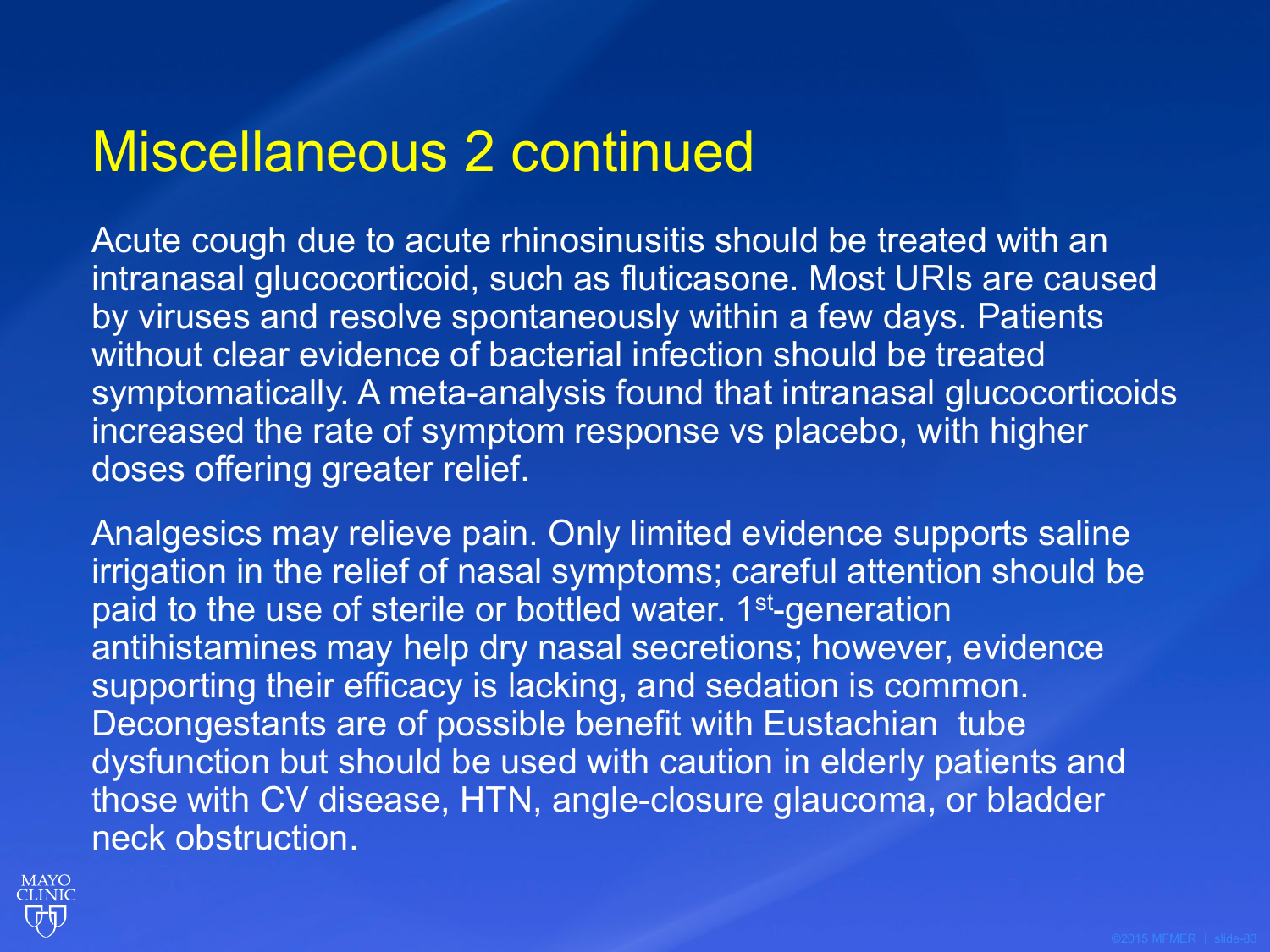### Miscellaneous 2 continued

Empiric URI symptom treatment with antibiotics is ineffective, increased antibiotic resistance, and may cause multiple adverse effects, including C diff colitis. Antibiotics should be reserved for symptoms lasting > 10 days, worsening symptoms after initially improving viral illness, severe symptoms of fever >39 C with purulent nasal discharge or facial pain for > 3 consecutive days.

A systematic review found centrally (codeine, dextromethorphan) or peripherally (moguisteine) acting antitussives are generally ineffective.

Inhaled albuterol is indicated for patients with wheezing which he doesn't have. For post-infectious airway hyperreactivity with a subacute or chronic cough, asthma therapies are beneficial.

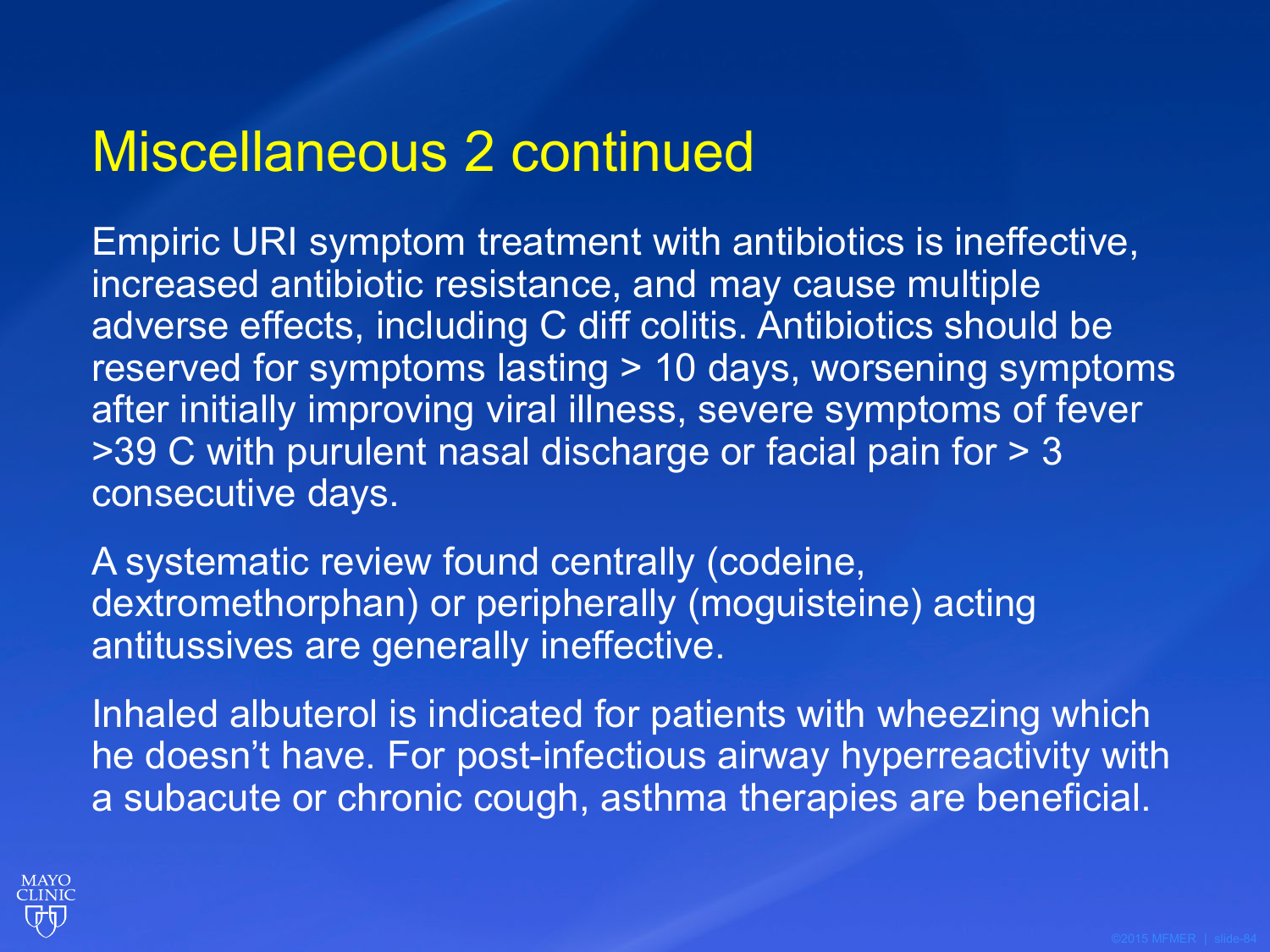A 31 yo woman requests genetic testing for Huntington disease. She has a close friend who recently had a positive genetic test result for the *huntingtin* gene mutation, and she would like to undergo testing for assurance that she is not affected. She is asymptomatic. History is unremarkable and she takes no medications.

On exam, vitals are normal. Neurologic exam and the remainder of the exam are normal.

Which is the most appropriate management?

- 
- A Brain MRI<br>B Obtain a 3 B Obtain a 3-generation family history<br>C Perform genetic testing
- Perform genetic testing
- D Refer for genetic counseling

#### • **B Obtain a 3-generation family history**

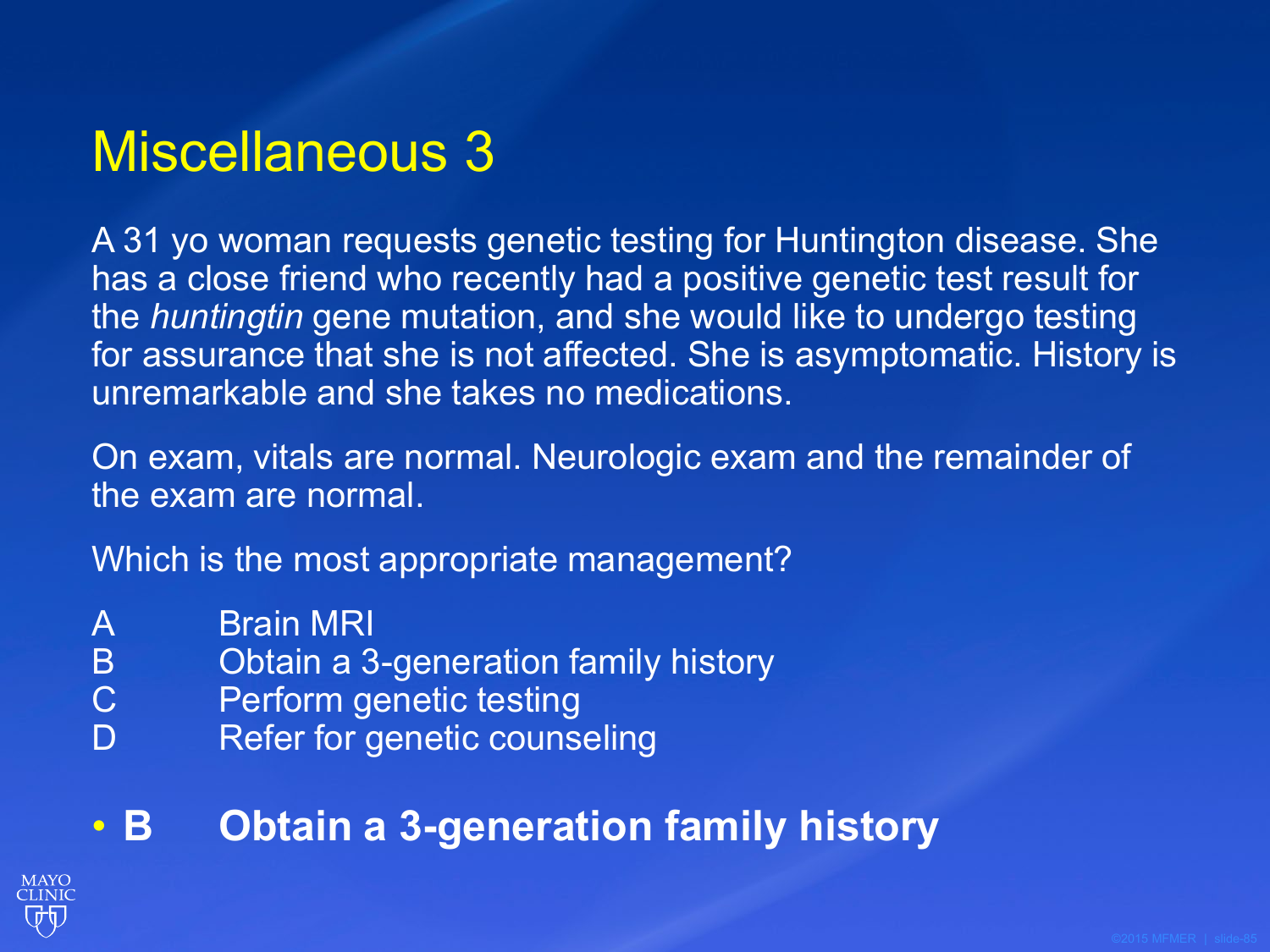#### Miscellaneous 3 continued

Obtaining a family history is an inexpensive and important risk assessment tool that allows clinicians to identify persons at risk for developing certain conditions. < 40 % of genetic risk factors that would otherwise be missed can be detected with a family history. Features that suggest an inherited condition include earlier onset than usually expected; 2 or more relatives with the same disorder (especially if the disease uncommon or known to be caused by a mutation); and the presence of disease in the less-often-affected gender (e.g. male breast cancer).

Although Huntington causes various abnormalities on MRI, including cortical atrophy and ventriculomegaly, obtaining MRI in this patient given the absence of deficits.

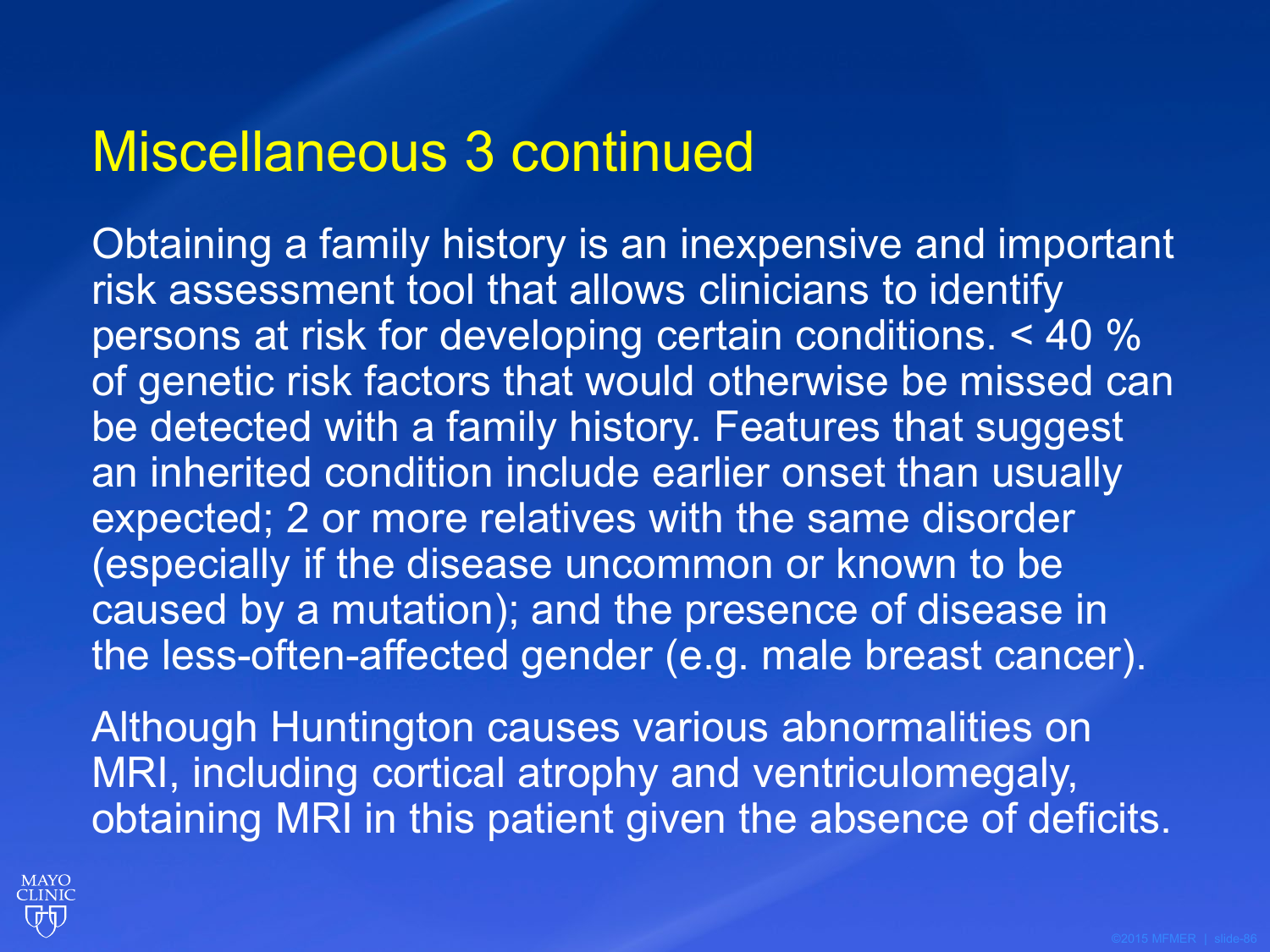#### Miscellaneous 3 continued

Genetic testing should be for those at increased risk of developing a disease who have received appropriate counseling. Presymptomatic testing raises may ethical questions, and the results also affect the other family members. Testing can lead to possible discrimination involving disability, life and long-term care insurance.

Genetic counseling is indicated for all patients for whom genetic testing is being considered. The basic components are education on the condition being tested; the risks/benefits of knowing the result; alternatives to testing, including the option to forgo; and the implications to family members and future offspring. Referral would be indicated if the family history was positive and the patient still wished to consider testing.

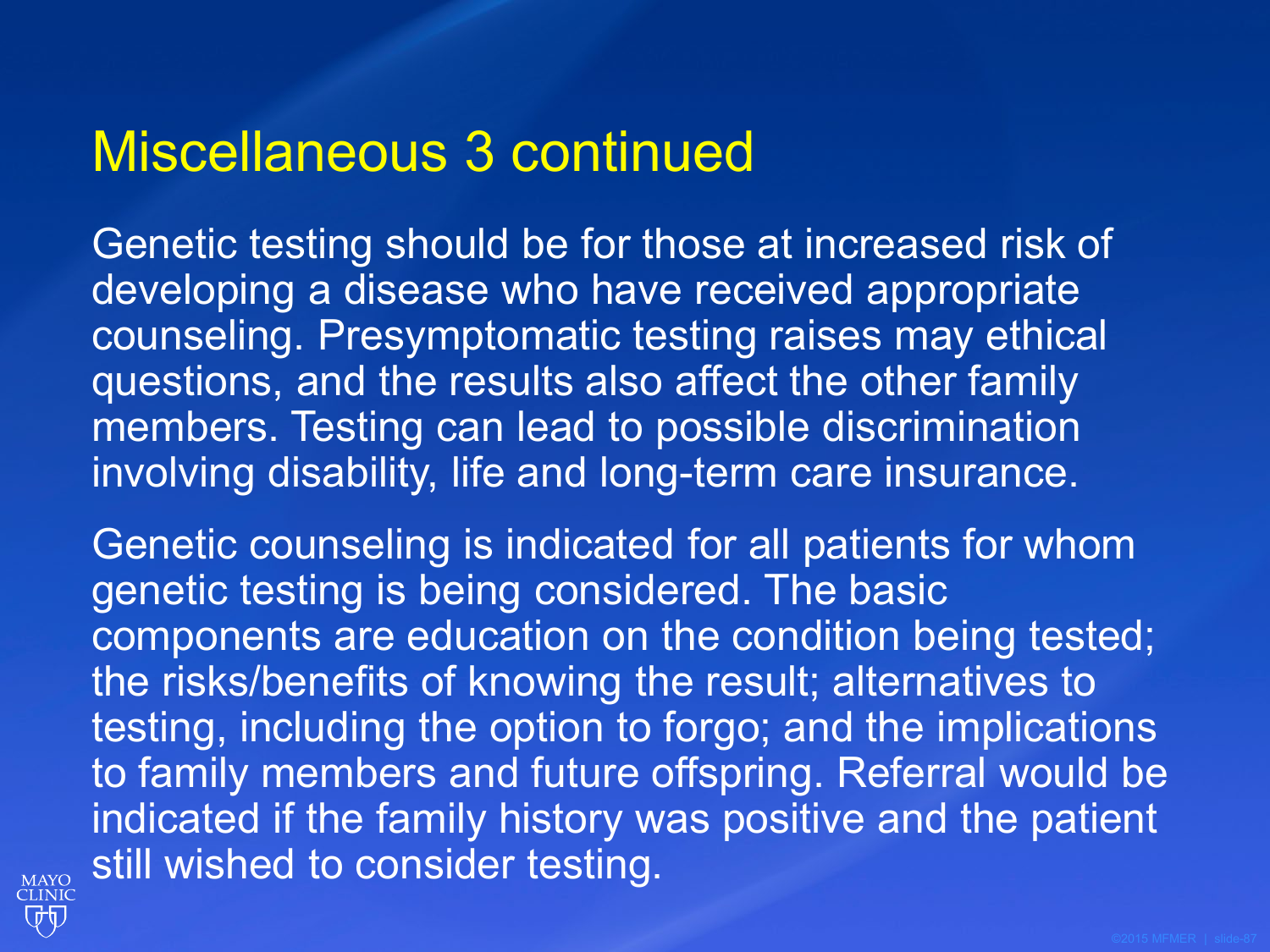A 67 yo woman with multiple myeloma is evaluated for back pain that began several months ago but has dramatically worsened in the past 2 weeks. It is in the lumbar and thoracic spine with associated paraspinal muscle spasms. The pain does not radiate into the buttocks or legs, and there has been no change in gait/bowel/bladder function. She rates it 8/10 at worst. History is significant for myeloma and ESRD on hemodialysis. Medications are acetaminophen, amlodipine, aspirin, metoprolol, sertraline, bortezomib, dexamethasone, and lenalidomide.

On exam, vitals are normal. Palpation elicits tenderness over the thoracic and lumbar spine. The abdomen is not distended, and there is no palpable mass. Neurologic exam is normal.

Restaging CT from 2 months ago revealed lytic lesions in the lumbar spine and left iliac crest. Spine MRI is scheduled.

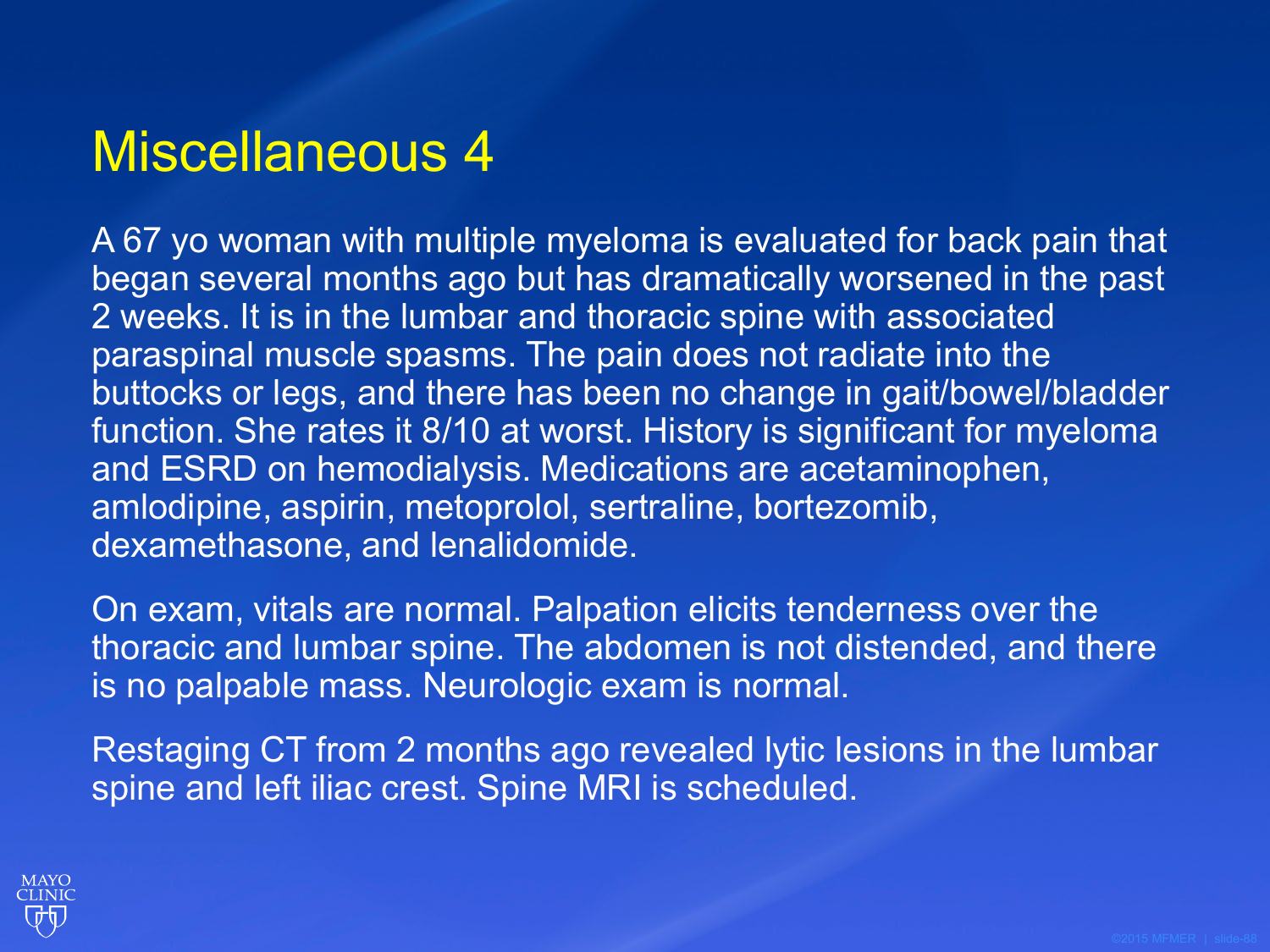### Miscellaneous 4 continued

Which is the most appropriate treatment of her pain?

- A Fentanyl patch
- B Gabapentin
- C Hydromorphone
- D Morphine
- E Tramadol

### • **C Hydromorphone**

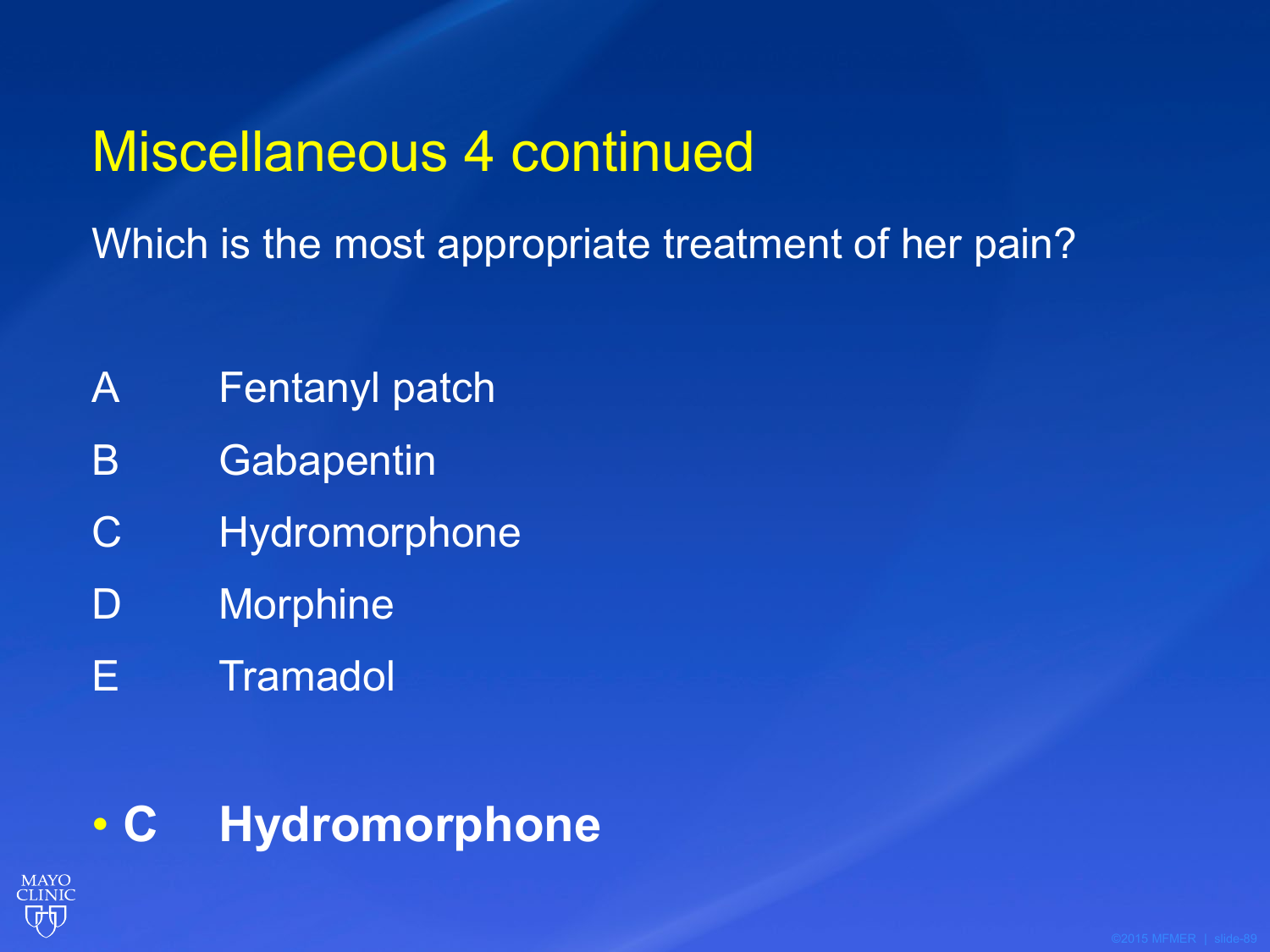#### Miscellaneous 4 continued

Her back pain is caused by progressive myeloma, and she requires rapid treatment with oral opioids initially. Given the concerns for worsening back pain in the setting of malignancy, she requires an urgent MRI spine to exclude impending malignant cord compression. Aggressive pain treatment while pursuing a diagnostic strategy is critical. Hydromorphone is a potent opioid agonist thought to be safer with severe renal impairment and dialysis.

A transdermal fentanyl patch is an effective analgesic for opioid-tolerant patients. It does not have clinically relevant active metabolites that would accumulate in ESRD; however, it should not be used in the opioid-naïve. Her total daily opioid needs should be identified before she is started on an equianalgesic dose of long-acting fentanyl.

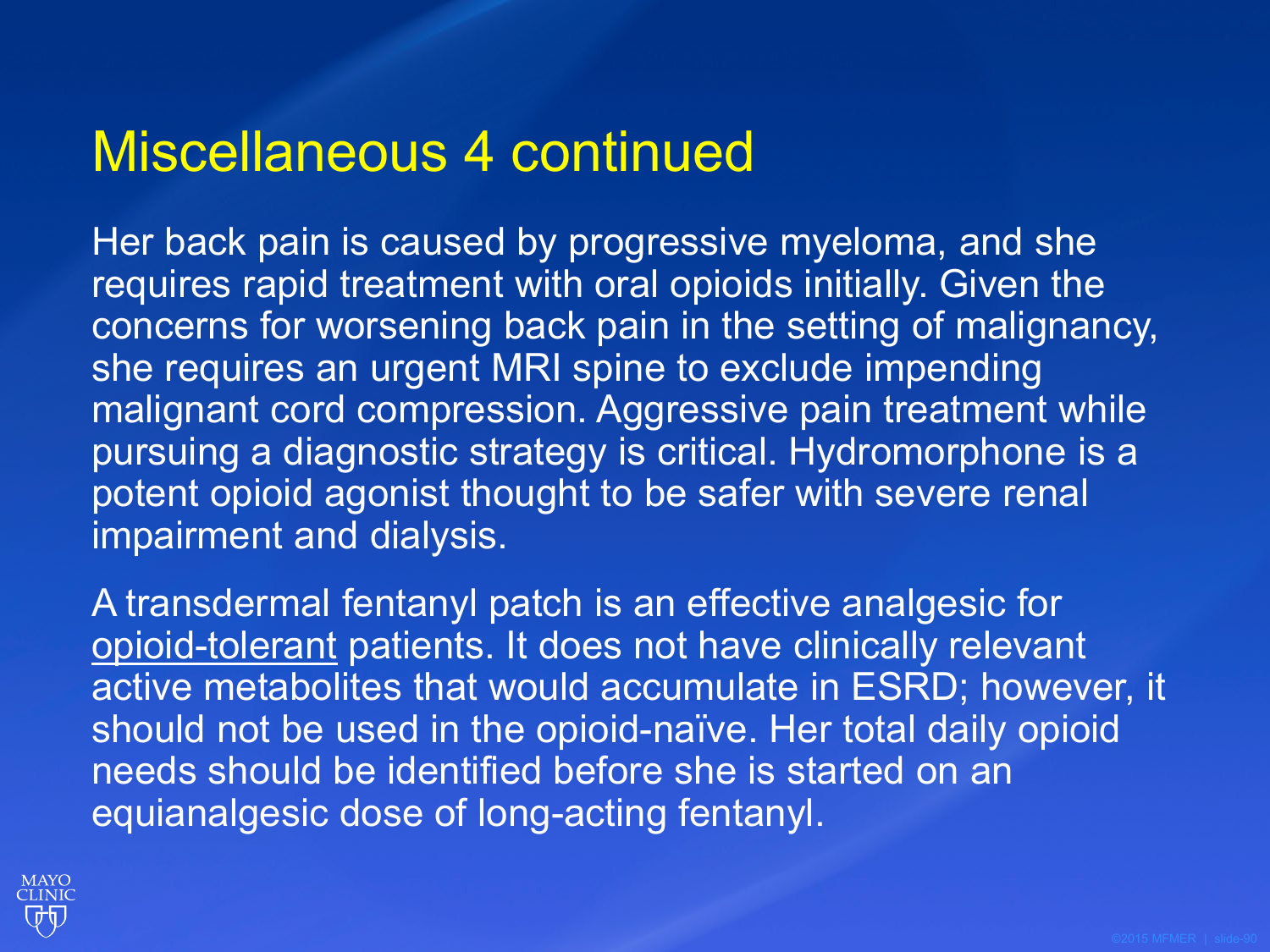#### Miscellaneous 4 continued

Gabapentin binds to voltage-gated calcium channels; it can be an effective non-opioid adjuvant in the treatment of various pain types, including neuropathic pain. Titration can be prolonged to avoid adverse effects; therefore, it would not be helpful in a patient needing rapid analgesia.

Morphine is a prototypical opioid agonist, but its active metabolites accumulate in kidney failure and increase the risk for adverse neuroexcitatory effects with aggressive titration. Morphine, codeine, and meperidine are all contraindicated for GFR <30.

Tramadol is a weak opioid agonist whose analgesic activity is influenced by its inhibition of serotonin and norepinephrine reuptake. It is a poor analgesic for cancer-related pain and also has accumulation of active metabolites with kidney failure. It MAYO also has potential for significant drug interactions.

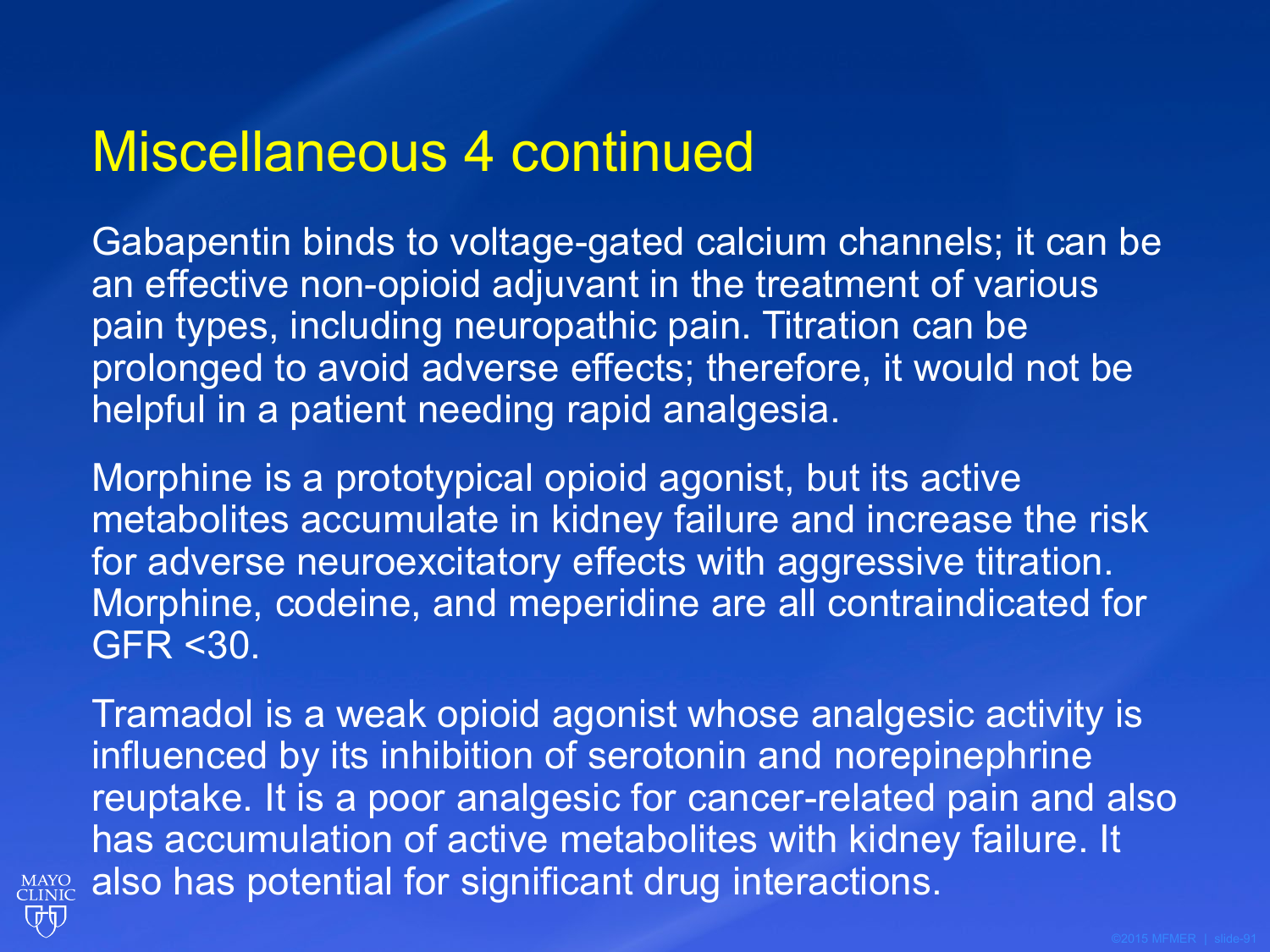A 64 yo man is evaluated for 5 years of intermittent erectile dysfunction. He experiences nocturnal and early-morning penile tumescence, and he is able to achieve and maintain an erection sufficient for sex approximately 50 % of the time. History is significant for CAD, depression, HL, HTN, OSA, PVD, and T2D. Medications are aspirin, atorvastatin, isosorbide mononitrate, lisinopril, metformin, metoprolol, and sertraline. He does not use CPAP.

On exam, all vitals are normal. BMI is 26. He has normal body hair growth and pattern, normal testicular size, and no gynecomastia.

8 am serum fasting total testosterone is 380 ng/dL (13.2 mmol/L).

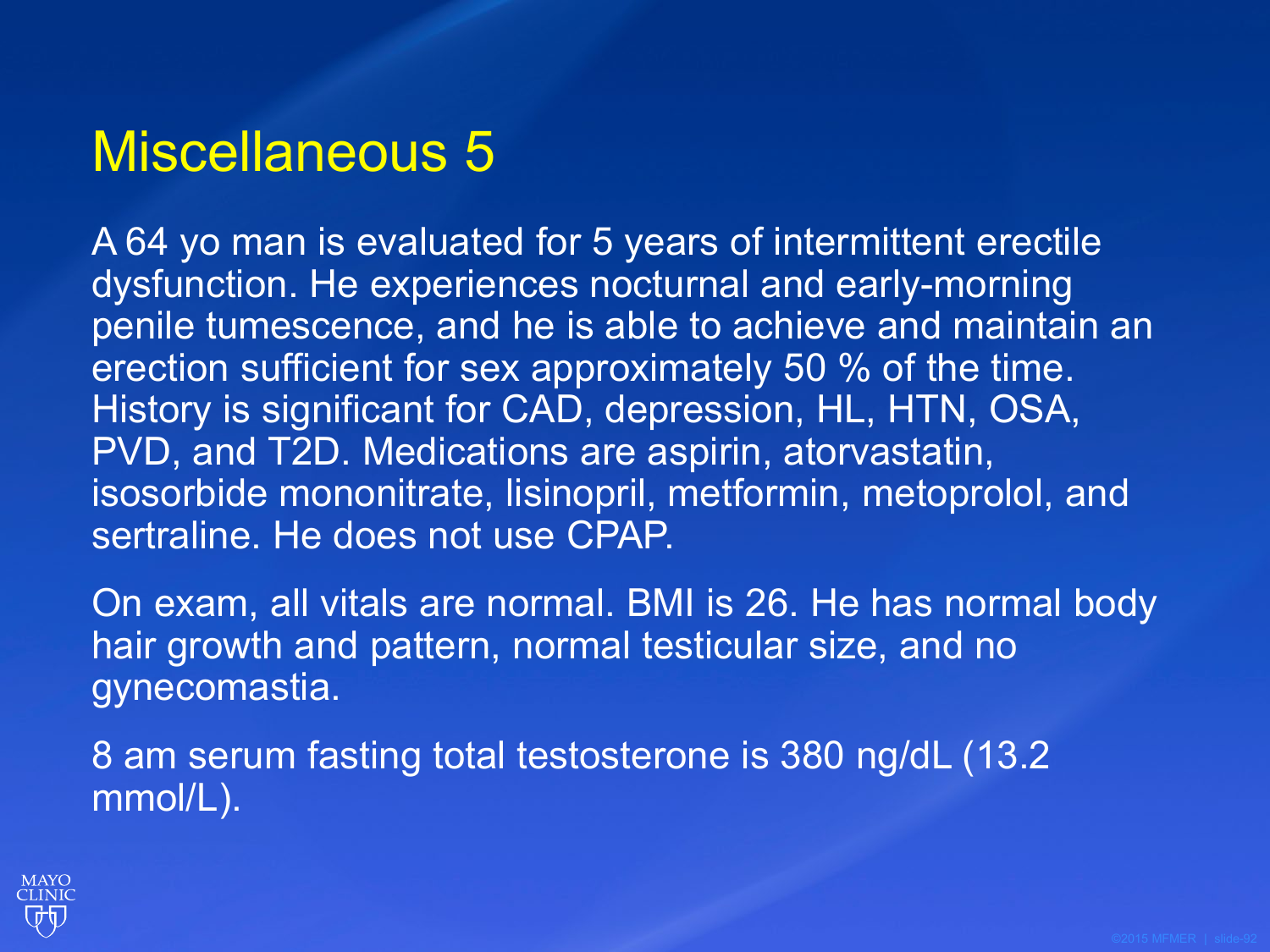## Miscellaneous 5 continued

Which is the most appropriate treatment?

- A Alprostadil
- B Psychotherapy
- C Sildenafil
- D Testosterone gel

### • **B Psychotherapy**

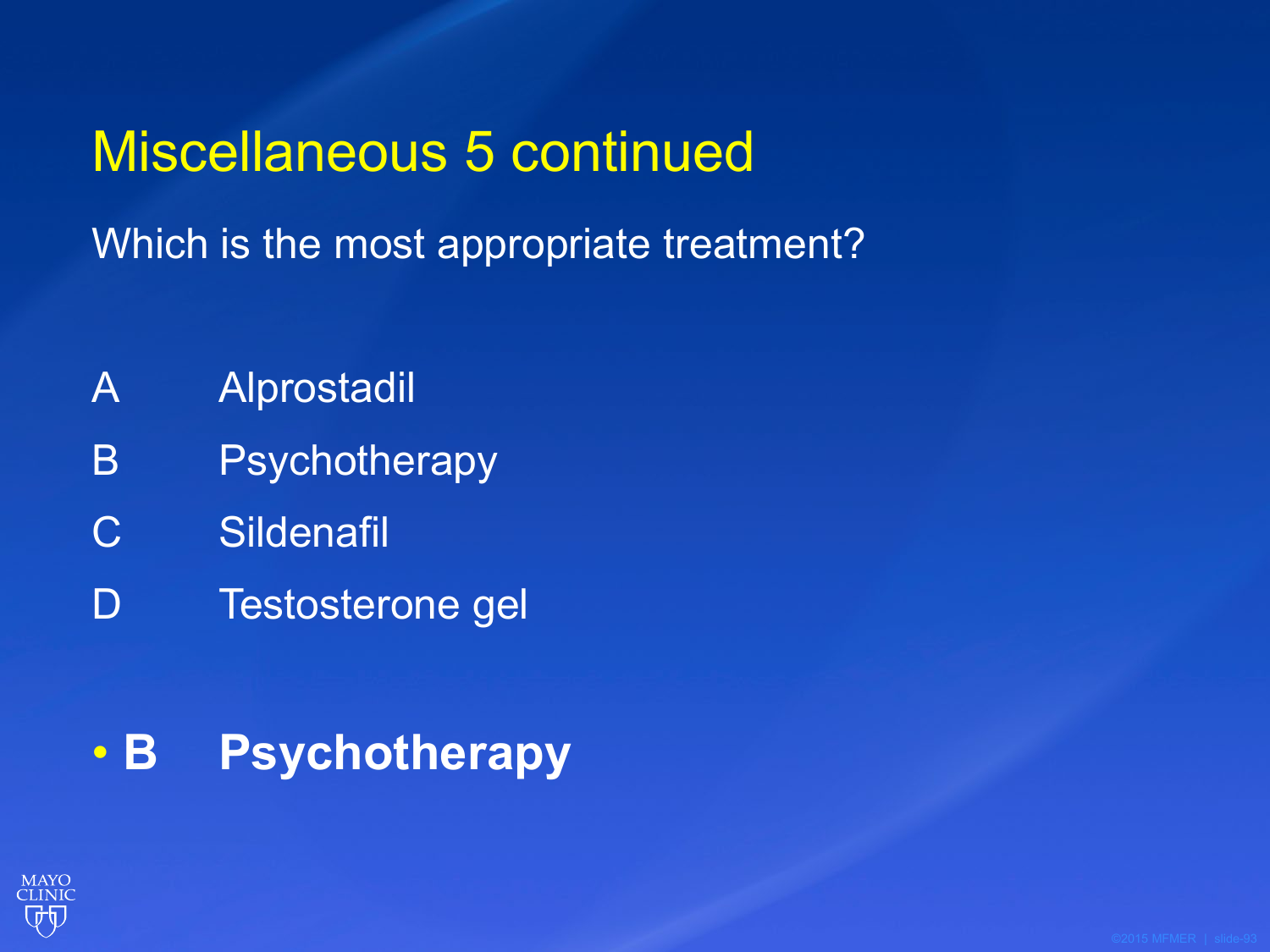### Miscellaneous 5 continued

He has a history of depression, which can predispose to intermittent ED. Given that he can still achieve an erection 50 % of the time and has nocturnal tumescence, ED secondary to his medical comorbidities or medications is far less likely. He likely has situational or mood-related ED and CBT, biofeedback, and sensory awareness exercises can be beneficial.

Alprostadil is 2nd-line therapy as it requires routine intracavernous or transurethral injections, or transurethral suppositories. For many, this is poorly tolerated. With depression and intermittent ED, Alprostadil would not be recommended before psychotherapy, which is much better tolerated.

Sildenafil and other oral PDE-5 inhibitors are considered 1<sup>st-line</sup> medical therapy for ED. However, sildenafil is contraindicated with nitrates, as here.

Testosterone supplementation is recommended only with confirmed symptomatic androgen deficiency. He has normal total testosterone and no alterations in secondary sexual characteristics, which makes clinically relevant androgen deficiency unlikely. Testosterone should also be avoided with untreated OSA.

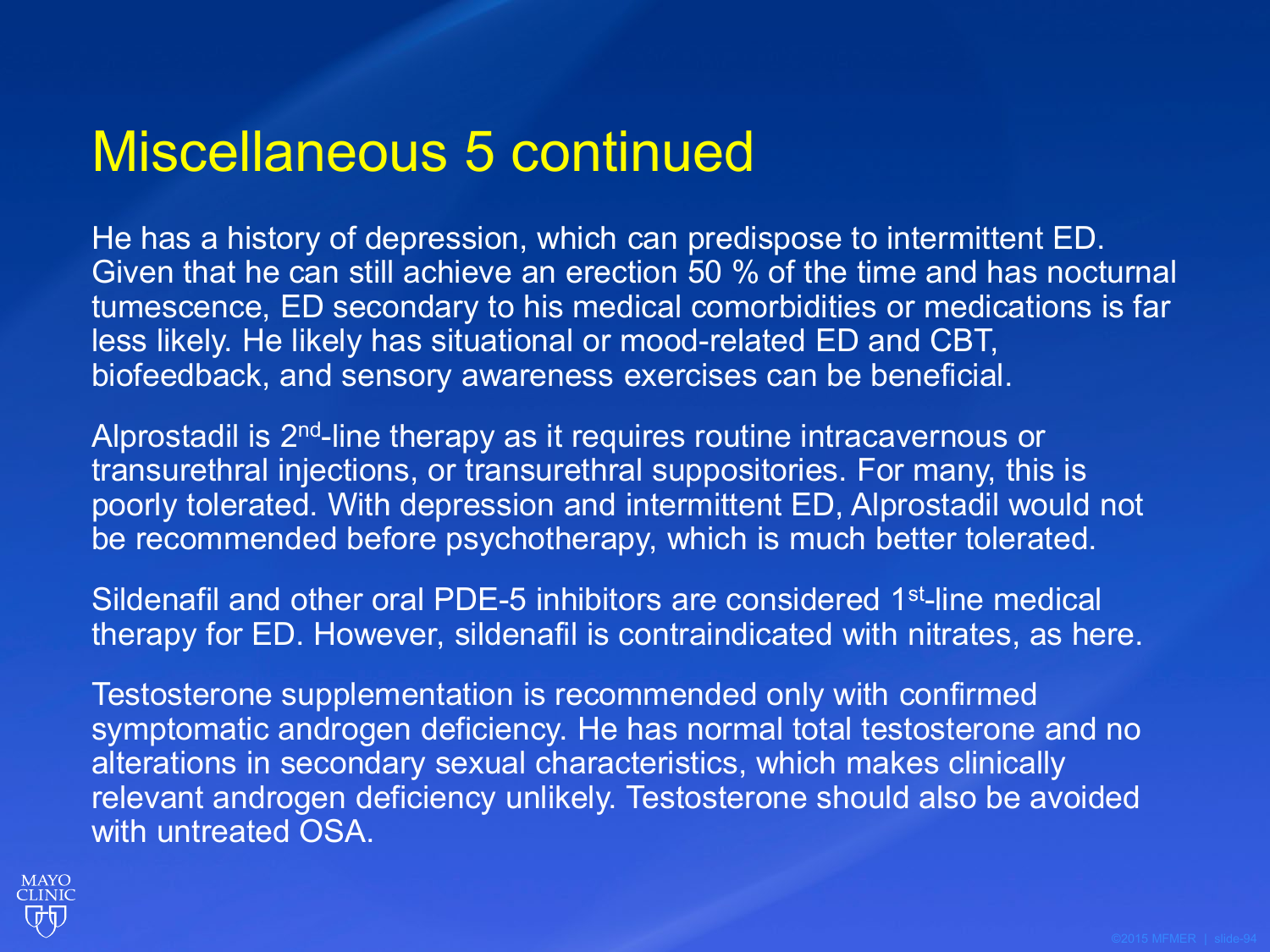A 52 yo man is evaluated for substernal chest pain. It is not consistently associated with exertion, nor is it always relieved by rest; it sometimes occurs when he is eating or anxious. He has a 30-pack-year smoking history, but quit 2 years ago. History is significant for HTN and HL, for which he takes lisinopril and rosuvastatin.

On exam, vitals and CV exam are normal. ECG reveals LVH with associated ST-T wave changes, unchanged from 2 years ago.

His pretest probability of ischemic CAD is estimated to be 50%.

Treadmill stress echo is performed. This has a positive likelihood ratio of 10.0 and negative likelihood ratio of 0.1.

The stress test is positive.

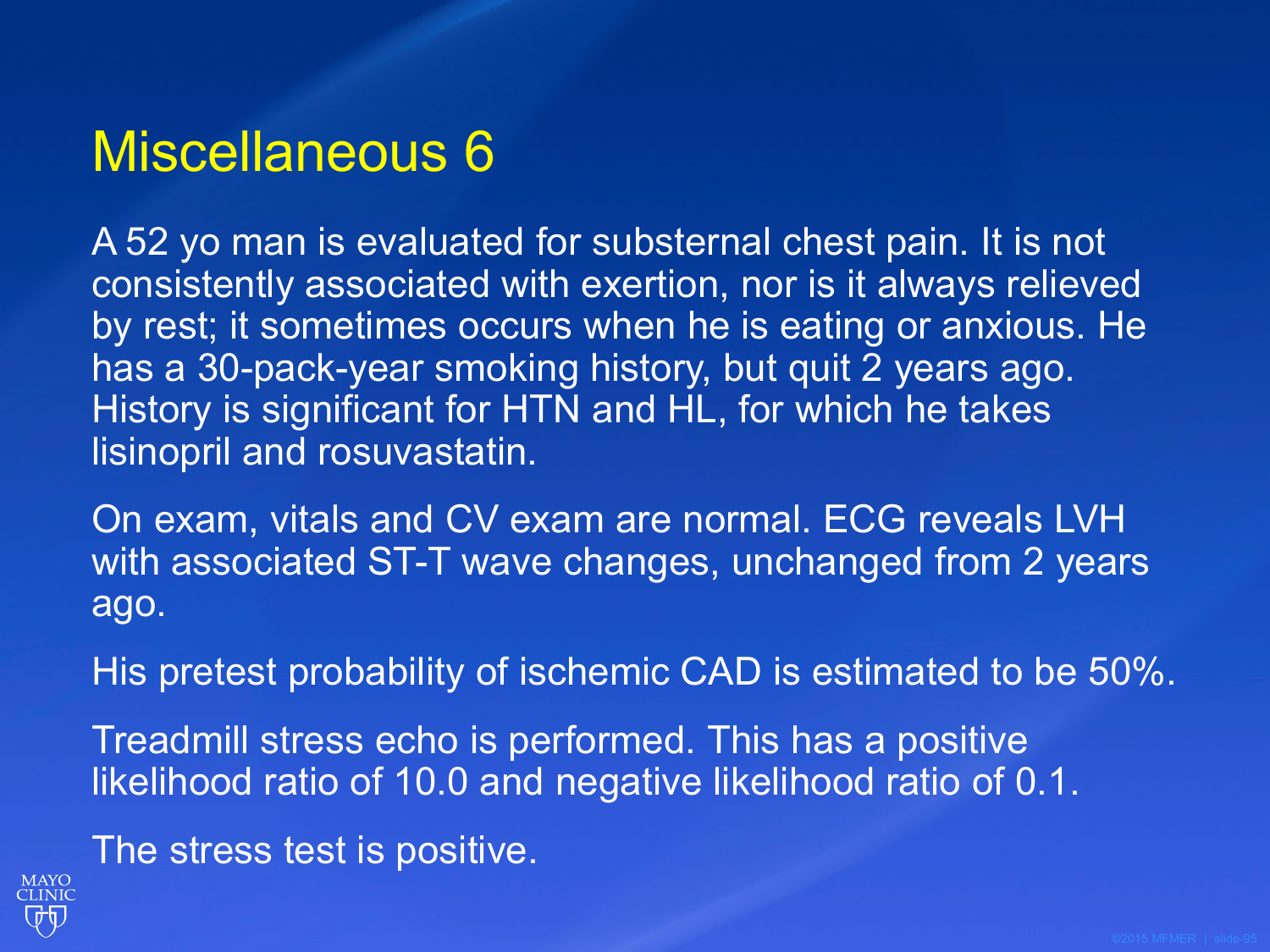### Miscellaneous 6 continued

Which best approximates his posttest probability of ischemic CAD?

| $\boldsymbol{\mathsf{A}}$ | 65%    |
|---------------------------|--------|
| $\mathsf B$               | 75 %   |
| $\mathbf C$               | $85\%$ |
| D                         | 95 %   |

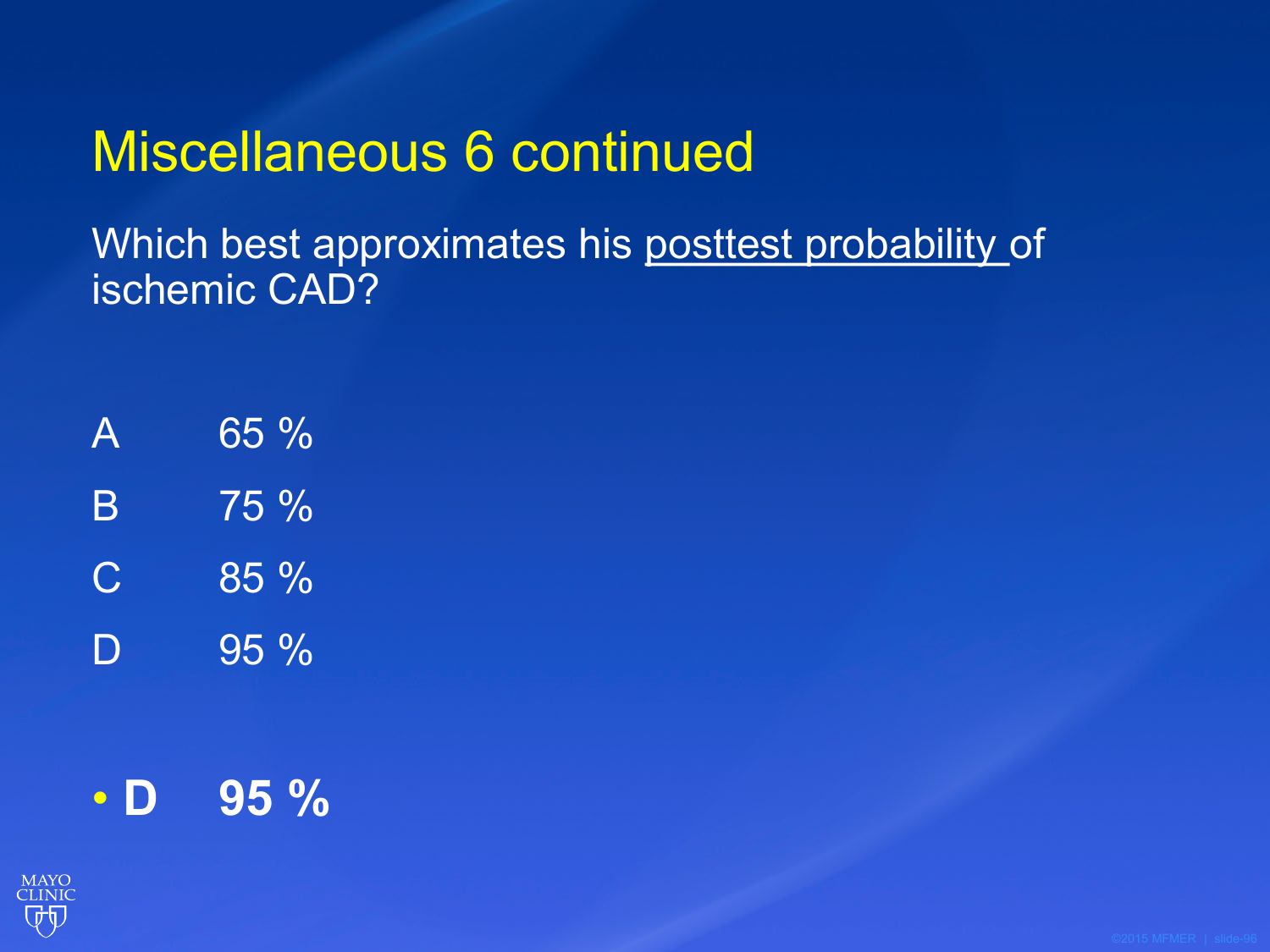### Miscellaneous 6 continued

Likelihood ratios (LR) are a statistical indicator of how much the result of a test will increase/decrease the pretest probability of a disease. LRs may be determined from the sensitivity and specificity of a test, and separate LRs are calculated for positive (LR+) or negative (LR-) results.

Although very specific posttest probabilities may be found using a nomogram, a rule of thumb is LR+ values of 2, 5, and 10 correspond to an increase in disease probability of 15 %, 30 %, and 45 %, respectively.

His pretest probability is estimated to be 50 % based on clinical variables. The LR+ for a positive treadmill stress echo is 10 so the likelihood of disease increases by ~45 %, leading to a posttest probability ~95 %; very useful for clinical decision-making!

If the test had been negative, LR- values of 0.5, 0.2, and 0.1 correspond to decreases in disease probability of 15 %, 30 %, and 45 %.

Hence, tests with LRs between 0.5 and 2 do NOT alter the pretest probability significantly, irrespective of result, and knowing the LR of a test may help select a study that will add useful information to the diagnostic process.

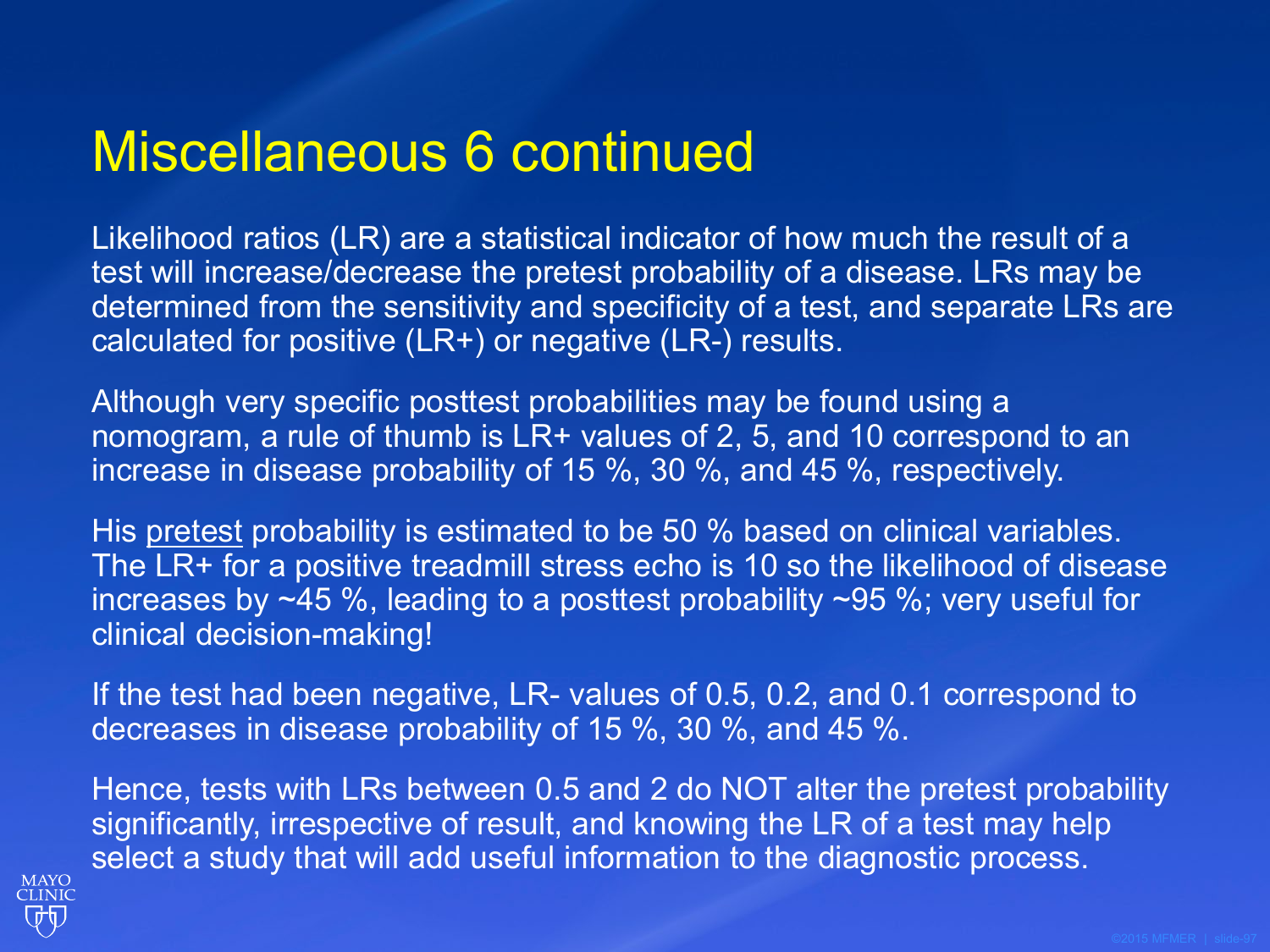A 50 yo woman is evaluated in hospital following a NSTEMI treated with DES. She is currently asymptomatic. History is significant only for HTN. Medications are clopidogrel, aspirin, lisinopril, and metoprolol.

Exam, including vitals, is normal. BMI is 29.

Labs:

| <b>Total cholesterol</b> | 239 | mg/dL |
|--------------------------|-----|-------|
| LDL                      | 155 | mg/dL |
| <b>HDL</b>               | 45  | mg/dL |
| <b>Triglycerides</b>     | 195 | mg/DI |

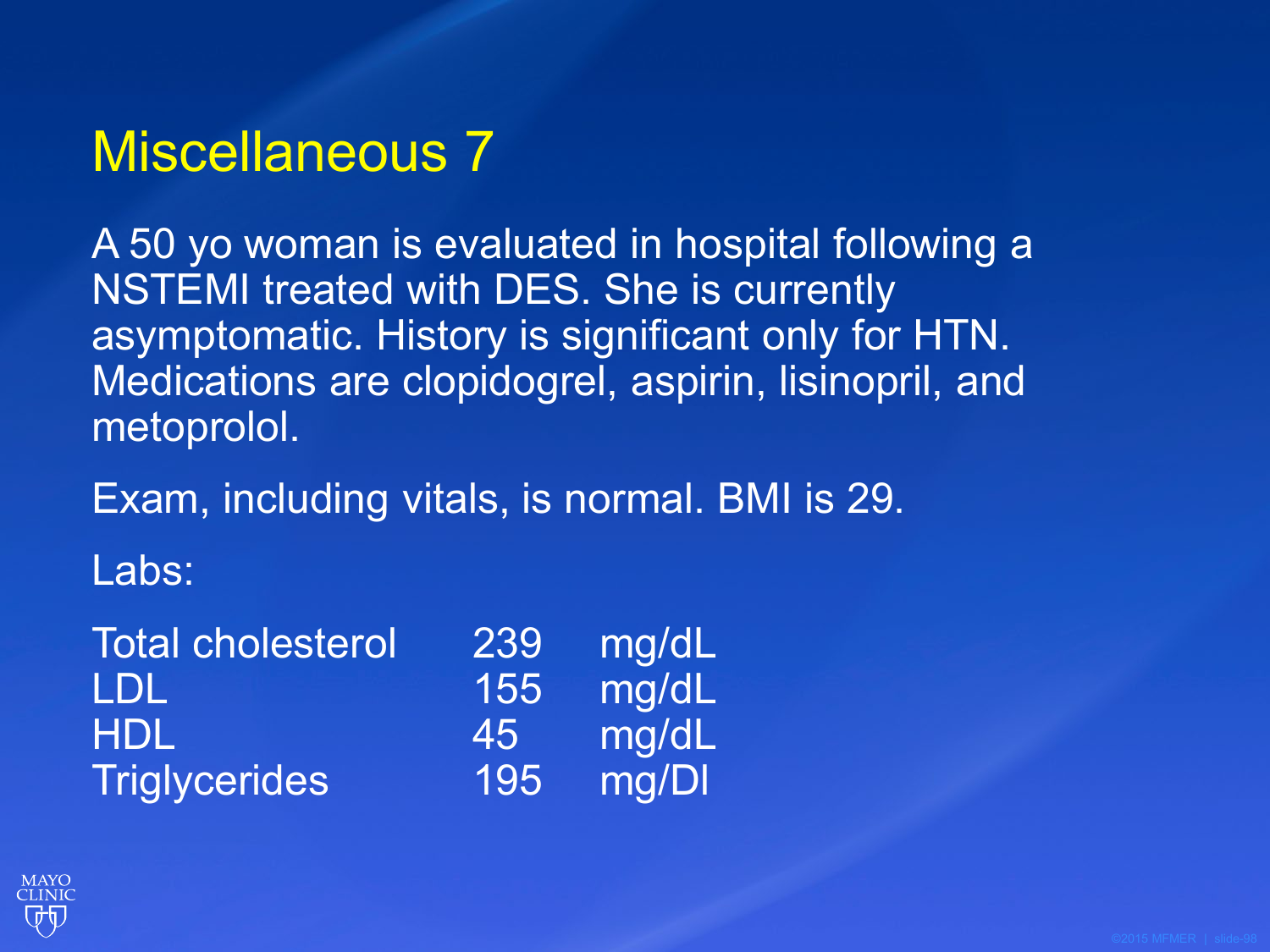### Miscellaneous 7 continued

Which is the most appropriate additional test before initiating high-intensity statin therapy?

- A ALT
- B ALT and CK
- C CK
- D No further testing

### • **A ALT**

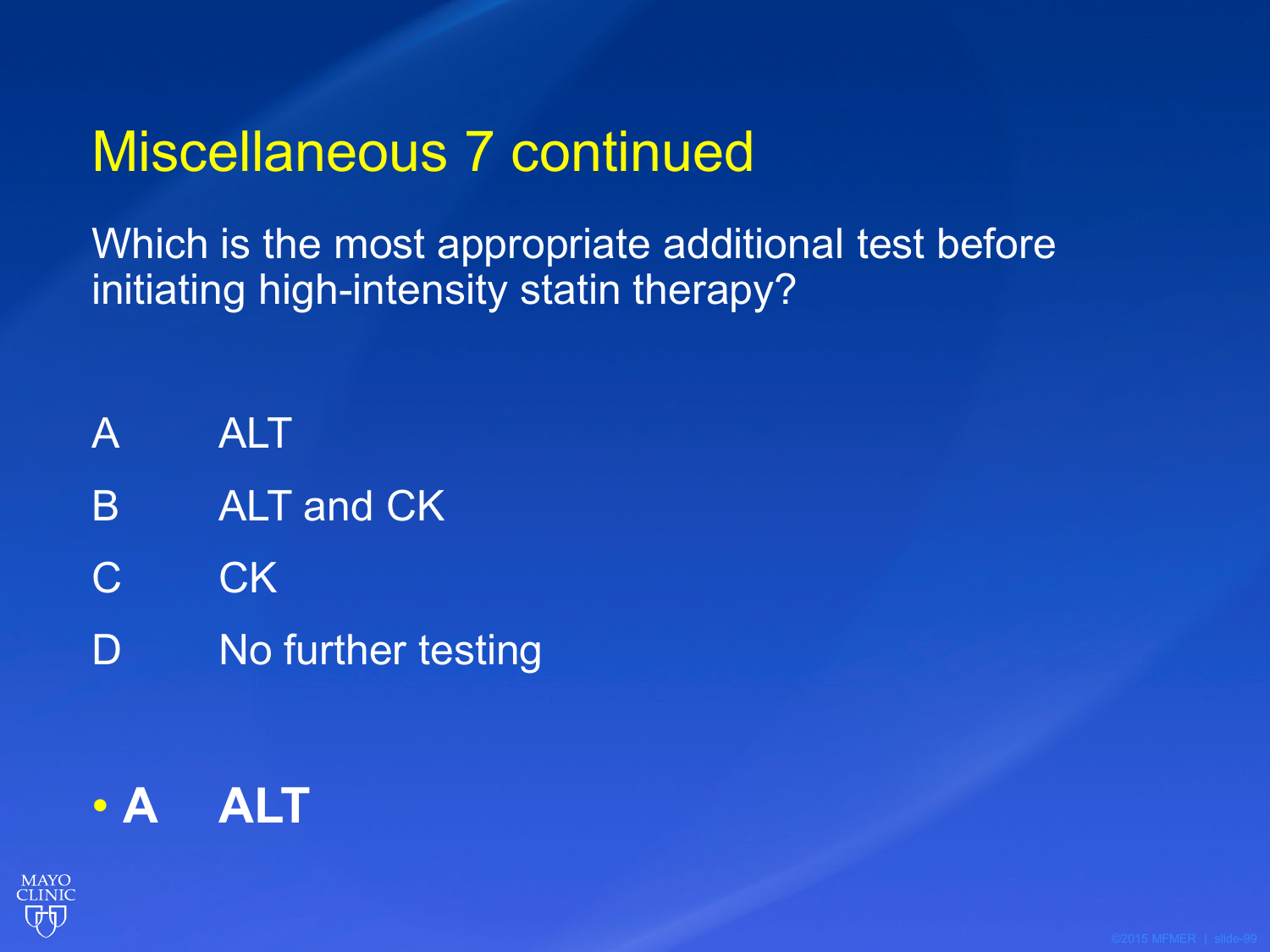### Miscellaneous 7 continued

She has clinical atherosclerotic CV disease and meets the criteria for high-intensity statin for secondary prevention of CV events. When statins are being considered, an initial fasting lipid panel is recommended. A lipid panel should be repeated 4-12 weeks after initiating therapy to determine adherence and response.

Because statins may infrequently cause liver dysfunction, the 2013 ACC/AHA cholesterol guideline recommends measuring ALT at baseline before initiating. Further hepatic monitoring is unnecessary if baseline ALT is normal, unless symptoms of liver dysfunction develop.

In those at risk for adverse muscle events due to personal history of muscle disease, current muscle symptoms, or concomitant drug therapy that might increase risk for myopathy, it is reasonable to obtain a CK before beginning a statin, but routine baseline measurement is not recommended.

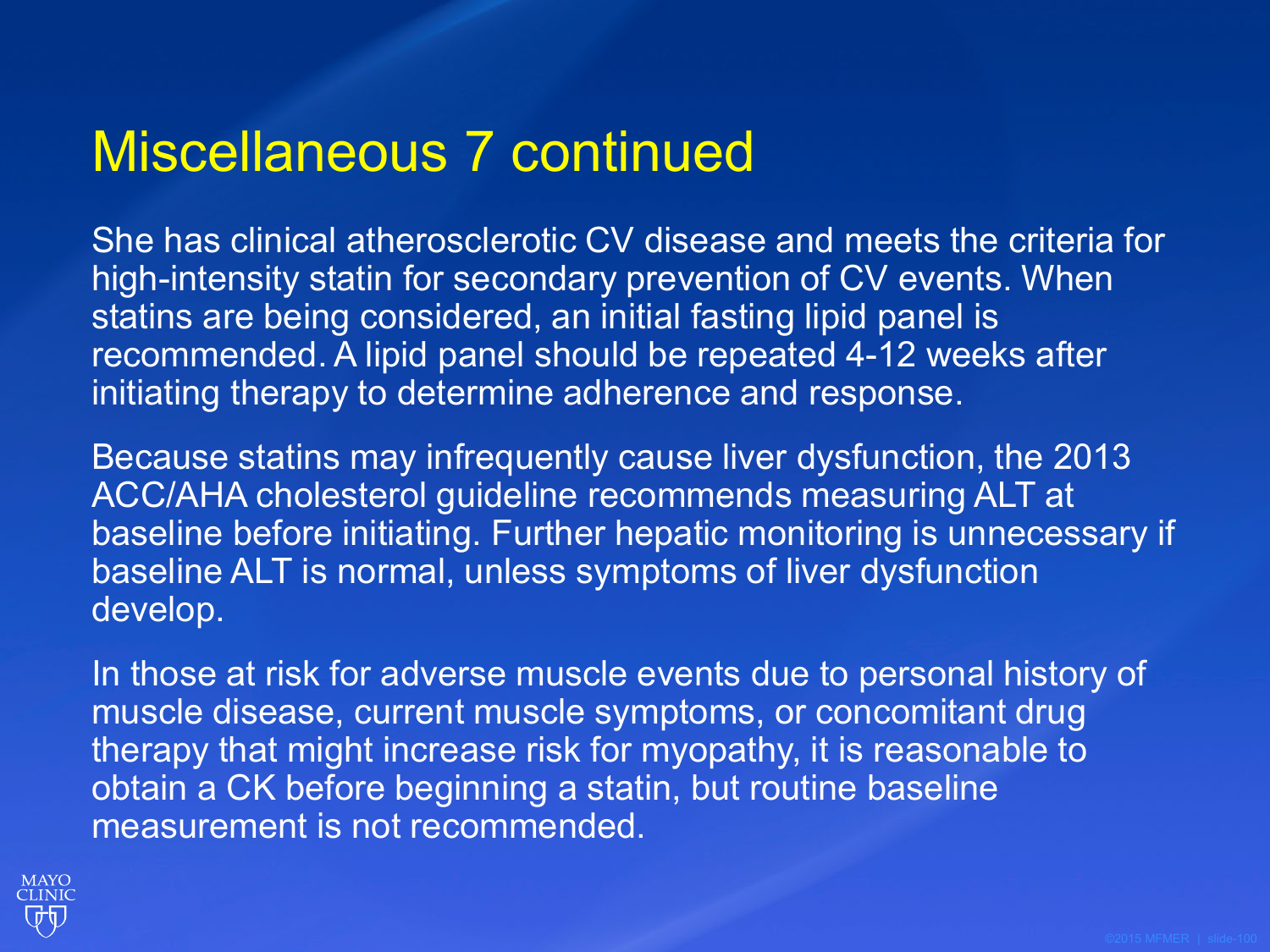A 49 yo woman is evaluated for a 3-year history of pelvic pain. An extensive evaluation has not found a clearly defined pathophysiologic or anatomic cause, and therapy has been targeted to general pain management lately. She has been a willing and cooperative participant in biofeedback, CBT, PT, hypnosis, acupuncture, meditation, and stress-reduction techniques, without significant relief.

The pain has not responded to multiple trials of nonopioid analgesics and antidepressants, and she has tried oral tapentadol and tramadol, which were also ineffective. She currently takes acetaminophen and gabapentin. History is significant for HTN and ESRD for which she is on hemodialysis. Other medications are metoprolol succinate (XL), amlodipine, IV iron, and erythropoietin.

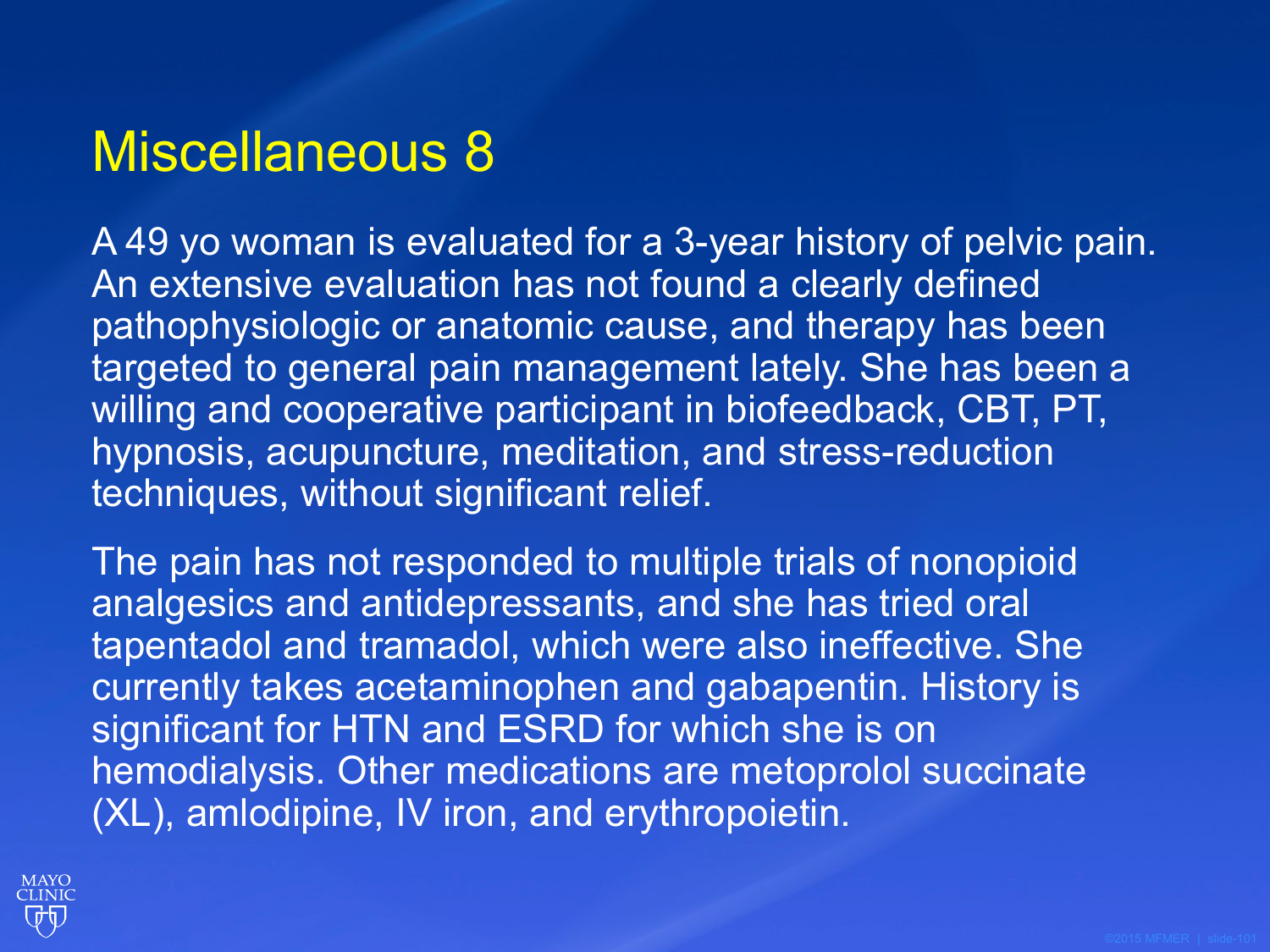### Miscellaneous 8 continued

Which is the most reasonable treatment option for her chronic pain?

- A Oral immediate-release morphine sulfate
- B Oral medical cannabis oil
- C Oral methadone
- D Topical lidocaine

#### • **B Oral medical cannabis oil**

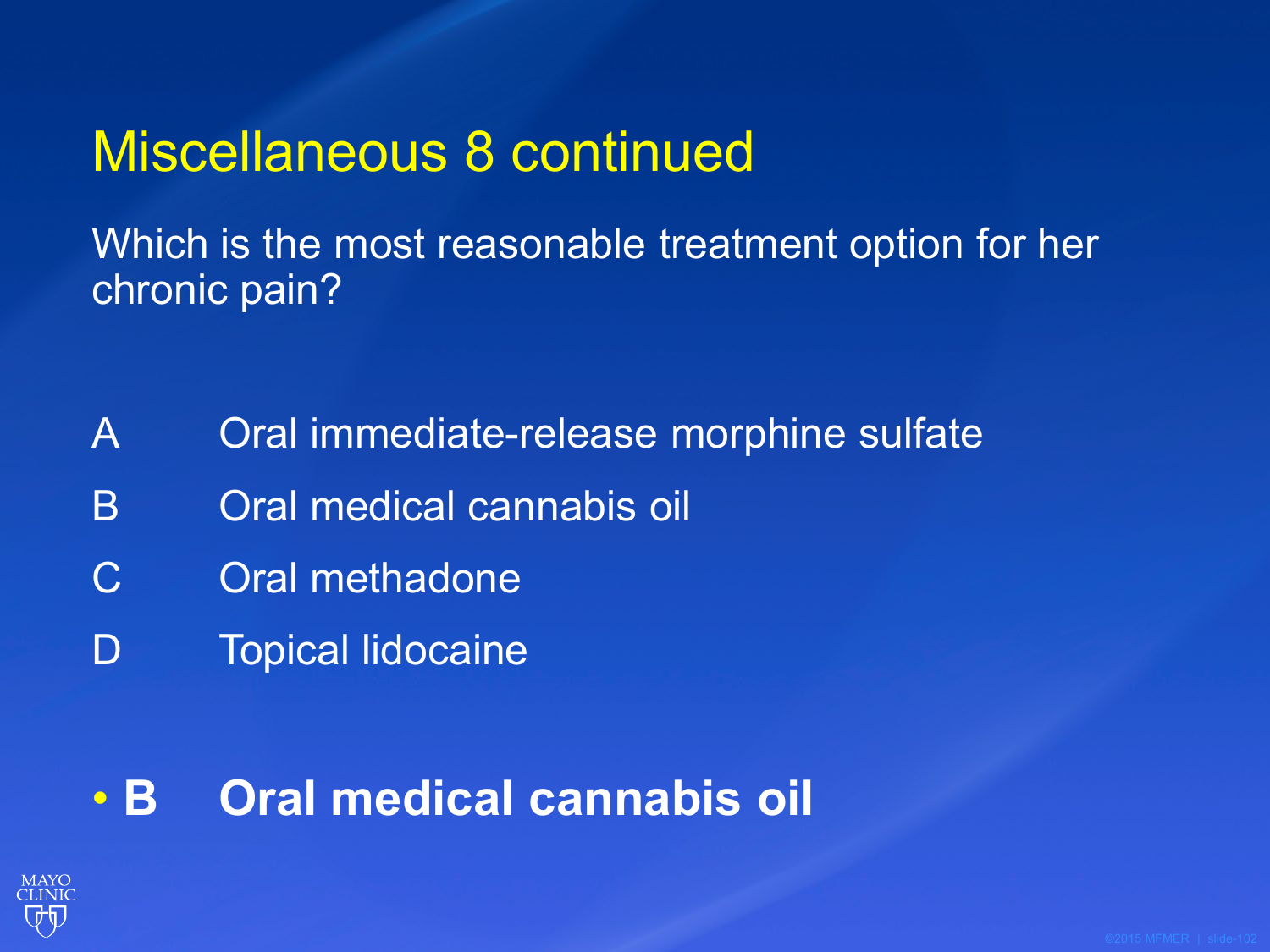#### Miscellaneous 8 continued

A trial of oral medical cannabis oil would be reasonable. Although classified as a scheduled agent by the federal DEA, it has been approved by many states for chronic pain. Current data on its effectiveness are characterized by significant heterogeneity in both study populations and preparations, but recent systematic reviews have demonstrated that cannabis has some efficacy for chronic noncancer pain. Only 2 cannabinoid drugs (dronabinol and nabilone) are licensed in the US, and both are only available in oral form. The pharmacokinetics of oral cannabis differ greatly from smoked cannabis, which has varying implications.

Oral cannabis has slow onset of action but produces more pronounced, and often unfavorable, psychoactive effects that last much longer than those experienced with smoking. Smoked cannabis is quickly absorbed into the blood and the effects are immediate. However, examining its effects can be difficult because the absorption and efficacy depend on subject familiarity with smoking and inhaling.

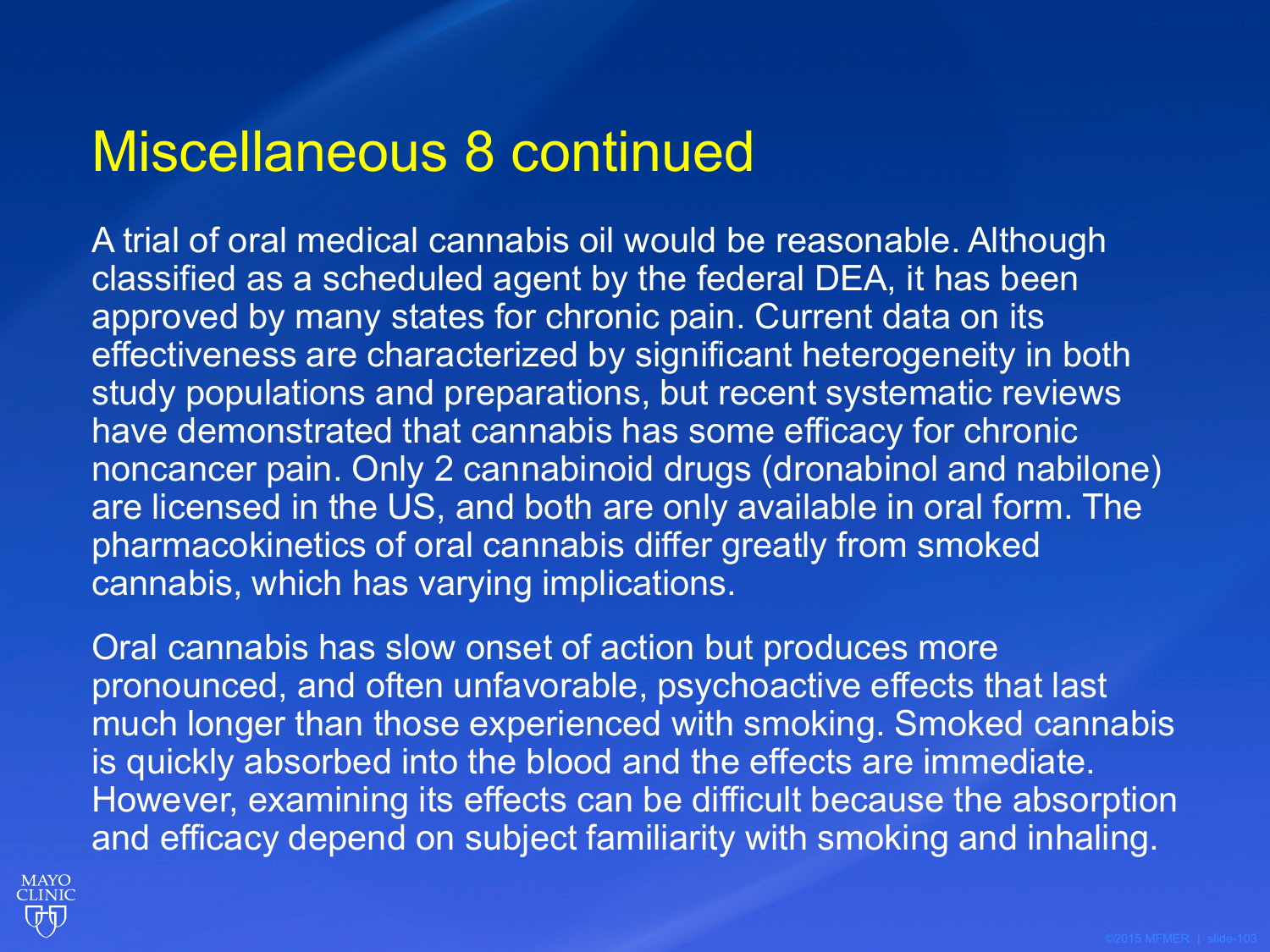#### Miscellaneous 8 continued

This patient with ESRD has a complex pain syndrome that is unresponsive to multiple nonpharmacologic and nonopioid trials. If she resides in a state where medical cannabis is available, oral cannabis oil would be a reasonable option.

Oral immediate-release morphine sulfate should be avoided in ESRD because it could cause opioid-induced neurotoxicity with repeated use.

Oral methadone is a potent opioid agonist and NMDA receptor antagonist. Its complex pharmacokinetics and variable half-life restrict its general use, and it should not be prescribed by clinicians who lack experience with it.

Topical lidocaine does not penetrate into the deep myofascial tissues and would not be effective for pelvic pain.